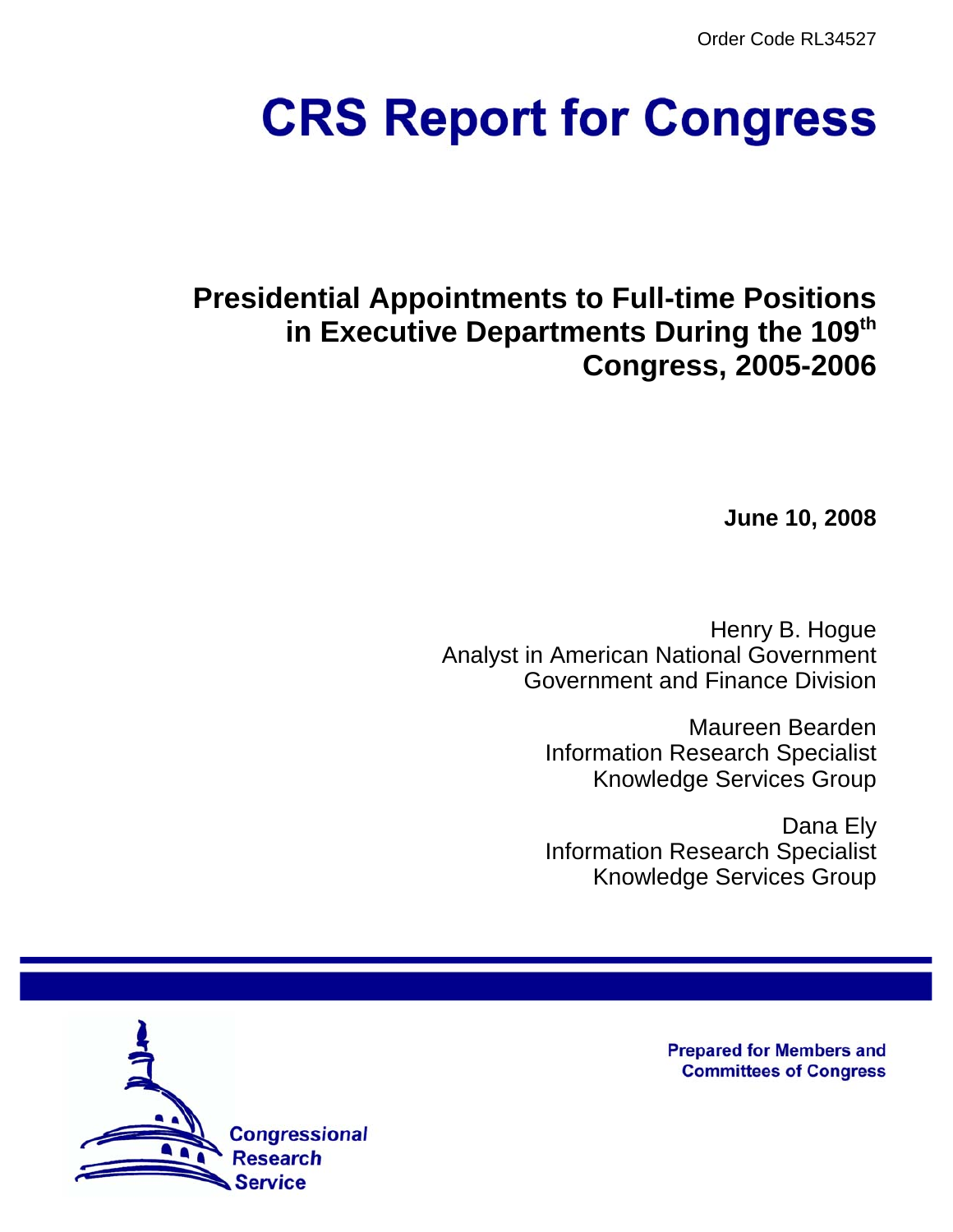# Presidential Appointments to Full-time Positions in Executive Departments During the 109<sup>th</sup> Congress, 2005-2006

### **Summary**

During the 109<sup>th</sup> Congress, the President submitted to the Senate 283 nominations to executive department full-time positions. Of these 283 nominations, 233 were confirmed; nine were withdrawn; and 41 were returned to him in accordance with Senate rules. For those nominations that were confirmed, an average of 75 days elapsed between nomination and confirmation. The median number of days elapsed was 57. These statistics do not include the days during which the Senate was adjourned for its summer recesses and between sessions of Congress.

President George W. Bush made a total of 13 recess appointments to the departments during this period. All 13 were made during recesses within the first or second session of the 109<sup>th</sup> Congress *(intrasession* recess appointments). None were made during the recess between the first and second sessions of the Congress (*intersession* recess appointments).

Information for this report was compiled from data from the Senate nominations database of the Legislative Information System [http://www.congress.gov/nomis/], the *Congressional Record* (daily edition), the *Weekly Compilation of Presidential Documents*, telephone discussions with agency officials, agency websites, the *United States Code*, and the "Plum Book" (*United States Government Policy and Supporting Positions*).

This report will not be updated.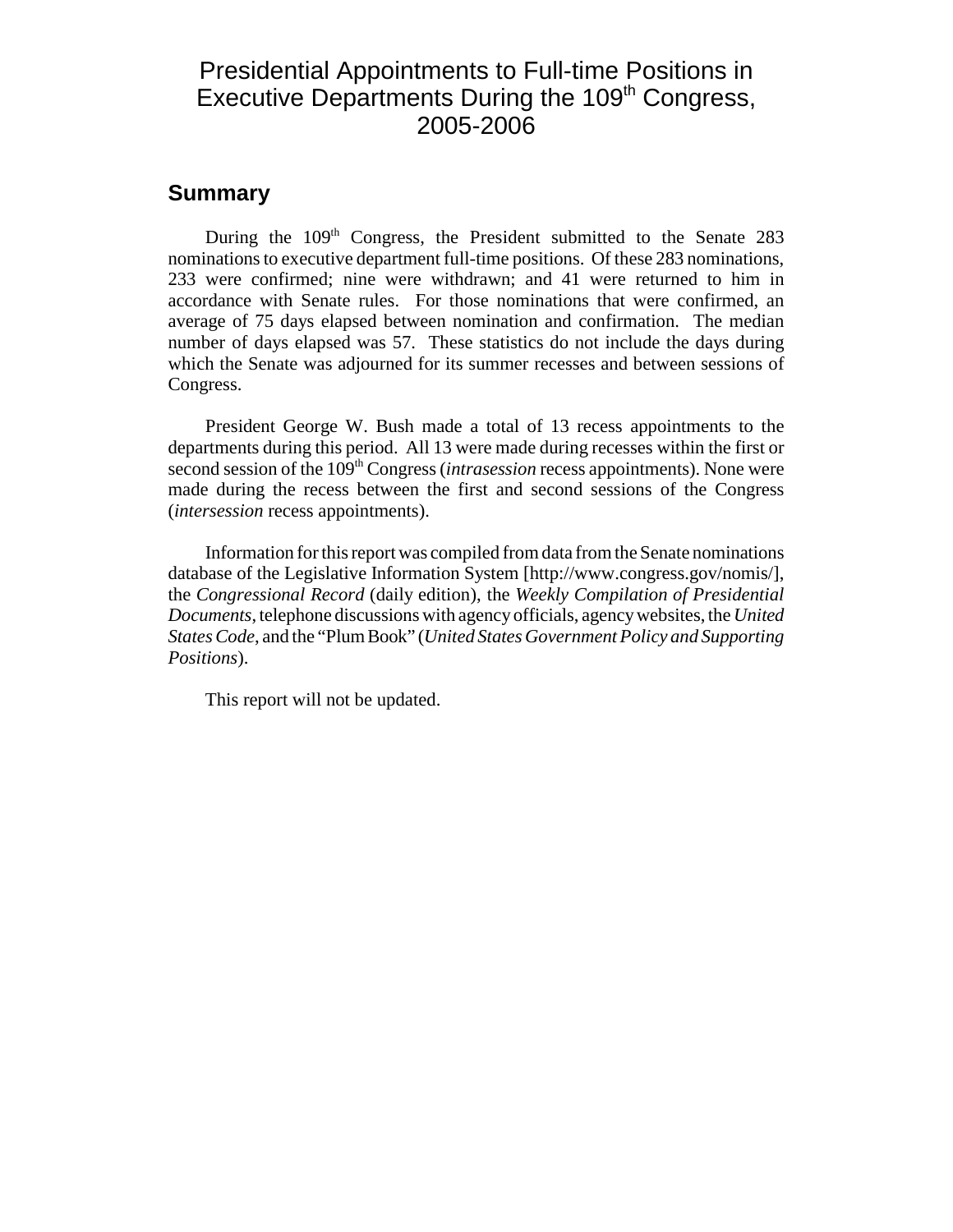# **Contents**

| Length of Time to Confirm a Nomination $\ldots \ldots \ldots \ldots \ldots \ldots \ldots \ldots$                       |
|------------------------------------------------------------------------------------------------------------------------|
|                                                                                                                        |
|                                                                                                                        |
|                                                                                                                        |
|                                                                                                                        |
|                                                                                                                        |
|                                                                                                                        |
|                                                                                                                        |
|                                                                                                                        |
|                                                                                                                        |
|                                                                                                                        |
|                                                                                                                        |
|                                                                                                                        |
|                                                                                                                        |
| Department of Labor (DOL) $\ldots \ldots \ldots \ldots \ldots \ldots \ldots \ldots \ldots \ldots \ldots \ldots \ldots$ |
|                                                                                                                        |
|                                                                                                                        |
|                                                                                                                        |
|                                                                                                                        |
| Appendix A. Nominations and Recess Appointments, 109 <sup>th</sup> Congress  47                                        |
|                                                                                                                        |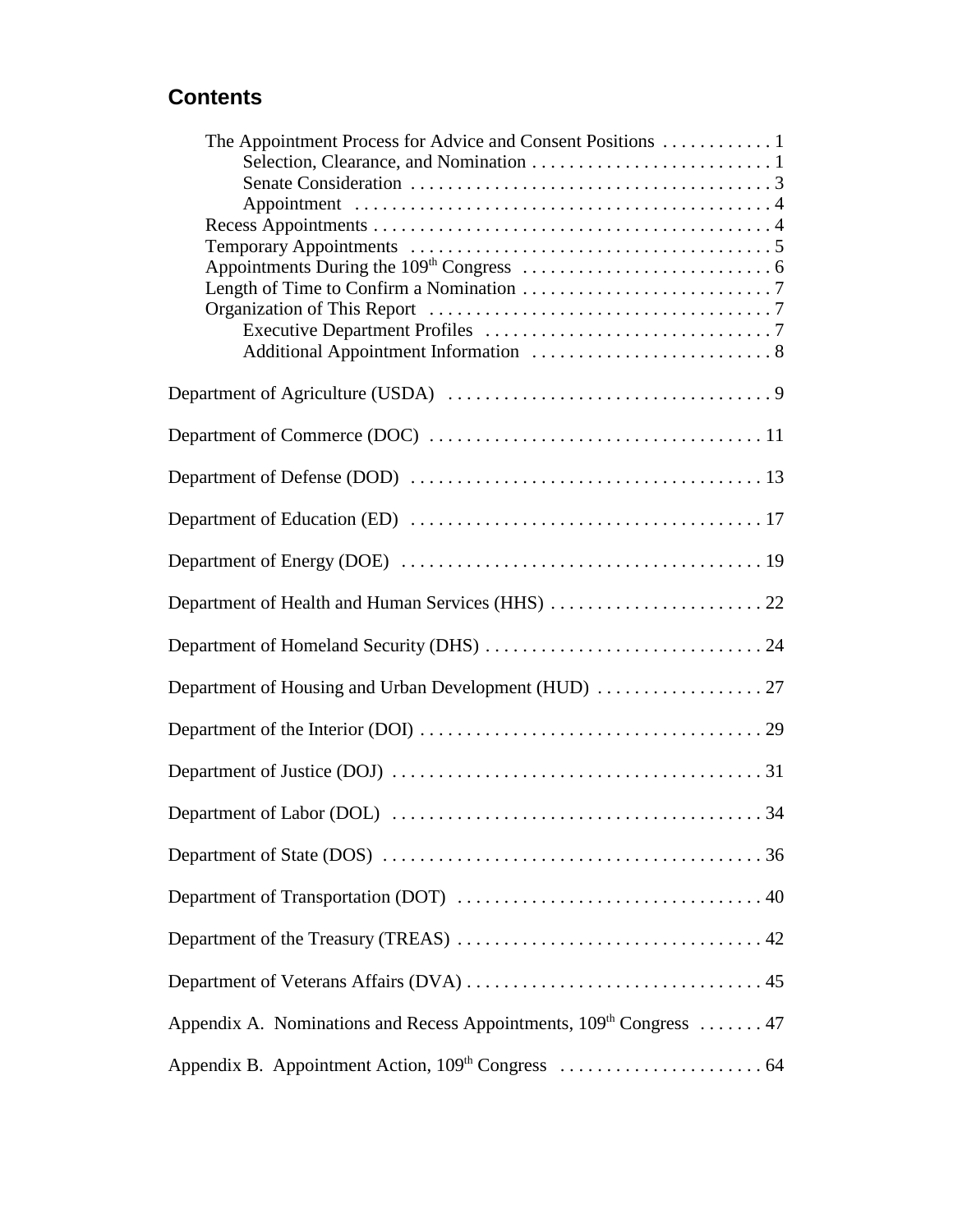| Appendix C. Senate Intersession Recesses, Intrasession Recesses of |  |
|--------------------------------------------------------------------|--|
| Four or More Days, and Numbers of Recess Appointments to           |  |
|                                                                    |  |
|                                                                    |  |
|                                                                    |  |

# **List of Tables**

Table 1. Appointment Action for 15 Departments During the  $109<sup>th</sup> Congress ... 6$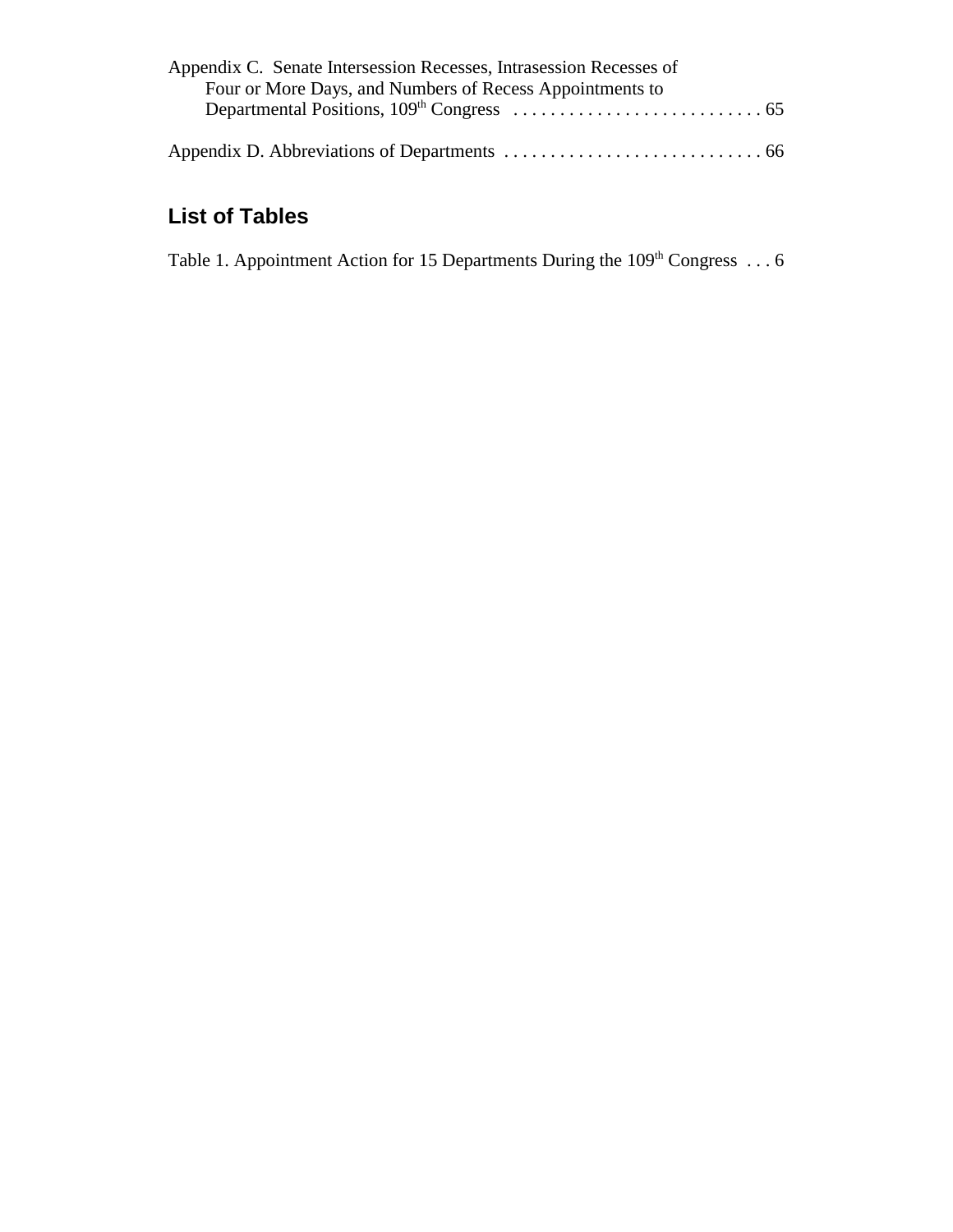# Presidential Appointments to Full-time Positions in Executive Departments During the 109th Congress, 2005-2006

This report provides an overview of the process for filling positions to which the President makes appointments with the advice and consent of the Senate (PAS positions). It also identifies, for the 109<sup>th</sup> Congress, all nominations to executivelevel full-time positions<sup>1</sup> in the 15 departments. Profiles of the departments provide basic information regarding their full-time PAS positions and related appointment activity during the 109<sup>th</sup> Congress.

### **The Appointment Process for Advice and Consent Positions**

The President and the Senate share the power to appoint the principal officers of the United States.<sup>2</sup> The Constitution (Article II, Section 2, clause 2) empowers the President to nominate and, by and with the advice and consent of the Senate, to appoint the principal officers of the United States.<sup>3</sup> Three distinct stages mark the appointment process: selection, clearance, and nomination by the President; consideration by the Senate; and appointment by the President.

**Selection, Clearance, and Nomination.** In the first stage, the White House selects and clears a prospective appointee before sending a formal nomination to the Senate. There are a number of steps in this stage of the process for most Senate-confirmed positions. First, with the assistance of, and preliminary vetting by, the White House Office of Presidential Personnel, the President selects a candidate for the position. Interested parties, including Members of Congress, have sometimes

<sup>&</sup>lt;sup>1</sup> Full-time departmental PAS positions that are not covered in this report include U.S. attorney and U.S. marshal positions in the Department of Justice; most Foreign Service and diplomatic positions in the Department of State; officer corps positions in the civilian uniformed services of the National Oceanic and Atmospheric Administration in the Department of Commerce, and of the Public Health Service in the Department of Health and Human Services; and the officer corps in the military services.

 $2<sup>2</sup>$  A succinct historical and contemporary overview of the appointment power is found in Louis Fisher, "Appointment Powers," in his *Constitutional Conflicts between Congress and the President,*  $5<sup>th</sup>$  ed., rev. (Lawrence, KS: University Press of Kansas, 2007), pp. 21-47.

 $3$  Art. II, Sec. 2, cl. 2 provides that the President "shall nominate, and by and with the Advice and Consent of the Senate, shall appoint Ambassadors, other public Ministers and Consuls, Judges of the supreme Court, and all other Officers of the United States, whose Appointments are not herein otherwise provided for, and which shall be established by Law: but the Congress may by Law vest the Appointment of such inferior Officers, as they think proper, in the President alone, in the Courts of Law, or in the Heads of Departments."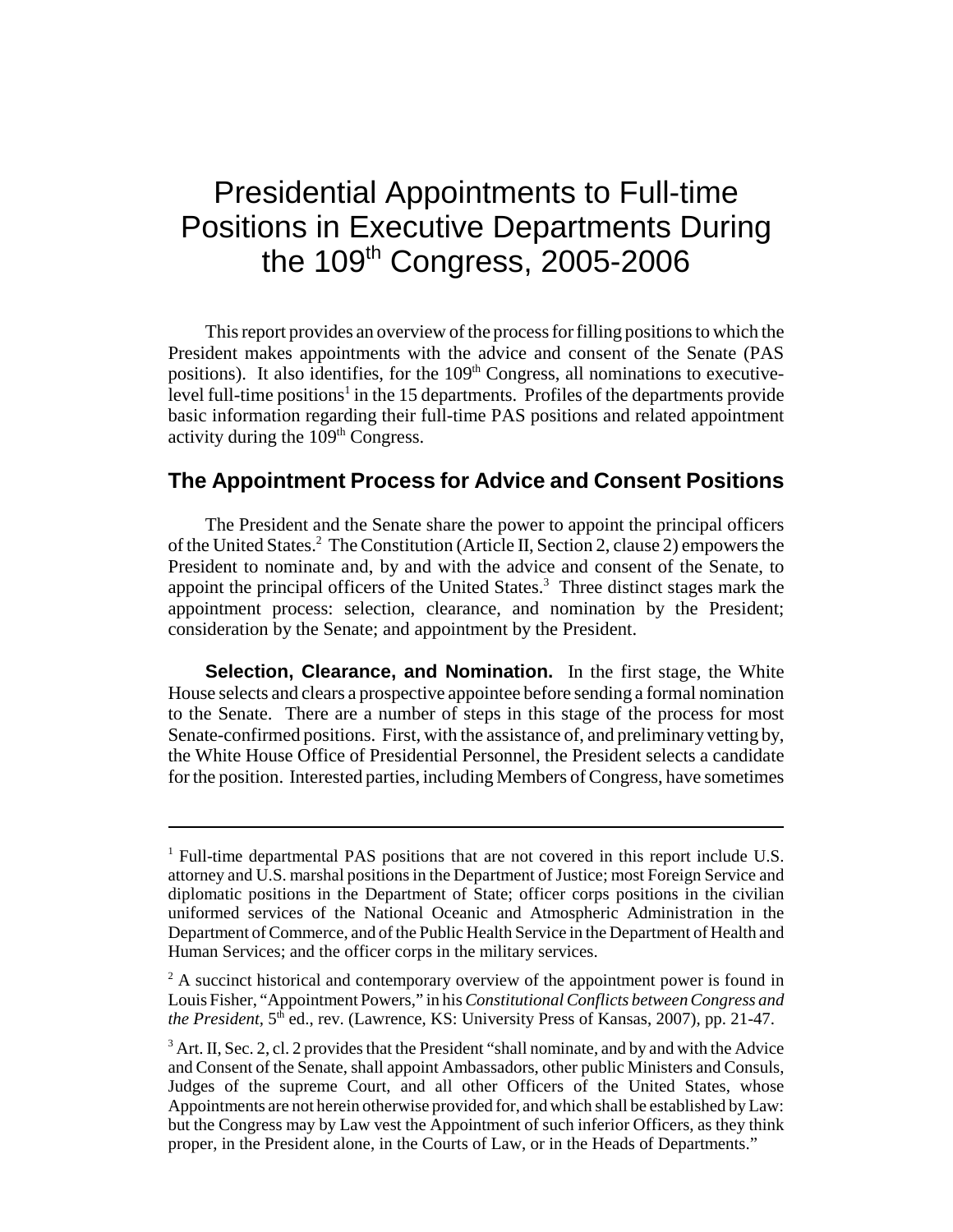had input during this process. It has been argued that Senators are constitutionally entitled, by virtue of the advice and consent clause noted above, to provide advice to the President regarding his selection; the extent of this entitlement is a matter of some debate.<sup>4</sup> As a practical matter, in instances where Senators perceive insufficient pre-nomination consultation has occurred, they have sometimes used holds to block Senate confirmation for those nominations.<sup>5</sup>

During the clearance process, the candidate prepares and submits several forms: the "Public Financial Disclosure Report" (Standard Form (SF) 278), the "Questionnaire for National Security Positions" (SF 86), and the White House "Personal Data Statement Questionnaire." The Office of the Counsel to the President oversees the clearance process, which often includes the collection and review of background information by the Federal Bureau of Investigation (FBI), Internal Revenue Service (IRS), Office of Government Ethics (OGE), and an ethics official for the agency to which the candidate is to be appointed. If conflicts are found during the background check, OGE and the agency ethics officer may work with the candidate to mitigate the conflicts. Once the Office of the Counsel to the President has cleared the candidate, the nomination is ready to be submitted to the Senate.

The selection and clearance stage has often been the longest part of the appointment process. There have been, at times, lengthy delays, particularly when many candidates have been processed simultaneously, such as at the beginning of an Administration, or where conflicts needed to be resolved. Candidates for higherlevel positions have often been accorded priority in this process. In an effort to reduce the elapsed time between a new President's inauguration and the appointment of his or her national security team, amendments to the Presidential Transitions Act of 1963,<sup>6</sup> enacted at the end of 2004, encourage a President-elect to submit, for security clearance, potential nominees to high-level national security positions as soon as possible after the election.<sup>7</sup> A separate provision of law, enacted as part of the Federal Vacancies Reform Act of 1998, lengthens, during presidential transitions, the potential duration of a temporary appointment by at least 90 days.<sup>8</sup> Although this provision might give some additional flexibility to an incoming President, it might also lengthen the appointment process for some positions by, in effect, extending the deadline by which a permanent appointment must be completed.

For a position located within a state (e.g., U.S. attorney, U.S. marshal, and U.S. district judge), the President, by custom, normally has nominated an individual recommended by the Senator or Senators (if they are from the same party as the President) from that state. In instances where neither Senator is from the President's party, he usually has deferred to the recommendations of party leaders from the state.

<sup>4</sup> See, for example, Michael J. Gerhardt, *The Federal Appointments Process: A Constitutional and Historical Analysis* (Durham: Duke University Press, 2003), pp. 29-34.

<sup>5</sup> See, for example, ibid., pp. 152-153.

<sup>6</sup> 3 U.S.C. § 102 note.

<sup>7</sup> P.L. 108-458, § 7601; 118 Stat. 3856.

<sup>8</sup> 5 U.S.C. § 3349a.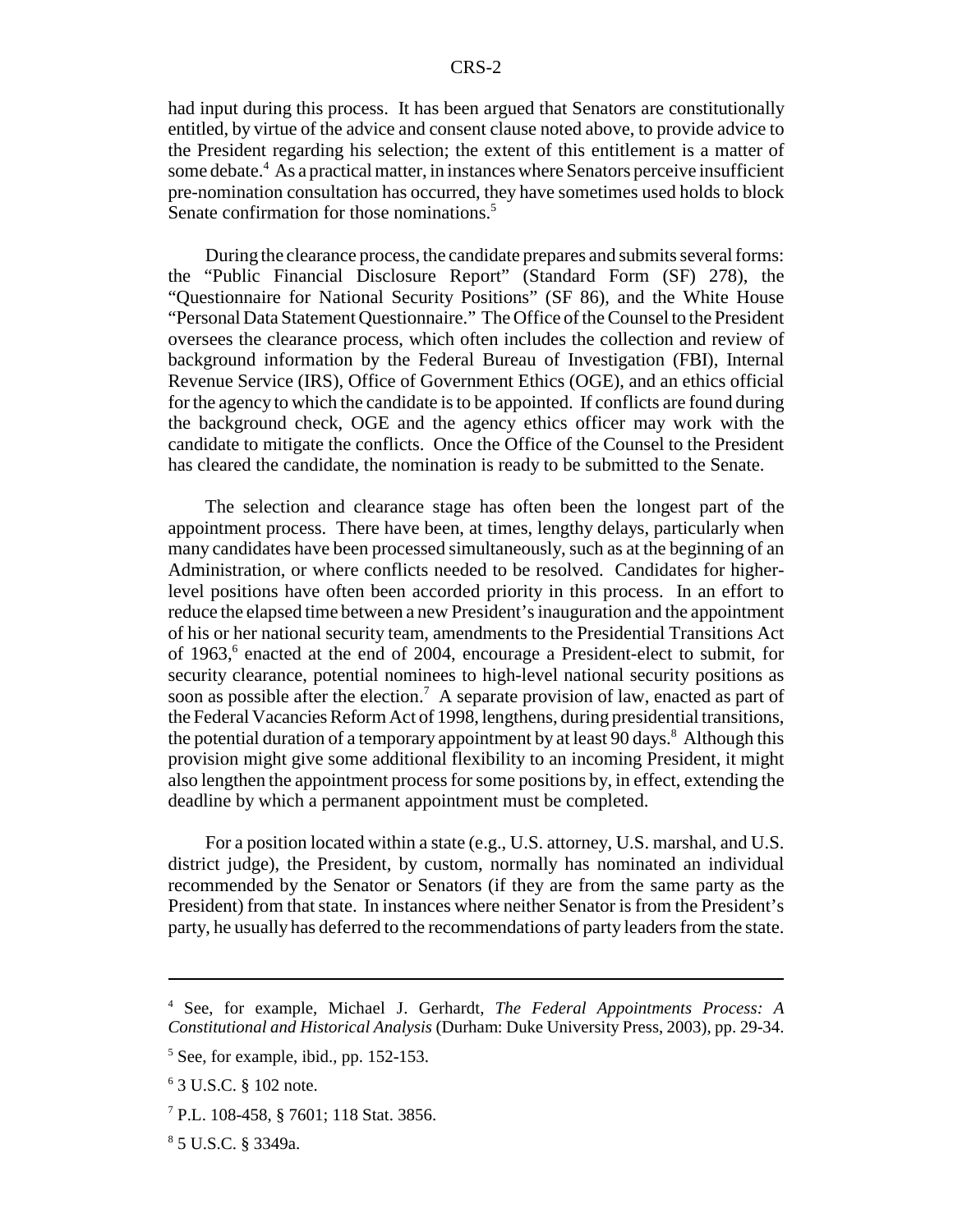Occasionally, the President has solicited recommendations from Senators of the opposition party because of their positions in the Senate.

A nominee has no legal authority to assume the duties and responsibilities of the position; the authority comes with Senate confirmation and presidential appointment. A nominee who is hired by the agency as a consultant while awaiting confirmation may serve only in an advisory capacity. If circumstances permit and conditions are met, the President could give the nominee a recess appointment to the position (see below). Recess appointments have sometimes had political consequences, however, particularly where Senators perceived that such an appointment was an effort to circumvent their constitutional role. Some Senate-confirmed positions, such as many of those in the executive departments, may also be temporarily filled under the Vacancies Act.<sup>9</sup>

**Senate Consideration.** In the second stage, the Senate alone determines whether or not to confirm a nomination.<sup>10</sup> The way the Senate has acted on a nomination has depended largely on the importance of the position involved, existing political circumstances, and policy implications. Generally, the Senate has shown particular interest in the nominee's views and how they are likely to affect public policy.11 Two other factors have sometimes affected the scrutiny with which a nominee's personal and professional qualities have been examined: whether or not the President's party controlled the Senate and the degree to which the President became involved in supporting the nomination.

The Senate confirmation process has been centered at the committee level. Committee nomination activity has generally included investigation, hearing, and reporting stages. As part of investigatory work, committees have drawn on information provided by the White House, as well as information they themselves have collected. Some committees have held hearings on nearly all nominations; others have held hearings for only some. Hearings provide a public forum to discuss a nomination and any issues related to the program or agency for which the nominee would be responsible. Even where confirmation has been thought to be a virtual certainty, hearings have provided Senators and the nominee with opportunities to go on the record with particular views or commitments. Senators have used hearings to explore nominees' qualifications, articulate policy perspectives, or raise related oversight issues.

A committee may discontinue acting on a nomination at any point — upon referral, after investigation, or after a hearing. If the committee votes to report the

<sup>&</sup>lt;sup>9</sup> P.L. 105-277, Div. C, Title I, § 151; 5 U.S.C. §§ 3345-3349d. For more on the Vacancies Act, see CRS Report 98-892, *The New Vacancies Act: Congress Acts to Protect the Senate's Confirmation Prerogative*, by Morton Rosenberg.

<sup>10</sup> For further information, see CRS Report RL31980, *Senate Consideration of Presidential Nominations: Committee and Floor Procedure*, by Elizabeth Rybicki; and CRS Report RL31948, *Evolution of the Senate's Role in the Nomination and Confirmation Process, A Brief History*, by Betsy Palmer.

<sup>&</sup>lt;sup>11</sup> G. Calvin Mackenzie, *The Politics of Presidential Appointments* (New York: The Free Press, 1981), pp. 97-189.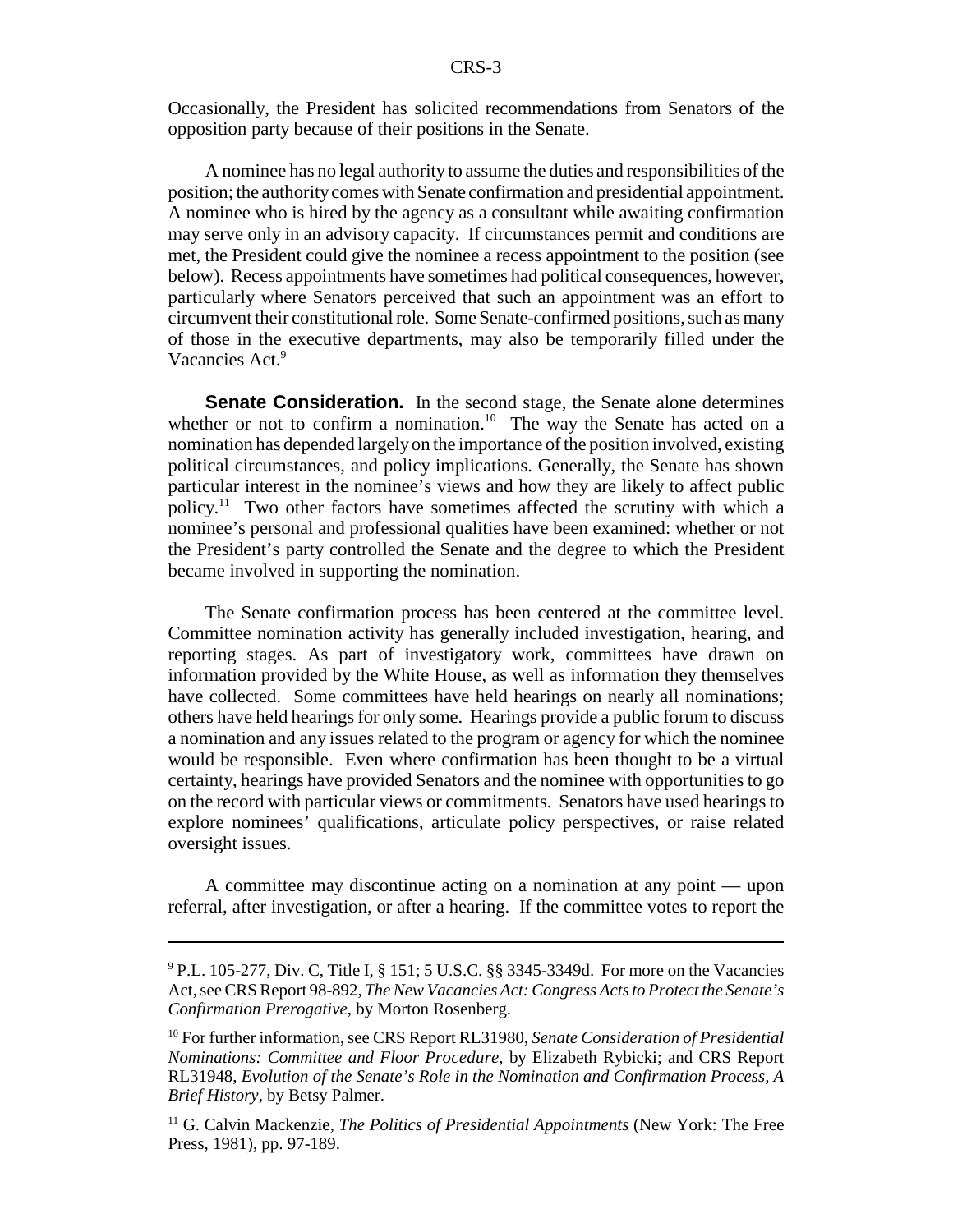nomination back to the full Senate, it has three options: it may report the nomination to the Senate favorably, unfavorably, or without recommendation. If the committee elects not to report a nomination, the Senate may, under certain circumstances, discharge the committee from further consideration of the nomination in order to bring it to the floor. $12$ 

The Senate historically has confirmed most, but not all, executive nominations. Rarely, however, has a rejection occurred on the Senate floor. Nearly all rejections have occurred in committee, either by committee vote or by committee inaction. Rejections in committee have occurred for a variety of reasons, including opposition to the nomination, inadequate amount of time for consideration of the nomination, or factors that may have nothing to do with the merits of the nomination. If a nomination is not acted upon by the Senate by the end of a Congress, it is returned to the President. Pending nominations also may be returned automatically to the President at the beginning of a recess of 30 days or longer, but the Senate rule providing for this return is often waived.<sup>13</sup>

**Appointment.** In the final stage, the confirmed nominee is given a commission signed by the President, with the seal of the United States affixed thereto, and is sworn into office. The President may sign the commission at any time after confirmation or not at all. Once the appointee is given the commission and sworn in, he or she has full authority to carry out the responsibilities of the office.

#### **Recess Appointments**

The Constitution also empowers the President to make limited-term appointments without Senate confirmation when the Senate is in recess.<sup>14</sup> Such recess appointments expire at the end of the next session of the Senate. **Appendix C** provides a table showing the dates of the Senate recesses for the  $109<sup>th</sup>$  Congress and the number of recess appointments to full-time departmental positions during each recess.

Presidents have occasionally used the recess appointment power to circumvent the confirmation process. In response, Congress has enacted provisions that restrict the pay of recess appointees under certain circumstances. Because most potential appointees to full-time positions cannot serve without a salary, the President has an incentive to use his recess appointment authority in ways that allow them to be paid. Under the provisions, if the position falls vacant while the Senate is in session and the President fills it by recess appointment, the appointee may not be paid from the

<sup>12</sup> For more information, see CRS Report RL31980, *Senate Consideration of Presidential Nominations: Committee and Floor Procedure*, by Elizabeth Rybicki, p. 7.

 $<sup>13</sup>$  The rule may be found in U.S. Congress, Senate Committee on Rules and Administration,</sup> Senate Manual, 107<sup>th</sup> Cong., 1<sup>st</sup> sess., S. Doc. 107-1 (Washington: GPO, 2002), p. 55, Rule XXXI, paragraph 6 of the Standing Rules of the Senate. For an example of a waiver of the rule, see Sen. William H. Frist, "Nominations to Remain in Status Quo," *Congressional Record*, daily edition, vol. 152, September 29, 2006, p. S10762.

<sup>&</sup>lt;sup>14</sup> Art. II, Sec. 2, cl. 3.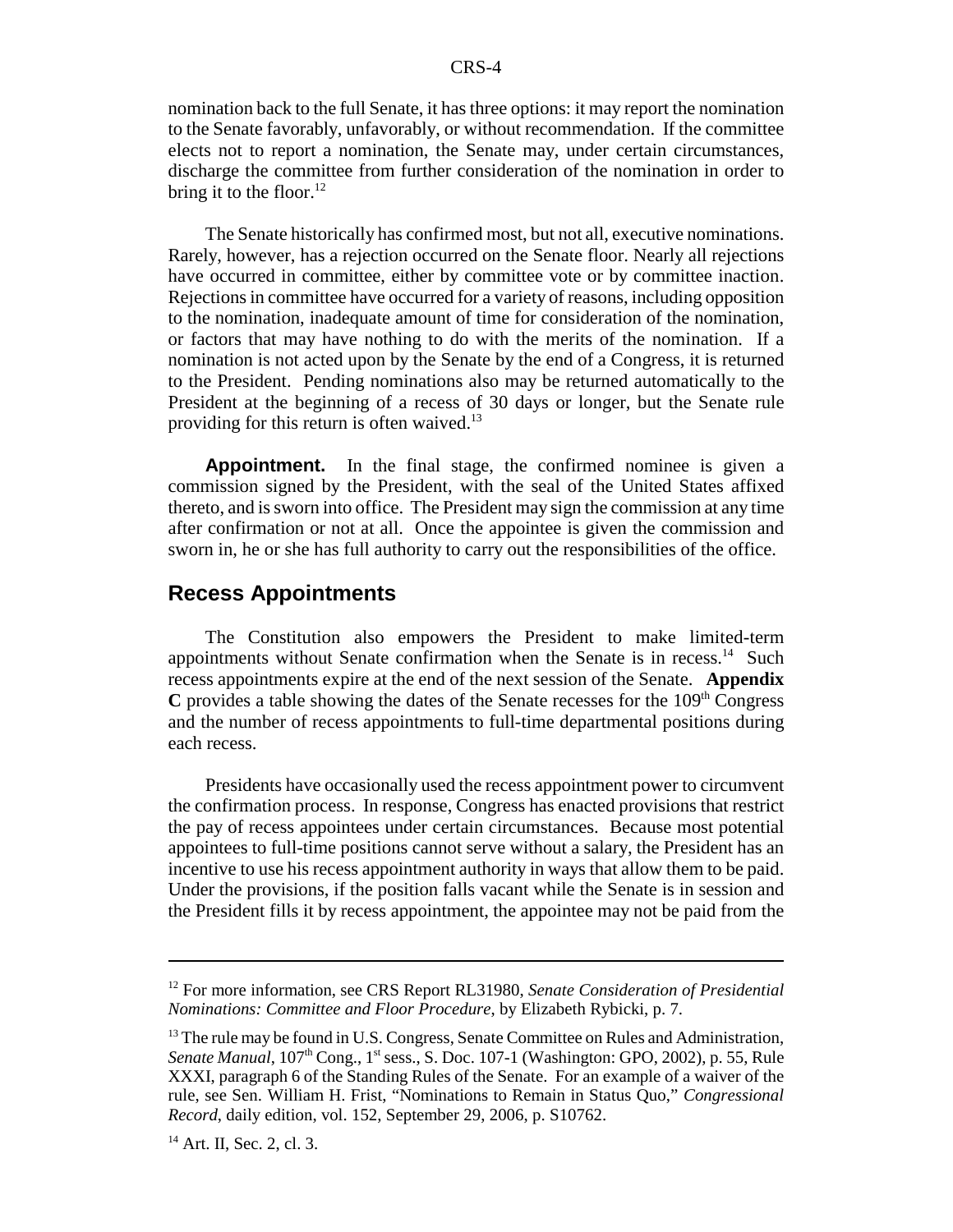Treasury until he or she is confirmed by the Senate. However, the salary prohibition does not apply (1) if the vacancy arose within 30 days before the end of the session; (2) if a nomination for the office (other than the nomination of someone given a recess appointment during the preceding recess) was pending when the Senate recessed; or (3) if a nomination was rejected within 30 days before the end of the session and another individual was given the recess appointment. A recess appointment falling under any one of these three exceptions must be followed by a nomination to the position not later than 40 days after the beginning of the next session of the Senate.<sup>15</sup> For this reason, when a recess appointment is made, the President generally submits a new nomination for the nominee even when an old nomination is pending.<sup>16</sup> These provisions have been interpreted by the Department of Justice to preclude payment of an appointee who is given successive recess appointments to the same position. $17$ 

Although recess appointees whose nominations to a full term are subsequently rejected by the Senate may continue to serve until the end of their recess appointment, a recurring provision of the funding bill for the Department of the Treasury and other agencies may prevent them from being paid after their rejection.<sup>18</sup>

### **Temporary Appointments**

Congress has provided limited statutory authority for the temporary filling of vacant positions requiring Senate confirmation. It is expected that, in general, officials holding PAS positions who have been designated as "acting" are holding their offices under this authority or other statutory authority specific to their agencies. Under the Federal Vacancies Reform Act of  $1998$ ,<sup>19</sup> when an executive agency position requiring confirmation becomes vacant, it may be filled temporarily in one of three ways: (1) the first assistant to such a position may automatically assume the functions and duties of the office; (2) the President may direct an officer in any agency who is occupying a position requiring Senate confirmation to perform those tasks; or (3) the President may select any officer or employee of the subject agency who is occupying a position for which the rate of pay is equal to or greater than the minimum rate of pay at the GS-15 level, and who has been with the agency for at least 90 of the preceding 365 days. The temporary appointment is for 210 days, but the time restriction is suspended if a first or second nomination for the position is pending. In addition, during a presidential transition, the 210-day restriction period

 $15$  5 U.S.C. § 5503(a).

<sup>16</sup> For further information, see CRS Report RS21308, *Recess Appointments: Frequently Asked Questions*, by Henry B. Hogue; and CRS Report RL33009, *Recess Appointments: A Legal Overview*, by T.J. Halstead.

 $17$  15 Op. O.L.C. 93 (1991). See also 6 Op. O.L.C. 585 (1982); 41 Op. A.G. 463 (1960).

 $^{18}$  P.L. 110-161, Div. D,  $\S$  709. The provision reads, "Hereafter, no part of any appropriation contained in this or any other Act shall be paid to any person for the filling of any position for which he or she has been nominated after the Senate has voted not to approve the nomination of said person." This provision has been part of this funding bill since at least 1950.

<sup>19 5</sup> U.S.C. §§ 3345-3349d.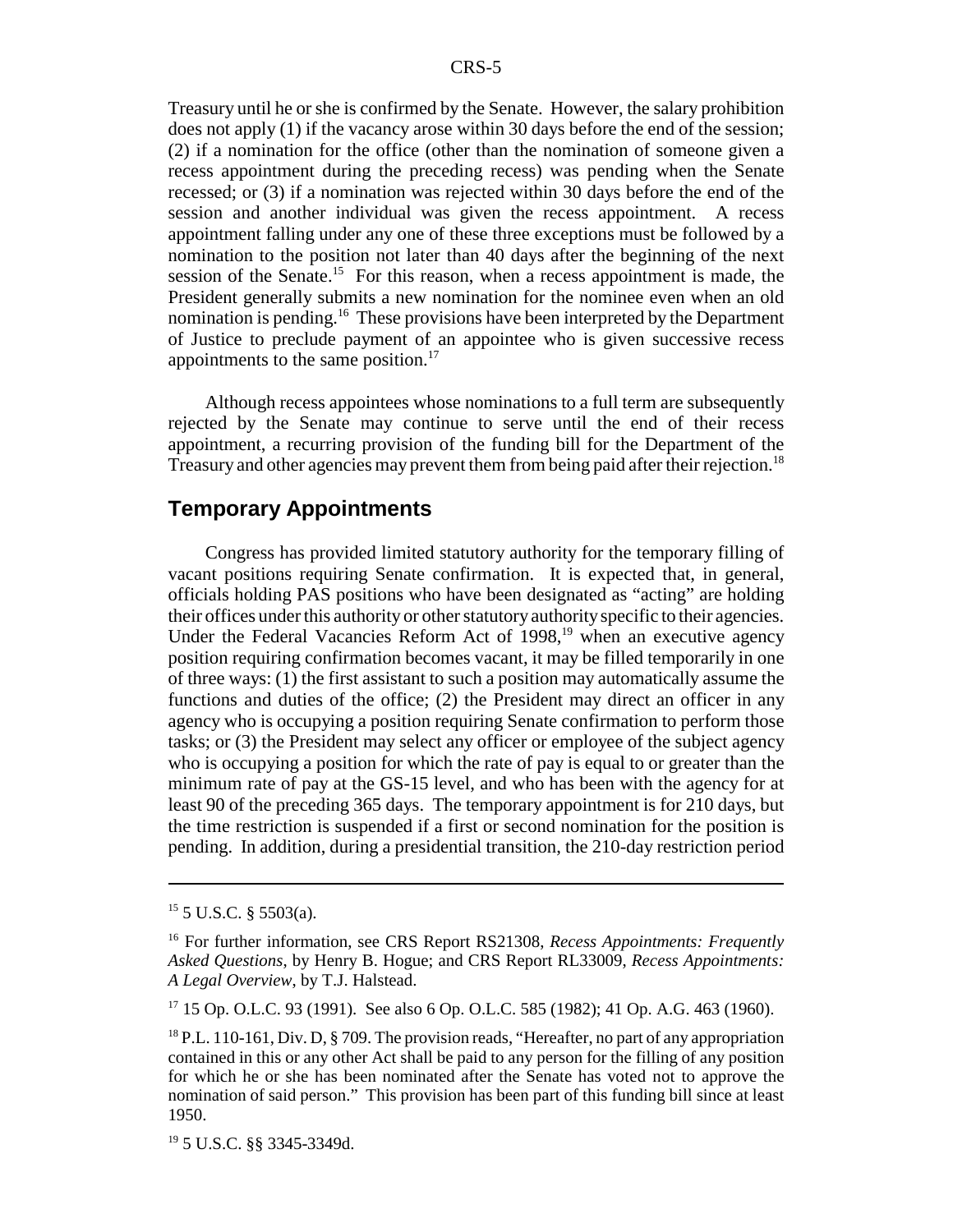does not begin to run until either 90 days after the President assumes office, or 90 days after the vacancy occurs, if it is within the 90-day inauguration period. The act does not apply to positions on multi-headed regulatory boards and commissions and to certain other specific positions that may be filled temporarily under other statutory provisions.20

# Appointments During the 109<sup>th</sup> Congress

**Table 1** summarizes appointment activity, during the 109<sup>th</sup> Congress, related to full-time positions in the 15 departments. President George W. Bush submitted to the Senate 283 nominations to executive department full-time positions. Of these 283 nominations, 233 were confirmed; nine were withdrawn; and 41 were returned to the President under the provisions of Senate rules. $^{21}$ 

President Bush made a total of 13 recess appointments to the departments during this period. All 13 were made during recesses within the first or second session of the 109th Congress (*intrasession* recess appointments). None were made during the recess between the first and second sessions of the 109th Congress (*intersession* recess appointments).

| Positions in the 15 departments (total)                                           |          | 358 |
|-----------------------------------------------------------------------------------|----------|-----|
| Positions to which nominations were made                                          |          | 248 |
| Individual nominees                                                               |          | 259 |
| Nominations submitted to the Senate during the 109 <sup>th</sup> Congress (total) |          | 283 |
| Disposition of nominations                                                        |          |     |
| Confirmed by the Senate                                                           |          | 233 |
| Withdrawn                                                                         |          | 9   |
| Returned (total)                                                                  |          | 41  |
| Beginning of the summer 2005 recess                                               |          |     |
| End of the $1st$ session of the $109th$ Congress                                  |          |     |
| Beginning of the summer 2006 recess                                               | 6        |     |
| Beginning of the autumn 2006 recess                                               | 5        |     |
| End of the $2nd$ session of the 109 <sup>th</sup> Congress                        | 28       |     |
| <b>Recess Appointments (total)</b>                                                |          | 13  |
| Intersession                                                                      | $\Omega$ |     |
| Intrasession                                                                      |          |     |

### **Table 1. Appointment Action for 15 Departments During the 109th Congress**

20 For more on the Vacancies Act, see CRS Report 98-892, *The New Vacancies Act: Congress Acts to Protect the Senate's Confirmation Prerogative*, by Morton Rosenberg.

<sup>&</sup>lt;sup>21</sup> Senate Rule XXXI, paragraph 6 of the Standing Rules of the Senate provides that "Nominations neither confirmed not rejected during the session at which they are made shall not be acted upon at any succeeding session without being again made to the Senate by the President; and if the Senate shall adjourn or take a recess for more than thirty days, all nominations pending and not finally acted upon at the time of taking such adjournment or recess shall be returned by the Secretary to the President, and shall not again be considered unless they shall again be made to the Senate by the President."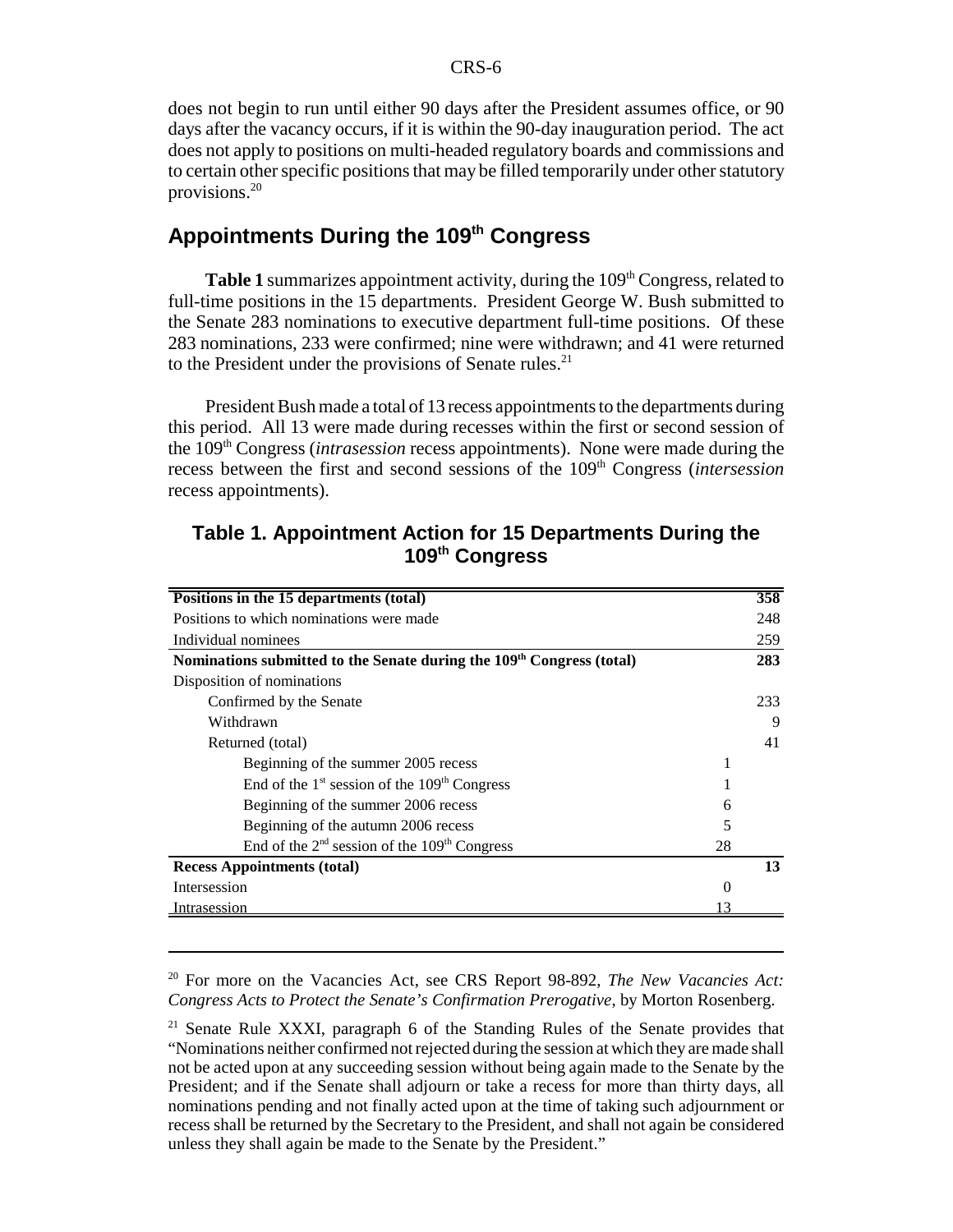#### **Length of Time to Confirm a Nomination**

The length of time a given nomination may be pending in the Senate has varied widely. Some nominations have been confirmed within a few days; others have been confirmed within several months; and some have never been confirmed. This report provides, for each executive department nomination that was confirmed in the 109<sup>th</sup> Congress, the number of days between nomination and confirmation ("days to confirm"). For those nominations that were confirmed, an average of 75 days elapsed between nomination and confirmation. The median number of days elapsed was 57. These statistics exclude days during summer recesses and between sessions of Congress. This cutoff point is suggested by the Senate rules, which provide that "if the Senate shall adjourn or take recess for more than thirty days, all nominations pending and not finally acted upon" shall be returned to the President, although this rule is often waived.<sup>22</sup> The 33 days during the summer 2005 recess, the 11 days between the first and second sessions of the 109<sup>th</sup> Congress, and the 31 days during the summer 2006 recess were subtracted from the "days to confirm" for those nominations that spanned one or more of these recesses. The sole exception was a 39-day recess during October and November 2004. In order to maintain consistency with similar reports for previous Congresses, no days were subtracted for this recess.

#### **Organization of This Report**

**Executive Department Profiles.** Each of the 15 executive department profiles provided in this report is organized into two parts: a table providing information, as of the end of the  $109<sup>th</sup>$  Congress, regarding the organization's fulltime PAS positions, and a table listing nominations and appointments to these positions during the 109<sup>th</sup> Congress. Data for these tables were collected from several authoritative sources.<sup>23</sup>

The first of these two tables identifies, as of the end of the  $109<sup>th</sup>$  Congress, each full-time PAS position in the department, $24$  its incumbent, and its pay level. An incumbent's name followed by "(A)" indicates an official who was, at that time,

<sup>&</sup>lt;sup>22</sup> U.S. Congress, Senate Committee on Rules and Administration, *Senate Manual*, 106<sup>th</sup> Cong., 1st sess., S. Doc. 106-1 (Washington: GPO, 1999), p. 55, Rule XXXI, paragraph 6 of the Standing Rules of the Senate.

 $23$  Sources include the Senate nominations database of the Legislative Information System [http://www.congress.gov/nomis/], the *Congressional Record* (daily edition), the *Weekly Compilation of Presidential Documents*, telephone discussions with agency officials, agency websites, the *United States Code*, and the "Plum Book" (U.S. Congress, House Committee on Government Reform, *United States Government Policy and Supporting Positions*, committee print, 108<sup>th</sup> Cong., 2<sup>nd</sup> sess., Committee Print, November 22, 2004 (Washington: GPO, 2004)).

 $24$  As noted above, the following full-time positions are not included in this report: U.S. Attorney and U.S. Marshal positions in the Department of Justice; Foreign Service and diplomatic positions in the Department of State; most officer corps positions in the civilian uniformed services of the National Oceanic and Atmospheric Administration in the Department of Commerce, and of the Public Health Service in the Department of Health and Human Services; and the officer corps in the military services.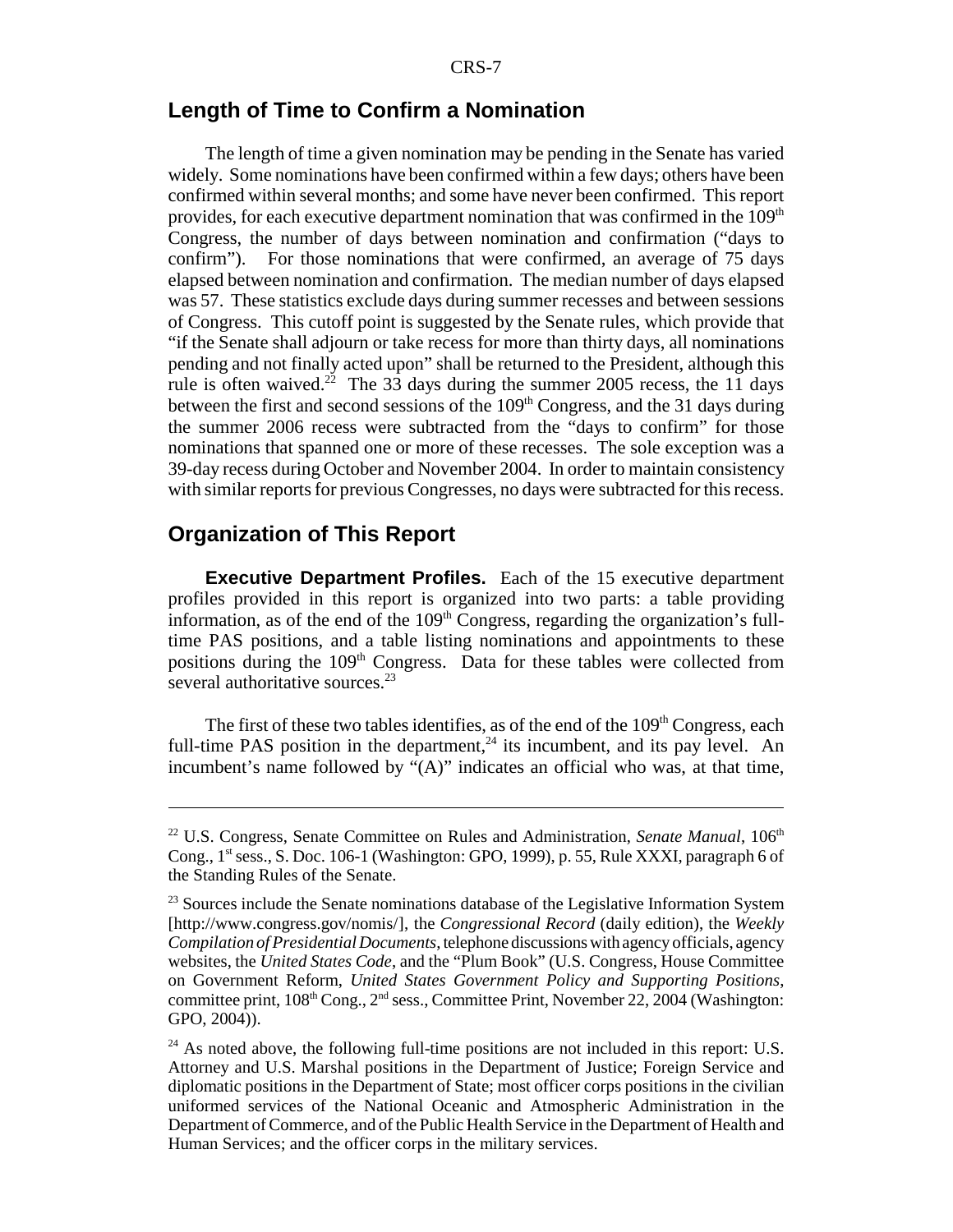serving in an acting capacity. A blank space indicates either that the position was vacant or that information about the position-holder was not available. For most presidentially appointed positions requiring Senate confirmation, the pay levels fall under the Executive Schedule, which, as of January 2007, ranged from level I (\$186,600) for cabinet level offices to level V (\$136,200) for the lowest-ranked positions.

The appointment action table provides, in chronological order, information concerning each nomination and recess appointment. It shows the name of the nominee, position involved, date of nomination or appointment, date of confirmation, and number of days between receipt of a nomination and confirmation. Actions other than confirmation (i.e., nominations returned to or withdrawn by the President) are also noted. Some individuals were nominated more than once for the same position, either because the first nomination was returned to the President or because of a recess appointment. When a nominee is awaiting Senate action and he or she is given a recess appointment, a second, follow-up, nomination is usually submitted to comply with the requirements of 5 U.S.C. § 5503(b), as discussed above, under "Recess Appointments."

Each appointment action table provides the average "days to confirm" in two ways: mean and median. The mean is determined by calculating, for each confirmed nomination, the number of days between the nomination and confirmation dates, determining the cumulative total of these days, and dividing the result by the number of nominations confirmed. The median is the middle number when the "days to confirm" data for all the confirmed nominations are arranged in numerical order.

**Additional Appointment Information. Appendix A** presents a table of all nominations and recess appointments to positions in executive departments, alphabetically organized, by last name, and following a similar format to that of the department appointment action tables. It identifies the agency involved and the dates of nomination and confirmation. The table also indicates if a nomination was confirmed, withdrawn, or returned. The mean and median numbers of days taken to confirm a nomination are also provided, calculated as described above.

**Appendix B** provides a table with summary information on appointments and nominations, by department. For each of the 15 executive departments discussed in this report, the table provides the number of positions, nominations, individual nominees, confirmations, nominations returned, nominations withdrawn, and recess appointments. The table also provides the mean and median numbers of days to confirm a nomination.

**Appendix C** provides a table showing the dates of the Senate recesses for the 109th Congress and the number of recess appointments during each recess.

A list of department abbreviations can be found in **Appendix D**.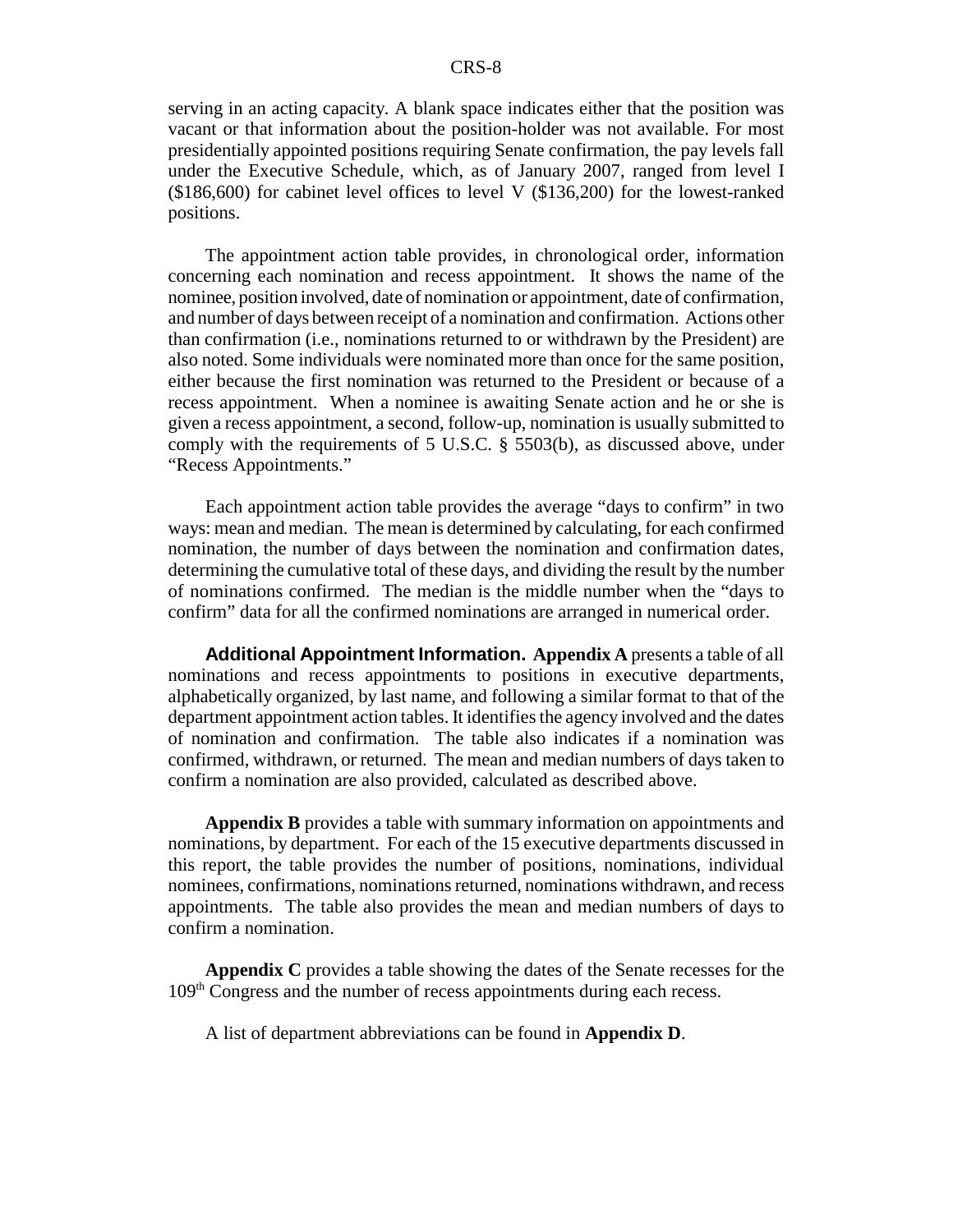# **Department of Agriculture (USDA)**

| as of the Ling of the 199                                | $\mathbf{C}$                  |             |
|----------------------------------------------------------|-------------------------------|-------------|
| <b>Position</b>                                          | Incumbent                     | Pay level   |
| Secretary                                                | Mike Johanns                  | I           |
| <b>Deputy Secretary</b>                                  | Charles F. Conner             | $_{\rm II}$ |
| Under Secretary - Farm and Foreign Agricultural Services | Floyd D. Gaibler              | III         |
| Under Secretary - Food, Nutrition, and Consumer Services | Nancy M. Johner               | III         |
| <b>Under Secretary - Food Safety</b>                     | Richard A. Raymond            | Ш           |
| Under Secretary - Marketing and Regulatory Programs      | Bruce I. Knight               | Ш           |
| Under Secretary - Natural Resources and Environment      | Mark E. Rey                   | Ш           |
| Under Secretary - Research, Education, and Economics     | Gale A. Buchanan              | III         |
| Under Secretary - Rural Development                      | Thomas C. Dorr                | Ш           |
| <b>Assistant Secretary - Administration</b>              | Boyd K. Rutherford            | IV          |
| <b>Assistant Secretary - Civil Rights</b>                | Margo M. McKay                | IV          |
| <b>Assistant Secretary - Congressional Relations</b>     | Linda A. Strachan             | IV          |
| Chief Financial Officer <sup>a</sup>                     | Charles R. Christopherson Jr. | IV          |
| <b>General Counsel</b>                                   | Marc L. Kesselman             | IV          |
| Inspector General <sup>b</sup>                           | Phyllis K. Fong               | IV          |
| <b>Administrator - Rural Utilities Services</b>          | James M. Andrew               | IV          |

#### **Full-time PAS Positions, as of the End of the 109th Congress**

a. The chief financial officer (CFO) may be appointed by the President, with the advice and consent of the Senate, or may be designated by the President from among agency officials who have been confirmed by the Senate for other positions (31 U.S.C. § 901(a)(1)).

b. The President may remove an inspector general (IG) from office, as he may remove most other appointed officials in the departments. In the case of the IG, however, the law provides that he "shall communicate the reasons for any such removal to both Houses of Congress" (5 U.S.C. App. § 3(b)).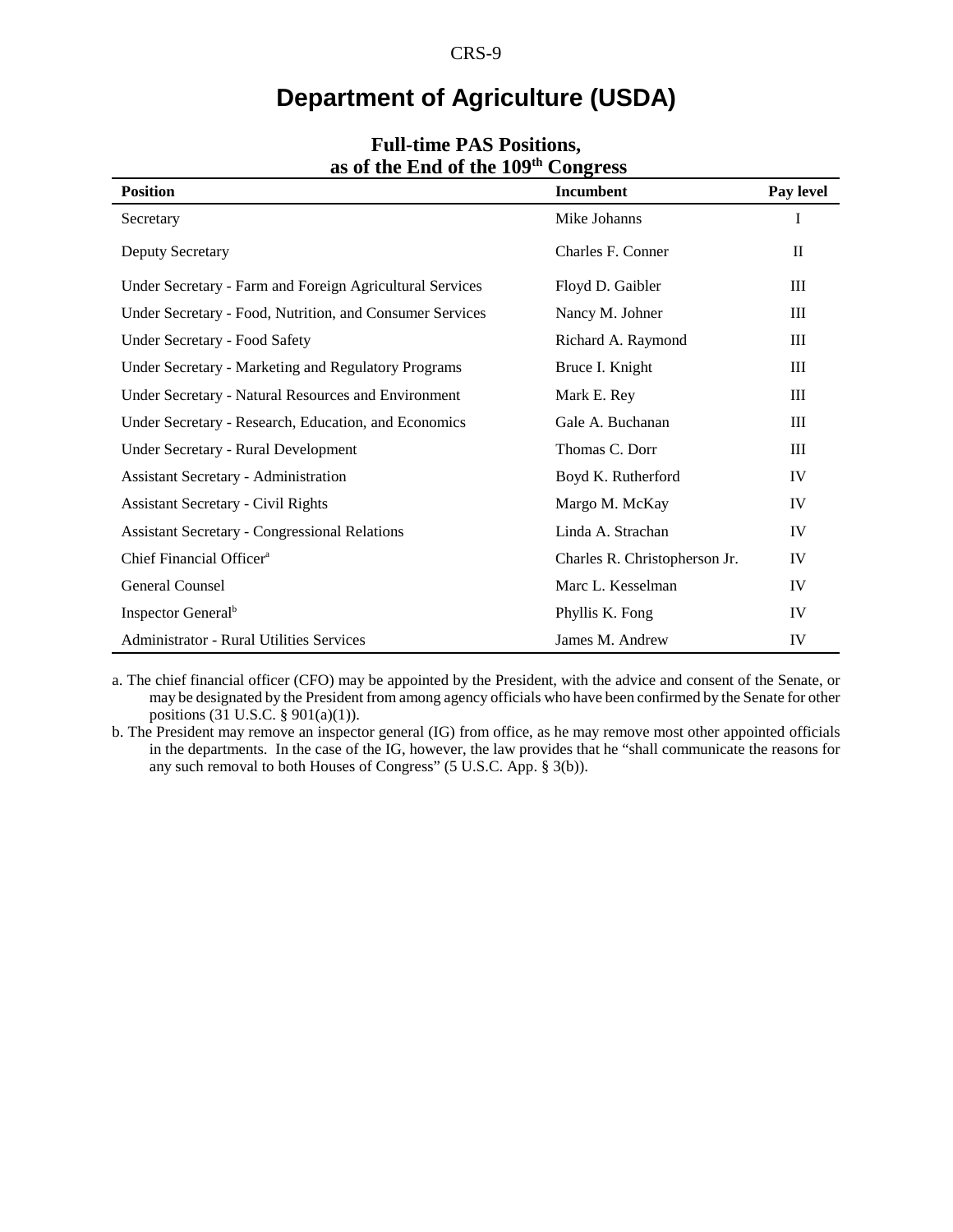| Nominee/<br>recess appointee                  | <b>Position</b>                                                | <b>Nominated</b> | <b>Confirmed</b>               | Days to<br>confirm |
|-----------------------------------------------|----------------------------------------------------------------|------------------|--------------------------------|--------------------|
| Mike Johanns                                  | Secretary                                                      | 01/04/05         | 01/20/05                       | 16                 |
| Thomas C. Dorr                                | Under Secy. - Rural Development                                | 01/24/05         | 07/21/05                       | 178                |
| Charles F. Conner                             | Deputy Secy.                                                   | 03/14/05         | 04/27/05                       | 44                 |
| Richard A. Raymond                            | Under Secy. - Food Safety                                      | 05/26/05         | 07/01/05                       | 36                 |
| James M. Andrew                               | Admin. - Rural Utilities Service                               | 09/06/05         | 11/10/05                       | 65                 |
| Charles R.<br>Christopherson Jr.              | <b>Chief Financial Officer</b>                                 | 09/08/05         | 11/10/05                       | 63                 |
| Marc L. Kesselman                             | General Counsel                                                | 11/16/05         | 05/12/06                       | 166                |
| Gale A. Buchanan                              | Under Secy. - Research, Education, and<br>Economics            | 01/18/06         | 05/12/06                       | 114                |
| Boyd K. Rutherford                            | Asst. Secy. - Administration                                   | 01/27/06         | 05/12/06                       | 105                |
| Linda A. Strachan                             | Asst. Secy. - Congressional Relations                          | 02/17/06         | 05/12/06                       | 84                 |
| Margo M. McKay                                | Asst. Secy. - Civil Rights                                     | 06/12/06         | 08/03/06                       | 52                 |
| Nancy M. Johner                               | Under Secy. - Food, Nutrition, and<br><b>Consumer Services</b> | 06/16/06         | 08/03/06                       | 48                 |
| Bruce I. Knight                               | Under Secy. - Marketing and<br><b>Regulatory Programs</b>      | 06/29/06         | 08/03/06                       | 35                 |
| Mark E. Keenum                                | Under Secy. - Farm and Foreign<br><b>Agricultural Services</b> | 11/13/06         | Returned 12/09/06 <sup>a</sup> |                    |
|                                               | Mean number of days to confirm a nomination                    |                  |                                | 77                 |
| Median number of days to confirm a nomination |                                                                |                  | 63                             |                    |

# **USDA Appointment Action During the 109th Congress**

a. Returned to the President at the end of the 109<sup>th</sup> Congress under the provisions of Senate Rule XXXI, paragraph 6 of the Standing Rules of the Senate.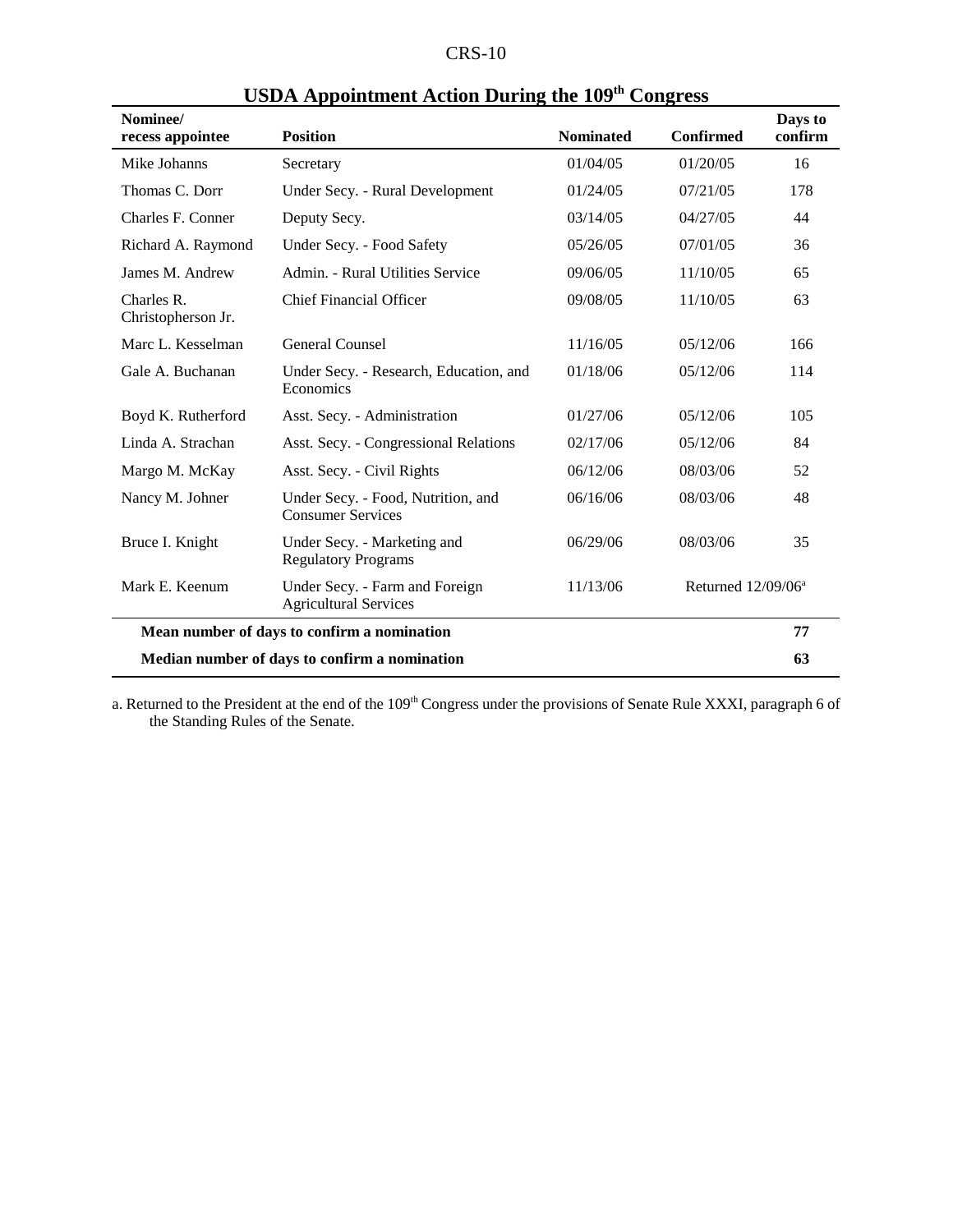# **Department of Commerce (DOC)**

| <b>Position</b> <sup>a</sup>                                                                                      | <b>Incumbent</b>              | Pay level    |
|-------------------------------------------------------------------------------------------------------------------|-------------------------------|--------------|
| Secretary                                                                                                         | Carlos M. Gutierrez           | I            |
| Deputy Secretary                                                                                                  | David A. Sampson              | $\mathbf{I}$ |
| Under Secretary - Economic Affairs                                                                                | Cynthia A. Glassman           | Ш            |
| Under Secretary - Export Administration                                                                           | Mark Foulon (A)               | III          |
| Under Secretary - Intellectual Property/Director - U.S. Patent and<br><b>Trademark Office</b>                     | Jonathan W. Dudas             | Ш            |
| Under Secretary - International Trade                                                                             | Franklin L. Lavin             | Ш            |
| Under Secretary - Oceans and Atmosphere/Administrator - National<br>Oceanic and Atmospheric Administration (NOAA) | Conrad C.<br>Lautenbacher Jr. | Ш            |
| <b>Under Secretary - Technology</b>                                                                               | Robert C. Cresanti            | Ш            |
| Assistant Secretary - Administration/Chief Financial Officer <sup>b</sup>                                         | Otto J. Wolff                 | IV           |
| Assistant Secretary - Communications and Information                                                              | John M. R. Kneuer             | IV           |
| <b>Assistant Secretary - Economic Development</b>                                                                 | Santanu K. Baruah             | IV           |
| <b>Assistant Secretary - Export Administration</b>                                                                | Christopher A. Padilla        | IV           |
| <b>Assistant Secretary - Export Enforcement</b>                                                                   | Darryl W. Jackson             | IV           |
| Assistant Secretary - Import Administration                                                                       | David M. Spooner              | IV           |
| Assistant Secretary - Legislative and Intergovernmental Affairs                                                   | Nathaniel F. Wienecke         | IV           |
| <b>Assistant Secretary - Manufacturing and Services</b>                                                           | Albert A. Frink Jr            | IV           |
| Assistant Secretary - Market Access and Compliance                                                                | David S. Bohigian             | IV           |
| Assistant Secretary - Oceans and Atmosphere/Deputy Administrator -<br><b>NOAA</b>                                 | John "Jack" Kelly (A)         | IV           |
| <b>Assistant Secretary - Technology Policy</b>                                                                    |                               | IV           |
| Assistant Secretary - Trade Promotion/Director General - U.S. and<br>Foreign Commercial Service                   | <b>Israel Hernandez</b>       | IV           |
| Director - Bureau of the Census                                                                                   | C. Louis Kincannon            | IV           |
| Director - National Institute of Standards and Technology                                                         | William A. Jeffrey            | IV           |
| <b>General Counsel</b>                                                                                            | John J. Sullivan              | IV           |
| Inspector General <sup>c</sup>                                                                                    | Johnnie E. Frazier            | <b>IV</b>    |
| Chief Scientist - NOAA <sup>d</sup>                                                                               |                               | V            |

#### **Full-time PAS Positions, as of the End of the 109th Congress**

a. Positions in this column do not include officer corps of the National Oceanic and Atmospheric Administration (NOAA).

b. The chief financial officer (CFO) may be appointed by the President, with the advice and consent of the Senate, or may be designated by the President from among agency officials who have been confirmed by the Senate for other positions (31 U.S.C. § 901(a)(1)). Wolff was separately nominated and confirmed to be CFO and to be Assistant Secretary for Administration in the 107<sup>th</sup> Congress.

c. The President may remove an inspector general (IG) from office, as he may remove most other appointed officials in the departments. In the case of the IG, however, the law provides that he "shall communicate the reasons for any such removal to both Houses of Congress" (5 U.S.C. App. § 3(b)).

d. According to an agency spokesperson, this position has not been filled since 1996; there are currently no plans to fill it.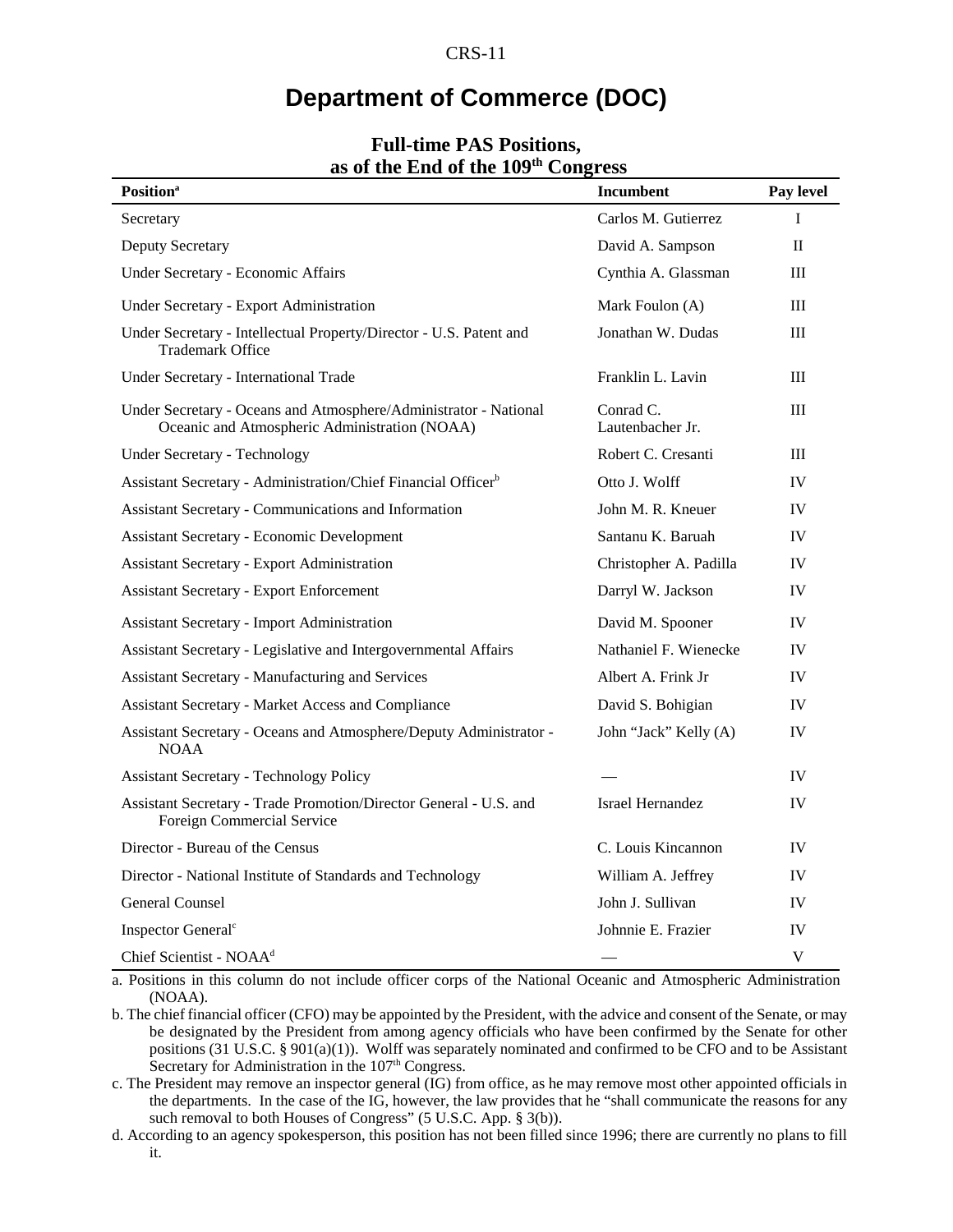| Nominee/<br>recess appointee                  | <b>Position</b>                                                                     | <b>Nominated</b> | <b>Confirmed</b>               | Days to<br>confirm |
|-----------------------------------------------|-------------------------------------------------------------------------------------|------------------|--------------------------------|--------------------|
| Carlos M. Gutierrez                           | Secretary                                                                           | 01/04/05         | 01/24/05                       | 20                 |
| David A. Sampson                              | Deputy Secy.                                                                        | 04/04/05         | 07/22/05                       | 109                |
| John J. Sullivan                              | <b>General Counsel</b>                                                              | 05/09/05         | 07/22/05                       | 74                 |
| William A. Jeffrey                            | Dir. - National Institute of<br><b>Standards and Technology</b>                     | 05/25/05         | 07/22/05                       | 58                 |
| <b>Israel Hernandez</b>                       | Asst. Secy. - Trade<br>Promotion/Dir. Gen. - U.S. and<br>Foreign Commercial Service | 05/26/05         | 10/07/05                       | 101                |
| David H. McCormick                            | Under Secy. - Export<br>Administration                                              | 06/28/05         | 10/07/05                       | 68                 |
| Darryl W. Jackson                             | Asst. Secy. - Export<br>Enforcement                                                 | 06/28/05         | 10/07/05                       | 68                 |
| Franklin L. Lavin                             | Under Secy. - International<br>Trade                                                | 07/29/05         | 10/28/05                       | 58                 |
| Santanu K. Baruah                             | Asst. Secy. - Economic<br>Development                                               | 09/06/05         | 12/17/05                       | 102                |
| David S. Bohigian                             | Asst. Secy. - Market Access and<br>Compliance                                       | 10/06/05         | 12/17/05                       | 72                 |
| Robert C. Cresanti                            | Under Secy. - Technology                                                            | 11/10/05         | 03/16/06                       | 115                |
| David M. Spooner                              | Asst. Secy. - Import<br>Administration                                              | 11/10/05         | 12/17/05                       | 37                 |
| John G. Emling                                | Asst. Secy. - Legislative and<br><b>Intergovernmental Affairs</b>                   | 02/27/06         | Withdrawn 04/24/06             |                    |
| John M. R. Kneuer                             | Asst. Secy. - Communications<br>and Information                                     | 05/01/06         | 12/09/06                       | 191                |
| Nathaniel F. Wienecke                         | Asst. Secy. - Legislative and<br><b>Intergovernmental Affairs</b>                   | 06/29/06         | 08/03/06                       | 35                 |
| Christopher A. Padilla                        | Asst. Secy. - Export<br>Administration                                              | 07/13/06         | 09/29/06                       | 47                 |
| Cynthia A. Glassman                           | Under Secy. - Economic Affairs                                                      | 08/03/06         | 09/29/06                       | 26                 |
| Jane C. Luxton                                | Asst. Secy. - Oceans and<br>Atmosphere                                              | 09/29/06         | Returned 12/09/06 <sup>a</sup> |                    |
|                                               | Mean number of days to confirm a nomination                                         |                  |                                | 74                 |
| Median number of days to confirm a nomination |                                                                                     |                  |                                | 68                 |

# **DOC Appointment Action During the 109th Congress**

a. Returned to the President at the end of the 109<sup>th</sup> Congress under the provisions of Senate Rule XXXI, paragraph 6 of the Standing Rules of the Senate.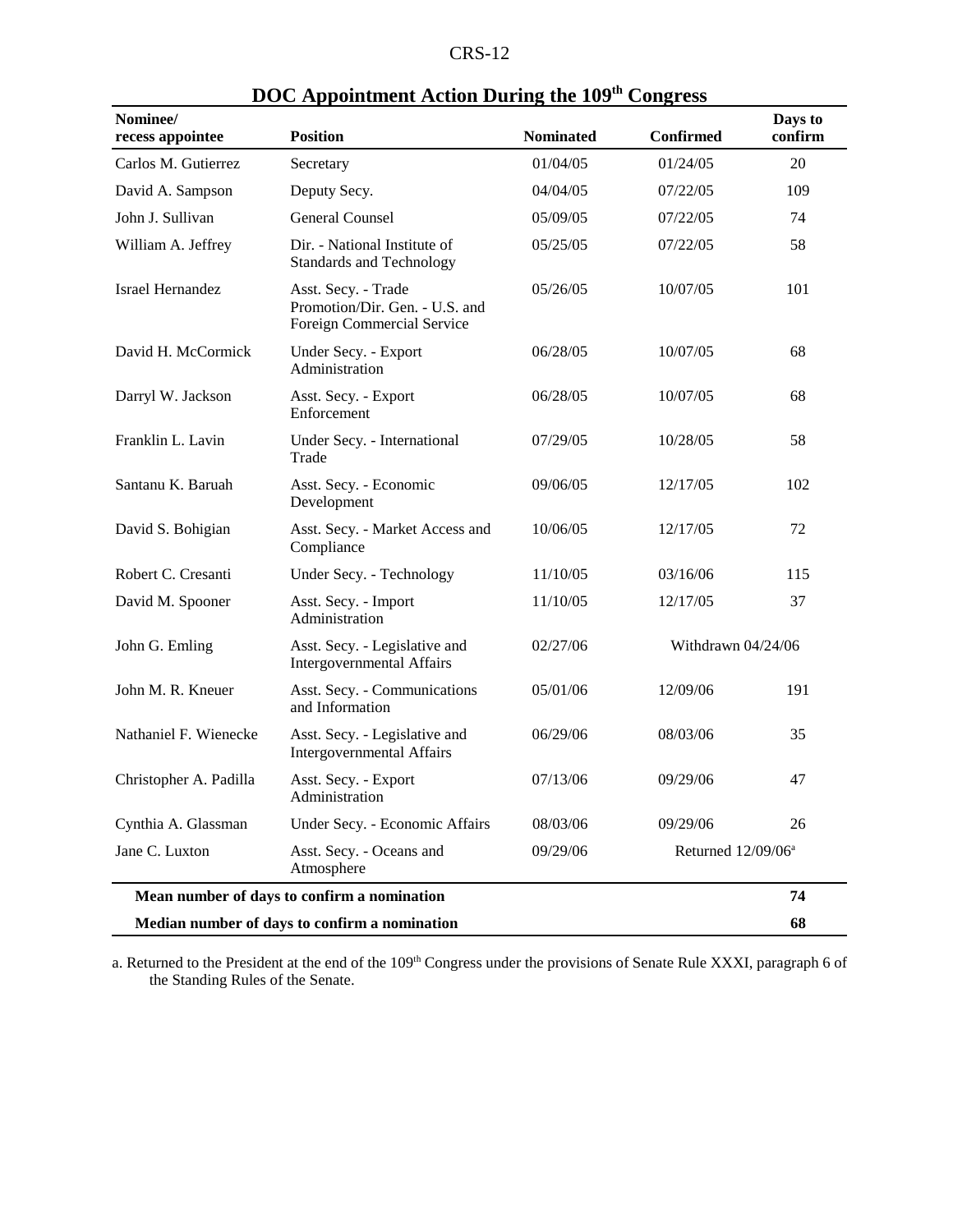# **Department of Defense (DOD)**

| as of the <b>Ema</b> of the 199                                                      | $\sim$ $\sim$ $\sim$ $\sim$ $\sim$ |                                  |
|--------------------------------------------------------------------------------------|------------------------------------|----------------------------------|
| <b>Position</b>                                                                      | <b>Incumbent</b>                   | Pay level                        |
| Secretary                                                                            | Donald Rumsfeld                    | $\bf{I}$                         |
| Deputy Secretary                                                                     | Gordon England                     | $\mathbf{I}$                     |
| Under Secretary - Acquisition, Technology, and Logistics                             | Kenneth J. Krieg                   | $\mathbf{I}$                     |
| Under Secretary - Comptroller/Chief Financial Officer <sup>a</sup>                   | Tina W. Jonas                      | $\rm III$                        |
| Under Secretary - Intelligence                                                       | James R. Clapper                   | $\rm III$                        |
| <b>Under Secretary - Personnel and Readiness</b>                                     | David S. C. Chu                    | $\rm III$                        |
| <b>Under Secretary - Policy</b>                                                      | Eric S. Edelman                    | $\mathop{\mathrm{III}}\nolimits$ |
| Deputy Under Secretary - Acquisition and Technology                                  | James I. Finley                    | $\rm III$                        |
| Deputy Under Secretary - Logistics and Materiel Readiness                            | P. Jackson Bell                    | $\rm III$                        |
| Principal Deputy Under Secretary - Personnel and Readiness                           | Michael L. Dominguez               | IV                               |
| Principal Deputy Under Secretary - Policy                                            | Christopher R. Henry               | IV                               |
| <b>Assistant Secretary - Health Affairs</b>                                          | William Winkenwerder               | IV                               |
| <b>Assistant Secretary - Homeland Defense</b>                                        | Paul McHale                        | IV                               |
| <b>Assistant Secretary - International Security Affairs</b>                          | Peter W. Rodman                    | IV                               |
| <b>Assistant Secretary - International Security Policy</b>                           | Peter C. W. Flory                  | IV                               |
| <b>Assistant Secretary - Legislative Affairs</b>                                     | Robert L. Wilkie                   | IV                               |
| Assistant Secretary - Networks and Information Integration                           | John G. Grimes                     | IV                               |
| <b>Assistant Secretary - Public Affairs</b>                                          | Dorrance Smith                     | IV                               |
| <b>Assistant Secretary - Reserve Affairs</b>                                         | Thomas F. Hall                     | IV                               |
| Assistant Secretary - Special Operations and Low-Intensity Conflict                  | Thomas W. O'Connell                | IV                               |
| Director - Defense Research and Engineering                                          | John J. Young Jr.                  | IV                               |
| Director - Operational Test and Evaluation                                           | Charles E. McQueary                | IV                               |
| <b>General Counsel</b>                                                               | William J. Haynes II               | IV                               |
| Inspector General <sup>b</sup>                                                       | Thomas F. Gimble                   | IV                               |
| Assistant to the Secretary - Nuclear and Chemical and Biological<br>Defense Programs | Dale Klein                         | $\mathbf V$                      |
| <b>Department of the Air Force</b>                                                   |                                    |                                  |
| Secretary                                                                            | Michael W. Wynne                   | $\mathbf{I}$                     |
| <b>Under Secretary</b>                                                               | Ronald M. Sega                     | IV                               |
| <b>Assistant Secretary - Acquisition</b>                                             | Sue C. Payton                      | IV                               |
| Assistant Secretary - Financial Management/Comptroller                               | John C. Vonglic (A)                | IV                               |
| Assistant Secretary - Manpower and Reserve Affairs                                   | Craig W. Duehring (A)              | IV                               |
| Assistant Secretary - Installations, Environment, and Logistics                      | William C. Anderson                | IV                               |
| <b>General Counsel</b>                                                               | Mary L. Walker                     | IV                               |

#### **Full-time PAS Positions, as of the End of the 109th Congress**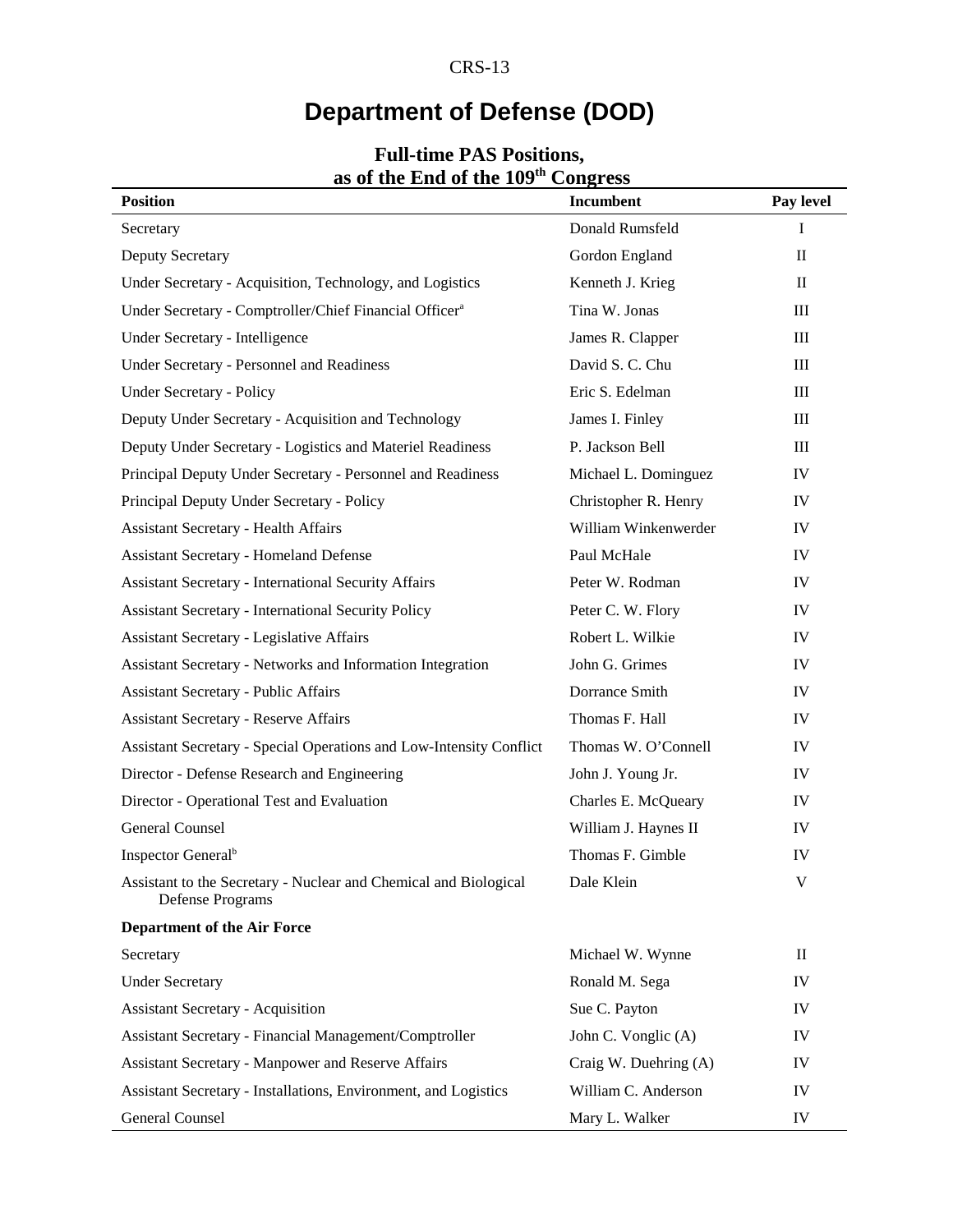| P C<br>AN 3- |  | 4 |
|--------------|--|---|
|--------------|--|---|

| <b>Position</b>                                              | Incumbent                  | Pay level                             |
|--------------------------------------------------------------|----------------------------|---------------------------------------|
| <b>Department of the Army</b>                                |                            |                                       |
| Secretary                                                    | Francis J. Harvey          | $\mathbf{H}$                          |
| <b>Under Secretary</b>                                       | Preston M. Geren           | IV                                    |
| <b>Assistant Secretary - Civil Works</b>                     | John P. Woodley Jr.        | IV                                    |
| Assistant Secretary - Financial Management/Comptroller       | Nelson M. Ford             | IV                                    |
| <b>Assistant Secretary - Installations and Environment</b>   | Keith E. Eastin            | IV                                    |
| <b>Assistant Secretary - Manpower and Reserve Affairs</b>    | Ronald J. James            | IV                                    |
| Assistant Secretary - Acquisition, Logistics, and Technology | Claude M. Bolton           | IV                                    |
| <b>General Counsel</b>                                       | Benedict S. Cohen          | <b>IV</b>                             |
| <b>Department of the Navy</b>                                |                            |                                       |
| Secretary                                                    | Donald C. Winter           | $\Pi$                                 |
| <b>Under Secretary</b>                                       | Dionel M. Aviles           | IV                                    |
| Assistant Secretary - Financial Management/Comptroller       | Richard Greco Jr.          | IV                                    |
| Assistant Secretary - Installations and Environment          | Buddie J. Penn             | IV                                    |
| Assistant Secretary - Manpower and Reserve Affairs           | William H. Navas Jr.       | IV                                    |
| Assistant Secretary - Research, Development, and Acquisition | Delores M. Etter           | IV                                    |
| <b>General Counsel</b>                                       | Frank R. Jimenez           | IV                                    |
| Joint Chiefs of Staff <sup>c</sup>                           |                            |                                       |
| Chairman                                                     | Peter Pace                 | (Members<br>of the Joint<br>Chiefs of |
| Vice Chairman                                                | Edmund P. Giambastiani Jr. | Staff are<br>compen-                  |
| Chief of Staff (Air Force)                                   | T. Michael Moseley         | sated under<br>the military           |
| Chief of Staff (Army)                                        | Peter J. Schoomaker        | pay<br>system,                        |
| <b>Chief of Naval Operations</b>                             | Michael G. Mullen          | rather than<br>the                    |
| Commandant of the Marine Corps                               | James T. Conway            | executive<br>schedule.)               |

a. The chief financial officer (CFO) may be appointed by the President, with the advice and consent of the Senate, or may be designated by the President from among agency officials who have been confirmed by the Senate for other positions (31 U.S.C. § 901(a)(1)). In the  $108<sup>th</sup>$  Congress, Jonas was confirmed to be Under Secretary of Defense/Comptroller, and she also served as CFO.

b. The President may remove an inspector general (IG) from office, as he may remove most other appointed officials in the departments. In the case of the IG, however, the law provides that he "shall communicate the reasons for any such removal to both Houses of Congress" (5 U.S.C. App. § 3(b)).

c. The chairman and vice chairman serve two-year terms; other members serve four-year terms.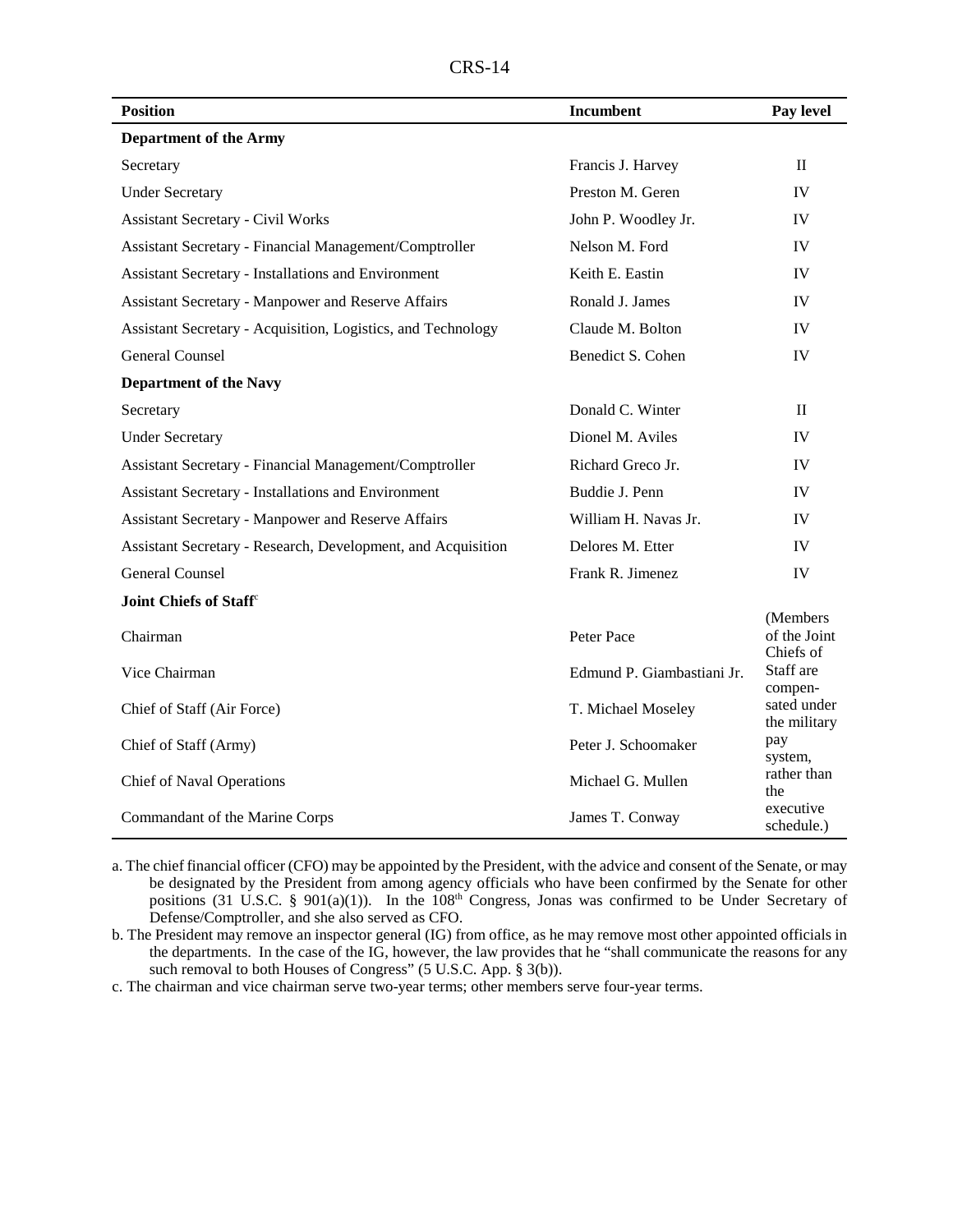| 'D C<br>- M. |  |
|--------------|--|
|--------------|--|

| Nominee/<br>recess appointee  | <b>Positions</b>                                                       | <b>Nominated</b>                           | Confirmed                                | Days to<br>confirm |
|-------------------------------|------------------------------------------------------------------------|--------------------------------------------|------------------------------------------|--------------------|
| Peter C. W. Flory             | Asst. Secy. - International Security Policy                            | 01/24/05                                   | Returned 12/09/06 <sup>a</sup>           |                    |
| John P. Woodley Jr.           | Asst. Secy. - Army - Civil Works                                       | 01/24/05                                   | 05/12/05                                 | 108                |
| Buddie J. Penn                | Asst. Secy. - Navy - Installations and<br>Environment                  | 01/24/05                                   | 02/17/05                                 | 24                 |
| Michael G. Mullen             | Chief of Naval Operations - Joint Chiefs of<br>Staff                   | 03/02/05                                   | 04/28/05                                 | 57                 |
| Michael W. Wynne              | Under Secy. - Acquisition, Technology and<br>Logistics                 |                                            | Recess Appointment 04/01/05 <sup>b</sup> |                    |
| Kenneth J. Krieg              | Under Secy. - Acquisition, Technology and<br>Logistics                 | 04/04/05                                   | 05/26/05                                 | 52                 |
| Gordon England                | Deputy Secy.                                                           | 04/07/05                                   | 04/06/06                                 | 320                |
| Peter Pace                    | Chairman - Joint Chiefs of Staff                                       | 04/25/05                                   | 07/15/05                                 | 81                 |
| Edmund P. Giambastiani<br>Jr. | Vice Chairman - Joint Chiefs of Staff                                  | 04/25/05                                   | 07/15/05                                 | 81                 |
| T. Michael Moseley            | Chief of Staff - Air Force - Joint Chiefs of<br><b>Staff</b>           | 05/16/05                                   | 06/30/05                                 | 45                 |
| Daniel R. Stanley             | Asst. Secy. - Legislative Affairs                                      | 05/16/05                                   | 06/30/05                                 | 45                 |
| Eric S. Edelman               | Under Secy. - Policy                                                   | 05/16/05                                   | 02/09/06                                 | 225                |
| William C. Anderson           | Asst. Secy. - Air Force - Installations,<br>Environment, and Logistics | 05/26/05                                   | 10/28/05                                 | 122                |
| John G. Grimes                | Asst. Secy. - Networks and Information<br>Integration                  | 06/16/05                                   | 10/28/05                                 | 101                |
| P. Jackson Bell               | Deputy Under Secy. - Logistics and<br><b>Materiel Readiness</b>        | 06/28/05                                   | 07/29/05                                 | 31                 |
| Ronald M. Sega                | Under Secy. - Air Force                                                | 06/28/05                                   | 07/29/05                                 | 31                 |
| Keith E. Eastin               | Asst. Secy. - Army - Installations and<br>Environment                  | 06/29/05                                   | 07/29/05                                 | 30                 |
| John J. Young Jr.             | Dir. - Defense Research and Engineering                                | 07/28/05                                   | 10/28/05                                 | 59                 |
| Peter C. W. Flory             | Asst. Secy. - International Security Policy                            |                                            | Recess Appointment 08/02/05 °            |                    |
| Eric S. Edelman               | Under Secy. - Policy                                                   |                                            | Recess Appointment $08/09/05d$           |                    |
| Michael W. Wynne              | Secretary - Air Force                                                  | 09/06/05                                   | 10/28/05                                 | 52                 |
| Donald C. Winter              | Secretary - Navy                                                       | 09/06/05                                   | 11/10/05                                 | 65                 |
| Delores M. Etter              | Asst. Secy. - Navy - Research,<br>Development, and Acquisition         | 09/06/05                                   | 10/28/05                                 | 52                 |
| Peter C. W. Flory             | Asst. Secy. - International Security Policy                            | 09/19/05<br>Returned 12/09/06 <sup>a</sup> |                                          |                    |
| Eric S. Edelman               | Under Secy. - Policy                                                   | 09/19/05                                   | Returned $12/09/06^a$                    |                    |
| Dorrance Smith                | Asst. Secy. - Public Affairs                                           | 09/22/05                                   | 04/07/06                                 | 186                |
| Michael L. Dominguez          | Principal Deputy Under Secy. - Personnel<br>and Readiness              | 12/13/05                                   | 06/29/06                                 | 187                |

# **DOD Appointment Action During the 109th Congress**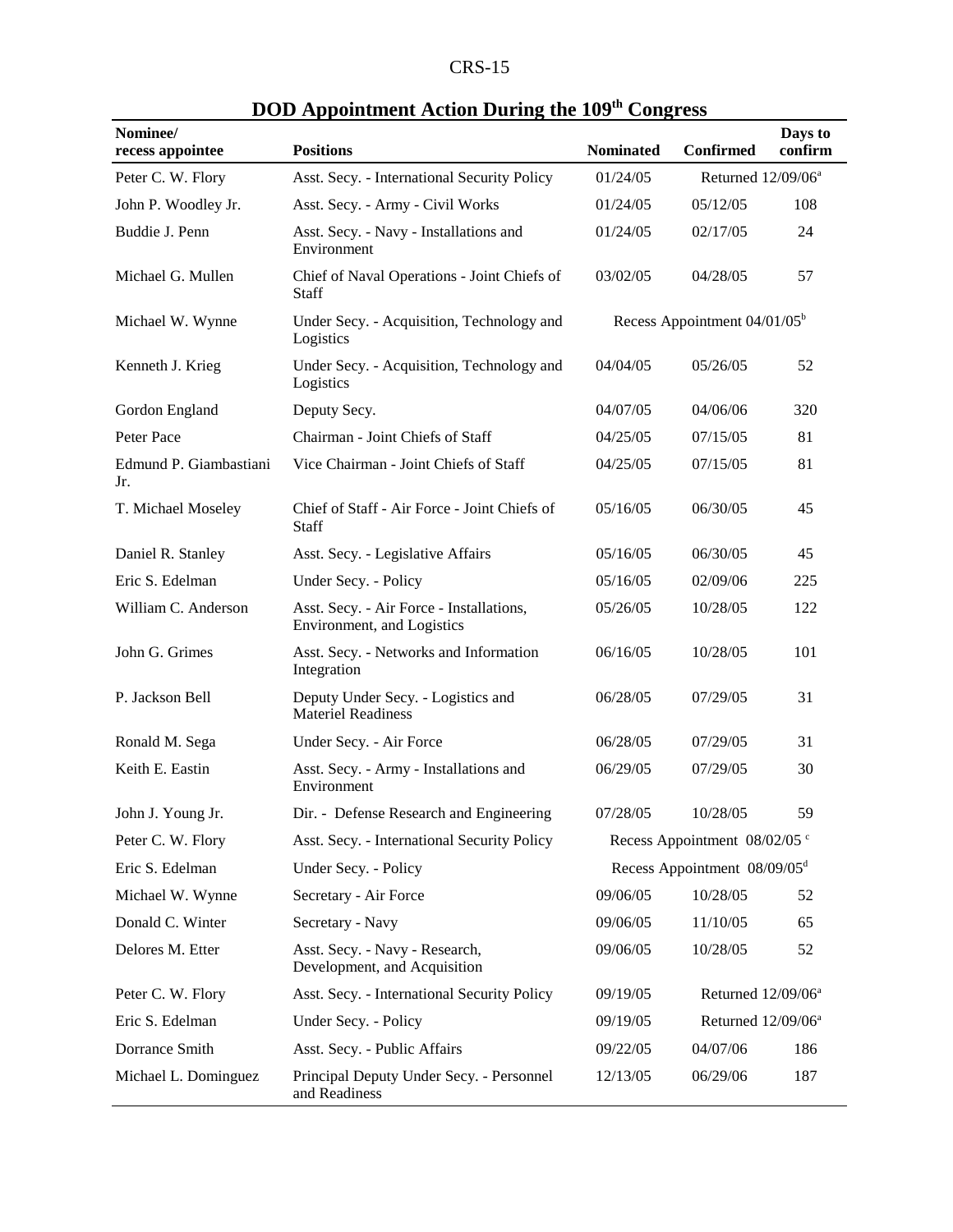| Nominee/            | <b>Positions</b>                                                                 | <b>Nominated</b> | <b>Confirmed</b>                         | Days to<br>confirm |
|---------------------|----------------------------------------------------------------------------------|------------------|------------------------------------------|--------------------|
| recess appointee    |                                                                                  |                  |                                          |                    |
| James I. Finley     | Deputy Under Secy. - Acquisition and<br>Technology                               | 12/20/05         | 02/17/06                                 | 48                 |
| Gordon England      | Deputy Secy.                                                                     |                  | Recess Appointment 01/04/06 <sup>e</sup> |                    |
| Dorrance Smith      | Asst. Secy. - Public Affairs                                                     |                  | Recess Appointment 01/04/06 <sup>e</sup> |                    |
| Preston M. Geren    | Under Secy. - Army                                                               | 01/18/06         | 02/17/06                                 | 30                 |
| Benedict S. Cohen   | General Counsel - Army                                                           | 02/06/06         | 08/03/06                                 | 178                |
| Dorrance Smith      | Asst. Secy. - Public Affairs                                                     | 02/10/06         | Returned 12/09/06 <sup>a</sup>           |                    |
| Gordon England      | Deputy Secy.                                                                     | 02/10/06         | Returned 12/09/06 <sup>a</sup>           |                    |
| Anita K. Blair      | Asst. Secy. - Air Force - Manpower and<br><b>Reserve Affairs</b>                 | 04/24/06         | Returned 12/09/06 <sup>a</sup>           |                    |
| Sue C. Payton       | Asst. Secy. - Air Force - Acquisition                                            | 04/25/06         | 07/21/06                                 | 87                 |
| David H. Laufman    | <b>Inspector General</b>                                                         | 06/05/06         | Withdrawn 12/06/06                       |                    |
| James T. Conway     | Commandant - Marine Corps - Joint Chiefs<br>of Staff                             | 06/14/06         | 08/02/06                                 | 49                 |
| Robert L. Wilkie    | Asst. Secy. - Legislative Affairs                                                | 06/26/06         | 09/29/06                                 | 64                 |
| Frank R. Jimenez    | General Counsel - Navy                                                           | 06/29/06         | 09/21/06                                 | 53                 |
| Charles E. McQueary | Dir. - Operational Test and Evaluation                                           | 06/29/06         | 07/21/06                                 | 22                 |
| Ronald J. James     | Asst. Secy. - Army - Manpower and Reserve<br>Affairs                             | 07/21/06         | 09/29/06                                 | 39                 |
| Nelson M. Ford      | Asst. Secy. - Army - Financial<br>Management/Comptroller                         | 08/03/06         | 09/29/06                                 | 26                 |
| Robert M. Gates     | Secretary                                                                        | 12/04/06         | 12/06/06                                 | $\overline{c}$     |
| Michael J. Burns    | Asst. to the Secretary - Nuclear and<br>Chemical and Biological Defense Programs | 12/06/06         | Returned 12/09/06 <sup>a</sup>           |                    |
|                     | Mean number of days to confirm a nomination                                      |                  |                                          | 80                 |

 **Median number of days to confirm a nomination 53**

a. Returned to the President at the end of the 109<sup>th</sup> Congress under the provisions of Senate Rule XXXI, paragraph 6 of the Standing Rules of the Senate.

b. Wynne's recess appointment would have expired at the end of the second session of the 109<sup>th</sup> Congress, by which time he had been confirmed for another position, as shown.

c. Flory's recess appointment expired at the end of the second session of the 109<sup>th</sup> Congress.

d. Edelman's recess appointment would have expired at the end of the second session of the 109<sup>th</sup> Congress, by which time he had been confirmed, as shown.

e. England's and Smith's recess appointments would have ended at the end of the first session of the 110<sup>th</sup> Congress, by which time they had each been confirmed, as shown.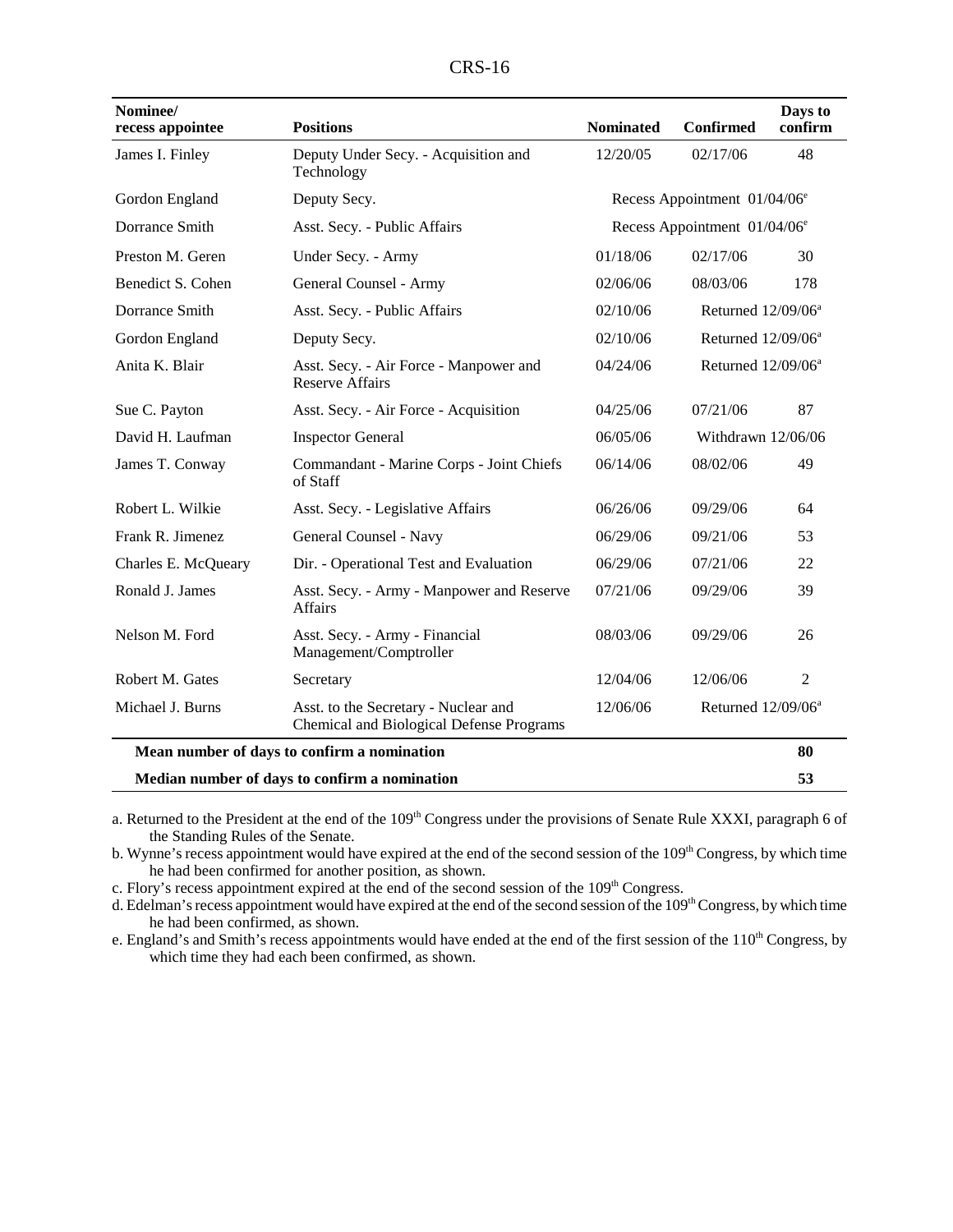# **Department of Education (ED)**

| <b>Position</b>                                                            | Incumbent                 | Pay level    |
|----------------------------------------------------------------------------|---------------------------|--------------|
| Secretary                                                                  | <b>Margaret Spellings</b> | I            |
| <b>Deputy Secretary</b>                                                    | Raymond J. Simon          | $\mathbf{I}$ |
| Director - Institute of Education Sciences <sup>a</sup>                    | Grover J. Whitehurst      | $\mathbf{I}$ |
| <b>Under Secretary</b>                                                     | David Dunn (A)            | Ш            |
| Chief Financial Officer <sup>b</sup>                                       | Lawrence A. Warder        | IV           |
| <b>Assistant Secretary - Civil Rights</b>                                  | Stephanie J. Monroe       | IV           |
| Assistant Secretary - Communications and Outreach                          | Lauren M. Maddox          | IV           |
| Assistant Secretary - Elementary and Secondary Education                   | Henry L. Johnson          | IV           |
| Assistant Secretary - Legislation and Congressional Affairs                | Terrell Halaska           | IV           |
| <b>Assistant Secretary - Management</b>                                    | Michell C. Clark          | IV           |
| Assistant Secretary - Planning, Evaluation and Policy Development          | Kerri L. Briggs (A)       | IV           |
| <b>Assistant Secretary - Postsecondary Education</b>                       | James F. Manning (A)      | IV           |
| <b>Assistant Secretary - Special Education and Rehabilitative Services</b> | John H. Hager             | IV           |
| Assistant Secretary - Vocational and Adult Education                       | Troy R. Justesen          | IV           |
| General Counsel                                                            | Kent D. Talbert           | IV           |
| Inspector General <sup>c</sup>                                             | John P. Higgins Jr.       | IV           |
| Commissioner - Education Statistics <sup>d</sup>                           | Mark S. Schneider         | IV           |
| <b>Commissioner - Rehabilitation Services Administration</b>               | P. Edward Anthony (A)     | V            |

#### **Full-time PAS Positions, as of the End of the 109th Congress**

a. This position has a six-year term and specified qualifications. See 20 U.S.C. § 9514(b, d).

b. The chief financial officer (CFO) may be appointed by the President, with the advice and consent of the Senate, or may be designated by the President from among agency officials who have been confirmed by the Senate for other positions (31 U.S.C. § 901(a)(1)).

c. The President may remove an inspector general (IG) from office, as he may remove most other appointed officials in the departments. In the case of the IG, however, the law provides that he "shall communicate the reasons for any such removal to both Houses of Congress" (5 U.S.C. Appx. § 3(b)).

d. This position has a six-year term and specified qualifications. See 20 U.S.C. § 9517(b).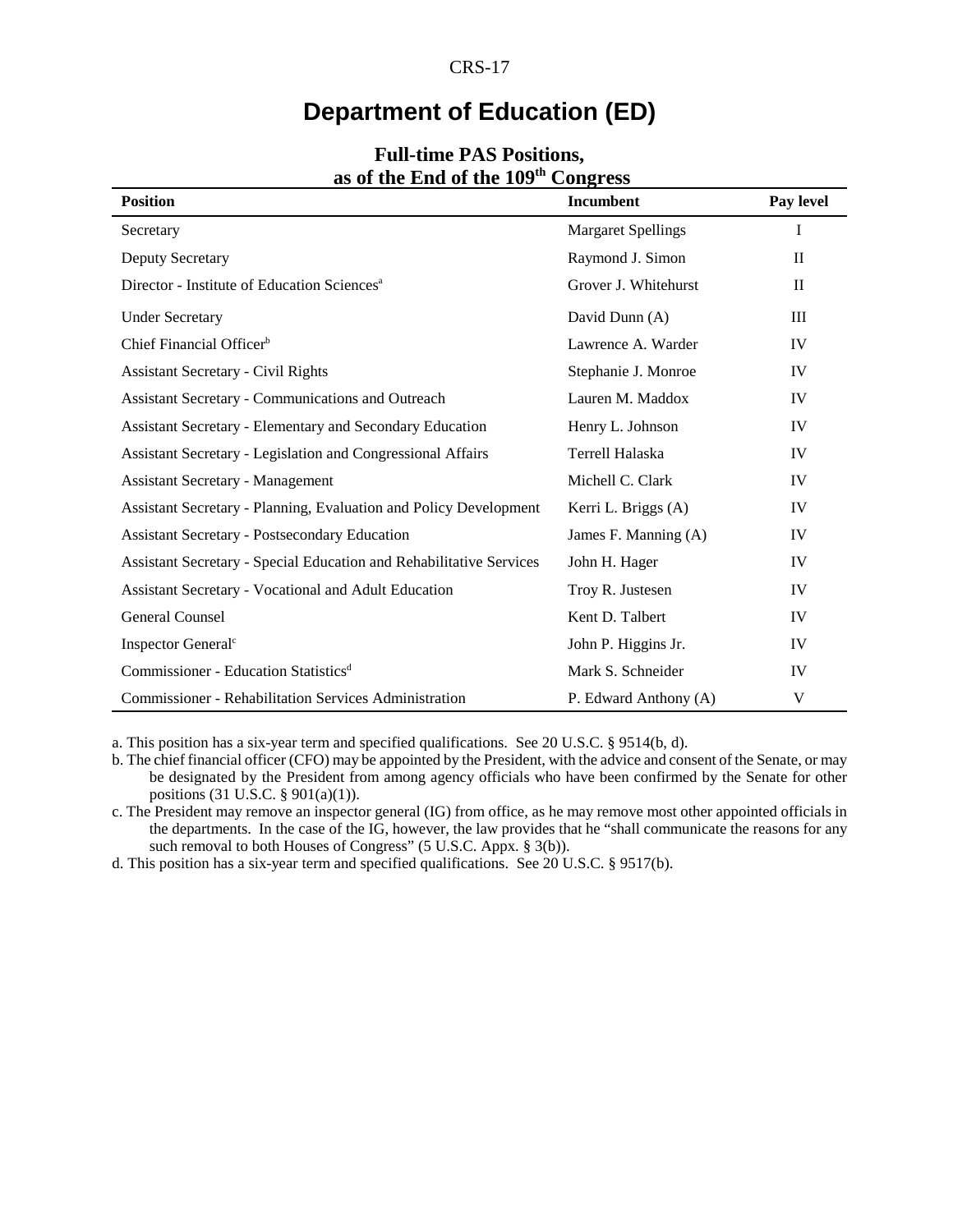| $CRS-18$ |  |
|----------|--|
|----------|--|

| Nominee/<br>recess appointee | <b>Position</b>                                               | <b>Nominated</b> | <b>Confirmed</b> | Days to<br>confirm |
|------------------------------|---------------------------------------------------------------|------------------|------------------|--------------------|
| <b>Margaret Spellings</b>    | Secretary                                                     | 01/04/05         | 01/20/05         | 16                 |
| Raymond J. Simon             | Deputy Secy.                                                  | 04/15/05         | 05/26/05         | 41                 |
| Kevin F. Sullivan            | Asst. Secy. - Communications and Outreach                     | 04/28/05         | 07/28/05         | 91                 |
| Tom Luce                     | Asst. Secy. - Planning, Evaluation and Policy<br>Development  | 05/23/05         | 06/30/05         | 38                 |
| Henry L. Johnson             | Asst. Secy. - Elementary and Secondary<br>Education           | 06/06/05         | 07/28/05         | 52                 |
| Stephanie J. Monroe          | Asst. Secy. - Civil Rights                                    | 06/23/05         | 12/17/05         | 144                |
| Terrell Halaska              | Asst. Secy. - Legislation and Congressional<br><b>Affairs</b> | 06/29/05         | 07/28/05         | 29                 |
| Mark S. Schneider            | <b>Commissioner - Education Statistics</b>                    | 07/27/05         | 10/21/05         | 53                 |
| Kent D. Talbert              | General Counsel                                               | 09/28/05         | 05/19/06         | 222                |
| Michell C. Clark             | Asst. Secy. - Management                                      | 12/13/05         | 03/13/06         | 79                 |
| Lawrence A. Warder           | <b>Chief Financial Officer</b>                                | 04/25/06         | 07/26/06         | 92                 |
| Troy R. Justesen             | Asst. Secy. - Vocational and Adult Education                  | 05/08/06         | 07/26/06         | 79                 |
| Sara A. Tucker               | Under Secy.                                                   | 09/05/06         | 12/09/06         | 95                 |
| Lauren M. Maddox             | Asst. Secy. - Communications and Outreach                     | 09/07/06         | 09/21/06         | 14                 |
|                              | Mean number of days to confirm a nomination                   |                  |                  | 75                 |
|                              | Median number of days to confirm a nomination                 |                  |                  | 66                 |

# **ED Appointment Action During the 109th Congress**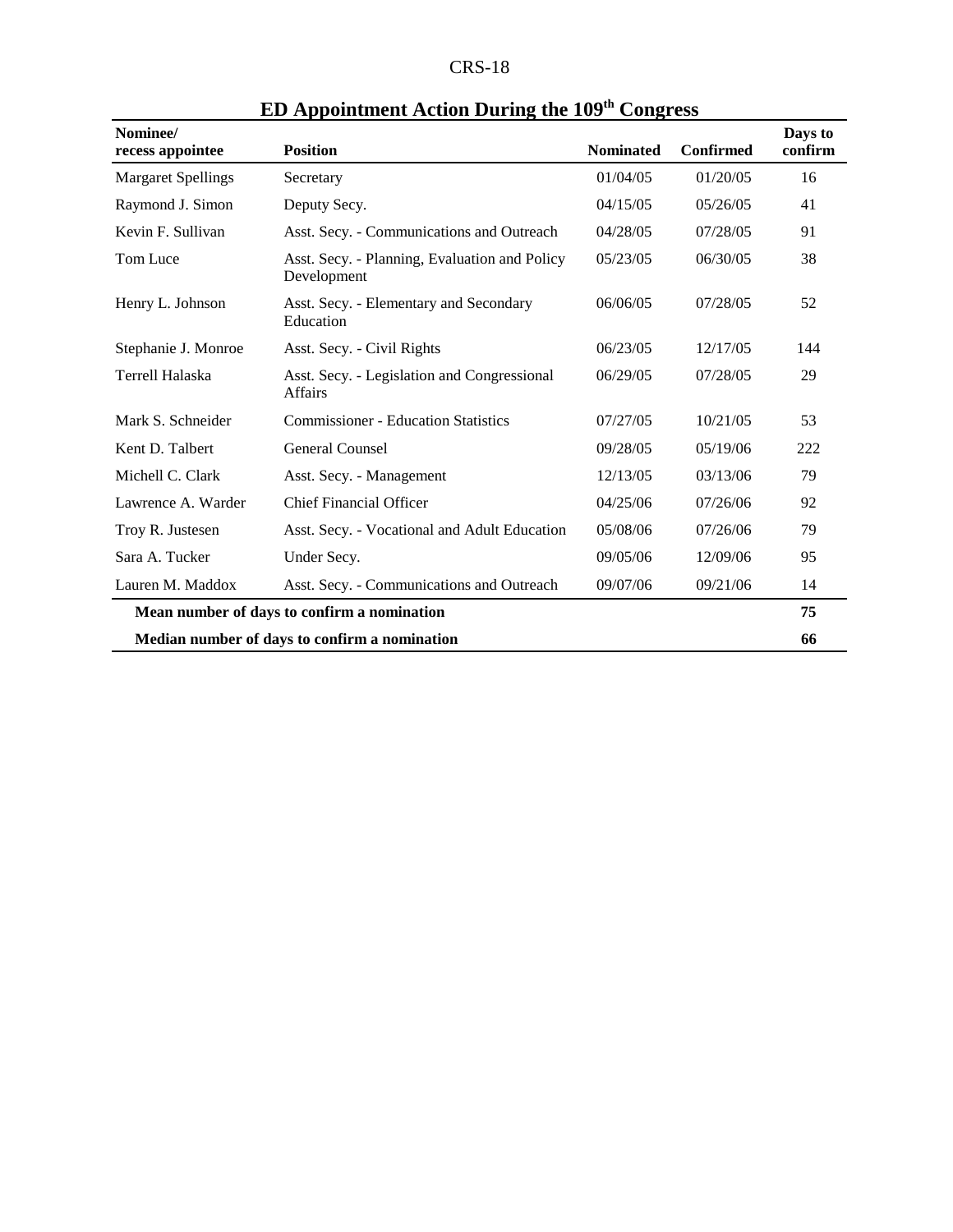# **Department of Energy (DOE)**

| <b>Position</b>                                                                                       | Incumbent               | Pay level    |
|-------------------------------------------------------------------------------------------------------|-------------------------|--------------|
|                                                                                                       |                         |              |
| Secretary                                                                                             | Samuel W. Bodman        | $\mathbf I$  |
| <b>Deputy Secretary</b>                                                                               | J. Clay Sell            | $\mathbf{I}$ |
| <b>Under Secretary</b>                                                                                | David K. Garman         | III          |
| Under Secretary - Nuclear Security/Administrator - National Nuclear<br>Security Administration (NNSA) | Linton F. Brooks        | III          |
| Under Secretary - Science <sup>a</sup>                                                                | Raymond L. Orbach       | Ш            |
| Principal Deputy Administrator - NNSA                                                                 |                         | IV           |
| Deputy Administrator - Defense Programs, NNSA                                                         | Thomas P. D'Agostino    | IV           |
| Deputy Administrator - Defense Nuclear Nonproliferation, NNSA                                         | William H. Tobey        | IV           |
| Administrator - Energy Information Administration                                                     | Guy F. Caruso           | IV           |
| Assistant Secretary - Congressional and Intergovernmental Affairs                                     | Jill L. Sigal           | IV           |
| Assistant Secretary - Electricity Delivery and Energy Reliability <sup>b</sup>                        |                         | IV           |
| Assistant Secretary - Energy Efficiency and Renewable Energy                                          | Alexander A. Karsner    | IV           |
| <b>Assistant Secretary - Environmental Management</b>                                                 | James A. Rispoli        | IV           |
| <b>Assistant Secretary - Fossil Energy</b>                                                            | Jeffrey D. Jarrett      | IV           |
| Assistant Secretary - International Affairs and Domestic Policy                                       | Karen A. Harbert        | IV           |
| Assistant Secretary - Nuclear Energy <sup>c</sup>                                                     | Dennis R. Spurgeon      | IV           |
| Chief Financial Officer <sup>d</sup>                                                                  | <b>Steve Isakowitz</b>  | IV           |
| Director - Office of Civilian Radioactive Waste Management                                            | Edward F. Sproat III    | IV           |
| Director - Office of Minority Economic Impact and Diversity                                           | Theresa Alvillar-Speake | IV           |
| Director - Office of Science                                                                          | Raymond L. Orbach       | IV           |
| <b>General Counsel</b>                                                                                | David R. Hill           | IV           |
| Inspector General <sup>e</sup>                                                                        | Gregory H. Friedman     | IV           |

#### **Full-time PAS Positions, as of the End of the 109th Congress**

a. The position of Under Secretary - Science in the Department of Energy was established by P.L. 109-58, Title X, §  $1006(a)$  (119 Stat. 930), and filled for the first time during the  $109<sup>th</sup>$  Congress, as shown.

b. The position of Assistant Secretary for Electricity Delivery and Energy Reliability was previously titled Assistant Secretary for Environment, Safety and Health. In 2005, the Office of Electricity Delivery and Energy Reliability was created by the Secretary of Energy at the recommendation of Congress, and it was initially headed by a director, Kevin Kolevar. On September 26, 2005, Kolevar was nominated to be the Assistant Secretary, and his nomination was returned to the President at the end of the 109th Congress. Kolevar was renominated for, and confirmed to, the position during the first session of the 110th Congress. Kolevar continued as Director of the Office of Electricity Delivery and Energy Reliability until he was appointed as Assistant Secretary.

c. The Energy Policy Act of 2005 established an additional assistant secretary in the Department of Energy. The law also stated that it was "the sense of Congress that the leadership for departmental missions in nuclear energy should be at the Assistant Secretary level" (P.L. 109-58, § 1006(b); 119 Stat. 931). This new position was subsequently denominated the Assistant Secretary for Nuclear Energy. An assistant secretary position with a similar title had previously existed. In 1993, however, this assistant secretary slot was used for an Assistant Secretary for Human Resources and Administration. According to the *United States Government Manual*, the Department of Energy did not have an Assistant Secretary for Nuclear Affairs during the intervening years.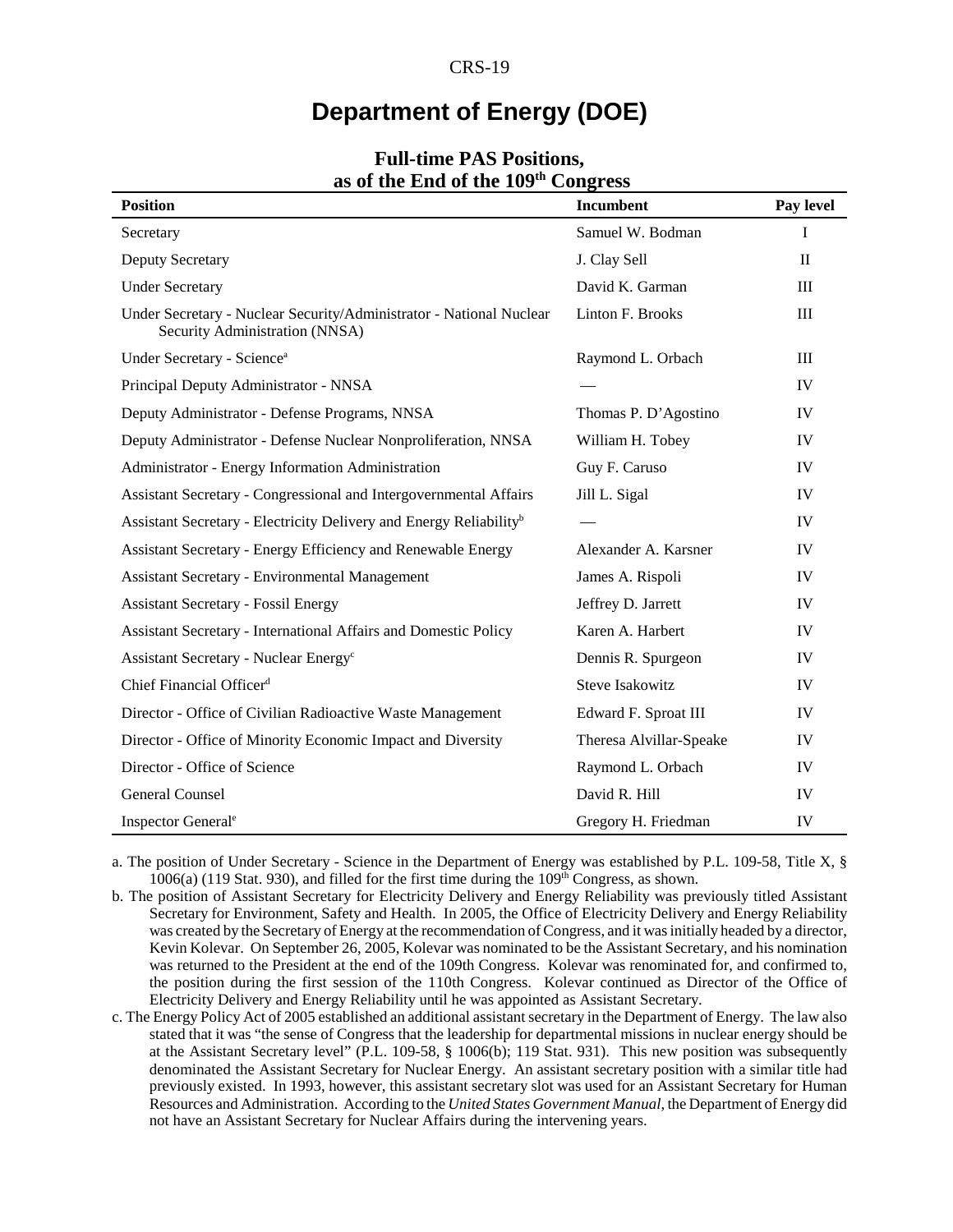- d. The chief financial officer (CFO) may be appointed by the President, with the advice and consent of the Senate, or may be designated by the President from among agency officials who have been confirmed by the Senate for other positions (31 U.S.C. § 901(a)(1)).
- e. The President may remove an inspector general (IG) from office, as he may remove most other appointed officials in the departments. In the case of the IG, however, the law provides that he "shall communicate the reasons for any such removal to both Houses of Congress" (5 U.S.C. Appx. § 3(b)).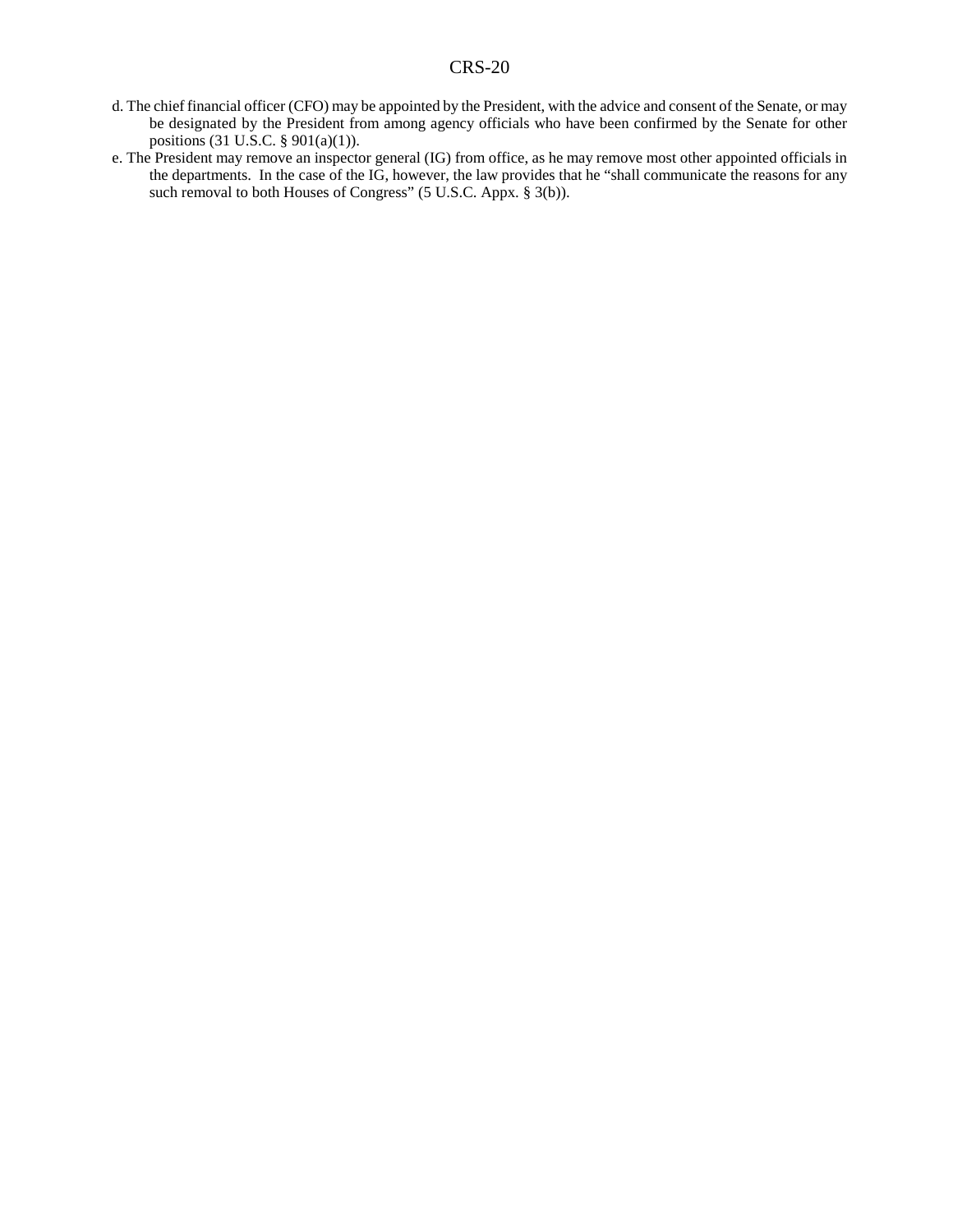| Nominee/<br>recess appointee | <b>Position</b>                                                     | <b>Nominated</b> | <b>Confirmed</b>               | Days to<br>confirm |
|------------------------------|---------------------------------------------------------------------|------------------|--------------------------------|--------------------|
| Samuel W. Bodman             | Secretary                                                           | 01/04/05         | 01/31/05                       | 27                 |
| J. Clay Sell                 | Deputy Secy.                                                        | 02/28/05         | 03/17/05                       | 17                 |
| David K. Garman              | Under Secy.                                                         | 03/04/05         | 06/15/05                       | 103                |
| David R. Hill                | General Counsel                                                     | 04/14/05         | 07/28/05                       | 105                |
| Jill L. Sigal                | Asst. Secy. - Congressional and<br><b>Intergovernmental Affairs</b> | 05/09/05         | 07/28/05                       | 80                 |
| James A. Rispoli             | Asst. Secy. - Environmental Management                              | 05/17/05         | 07/29/05                       | 73                 |
| Jeffrey D. Jarrett           | Asst. Secy. - Fossil Energy                                         | 09/06/05         | 12/17/05                       | 102                |
| Edward F. Sproat III         | Dir. - Office of Civilian Radioactive Waste<br>Management           | 09/08/05         | 05/26/06                       | 249                |
| Raymond L. Orbach            | Under Secy. - Science                                               | 12/13/05         | 05/26/06                       | 153                |
| Alexander A. Karsner         | Asst. Secy. - Energy Efficiency and<br>Renewable Energy             | 12/21/05         | 03/16/06                       | 74                 |
| Thomas P.<br>D'Agostino      | Deputy Admin. - Defense Programs, NNSA <sup>a</sup>                 | 01/27/06         | 02/17/06                       | 21                 |
| Dennis R. Spurgeon           | Asst. Secy. - Nuclear Energy                                        | 02/13/06         | 03/27/06                       | 42                 |
| William H. Tobey             | Deputy Admin. - Defense Nuclear<br>Nonproliferation, NNSA           | 05/11/06         | 08/03/06                       | 84                 |
| Kevin M. Kolevar             | Asst. Secy. - Electricity Delivery and Energy<br>Reliability        | 09/26/06         | Returned 12/09/06 <sup>b</sup> |                    |
|                              | Mean number of days to confirm a nomination                         |                  |                                | 87                 |
|                              | Median number of days to confirm a nomination                       |                  |                                | 80                 |

# **DOE Appointment Action During 109th Congress**

a. NNSA: National Nuclear Security Administration

b. Returned to the President at the end of the 109<sup>th</sup> Congress under the provisions of Senate Rule XXXI, paragraph 6 of the Standing Rules of the Senate.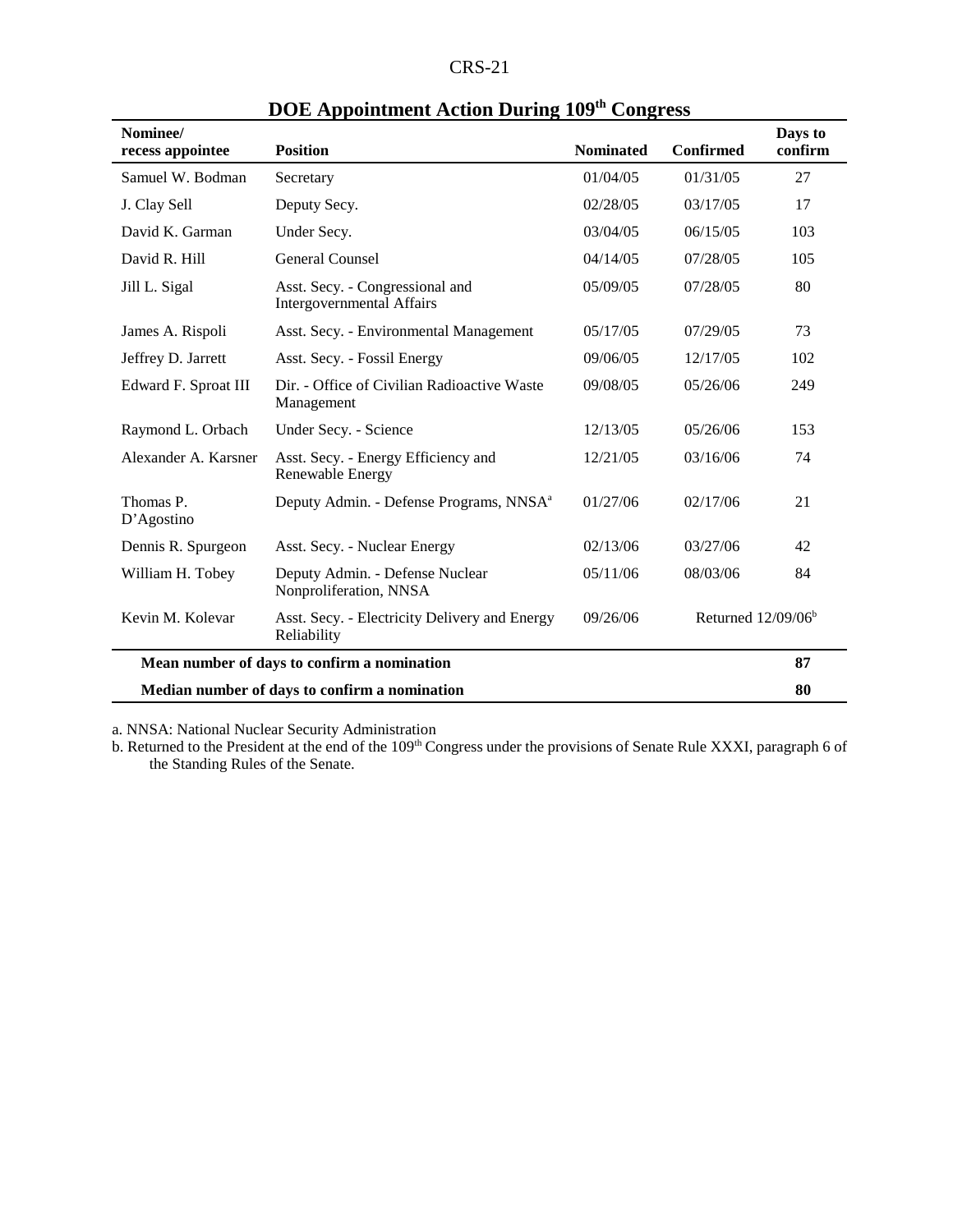### **Department of Health and Human Services (HHS)**

| $45$ of the $24$ of the $10$<br>$\mathbf{C}$ <i>UIL</i> $\mathbf{L}$ $\mathbf{U}$             |                                 |              |  |
|-----------------------------------------------------------------------------------------------|---------------------------------|--------------|--|
| <b>Position</b> <sup>a</sup>                                                                  | <b>Incumbent</b>                | Pay level    |  |
| Secretary                                                                                     | Michael O. Leavitt              | $\mathbf{I}$ |  |
| <b>Deputy Secretary</b>                                                                       | Alex Azar II                    | $\mathbf H$  |  |
| Administrator - Centers for Medicare & Medicaid Services                                      | Leslie V. Norwalk (A)           | III          |  |
| Administrator - Substance Abuse and Mental Health Services<br>Administration                  |                                 | IV           |  |
| <b>Assistant Secretary - Aging</b>                                                            | Josefina G. Carbonell           | <b>IV</b>    |  |
| <b>Assistant Secretary - Children and Families</b>                                            | Wade F. Horn                    | <b>IV</b>    |  |
| <b>Assistant Secretary - Legislation</b>                                                      | Vincent J. Ventimiglia Jr.      | <b>IV</b>    |  |
| Assistant Secretary - Budget, Technology, and Finance/Chief<br>Financial Officer <sup>b</sup> | Charles E. Johnson              | IV           |  |
| Assistant Secretary - Planning and Evaluation                                                 |                                 | <b>IV</b>    |  |
| <b>Assistant Secretary - Public Affairs</b>                                                   | Suzanne C. DeFrancis            | IV           |  |
| <b>Assistant Secretary - Health</b>                                                           | John O. Agwunobi                | $\mathbf{c}$ |  |
| Commissioner - Food and Drug Administration                                                   | Andrew C. von<br>Eschenbach (A) | <b>IV</b>    |  |
| Director - National Institutes of Health                                                      | Elias A. Zerhouni               | IV           |  |
| <b>General Counsel</b>                                                                        | Daniel Meron                    | IV           |  |
| Inspector General <sup>d</sup>                                                                | Daniel R. Levinson              | IV           |  |
| Commissioner - Children, Youth, and Families                                                  | Joan E. Ohl                     | V            |  |
| <b>Commissioner - Administration for Native Americans</b>                                     | Quanah C. Stamps                | V            |  |
| Director - Indian Health Services <sup>e</sup>                                                | Charles W. Grim<br>V            |              |  |
| Surgeon General <sup>f</sup>                                                                  | Kenneth P. Moritsugu (A)        | g            |  |

#### **Full-time PAS Positions, as of the End of the 109th Congress**

a. The positions in this column do not include officers of the U.S. Public Health Service Commissioned Corps, except in cases where such a commission is incident to the position listed.

b. The chief financial officer (CFO) may be appointed by the President, with the advice and consent of the Senate, or may be designated by the President from among agency officials who have been confirmed by the Senate for other positions (31 U.S.C. § 901(a)(1)). Department representatives have indicated that the positions were combined as noted in the table.

c. The Assistant Secretary for Health is compensated as a commissioned officer at Level 0-10 (37 U.S.C. § 201).

d. The President may remove an inspector general (IG) from office, as he may remove most other appointed officials in the departments. In the case of the IG, however, the law provides that he "shall communicate the reasons for any such removal to both Houses of Congress" (5 U.S.C. Appx. § 3(b)).

e. This position has a four-year term; a Director may serve more than one term. See 25 U.S.C. § 1661(a).

f. This position has a four-year term and specified qualifications. See 42 U.S.C. § 205.

g. The Surgeon General is compensated as a commissioned officer at Level 0-9 (37 U.S.C. § 201).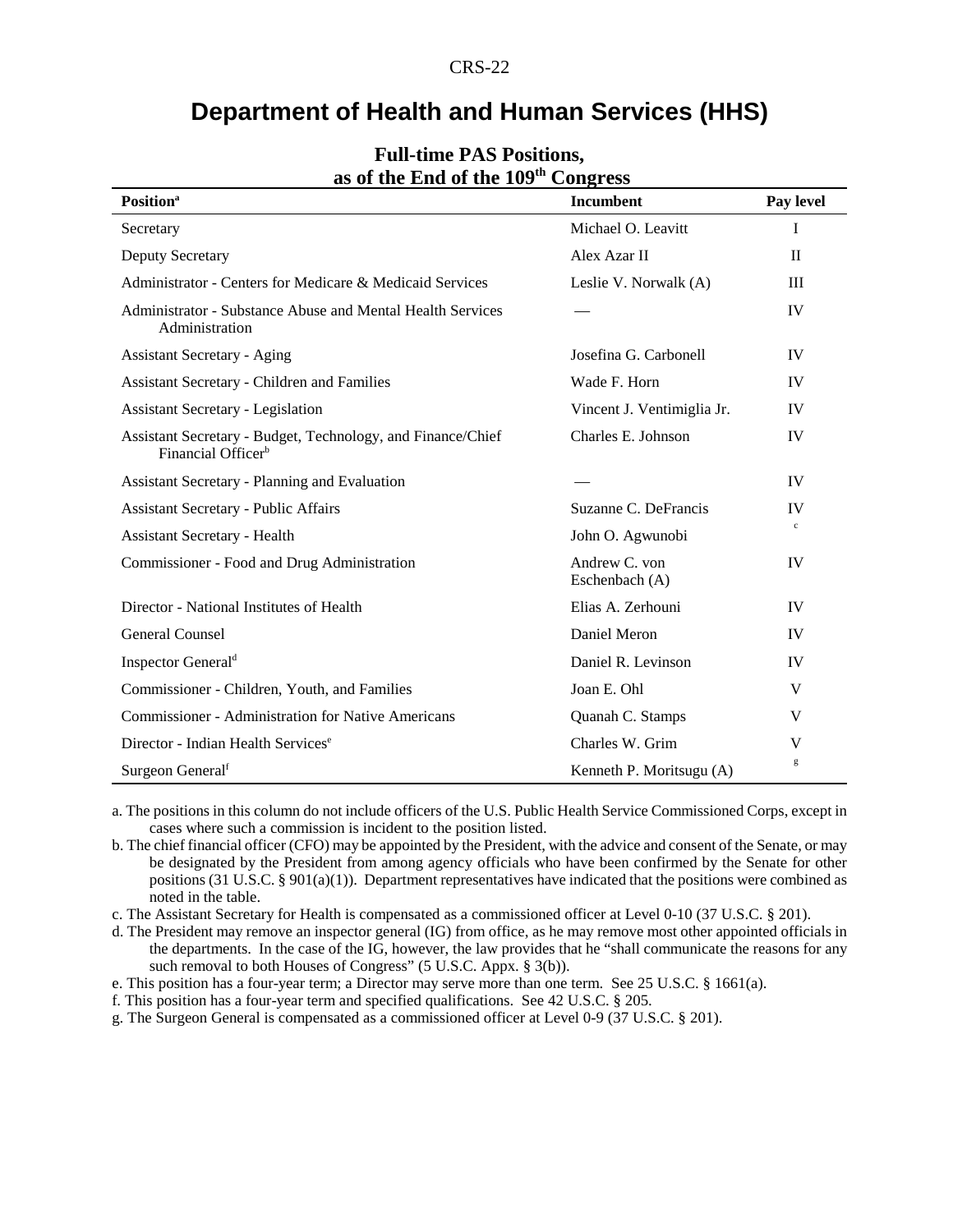| י כי<br>1<br>n v |
|------------------|
|------------------|

| Nominee/<br>recess appointee  | <b>Position</b>                                                       | <b>Nominated</b> | Confirmed                      | Days to<br>confirm |
|-------------------------------|-----------------------------------------------------------------------|------------------|--------------------------------|--------------------|
| Michael O. Leavitt            | Secretary                                                             | 01/04/05         | 01/26/05                       | 22                 |
| Daniel R. Levinson            | <b>Inspector General</b>                                              | 01/24/05         | 06/08/05                       | 135                |
| Lester M. Crawford            | Commissioner - Food and Drug<br>Administration                        | 02/15/05         | 07/18/05                       | 153                |
| Suzanne C. DeFrancis          | Asst. Secy. - Public Affairs                                          | 04/04/05         | 07/22/05                       | 109                |
| Alex Azar II                  | Deputy Secy.                                                          | 04/19/05         | 07/22/05                       | 94                 |
| Charles E. Johnson            | Asst. Secy. - Budget, Technology, and Finance                         | 04/25/05         | 07/22/05                       | 88                 |
| John O. Agwunobi              | Asst. Secy. - Health                                                  | 06/29/05         | 12/17/05                       | 138                |
| Vincent J. Ventimiglia<br>Jr. | Asst. Secy. - Legislation                                             | 07/18/05         | 12/21/05                       | 123                |
| Daniel Meron                  | <b>General Counsel</b>                                                | 11/16/05         | Returned $12/09/06^a$          |                    |
| Andrew C. von<br>Eschenbach   | Commissioner - Food and Drug<br>Administration                        | 03/15/06         | 12/07/06                       | 236                |
| Daniel Meron                  | <b>General Counsel</b>                                                |                  | Recess appointment $08/31/06b$ |                    |
| Daniel Meron                  | General Counsel                                                       | 09/07/06         | Returned $12/09/06^a$          |                    |
| Terry L. Cline                | Admin. - Substance Abuse and Mental Health<br>Services Administration | 11/13/06         | 12/09/06                       | 26                 |
|                               | Mean number of days to confirm a nomination                           |                  |                                | 112                |
|                               | Median number of days to confirm a nomination                         |                  |                                | 116                |

# **HHS Appointment Action During the 109th Congress**

a. Returned to the President at the end of the 109<sup>th</sup> Congress under the provisions of Senate Rule XXXI, paragraph 6 of the Standing Rules of the Senate.

b. Meron's recess appointment expired at the end of the first session of the  $110<sup>th</sup>$  Congress.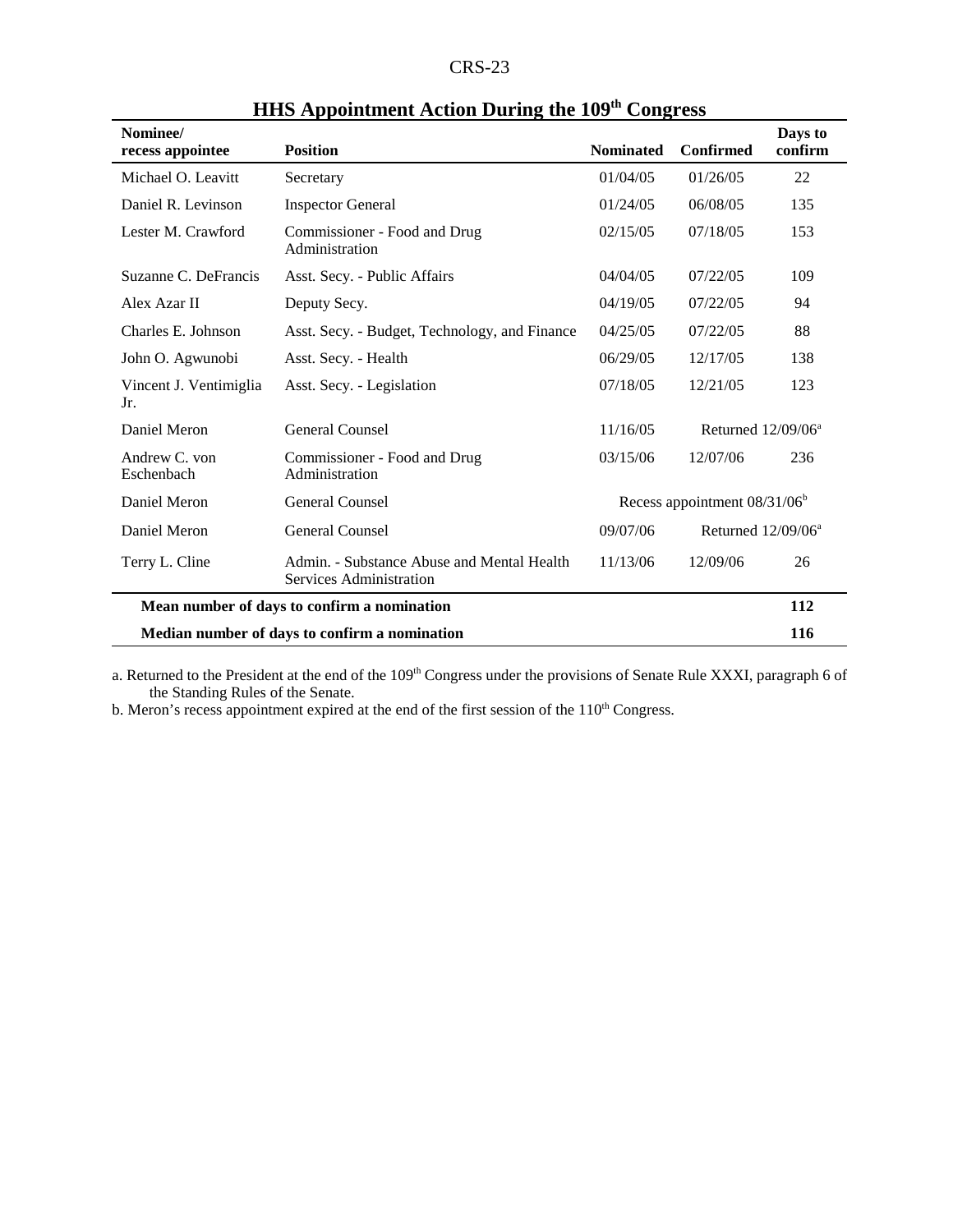# **Department of Homeland Security (DHS)**

| $\sim$ or the line of the 10)                                               |                        |                      |
|-----------------------------------------------------------------------------|------------------------|----------------------|
| <b>Position</b> <sup>b</sup>                                                | Incumbent              | Pay level            |
| Secretary                                                                   | Michael Chertoff       | I                    |
| Deputy Secretary                                                            | Michael P. Jackson     | $\mathbf{H}$         |
| <b>Under Secretary - Preparedness</b>                                       | George W. Foresman     | Ш                    |
| <b>Under Secretary - Science and Technology</b>                             | Jay M. Cohen           | Ш                    |
| Under Secretary - Border and Transportation Security                        |                        | III                  |
| Under Secretary - Federal Emergency Management                              | R. David Paulison      | III                  |
| Under Secretary - Management                                                | L. Scott Charbo (A)    | Ш                    |
| Director - U.S. Citizenship and Immigration Services <sup>d</sup>           | Emilio T. Gonzalez     | III                  |
| Commissioner - U.S. Customs and Border Protection <sup>e</sup>              | W. Ralph Basham        | III                  |
| Assistant Secretary - U.S. Immigration and Customs Enforcement <sup>f</sup> | Julie L. Myers         | IV                   |
| <b>Assistant Secretary - Policy</b>                                         | Stewart A. Baker       | IV                   |
| <b>Assistant Secretary - Transportation Security Administration</b>         | Edmund S. "Kip" Hawley | IV                   |
| Chief Financial Officer <sup>g</sup>                                        | David L. Norquist      | IV                   |
| General Counsel                                                             | Philip J. Perry        | IV                   |
| Inspector General <sup>h</sup>                                              | Richard L. Skinner     | IV                   |
| Commandant of the Coast Guard                                               | Thad W. Allen          | Admiral <sup>i</sup> |
| Director - Office of Counternarcotics Enforcement <sup>j</sup>              | <b>Uttam Dhillon</b>   | IV                   |
| Assistant Secretary - Grants and Training <sup>k</sup>                      | Corey D. Gruber (A)    | IV                   |
| United States Fire Administrator                                            | Charlie Dickinson (A)  | IV                   |

#### **Full-time PAS Positions, as of the End of the 109th Congressa**

- a. The Post-Katrina Emergency Management Reform Act of 2006 (Title VI of P.L.109-295), enacted October 4, 2006, included provisions that established, abolished, and changed certain advice and consent positions at DHS. Most of these provisions were not implemented until 2007, during the  $110<sup>th</sup>$  Congress.
- b. The Homeland Security Act (P.L. 107-296, § 103; 116 Stat. 2135) provided for "Not more than 12 Assistant Secretaries" appointed through the advice and consent process. Of these, only the positions in use at the end of the 109<sup>th</sup> Congress are shown. Some assistant secretary positions previously created under this authority, such as the Assistant Secretary for Border and Transportation Security Policy, no longer exist, as such.
- c. This position (provided for at 6 U.S.C. § 113 and § 201) was not funded or filled as of FY2006.
- d. This position was formerly titled Director of the Bureau of Citizenship and Immigration Services.
- e. This position was formerly titled Commissioner of Customs.
- f. This position was formerly titled Assistant Secretary of the Bureau of Immigration and Customs Enforcement.
- g. The chief financial officer (CFO) may be appointed by the President, with the advice and consent of the Senate, or may be designated by the President from among agency officials who have been confirmed by the Senate for other positions (31 U.S.C. § 901(a)(1)).
- h. The President may remove an inspector general (IG) from office, as he may remove most other appointed officials in the departments. In the case of the IG, however, the law provides that he "shall communicate the reasons for any such removal to both Houses of Congress" (5 U.S.C. Appx. § 3(b)).
- i. The Commandant of the Coast Guard is compensated as a commissioned officer with the rank of Admiral at Level 0-10 (37 U.S.C. § 201).
- j. The position of Director Office of Counternarcotics Enforcement in the Department of Homeland Security was established by P.L.108-458, Title VII, Subtitle D, § 7407(a) (118 Stat. 3853), and filled for the first time during the 109th Congress, as shown.
- k. This position was formerly titled Executive Director Office of State and Local Government Coordination and Preparedness.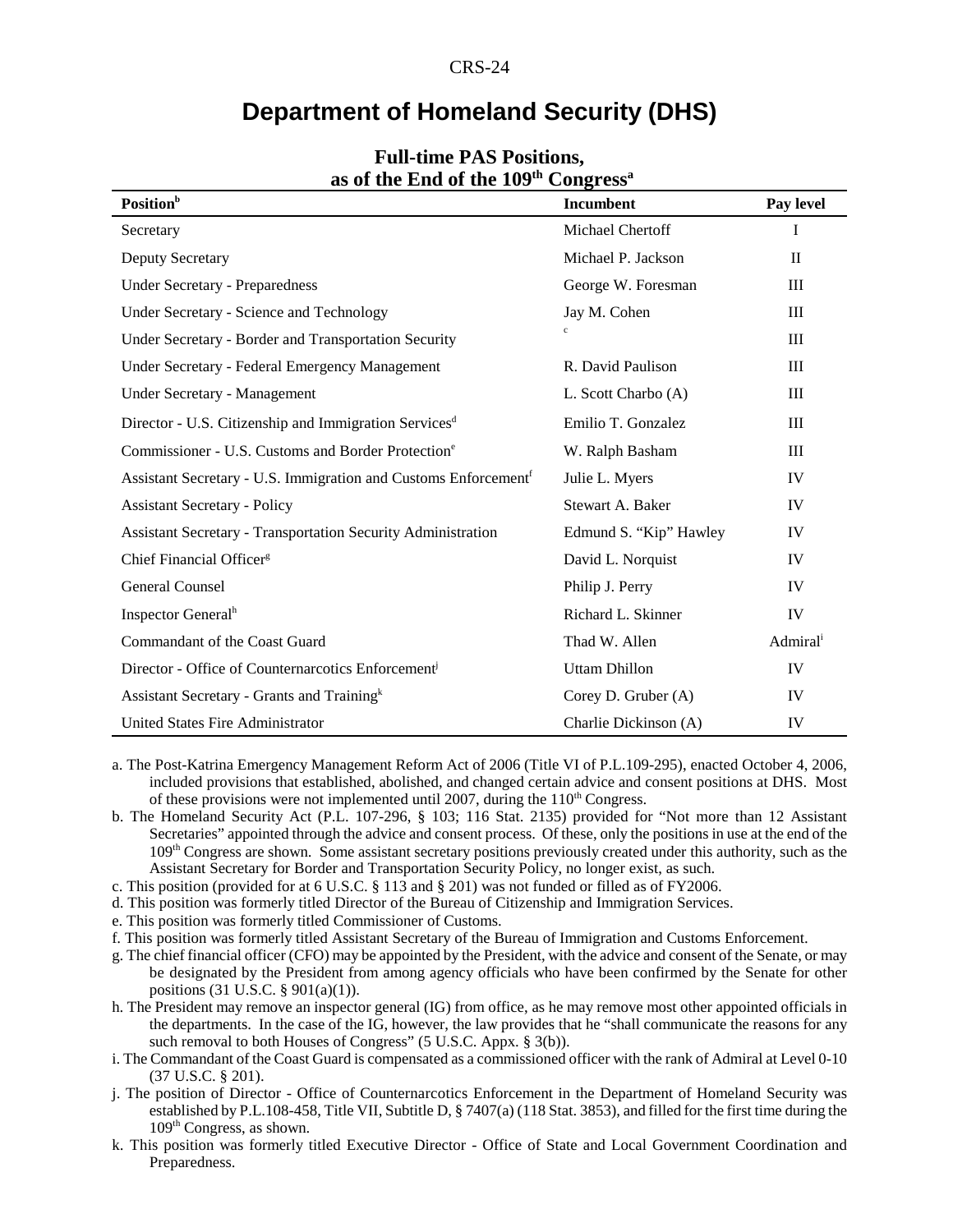| D.<br>c.<br>י גרי |
|-------------------|
|-------------------|

| Nominee/<br>recess appointee                  | $\sim$ 110 $\mu$ pointment return $\mu$ aring<br><b>Position</b>                                | <b>Nominated</b>                | <b>Confirmed</b>                | Days to<br>confirm |
|-----------------------------------------------|-------------------------------------------------------------------------------------------------|---------------------------------|---------------------------------|--------------------|
| Michael Chertoff                              | Secretary                                                                                       | 01/31/05                        | 02/15/05                        | 15                 |
| Michael P. Jackson                            | Deputy Secy.                                                                                    | 02/18/05                        | 03/10/05                        | 20                 |
| Philip J. Perry                               | General Counsel                                                                                 | 04/04/05                        | 06/08/05                        | 65                 |
| Richard L. Skinner                            | <b>Inspector General</b>                                                                        | 04/28/05                        | 07/28/05                        | 91                 |
| Edmund S. Hawley                              | Asst. Secy. - Transportation Security<br>Administration                                         | 05/19/05                        | 07/22/05                        | 64                 |
| Julie L. Myers                                | Asst. Secy. - U.S. Immigration and Customs<br>Enforcement                                       | 06/29/05                        | Returned 12/09/06 <sup>a</sup>  |                    |
| Stewart A. Baker                              | Asst. Secy. - Policy                                                                            | 07/14/05                        | 10/07/05                        | 52                 |
| Tracy A. Henke                                | Exec. Dir. - Office of State and Local<br>Government Coordination and Preparedness <sup>b</sup> | 07/14/05                        | Returned 08/03/06°              |                    |
| Emilio T. Gonzalez                            | Dir. - Bureau of Citizenship and Immigration<br>Services <sup>d</sup>                           | 09/06/05                        | 12/21/05                        | 106                |
| George W. Foresman                            | Under Secy. - Preparedness                                                                      | 10/21/05                        | 12/17/05                        | 57                 |
| <b>Uttam Dhillon</b>                          | Dir. - Office of Counternarcotics<br>Enforcement                                                | 11/10/05                        | 05/12/06                        | 172                |
| Tracy A. Henke                                | Exec. Dir. - Office of State and Local<br>Government Coordination and Preparedness <sup>b</sup> | Recess appointment $01/04/06^e$ |                                 |                    |
| Julie L. Myers                                | Asst. Secy. - U.S. Immigration and Customs<br>Enforcement                                       |                                 | Recess appointment $01/04/06$ ° |                    |
| David L. Norquist                             | <b>Chief Financial Officer</b>                                                                  | 01/18/06                        | 05/26/06                        | 128                |
| W. Ralph Basham                               | Commissioner - Customsf                                                                         | 01/31/06                        | 05/26/06                        | 115                |
| Julie L. Myers                                | Asst. Secy. - U.S. Immigration and Customs<br>Enforcement                                       | 02/10/06                        | Returned 12/09/06 <sup>a</sup>  |                    |
| Tracy A. Henke                                | Exec. Dir. - Office of State and Local<br>Government Coordination and Preparedness <sup>b</sup> | 02/10/06                        | Returned 08/03/06 <sup>b</sup>  |                    |
| R. David Paulison                             | Under Secy. - Federal Emergency<br>Management                                                   | 04/06/06                        | 05/26/06                        | 50                 |
| Jay M. Cohen                                  | Under Secy. - Science and Technology                                                            | 06/28/06                        | 08/03/06                        | 36                 |
| Tracy A. Henke                                | Exec. Dir. - Office of State and Local<br>Government Coordination and Preparedness <sup>b</sup> | 09/05/06                        | Withdrawn 12/06/06              |                    |
| Paul A. Schneider                             | Under Secy. - Management                                                                        | 11/13/06                        | 12/09/06                        | 26                 |
| Gregory B. Cade                               | Admin. - U.S. Fire Administration                                                               | 12/05/06                        | Returned $12/09/06^a$           |                    |
|                                               | Mean number of days to confirm a nomination                                                     |                                 |                                 | 71                 |
| Median number of days to confirm a nomination |                                                                                                 |                                 | 61                              |                    |

#### **DHS Appointment Action During 109th Congress**

a. Returned to the President at the end of the 109<sup>th</sup> Congress under the provisions of Senate Rule XXXI, paragraph 6 of the Standing Rules of the Senate.

b. By the end of the 109<sup>th</sup> Congress, this position had been retitled as Assistant Secretary for Grants and Training.

c. Returned to the President at the beginning of a 31-day Senate recess under the provisions of Senate Rule XXXI, paragraph 6 of the Standing Rules of the Senate.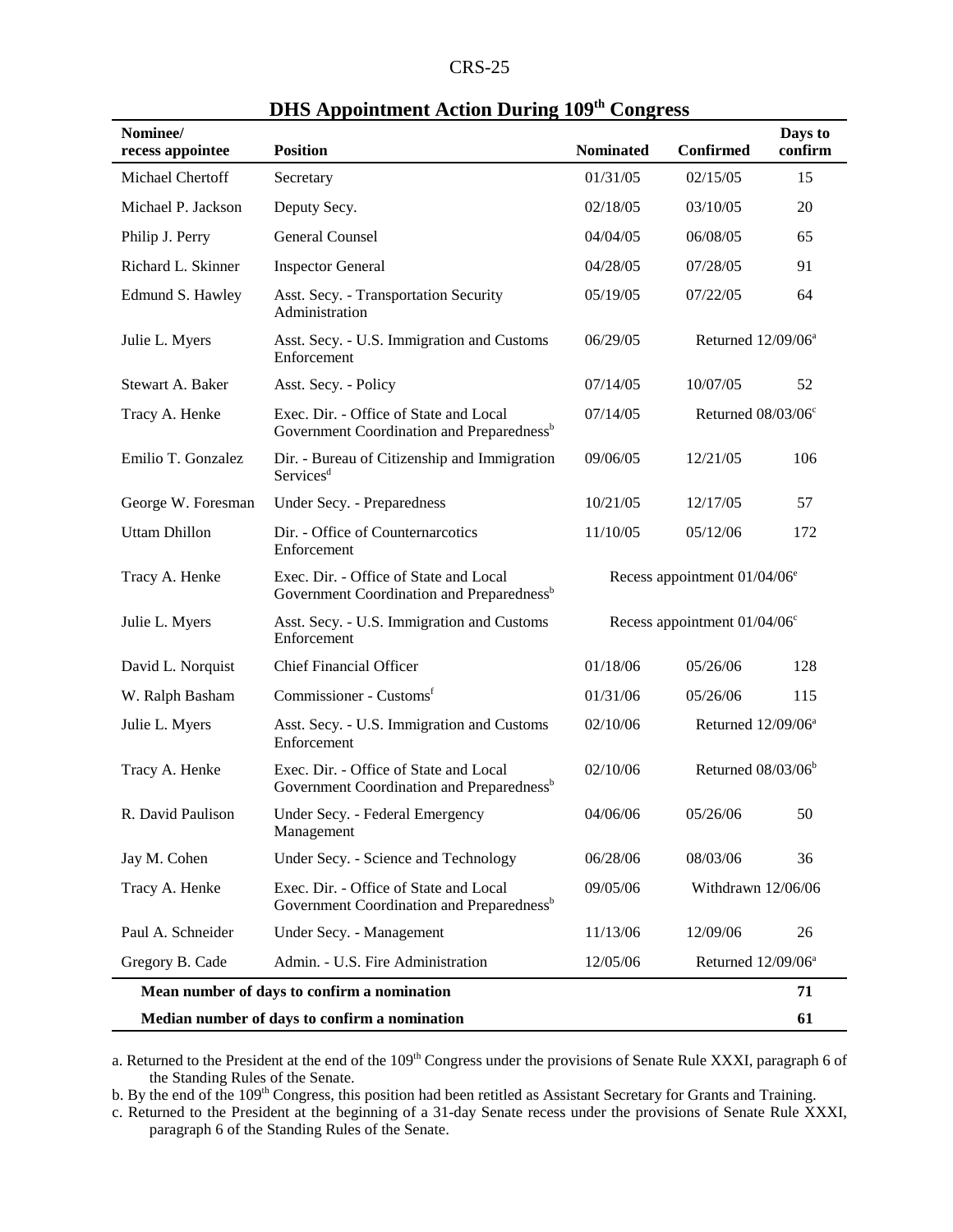- d. By the end of the 109<sup>th</sup> Congress, this position had been retitled Director of U.S. Citizenship and Immigration Services.
- e. Myers's and Henke's recess appointments would have ended at the end of the first session of the 110<sup>th</sup> Congress, by which time Henke had resigned and Myers had been confirmed.
- f. By the end of the 109th Congress, this position had been retitled Commissioner of U.S. Customs and Border Protection.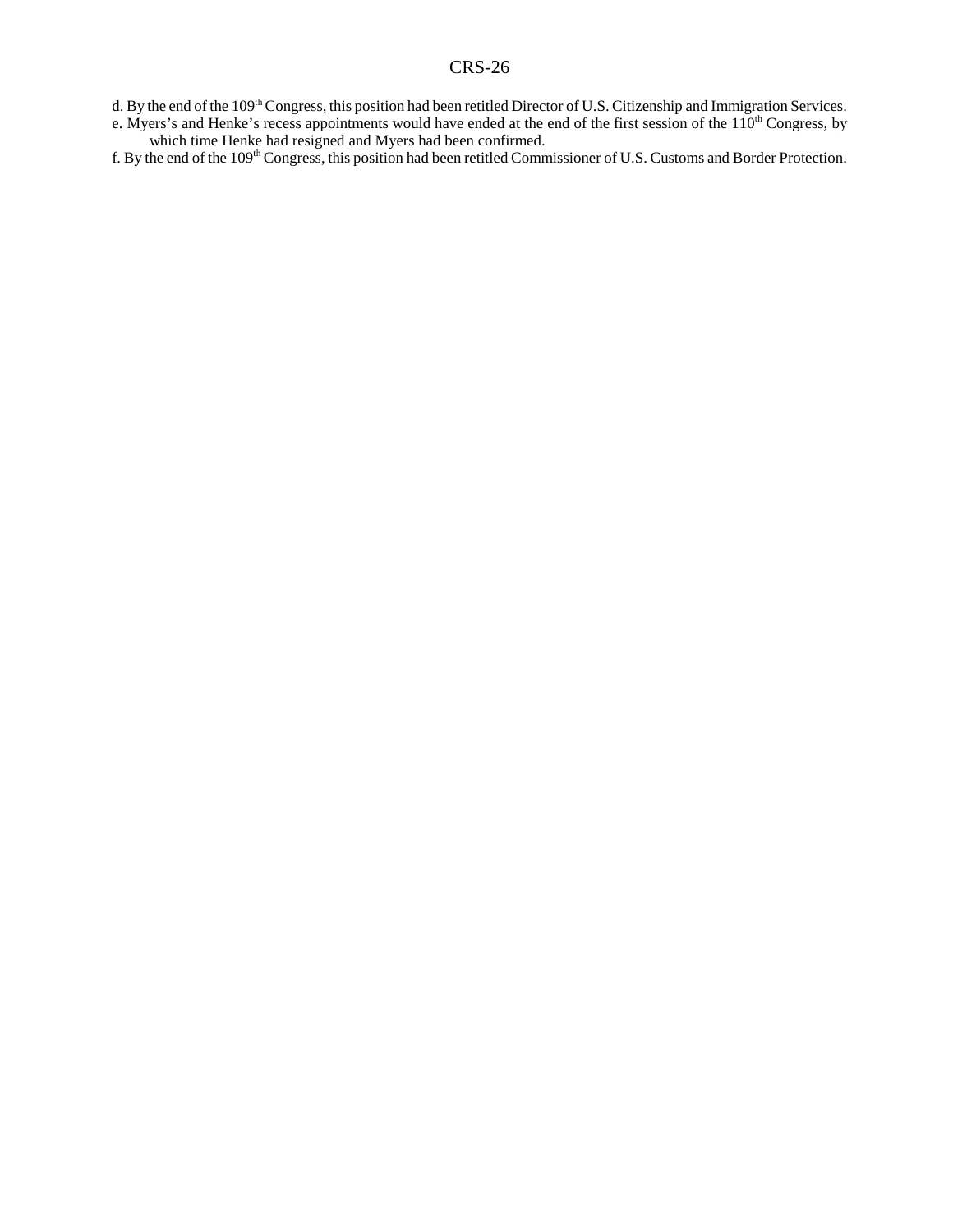# **Department of Housing and Urban Development (HUD)**

| as of the Line of the 107                                              | $\sim$ $\sim$ $\sim$ $\sim$ $\sim$ $\sim$ |              |
|------------------------------------------------------------------------|-------------------------------------------|--------------|
| <b>Position</b>                                                        | Incumbent                                 | Pay level    |
| Secretary                                                              | Alphonso R. Jackson                       | I            |
| Deputy Secretary                                                       | Romolo A. Bernardi                        | $\mathbf{I}$ |
| Director - Office of Federal Housing Enterprise Oversight <sup>a</sup> | James B. Lockhart III                     | $\mathbf{H}$ |
| <b>Assistant Secretary - Administration</b>                            | Keith A. Nelson                           | IV           |
| <b>Assistant Secretary - Community Planning and Development</b>        | Pamela H. Patenaude                       | IV           |
| Assistant Secretary - Congressional and Intergovernmental<br>Relations |                                           | IV           |
| Assistant Secretary - Fair Housing and Equal Opportunity               | Kim Kendrick                              | IV           |
| <b>Assistant Secretary - Housing/Federal Housing Commissioner</b>      | Brian D. Montgomery                       | IV           |
| <b>Assistant Secretary - Policy Development and Research</b>           | Darlene F. Williams                       | IV           |
| <b>Assistant Secretary - Public Affairs</b>                            |                                           | IV           |
| Assistant Secretary - Public and Indian Housing                        | Orlando J. Cabrera                        | IV           |
| Chief Financial Officer <sup>b</sup>                                   | John W. Cox                               | IV           |
| General Counsel                                                        | Robert M. Couch (A)                       | IV           |
| Inspector General <sup>c</sup>                                         | Kenneth M. Donohue Sr.                    | IV           |
| <b>President - Government National Mortgage Association</b>            | Robert M. Couch                           | IV           |

#### **Full-time PAS Positions, as of the End of the 109th Congress**

a. This position has a five-year term and specified qualifications. See 12 U.S.C. § 4512.

b. The chief financial officer (CFO)may be appointed by the President, with the advice and consent of the Senate, or may be designated by the President from among agency officials who have been confirmed by the Senate for other positions (31 U.S.C. § 901(a)(1)).

c. The President may remove an inspector general (IG) from office, as he may remove most other appointed officials in the departments. In the case of the IG, however, the law provides that he "shall communicate the reasons for any such removal to both Houses of Congress" (5 U.S.C. Appx. § 3(b)).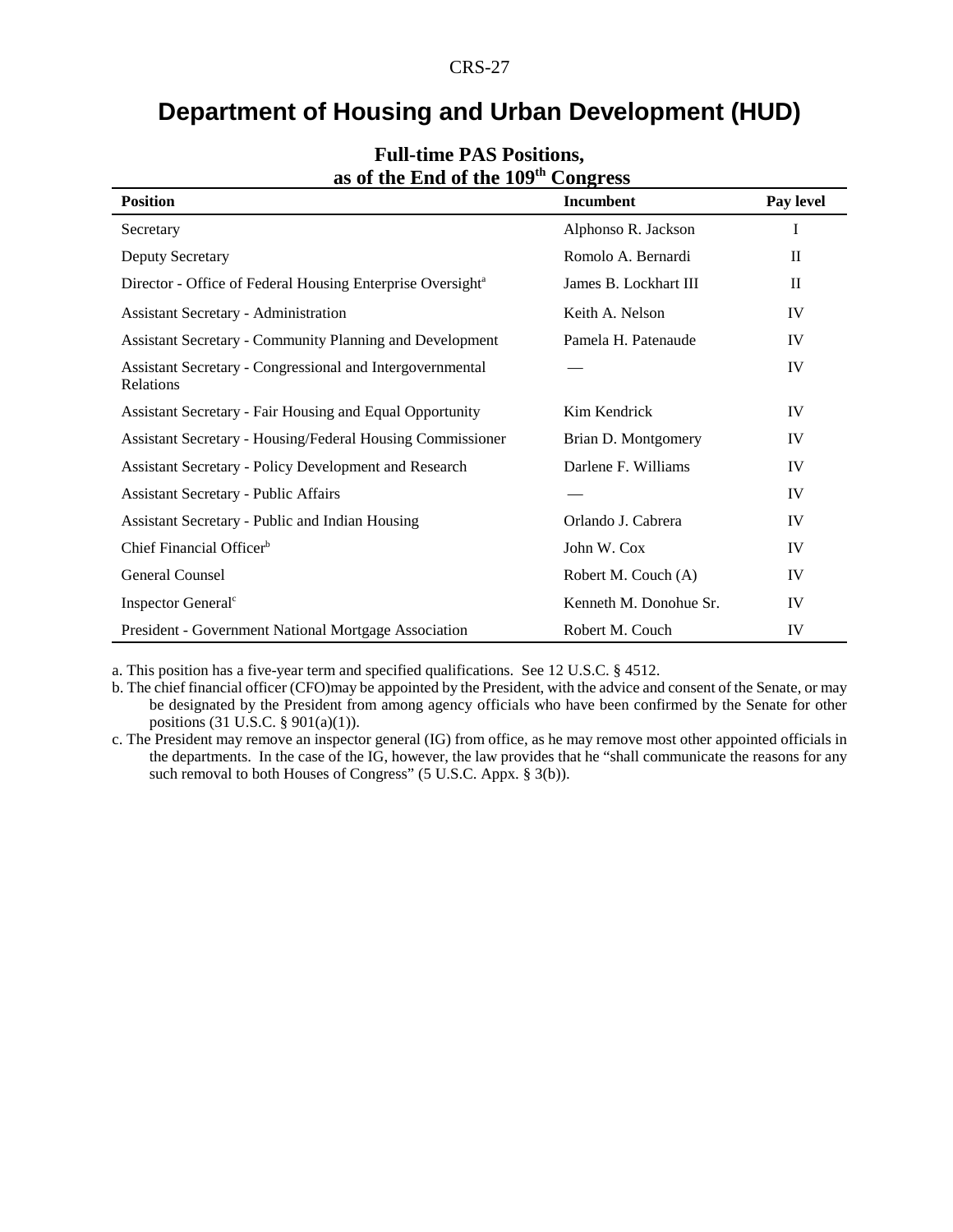| <b>CRS-28</b> |  |
|---------------|--|
|---------------|--|

| Nominee/<br>recess appointee                  | <b>Position</b>                                                       | <b>Nominated</b> | <b>Confirmed</b>      | Days to<br>confirm |
|-----------------------------------------------|-----------------------------------------------------------------------|------------------|-----------------------|--------------------|
| Pamela H. Patenaude                           | Asst. Secy. - Community Planning and<br>Development                   | 01/24/05         | 04/15/05              | 81                 |
| Brian D. Montgomery                           | Asst. Secy. - Housing/Federal Housing<br>Commissioner                 | 04/25/05         | 06/13/05              | 49                 |
| Kim Kendrick                                  | Asst. Secy. - Fair Housing and Equal<br>Opportunity                   | 06/29/05         | 10/07/05              | 67                 |
| Keith A. Nelson                               | Asst. Secy. - Administration                                          | 07/12/05         | 10/07/05              | 54                 |
| Darlene F. Williams                           | Asst. Secy. - Policy Development and<br>Research                      | 07/25/05         | 10/07/05              | 41                 |
| Keith E. Gottfried                            | <b>General Counsel</b>                                                | 07/25/05         | 10/07/05              | 41                 |
| Orlando J. Cabrera                            | Asst. Secy. - Public and Indian Housing                               | 09/06/05         | 11/04/05              | 59                 |
| Robert M. Couch                               | Pres. - Government National Mortgage<br>Association                   | 01/18/06         | 06/15/06              | 148                |
| John W. Cox                                   | <b>Chief Financial Officer</b>                                        | 03/02/06         | 05/26/06              | 85                 |
| James B. Lockhart III                         | Dir. - Office of Federal Housing Enterprise<br>Oversight              | 04/27/06         | 06/15/06              | 49                 |
| Scott A. Keller                               | Asst. Secy. - Congressional and<br><b>Intergovernmental Relations</b> | 11/13/06         | Returned $12/09/06^a$ |                    |
|                                               | Mean number of days to confirm a nomination                           |                  |                       | 67                 |
| Median number of days to confirm a nomination |                                                                       |                  | 57                    |                    |

**HUD Appointment Action During the 109th Congress**

a. Returned to the President at the end of the 109<sup>th</sup> Congress under the provisions of Senate Rule XXXI, paragraph 6 of the Standing Rules of the Senate.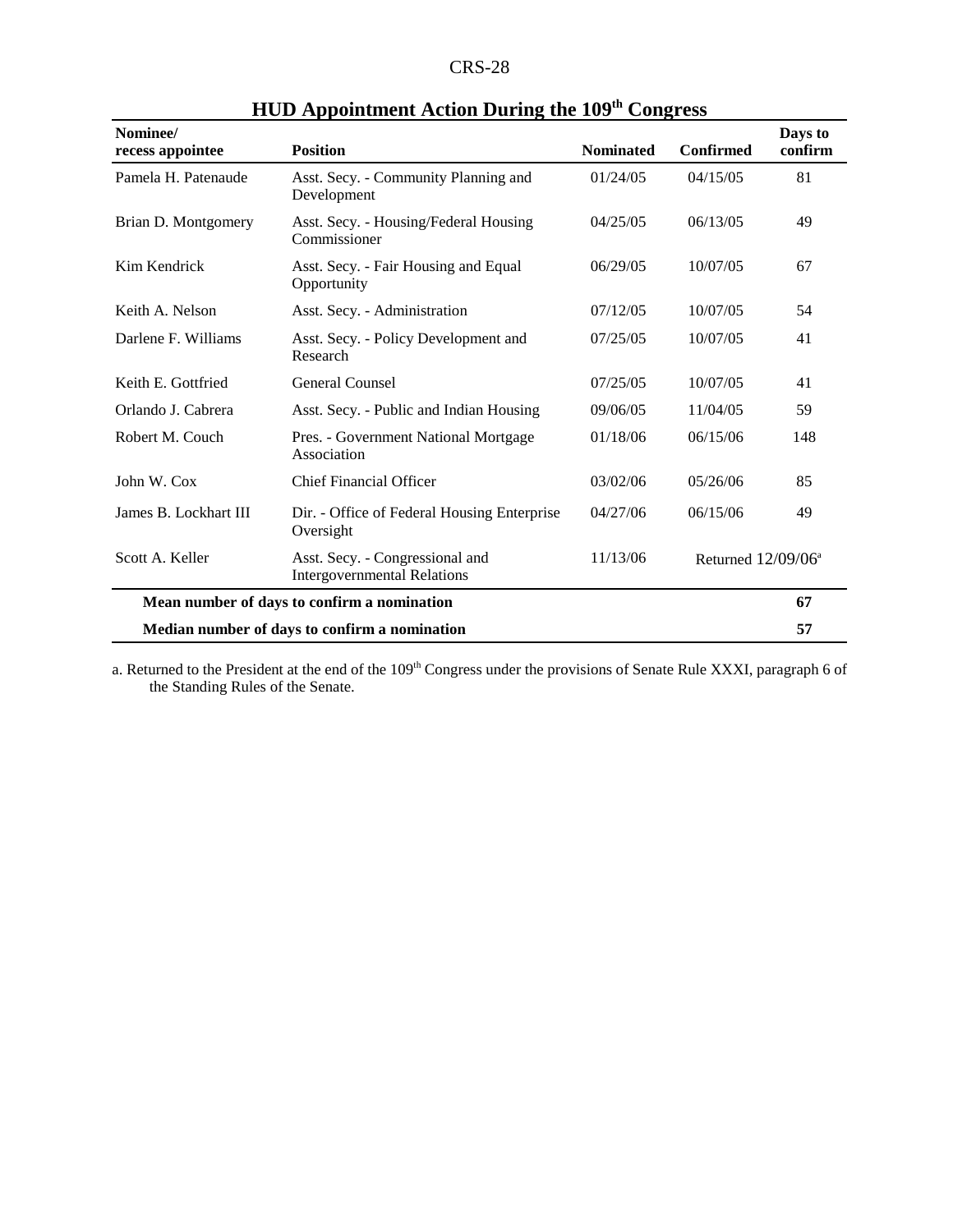### **Department of the Interior (DOI)**

| <b>Position</b>                                                                              | Incumbent              | Pay level    |
|----------------------------------------------------------------------------------------------|------------------------|--------------|
| Secretary                                                                                    | Dirk Kempthorne        | I            |
| Deputy Secretary                                                                             | P. Lynn Scarlett       | $\mathbf{I}$ |
| Special Trustee for American Indians                                                         | Ross O. Swimmer        | a            |
| Assistant Secretary - Fish, Wildlife, and Parks                                              | David M. Verhey (A)    | IV           |
| Assistant Secretary - Indian Affairs                                                         | James A. Cason (A)     | IV           |
| Assistant Secretary - Land and Minerals Management                                           | C. Stephen Allred      | IV           |
| Assistant Secretary - Policy, Management, and Budget/Chief<br>Financial Officer <sup>b</sup> | R. Thomas Weimer       | IV           |
| <b>Assistant Secretary - Water and Science</b>                                               | Mark A. Limbaugh       | IV           |
| Chairman - National Indian Gaming Commission <sup>c</sup>                                    | Philip N. Hogen        | IV           |
| Inspector General <sup>d</sup>                                                               | Earl E. Devaney        | IV           |
| Solicitor                                                                                    | David L. Bernhardt     | IV           |
| Director - National Park Service                                                             | Mary A. Bomar          | V            |
| Director - Office of Surface Mining Reclamation and Enforcement                              | Brent T. Wahlquist (A) | V            |
| Commissioner - Bureau of Reclamation                                                         | Robert W. Johnson      | V            |
| Director - Bureau of Land Management                                                         | Kathleen B. Clarke     | V            |
| Director - U.S. Fish and Wildlife Service                                                    | H. Dale Hall           | V            |
| Director - U.S. Geological Survey                                                            | Mark Myers             | V            |
| Commissioner - Indian Affairs <sup>e</sup>                                                   |                        | V            |

#### **Full-time PAS Positions, as of the End of the 109th Congress**

a. The Special Trustee is to be paid "at a rate determined by the Secretary to be appropriate for the position, but not less than the rate of basic pay payable at Level II of the Executive Schedule..." (25 U.S.C. § 4042).

b. The chief financial officer (CFO) may be appointed by the President, with the advice and consent of the Senate, or may be designated by the President from among agency officials who have been confirmed by the Senate for other positions (31 U.S.C. § 901(a)(1)). Weimer was confirmed as Assistant Secretary for Policy, Management, and Budget, and also served as CFO.

c. This position has a three-year term, specified qualifications. The President's removal power is limited. See 25 U.S.C. § 2704(b).

d. The President may remove an inspector general (IG) from office, as he may remove most other appointed officials in the departments. In the case of the IG, however, the law provides that he "shall communicate the reasons for any such removal to both Houses of Congress" (5 U.S.C. Appx. § 3(b)).

e. This position (provided for at 25 U.S.C. § 1) has been vacant since 1981.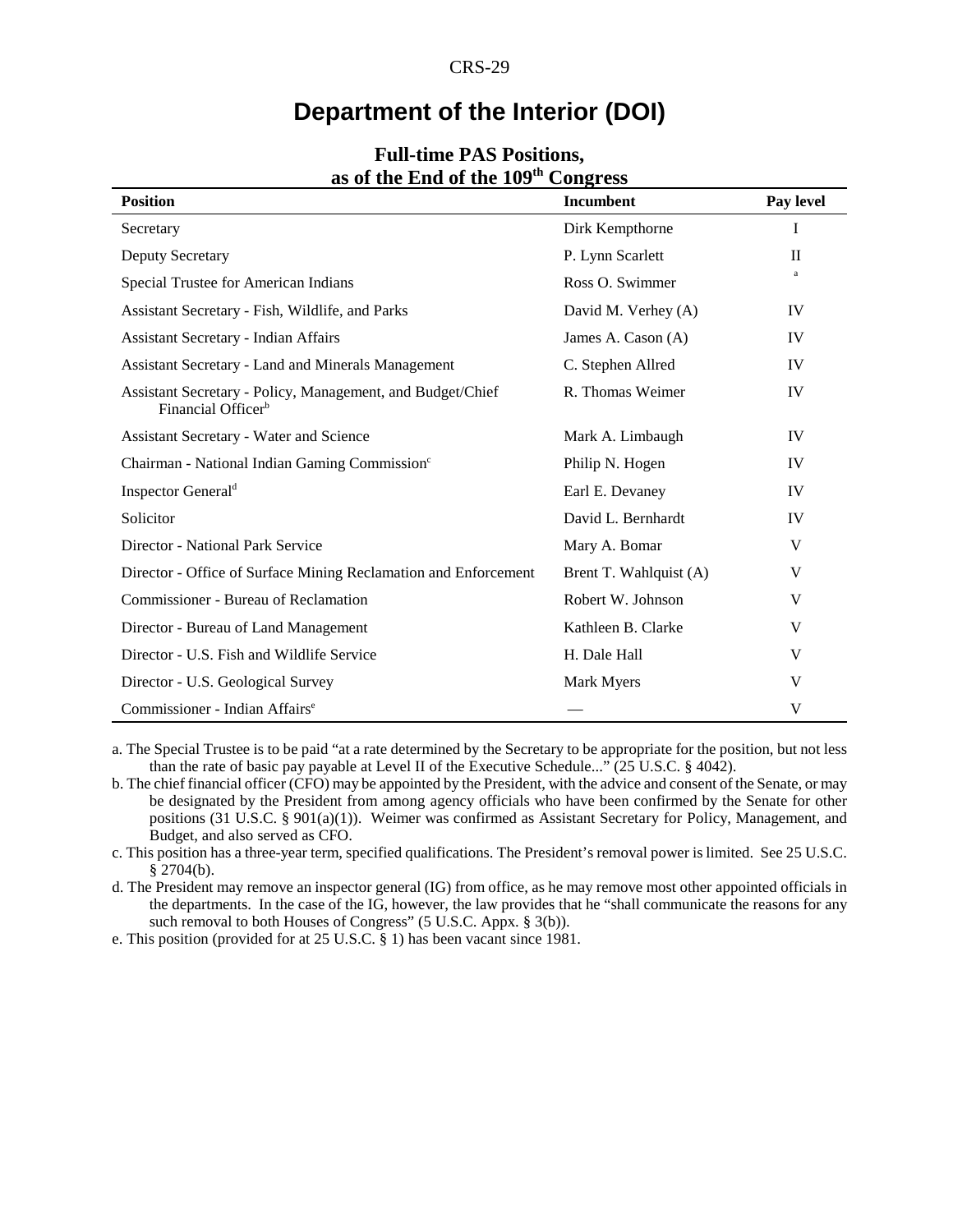| <b>CRS-30</b> |  |
|---------------|--|
|---------------|--|

| Nominee/<br>recess appointee                  | <b>Position</b>                                                       | <b>Nominated</b> | <b>Confirmed</b>               | Days to<br>confirm |
|-----------------------------------------------|-----------------------------------------------------------------------|------------------|--------------------------------|--------------------|
| P. Lynne Scarlett                             | Deputy Secy.                                                          | 02/18/05         | 11/18/05                       | 240                |
| R. Thomas Weimer                              | Asst. Secy. - Policy, Management, and<br><b>Budget</b>                | 05/09/05         | 12/21/05                       | 193                |
| Mark A. Limbaugh                              | Asst. Secy. - Water and Science                                       | 05/11/05         | 07/22/05                       | 72                 |
| H. Dale Hall                                  | Dir. - U.S. Fish and Wildlife Service                                 | 07/18/05         | 10/07/05                       | 48                 |
| David L. Bernhardt                            | Solicitor                                                             | 11/18/05         | Returned $08/03/06^a$          |                    |
| Dirk Kempthorne                               | Secretary                                                             | 04/24/06         | 05/26/06                       | 32                 |
| Mark Myers                                    | Dir. - U.S. Geological Survey                                         | 05/03/06         | Returned $08/03/06^a$          |                    |
| John R. Correll                               | Dir. - Office of Surface Mining<br><b>Reclamation and Enforcement</b> | 05/16/06         | Returned 08/03/06 <sup>a</sup> |                    |
| Robert W. Johnson                             | Commissioner - Bureau of Reclamation                                  | 07/21/06         | 09/29/06                       | 39                 |
| C. Stephen Allred                             | Asst. Secy. - Land and Minerals<br>Management                         | 08/01/06         | 09/29/06                       | 28                 |
| Carl J. Artman                                | Asst. Secy. - Indian Affairs                                          | 08/01/06         | Returned $12/09/06^b$          |                    |
| Mark Myers                                    | Dir. - U.S. Geological Survey                                         | 09/05/06         | 09/15/06                       | 10                 |
| John R. Correll                               | Dir. - Office of Surface Mining<br><b>Reclamation and Enforcement</b> | 09/05/06         | Returned $12/09/06b$           |                    |
| Mary A. Bomar                                 | Dir. - National Park Service                                          | 09/05/06         | 09/29/06                       | 24                 |
| David L. Bernhardt                            | Solicitor                                                             | 09/05/06         | 09/29/06                       | 24                 |
| Mean number of days to confirm a nomination   |                                                                       |                  | 71                             |                    |
| Median number of days to confirm a nomination |                                                                       |                  | 36                             |                    |

| DOI Appointment Action During the 109 <sup>th</sup> Congress |  |  |
|--------------------------------------------------------------|--|--|
|--------------------------------------------------------------|--|--|

a. Returned to the President at the beginning of a 31-day Senate recess under the provisions of Senate Rule XXXI, paragraph 6 of the Standing Rules of the Senate.

b. Returned to the President at the end of the 109<sup>th</sup> Congress under the provisions of Senate Rule XXXI, paragraph 6 of the Standing Rules of the Senate.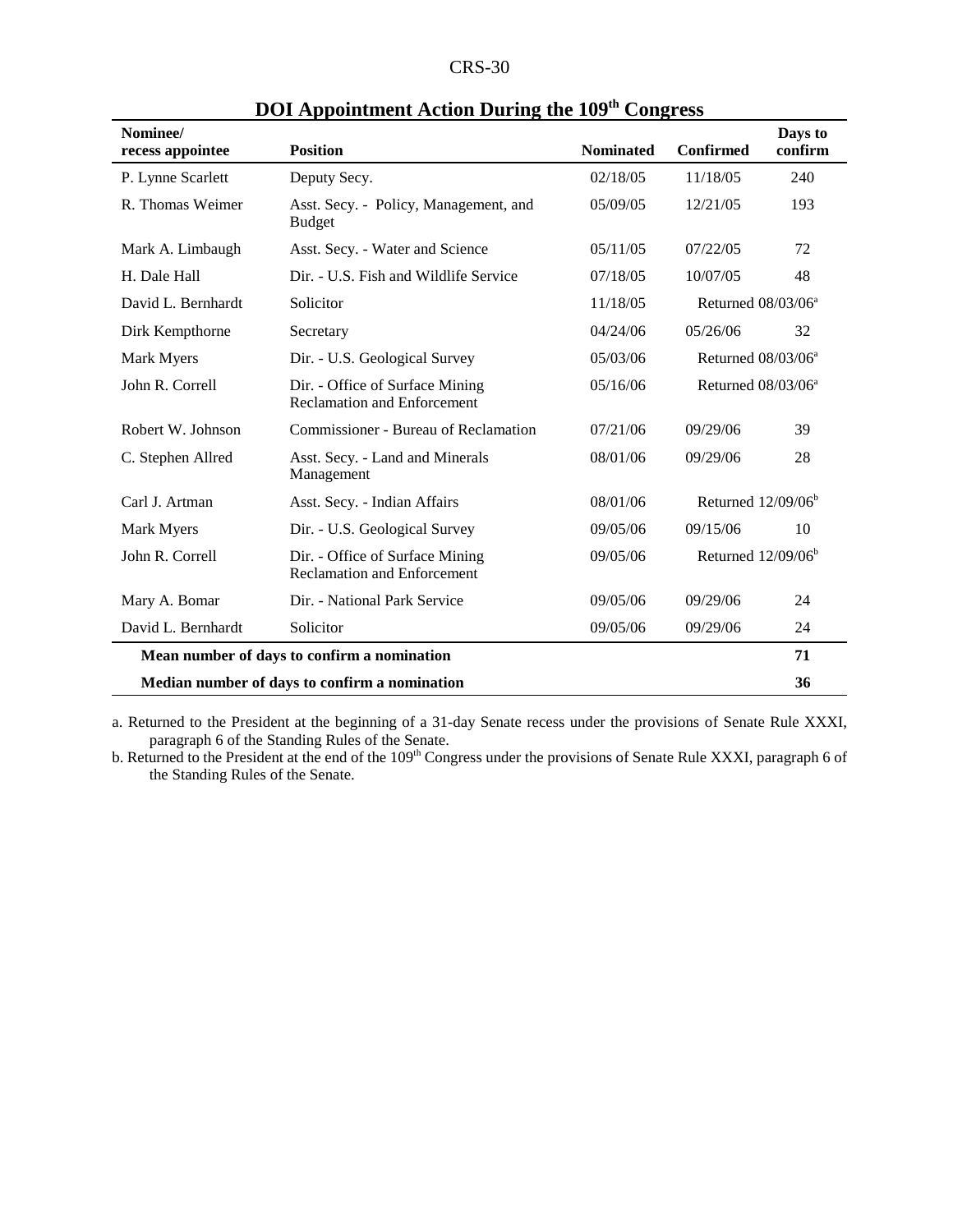# **Department of Justice (DOJ)**

| as of the Life of the 199<br><b>Position</b> <sup>a</sup>                  | $\mathbf{C}$ ungi $\mathbf{C}$<br>Incumbent | Pay level |
|----------------------------------------------------------------------------|---------------------------------------------|-----------|
| <b>Attorney General</b>                                                    | Alberto R. Gonzales                         | I         |
| Deputy Attorney General                                                    | Paul J. McNulty                             | $\rm II$  |
| Director - Federal Bureau of Investigation <sup>b</sup>                    | Robert S. Mueller IV                        | $\Pi$     |
| Administrator of Drug Enforcement                                          | Karen P. Tandy                              | Ш         |
| <b>Associate Attorney General</b>                                          | William W. Mercer (A)                       | Ш         |
| <b>Solicitor General</b>                                                   | Paul D. Clement                             | Ш         |
| Director - Bureau of Alcohol, Tobacco, Firearms and Explosives             | Michael J. Sullivan (A)                     | $\rm III$ |
| <b>Assistant Attorney General - Antitrust Division</b>                     | Thomas O. Barnett                           | IV        |
| <b>Assistant Attorney General - Civil Division</b>                         | Peter D. Keisler                            | IV        |
| Assistant Attorney General - Civil Rights Division                         | Wan J. Kim                                  | IV        |
| Assistant Attorney General - Criminal Division                             | Alice S. Fisher                             | IV        |
| Assistant Attorney General - Environment and Natural Resources<br>Division | Sue Ellen Wooldridge                        | IV        |
| Assistant Attorney General - Legislative Affairs                           | James H. Clinger (A)                        | IV        |
| Assistant Attorney General - National Security <sup>c</sup>                | Kenneth L. Wainstein                        | IV        |
| Assistant Attorney General - Office of Justice Programs                    | Regina B. Schofield                         | IV        |
| Assistant Attorney General - Office of Legal Counsel                       | Steven G. Bradbury (A)                      | IV        |
| Assistant Attorney General - Office of Legal Policy                        | Rachel L. Brand                             | IV        |
| <b>Assistant Attorney General - Tax Division</b>                           | Eileen J. O'Connor                          | IV        |
| Administrator - Office of Juvenile Justice and Delinquency Prevention      | J. Robert Flores                            | IV        |
| Deputy Administrator - Drug Enforcement Administration                     | Michele M. Leonhart                         | IV        |
| Director - Bureau of Justice Assistance                                    | Domingo S. Herraiz                          | IV        |
| Director - Bureau of Justice Statistics                                    | Jeffrey L. Sedgwick                         | IV        |
| Director - Community Relations Serviced                                    | Sharee M. Freeman                           | IV        |
| Director - National Institute of Justice                                   | Glenn R. Schmitt (A)                        | IV        |
| Director - Office for Victims of Crime                                     | John W. Gillis                              | IV        |
| Director - U.S. Marshals Service                                           | John F. Clark                               | IV        |

#### **Full-time PAS Positions, as of the End of the 109th Congress**

| Inspector General <sup>e</sup>                                                 | Glenn A. Fine            | IV |
|--------------------------------------------------------------------------------|--------------------------|----|
| Special Counsel - Immigration-Related Unfair Employment Practices <sup>f</sup> | $\overline{\phantom{a}}$ |    |
| Director - Violence Against Women Office                                       | Mary B. Buchanan $(A)$   | v  |
|                                                                                |                          |    |

a. Does not include U.S. attorney and U.S. marshal positions. The position of chief financial officer (CFO) is also not listed here. Although the Department of Justice is included in the statute that provides presidentially appointed and Senate-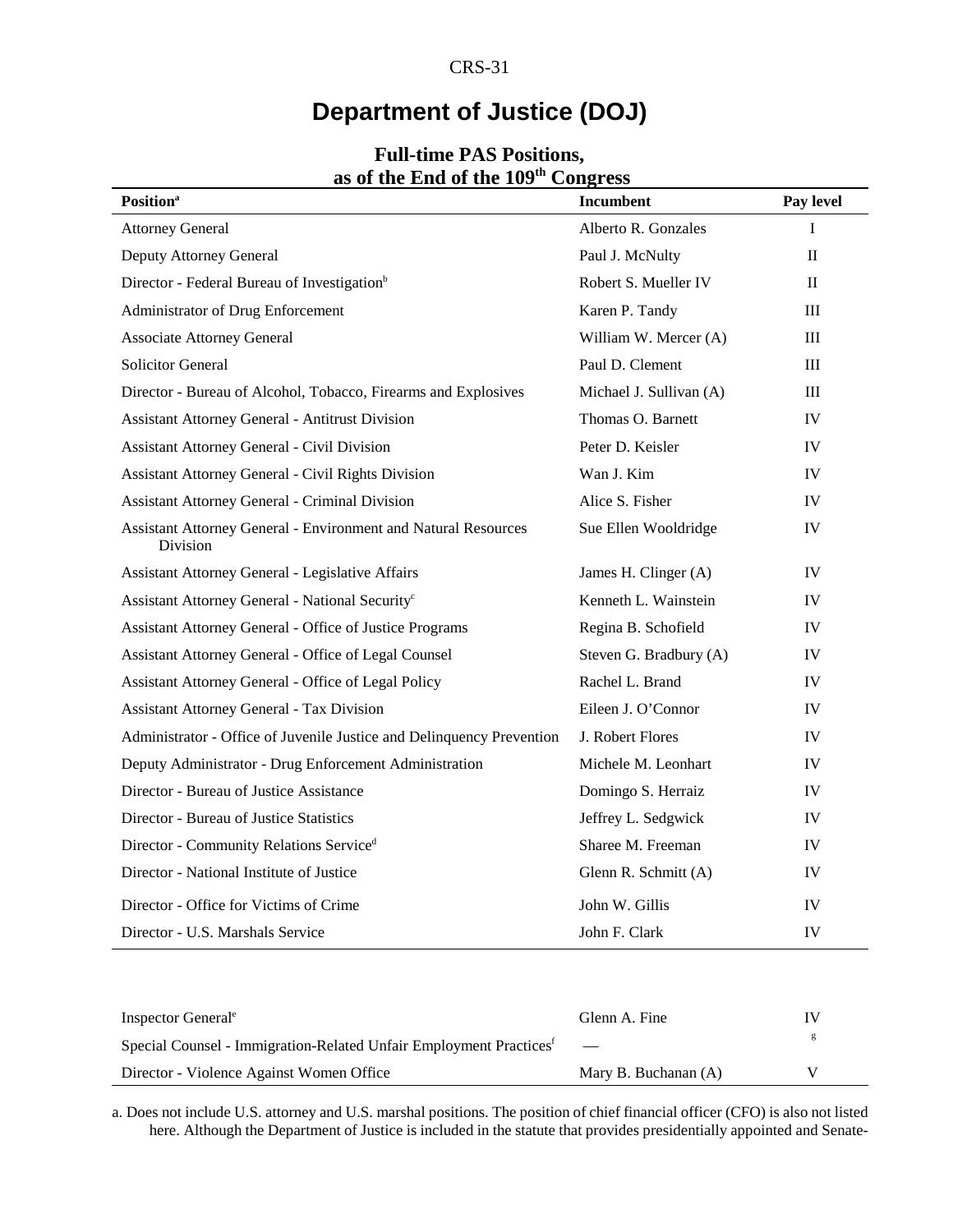confirmed CFOs for all of the major executive branch agencies (31 U.S.C. § 901(a)(1)), this provision is superseded by 28 U.S.C. § 507. The latter section provides that the Assistant Attorney General for Administration, appointed by the Attorney General with the approval of the President, shall be the CFO for the Department of Justice.

- b. This position has a 10-year term. See 28 U.S.C. § 532 note.
- c. The position of Assistant Attorney General for National Security in the Department of Justice was established by P.L. 109- 177,  $\S$  506 (120 Stat. 247), and filled for the first time during the 109<sup>th</sup> Congress, as shown below.
- d. This position has a four-year term. See 42 U.S.C. § 2000g.
- e. The President may remove an inspector general (IG) from office, as he may remove most other appointed officials in the departments. In the case of the IG, however, the law provides that he "shall communicate the reasons for any such removal to both Houses of Congress" (5 U.S.C. Appx. § 3(b)).
- f. This position has a four-year term. See 8 U.S.C.  $\S$  1324b(c)(1).
- g. "The Special Counsel for Immigration-Related Unfair Employment Practices is entitled to receive compensation at a rate not to exceed the rate now or hereafter provided for grade GS-17 of the General Schedule," under 5 U.S.C. § 5332 (8 U.S.C. § 1324b(c)(3)).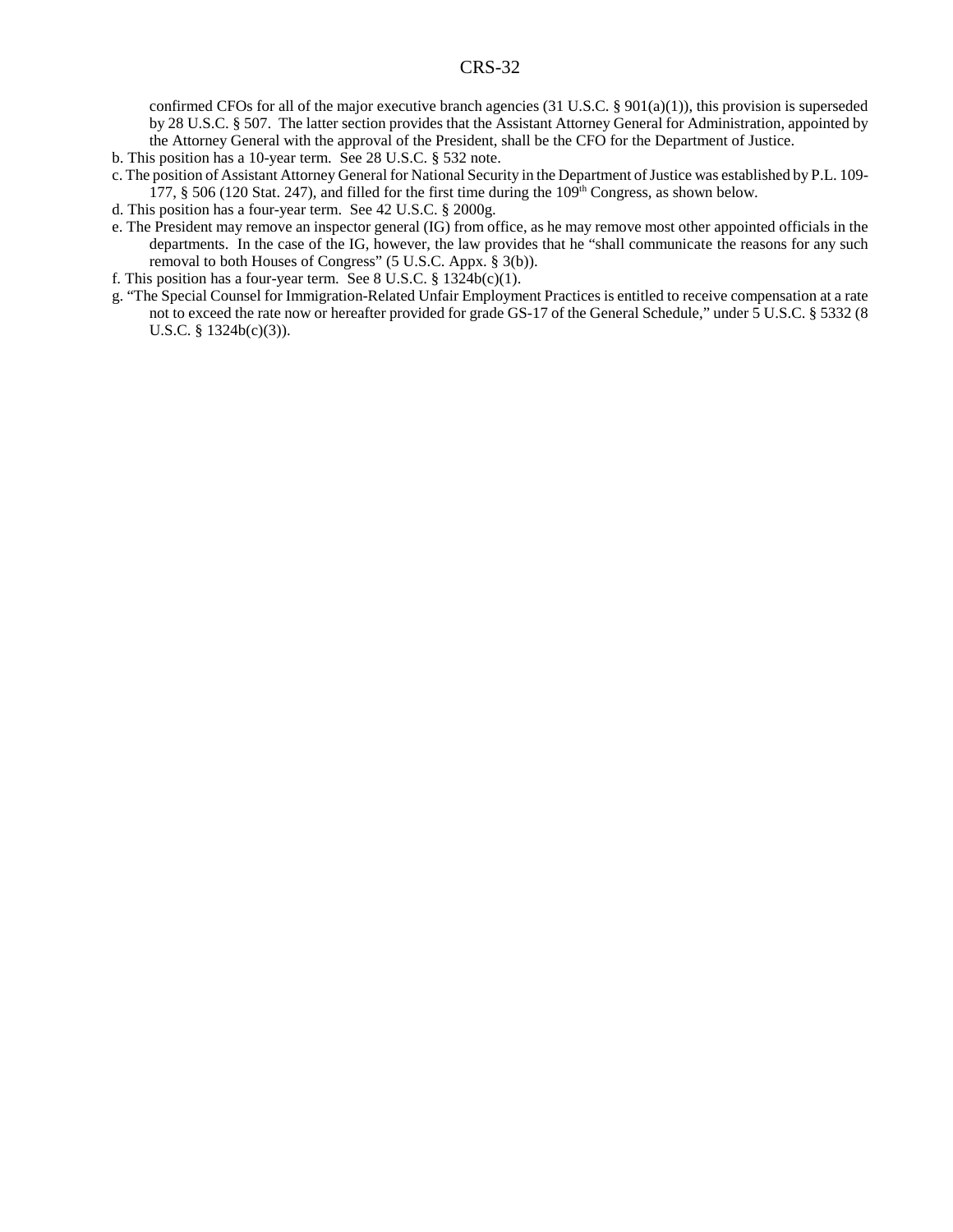| CRS-<br>۰, ۱ |  |
|--------------|--|
|--------------|--|

| Nominee/<br>recess appointee | <b>Position</b>                                                            | <b>Nominated</b>                         | <b>Confirmed</b>               | Days to<br>confirm |
|------------------------------|----------------------------------------------------------------------------|------------------------------------------|--------------------------------|--------------------|
| Alberto R. Gonzales          | <b>Attorney General</b>                                                    | 01/04/05                                 | 02/03/05                       | 30                 |
| Paul D. Clement              | <b>Solicitor General</b>                                                   | 03/14/05                                 | 06/08/05                       | 86                 |
| Rachel L. Brand              | Asst. Atty. General - Office of Legal Policy                               | 04/04/05                                 | 07/28/05                       | 115                |
| Alice S. Fisher              | Asst. Atty. General - Criminal Division                                    | 04/04/05                                 | 09/19/06                       | 458                |
| Regina B. Schofield          | Asst. Atty. General - Office of Justice<br>Programs                        | 04/04/05                                 | 06/08/05                       | 65                 |
| Wan J. Kim                   | Asst. Atty. General - Civil Rights Division                                | 06/16/05                                 | 11/04/05                       | 108                |
| Timothy E. Flanigan          | Deputy Attorney General                                                    | 06/20/05                                 | Withdrawn 10/07/05             |                    |
| Sue Ellen Wooldridge         | Asst. Atty. General - Environment and Natural<br><b>Resources Division</b> | 06/20/05                                 | 11/10/05                       | 110                |
| Alice S. Fisher              | Asst. Atty. General - Criminal Division                                    | Recess Appointment 08/31/05 <sup>a</sup> |                                |                    |
| Steven G. Bradbury           | Asst. Atty. General - Office of Legal Counsel                              | 06/23/05                                 | Returned $12/21/05^b$          |                    |
| Thomas O. Barnett            | Asst. Atty. General - Antitrust Division                                   | 09/06/05                                 | 02/10/06                       | 146                |
| Alice S. Fisher              | Asst. Atty. General - Criminal Division                                    | 09/19/05                                 | Returned 12/09/06 <sup>c</sup> |                    |
| John F. Clark                | Dir. - U.S. Marshals Service                                               | 10/21/05                                 | 03/16/06                       | 135                |
| Paul J. McNulty              | Deputy Attorney General                                                    | 11/09/05                                 | 03/16/06                       | 116                |
| Sharee M. Freeman            | Dir. - Community Relations Service                                         | 12/20/05                                 | 03/31/06                       | 90                 |
| Steven G. Bradbury           | Asst. Atty. General - Office of Legal Counsel                              | 01/25/06                                 | Returned $09/29/06d$           |                    |
| Jeffrey L. Sedgwick          | Dir. - Bureau of Justice Statistics                                        | 01/31/06                                 | 03/31/06                       | 59                 |
| Kenneth L. Wainstein         | Asst. Atty. General - National Security<br><b>Division</b>                 | 03/13/06                                 | 09/21/06                       | 161                |
| William W. Mercer            | <b>Associate Attorney General</b>                                          | 09/05/06                                 | Returned 12/09/06°             |                    |
| Steven G. Bradbury           | Asst. Atty. General - Office of Legal Counsel                              | 11/14/06                                 | Returned 12/09/06 <sup>c</sup> |                    |
|                              | Mean number of days to confirm a nomination                                |                                          |                                | 129                |
|                              | Median number of days to confirm a nomination                              |                                          |                                | 110                |

|  | DOJ Appointment Action During the 109 <sup>th</sup> Congress |  |  |  |  |  |  |
|--|--------------------------------------------------------------|--|--|--|--|--|--|
|--|--------------------------------------------------------------|--|--|--|--|--|--|

a. Fisher's recess appointment would have expired at the end of the second session of the 109<sup>th</sup> Congress, by which time she had each been confirmed, as shown.

b. Returned to the President at the end of the first session of the 109<sup>th</sup> Congress under the provisions of Senate Rule XXXI, paragraph 6 of the Standing Rules of the Senate.

c. Returned to the President at the end of the 109<sup>th</sup> Congress under the provisions of Senate Rule XXXI, paragraph 6 of the Standing Rules of the Senate.

d. Returned to the President at the beginning of a 39-day Senate recess under the provisions of Senate Rule XXXI, paragraph 6 of the Standing Rules of the Senate.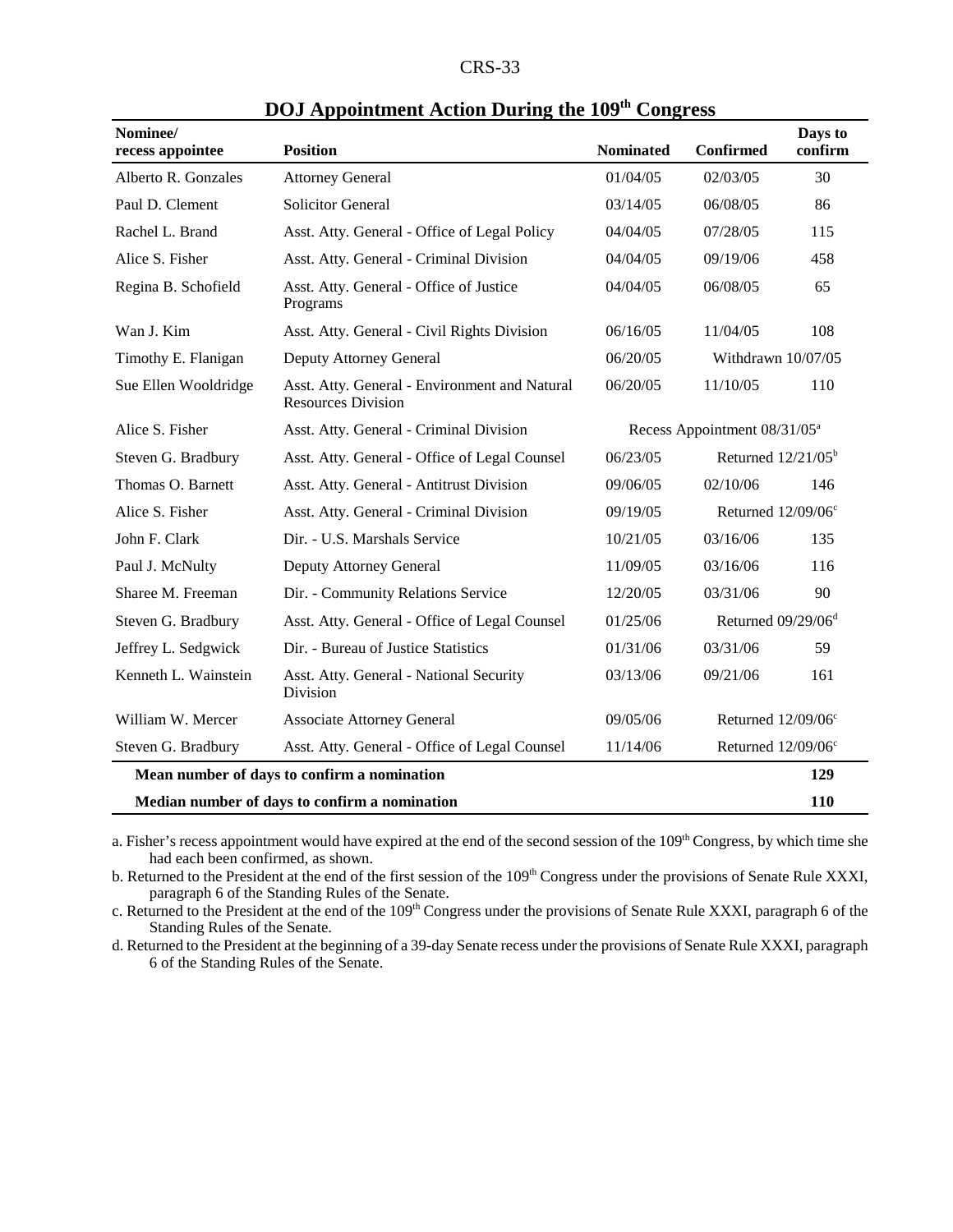# **Department of Labor (DOL)**

| <b>Position</b>                                                        | <b>Incumbent</b>         | Pay level    |
|------------------------------------------------------------------------|--------------------------|--------------|
| Secretary                                                              | Elaine L. Chao           | I            |
| Deputy Secretary                                                       | Steven J. Law            | $\mathbf{I}$ |
| <b>Assistant Secretary - Administration and Management</b>             | Patrick Pizzella         | IV           |
| Assistant Secretary - Congressional and Intergovernmental Affairs      | Kristine A. Iverson      | IV           |
| <b>Assistant Secretary - Disability Employment Policy</b>              | W. Roy Grizzard          | IV           |
| <b>Assistant Secretary - Employee Benefits Security Administration</b> | Bradford P. Campbell (A) | IV           |
| Assistant Secretary - Employment and Training Administration           | Emily S. DeRocco         | IV           |
| <b>Assistant Secretary - Employment Standards Administration</b>       | Victoria A. Lipnic       | IV           |
| Assistant Secretary - Mine Safety and Health Administration            | Richard E. Stickler      | IV           |
| Assistant Secretary - Occupational Safety and Health Administration    | Edwin G. Foulke Jr.      | IV           |
| <b>Assistant Secretary - Public Affairs</b>                            | Randolph J. Clerihue     | IV           |
| <b>Assistant Secretary - Policy</b>                                    | Leon R. Sequeira (A)     | IV           |
| Assistant Secretary - Veterans' Employment and Training Service        | Charles S. Ciccolella    | IV           |
| Chief Financial Officer <sup>a</sup>                                   | Samuel T. Mok            | IV           |
| Commissioner - Bureau of Labor Statistics <sup>b</sup>                 | Philip L. Rones (A)      | IV           |
| Inspector General <sup>c</sup>                                         | Gordon S. Heddell        | IV           |
| Solicitor                                                              | Howard M. Razely         | IV           |
| Administrator - Wage and Hour Division                                 | Paul DeCamp              | V            |
| Director - Women's Bureau <sup>d</sup>                                 | Shinae Chun              | $\rm e$      |

#### **Full-time PAS Positions, as of the End of the 109th Congress**

a. The chief financial officer (CFO) may be appointed by the President, with the advice and consent of the Senate, or may be designated by the President from among agency officials who have been confirmed by the Senate for other positions  $(31 \text{ U.S.C. } § 901(a)(1)).$ 

b. This position has a four-year term. See 29 U.S.C. § 3.

c. The President may remove an inspector general (IG) from office, as he may remove most other appointed officials in the departments. In the case of the IG, however, the law provides that he "shall communicate the reasons for any such removal to both Houses of Congress" (5 U.S.C. Appx. § 3(b)).

d. By statute, the incumbent must be a woman (29 U.S.C. § 12).

e. According to the 2004 Plum Book, the Director of the Women's Bureau was a Senior Level (SL) position (p. 109). With regard to pay for such positions, the Plum Book states, "Pay for Senior Level positions ranges from 120 percent of basic pay payable for GS-15, step 1, of the General Schedule to the rate of pay for level IV of the Executive Schedule. ... SL employees are entitled to locality-based comparability payments for their respective pay area. The employee's locality rate of pay may not exceed the pay for level III of the Executive Schedule" (p. 219). See also 5 U.S.C. 5376 and 5 U.S.C.  $5304(g)(2)$ .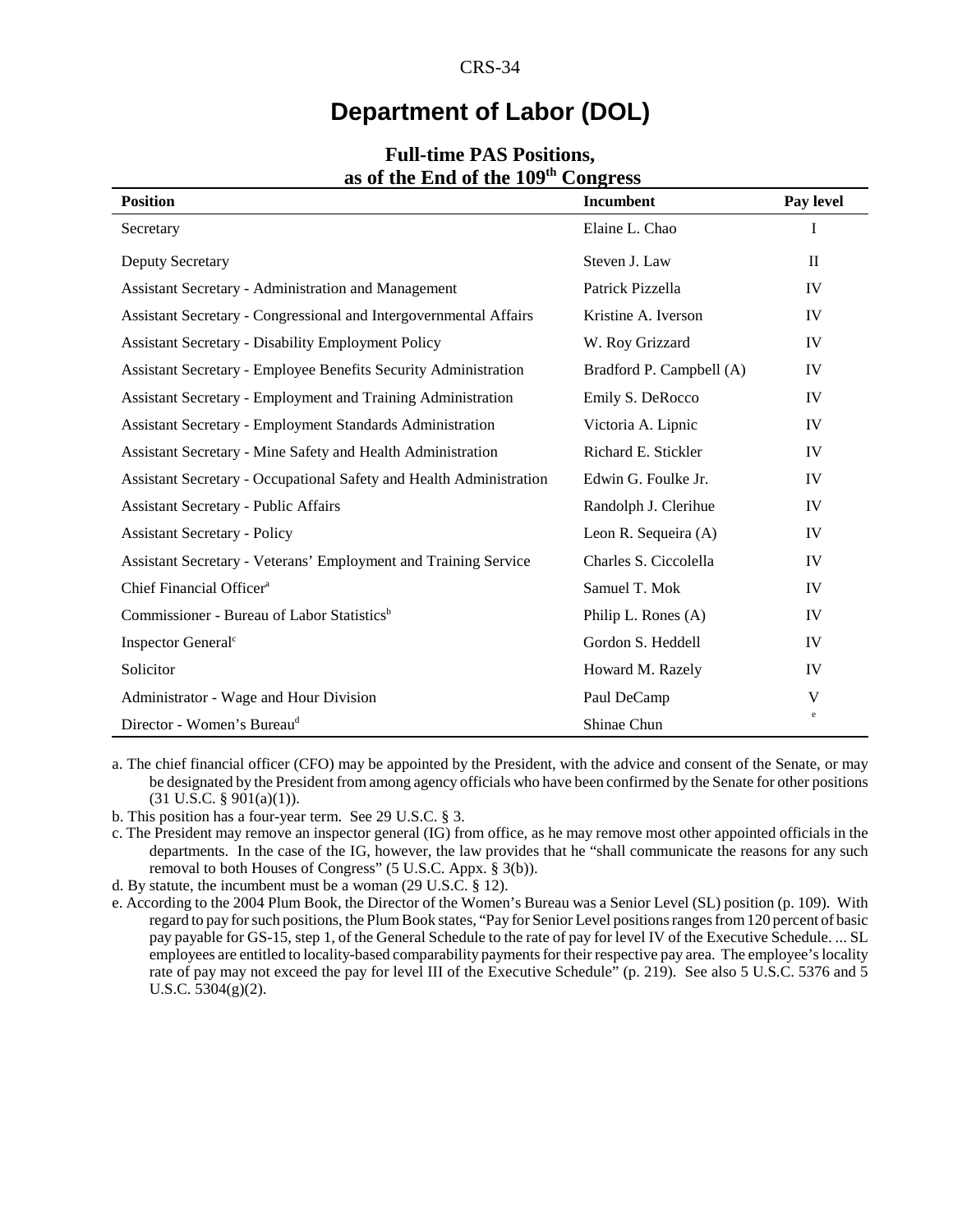| Nominee/<br>recess appointee | <b>Position</b>                                                   | <b>Nominated</b>                         | <b>Confirmed</b>                      | Days to<br>confirm             |
|------------------------------|-------------------------------------------------------------------|------------------------------------------|---------------------------------------|--------------------------------|
| Charles S. Ciccolella        | Asst. Secy. - Veterans' Employment and<br><b>Training Service</b> | 05/17/05                                 | 7/29/05                               | 73                             |
| Edwin G. Foulke Jr.          | Asst. Secy. - Occupational Safety and Health<br>Administration    | 09/15/05                                 | 03/13/06                              | 168                            |
| Richard E. Stickler          | Asst. Secy. - Mine Safety and Health<br>Administration            | 09/15/05                                 |                                       | Returned 08/03/06 <sup>a</sup> |
| Paul DeCamp                  | Admin. - Wage and Hour Division                                   | 01/31/06                                 |                                       | Returned $09/29/06b$           |
| Randolph J. Clerihue         | Asst. Secy. - Public Affairs                                      | 08/01/06                                 | 09/21/06                              | 20                             |
| Paul DeCamp                  | Admin. - Wage and Hour Division                                   |                                          | Recess Appointment $08/31/06^{\circ}$ |                                |
| Richard E. Stickler          | Asst. Secy. - Mine Safety and Health<br>Administration            | 09/05/06                                 |                                       | Returned $09/29/06b$           |
| Paul DeCamp                  | Admin. - Wage and Hour Division                                   | 09/07/06                                 |                                       | Returned $09/29/06b$           |
| Richard E. Stickler          | Asst. Secy. - Mine Safety and Health<br>Administration            | Recess Appointment 10/19/06 <sup>d</sup> |                                       |                                |
| Leon R. Sequeira             | Asst. Secy. - Policy                                              | 11/13/06                                 |                                       | Returned $12/09/06^e$          |
| Paul DeCamp                  | Admin. - Wage and Hour Division                                   | 11/14/06                                 |                                       | Returned $12/09/06^e$          |
| Richard E. Stickler          | Asst. Secy. - Mine Safety and Health<br>Administration            | 11/14/06                                 |                                       | Returned $12/09/06^e$          |
|                              | Mean number of days to confirm a nomination                       |                                          |                                       | 87                             |
|                              | Median number of days to confirm a nomination                     |                                          |                                       | 73                             |

### **DOL Appointment Action During the 109th Congress**

a. Returned to the President at the beginning of a 31-day Senate recess under the provisions of Senate Rule XXXI, paragraph 6 of the Standing Rules of the Senate.

b. Returned to the President at the beginning of a 39-day Senate recess under the provisions of Senate Rule XXXI, paragraph 6 of the Standing Rules of the Senate.

c. DeCamp's recess appointment expired at the end of the first session of the  $110<sup>th</sup>$  Congress.

d. Stickler's recess appointment expired at the end of the first session of the  $110<sup>th</sup>$  Congress.

e. Returned to the President at the end of the 109<sup>th</sup> Congress under the provisions of Senate Rule XXXI, paragraph 6 of the Standing Rules of the Senate.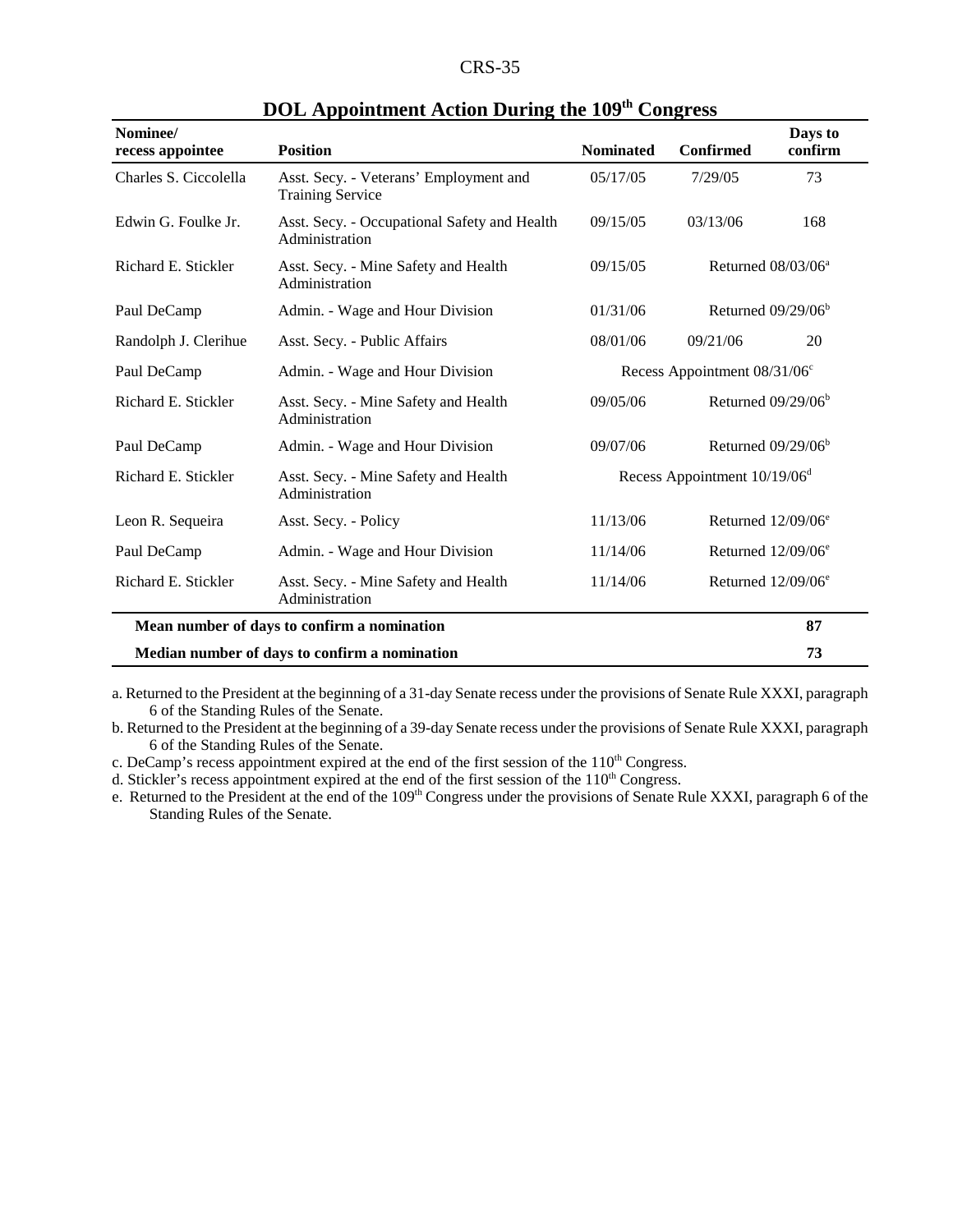# **Department of State (DOS)**

| as of the Eily of the TO7<br><b>Position</b> <sup>a</sup>                                       | CUILLESS<br><b>Incumbent</b> | Pay level                        |
|-------------------------------------------------------------------------------------------------|------------------------------|----------------------------------|
| Secretary                                                                                       | Condoleezza Rice             | I                                |
| <b>Deputy Secretary</b>                                                                         |                              | $\mathbf{I}$                     |
| Deputy Secretary - Management and Resources <sup>b</sup>                                        |                              | $\mathbf{I}$                     |
| Under Secretary - Arms Control and International Security                                       | Robert Joseph                | $\mathop{\rm III}$               |
| Under Secretary - Economic, Business, and Agricultural Affairs                                  | Josette Sheeran              | $\mathop{\mathrm{III}}\nolimits$ |
| Under Secretary - Democracy and Global Affairs                                                  | Paula J. Dobriansky          | $\mathop{\rm III}$               |
| Under Secretary - Management                                                                    | Henrietta H. Fore            | III                              |
| <b>Under Secretary - Political Affairs</b>                                                      | R. Nicholas Burns            | $\mathop{\mathrm{III}}\nolimits$ |
| Under Secretary - Public Diplomacy and Public Affairs                                           | Karen P. Hughes              | III                              |
| Ambassador-at-Large - International Religious Freedom                                           | John V. Hanford III          | III                              |
| Ambassador-at-Large/Director - Office to Monitor and Combat<br><b>Trafficking in Persons</b>    | John R. Miller               | IV                               |
| Ambassador-at-Large - War Crimes Issues                                                         | J. Clint Williamson          | IV                               |
| Ambassador-at-Large/Coordinator - Counterterrorism                                              | Henry Crumpton               | IV                               |
| Coordinator - U.S. Global AIDS                                                                  | Mark R. Dybul                | IV                               |
| Chief of Protocol                                                                               | Donald B. Ensenat            | IV                               |
| Assistant Secretary - Administration                                                            | Rajkumar Chellaraj           | IV                               |
| <b>Assistant Secretary - African Affairs</b>                                                    | Jendayi E. Frazer            | IV                               |
| <b>Assistant Secretary - Consular Affairs</b>                                                   | Maura Harty                  | IV                               |
| Assistant Secretary - Democracy, Human Rights, and Labor                                        | Barry F. Lowenkron           | IV                               |
| Assistant Secretary - Diplomatic Security/Director - Office of<br>Foreign Missions <sup>c</sup> | Richard J. Griffin           | IV                               |
| Assistant Secretary - East Asian and Pacific Affairs                                            | Christopher R. Hill          | IV                               |
| Assistant Secretary - Economic, Energy and Business Affairs                                     | Daniel S. Sullivan           | IV                               |
| Assistant Secretary - Educational and Cultural Affairs                                          | Dina H. Powell               | IV                               |
| Assistant Secretary - European and Eurasian Affairs                                             | Daniel Fried                 | IV                               |
| Assistant Secretary - Intelligence and Research                                                 | Randall M. Fort              | IV                               |
| Assistant Secretary - International Narcotics and Law Enforcement<br>Affairs                    | Anne W. Patterson            | IV                               |
| <b>Assistant Secretary - International Organizations</b>                                        | Kristen Silverberg           | IV                               |
| Assistant Secretary - International Security and Nonproliferation                               | John C. Rood                 | IV                               |
| <b>Assistant Secretary - Legislative Affairs</b>                                                | Jeffrey T. Bergner           | IV                               |
| <b>Assistant Secretary - Near Eastern Affairs</b>                                               | C. David Welch               | IV                               |
| Assistant Secretary - Oceans and International Environmental and<br>Scientific Affairs          | Claudia A. McMurray          | IV                               |

#### **Full-time PAS Positions, as of the End of the 109th Congress**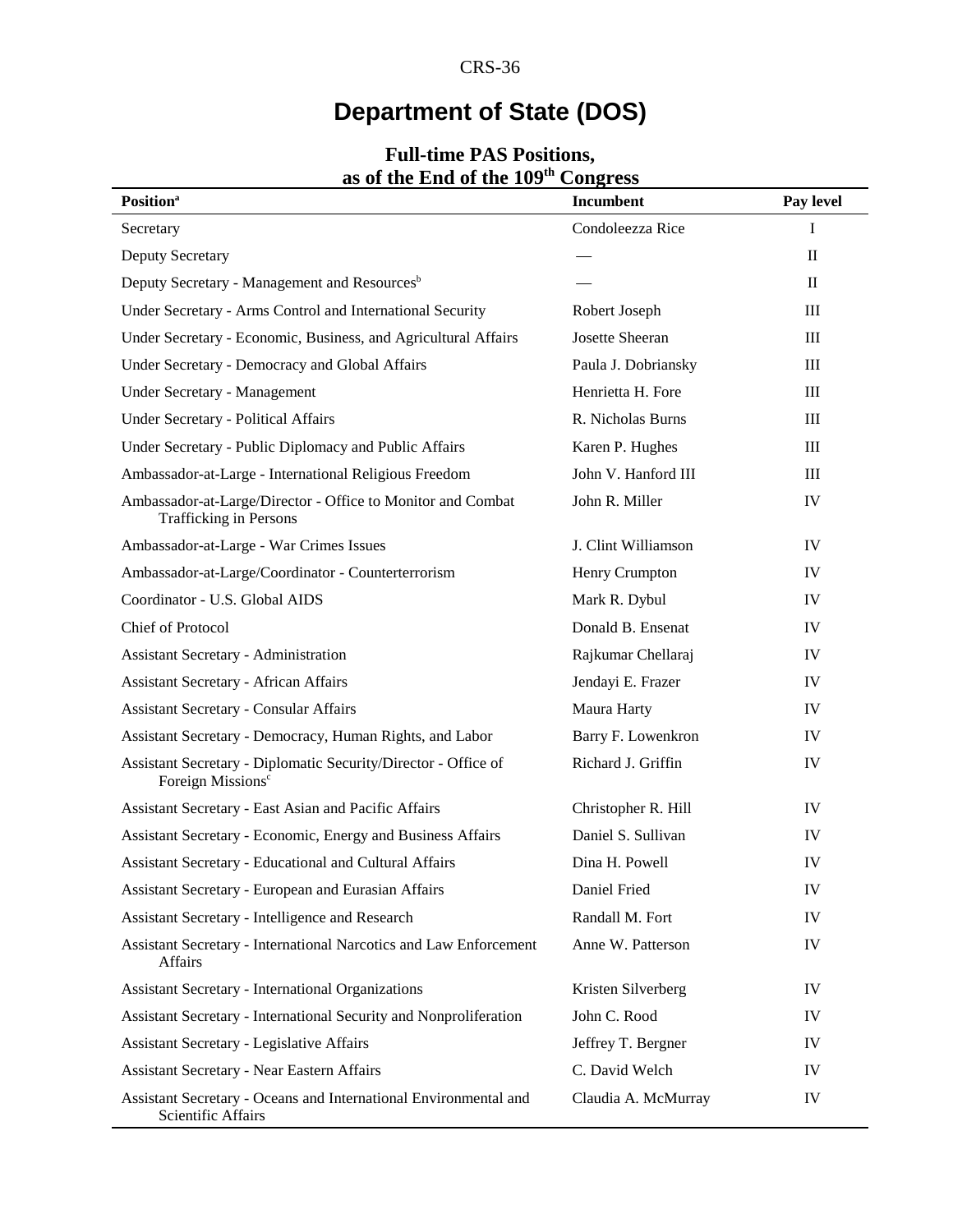| <b>Position</b> <sup>a</sup>                                                   | Incumbent              | Pay level    |
|--------------------------------------------------------------------------------|------------------------|--------------|
| <b>Assistant Secretary - Political-Military Affairs</b>                        | John Hillen            | IV           |
| Assistant Secretary - Population, Refugees, and Migration Affairs              | Ellen R. Sauerbrey     | IV           |
| <b>Assistant Secretary - Public Affairs</b>                                    | Sean I. McCormack      | IV           |
| Assistant Secretary - Resource Management/Chief Financial Officer <sup>d</sup> | Bradford R. Higgins    | IV           |
| Assistant Secretary - South and Central Asian Affairs                          | Richard A. Boucher     | IV           |
| Assistant Secretary - Verification, Compliance, and Implementation             | Paula A. DeSutter      | IV           |
| Assistant Secretary - Western Hemisphere Affairs                               | Thomas A. Shannon Jr.  | IV           |
| Director General - Foreign Service <sup>e</sup>                                | George M. Staples      | IV           |
| Inspector General <sup>f</sup>                                                 | Howard J. Krongard     | IV           |
| Legal Adviser                                                                  | John B. Bellinger III  | IV           |
| <b>International Organizations</b>                                             |                        |              |
| U.S. Representative - United Nations (U.N.)                                    | John R. Bolton         | $\mathbf{I}$ |
| U.S. Representative - Organization of American States                          | John F. Maisto         | g            |
| U.S. Deputy Representative - U.N.                                              | Alejandro D. Wolff     | Ш            |
| U.S. Representative - Economic and Social Council - U.N.                       | Richard T. Miller      | IV           |
| U.S. Representative - Management and Reform - U.N.                             | Mark D. Wallace        | IV           |
| U.S. Alternative Representative - Special Political Affairs - U.N.             | Jackie Wolcott Sanders | IV           |

a. The positions in this column do not include chiefs of mission in overseas posts or Foreign Service officers. In addition, certain officers of the State Department may be required to have certain qualifications. See 22 USCS § 2651a(g).

b. The position of Deputy Secretary - Management and Resources in the Department of State was established by P.L. 106- 553, § 404(a) (114 Stat. 2762A-96), enacted December 21, 2000. This position has never been filled.

c. Since 1998, each time an individual has been nominated to and confirmed for the position of Assistant Secretary for Diplomatic Security, he has simultaneously been nominated to and confirmed for the position of Director of Foreign Missions.

d. The chief financial officer (CFO) may be appointed by the President, with the advice and consent of the Senate, or may be designated by the President from among agency officials who have been confirmed by the Senate for other positions (31 U.S.C. § 901(a)(1)). With regard to State Department appointments, since 2001, the same individual has been separately and simultaneously nominated for, and confirmed to, the positions of CFO and Assistant Secretary for Resource Management.

e. By law, incumbent must be a current or former career senior Foreign Service officer (22 U.S.C. § 3928).

- f. The President may remove an inspector general (IG) from office, as he may remove most other appointed officials in the departments. In the case of the IG, however, the law provides that he "shall communicate the reasons for any such removal to both Houses of Congress" (5 U.S.C. Appx. § 3(b)).
- g. The salary for the U.S. Representative to the Organization of American States is linked to the pay for Chiefs of Mission. For this particular mission/ambassador, the salary is set based on the Executive Schedule Level III.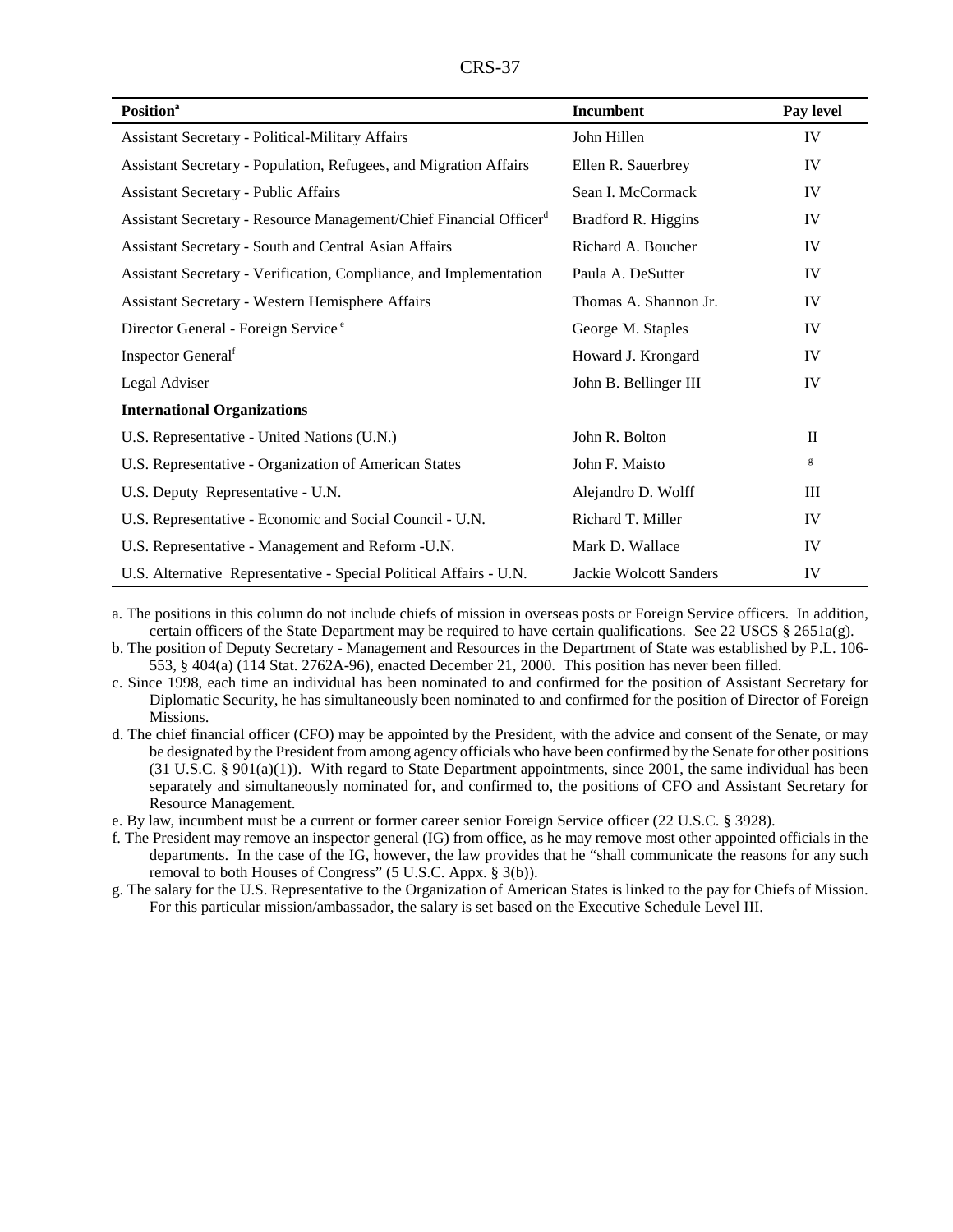| <b>CRS-38</b> |  |
|---------------|--|
|---------------|--|

|                              | DOS Appointment Action During the 109 Congress                                        |                  |                                 |                    |
|------------------------------|---------------------------------------------------------------------------------------|------------------|---------------------------------|--------------------|
| Nominee/<br>recess appointee | <b>Position</b>                                                                       | <b>Nominated</b> | <b>Confirmed</b>                | Days to<br>confirm |
| Condoleezza Rice             | Secretary                                                                             | 01/04/05         | 01/26/05                        | 22                 |
| Howard J. Krongard           | <b>Inspector General</b>                                                              | 01/24/05         | 04/27/05                        | 93                 |
| Robert B. Zoellick           | Deputy Secretary                                                                      | 02/10/05         | 02/16/05                        | 6                  |
| John B. Bellinger III        | Legal Adviser                                                                         | 02/14/05         | 04/06/05                        | 51                 |
| R. Nicholas Burns            | Under Secy. - Political Affairs                                                       | 02/14/05         | 03/17/05                        | 31                 |
| C. David Welch               | Asst. Secy. - Near Eastern Affairs                                                    | 02/14/05         | 03/17/05                        | 31                 |
| Christopher R. Hill          | Asst. Secy. - East Asian and Pacific Affairs                                          | 03/04/05         | 03/17/05                        | 13                 |
| Daniel Fried                 | Asst. Secy. - European and Eurasian Affairs                                           | 03/08/05         | 04/28/05                        | 51                 |
| Robert Joseph                | Under Secy. - Arms Control and International<br>Security                              | 03/14/05         | 05/26/05                        | 73                 |
| John R. Bolton               | U.S. Representative - U.N.                                                            | 03/17/05         | Returned $07/29/05^a$           |                    |
| Sean I. McCormack            | Asst. Secy. - Public Affairs                                                          | 04/04/05         | 05/26/05                        | 52                 |
| Richard J. Griffin           | Asst. Secy. - Diplomatic Security                                                     | 04/28/05         | 06/16/05                        | 49                 |
| Richard J. Griffin           | Dir. - Office of Foreign Missions                                                     | 04/28/05         | 06/16/05                        | 49                 |
| Dina H. Powell               | Asst. Secy. - Educational and Cultural Affairs                                        | 04/28/05         | 06/24/05                        | 57                 |
| Henrietta H. Fore            | Under Secy. - Management                                                              | 05/11/05         | 07/29/05                        | 79                 |
| Henry Crumpton               | Ambassador-at-Large/Coordinator -<br>Counterterrorism                                 | 06/09/05         | 07/29/05                        | 50                 |
| John Hillen                  | Asst. Secy. - Political-Military Affairs                                              | 06/28/05         | 10/07/05                        | 68                 |
| Josette Sheeran              | Under Secy. - Economic, Business, and<br><b>Agricultural Affairs</b>                  | 06/28/05         | 07/29/05                        | 31                 |
| Karen P. Hughes              | Under Secy. - Public Diplomacy and Public<br><b>Affairs</b>                           | 06/29/05         | 07/29/05                        | 30                 |
| Kristen Silverberg           | Asst. Secy. - International Organizations                                             | 06/29/05         | 07/29/05                        | 30                 |
| Jendayi E. Frazer            | Asst. Secy. - African Affairs                                                         | 06/30/05         | 07/29/05                        | 29                 |
| Barry F. Lowenkron           | Asst. Secy. - Democracy, Human Rights, and<br>Labor                                   | 07/28/05         | 10/07/05                        | 38                 |
| John R. Bolton               | U.S. Representative - U.N.                                                            |                  | Recess appointment $08/01/05^b$ |                    |
| Ellen R. Sauerbrey           | Asst. Secy. - Population, Refugees, and<br>Migration                                  | 09/06/05         | Returned 12/09/06 <sup>c</sup>  |                    |
| Thomas A. Shannon Jr.        | Asst. Secy. - Western Hemisphere Affairs                                              | 09/06/05         | 10/07/05                        | 31                 |
| John R. Bolton               | U.S. Representative - U.N.                                                            | 09/19/05         | Returned 09/29/06 <sup>d</sup>  |                    |
| Jeffrey T. Bergner           | Asst. Secy. - Legislative Affairs                                                     | 10/06/05         | 11/04/05                        | 29                 |
| Alejandro D. Wolff           | U.S. Dep. Rep. - U.N.                                                                 | 10/17/05         | 11/18/05                        | 32                 |
| Anne W. Patterson            | Asst. Secy. - International Narcotics and Law<br><b>Enforcement Affairs</b>           | 10/19/05         | 11/10/05                        | 22                 |
| Claudia A. McMurray          | Asst. Secy. - Oceans and International<br><b>Environmental and Scientific Affairs</b> | 11/16/05         | 02/16/06                        | 81                 |
| Bradford F. Higgins          | Asst. Secy. - Resource Management                                                     | 12/13/05         | 02/16/06                        | 54                 |

# **DOS Appointment Action During the 109th Congress**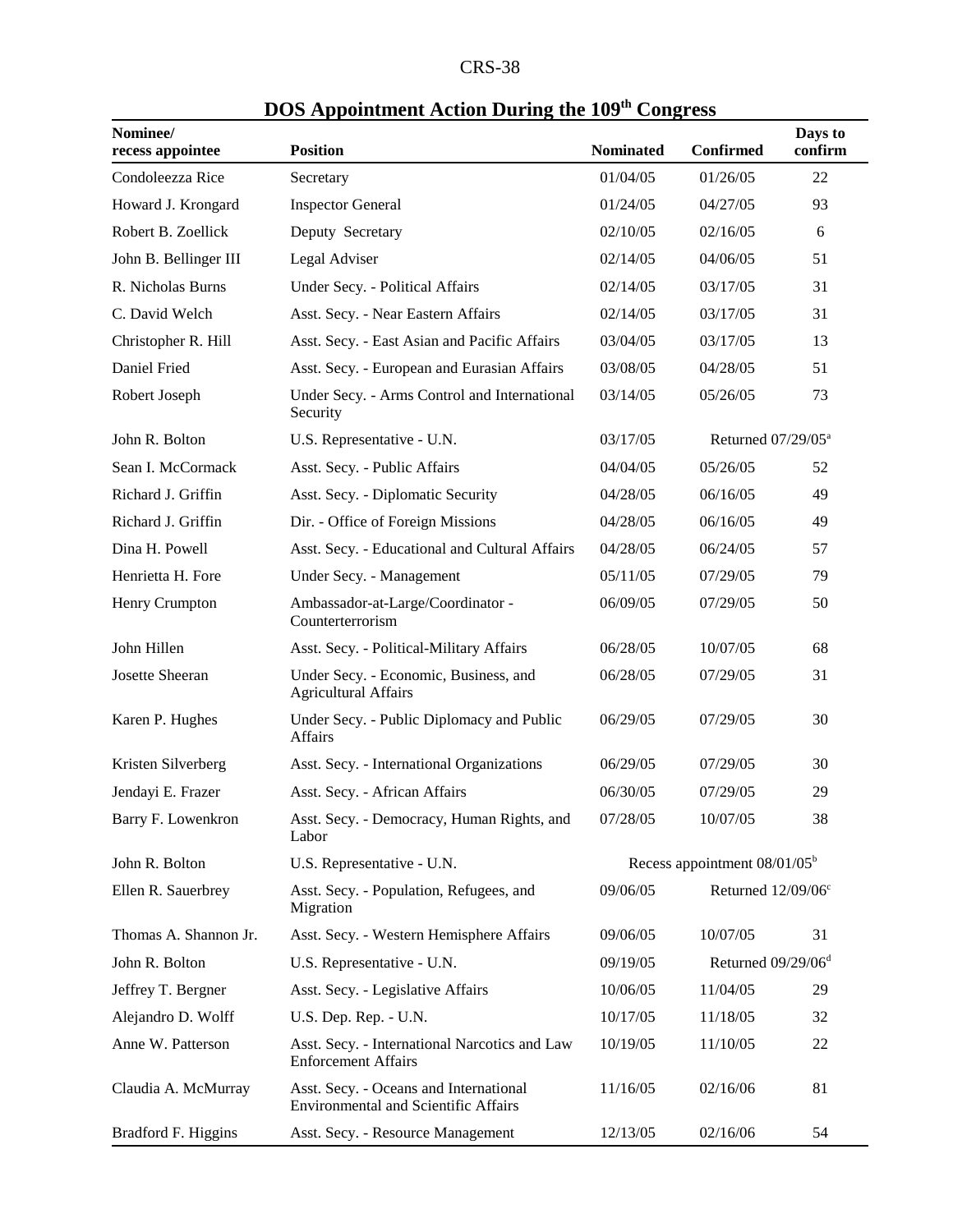| <b>CRS-39</b> |  |
|---------------|--|
|---------------|--|

| Nominee/<br>recess appointee  | <b>Position</b>                                                | <b>Nominated</b> | <b>Confirmed</b>                | Days to<br>confirm    |
|-------------------------------|----------------------------------------------------------------|------------------|---------------------------------|-----------------------|
| Bradford F. Higgins           | <b>Chief Financial Officer</b>                                 | 12/13/05         | 02/16/06                        | 54                    |
| Ellen R. Sauerbrey            | Asst. Secy. - Population, Refugees, and<br>Migration           |                  | Recess appointment $01/04/06^e$ |                       |
| Richard A. Boucher            | Asst. Secy. - South and Central Asian Affairs                  | 01/18/06         | 02/17/06                        | 30                    |
| Mark D. Wallace               | U.S. Rep. - Management and Reform - U.N.                       | 01/18/06         | 03/16/06                        | 57                    |
| <b>Jackie Wolcott Sanders</b> | U.S. Rep. - Special Political Affairs - U.N.                   | 01/18/06         | 02/16/06                        | 29                    |
| Rajkumar Chellaraj            | Asst. Secy. - Administration                                   | 01/25/06         | 05/26/06                        | 121                   |
| Richard T. Miller             | U.S. Rep. - Economic and Social Council -<br>U.N.              | 01/25/06         | 03/16/06                        | 50                    |
| Ellen R. Sauerbrey            | Asst. Secy. - Population, Refugees, and<br>Migration           | 02/10/06         |                                 | Returned $12/09/06$ ° |
| George M. Staples             | Dir. General - Foreign Service                                 | 03/02/06         | 05/19/06                        | 78                    |
| J. Clint Williamson           | Ambassador-at-Large - War Crimes Issues                        | 04/06/06         | 06/29/06                        | 84                    |
| Daniel S. Sullivan            | Asst. Secy. - Economic, Energy and Business<br><b>Affairs</b>  | 04/24/06         | 05/26/06                        | 32                    |
| Randall M. Fort               | Asst. Secy. - Intelligence and Research                        | 06/12/06         | 08/03/06                        | 52                    |
| John C. Rood                  | Asst. Secy. - International Security and Non-<br>proliferation | 07/12/06         | 09/13/06                        | 32                    |
| Mark R. Dybul                 | Coordinator - U.S. Global AIDS                                 | 07/18/06         | 08/03/06                        | 16                    |
| John R. Bolton                | U.S. Representative - U.N.                                     | 11/09/06         |                                 | Returned $12/09/06$ ° |
|                               | Mean number of days to confirm a nomination                    |                  |                                 | 47                    |
|                               | Median number of days to confirm a nomination                  |                  |                                 | 49                    |

a. Returned to the President at the beginning of a 33-day Senate recess under the provisions of Senate Rule XXXI, paragraph 6 of the Standing Rules of the Senate.

b. Bolton's recess appointment expired at the end of the second session of the 109<sup>th</sup> Congress.

c. Returned to the President at the end of the 109<sup>th</sup> Congress under the provisions of Senate Rule XXXI, paragraph 6 of the Standing Rules of the Senate.

d. Returned to the President at the beginning of a 39-day Senate recess under the provisions of Senate Rule XXXI, paragraph 6 of the Standing Rules of the Senate.

e. Sauerbrey's recess appointment expired at the end of the first session of the 110<sup>th</sup> Congress.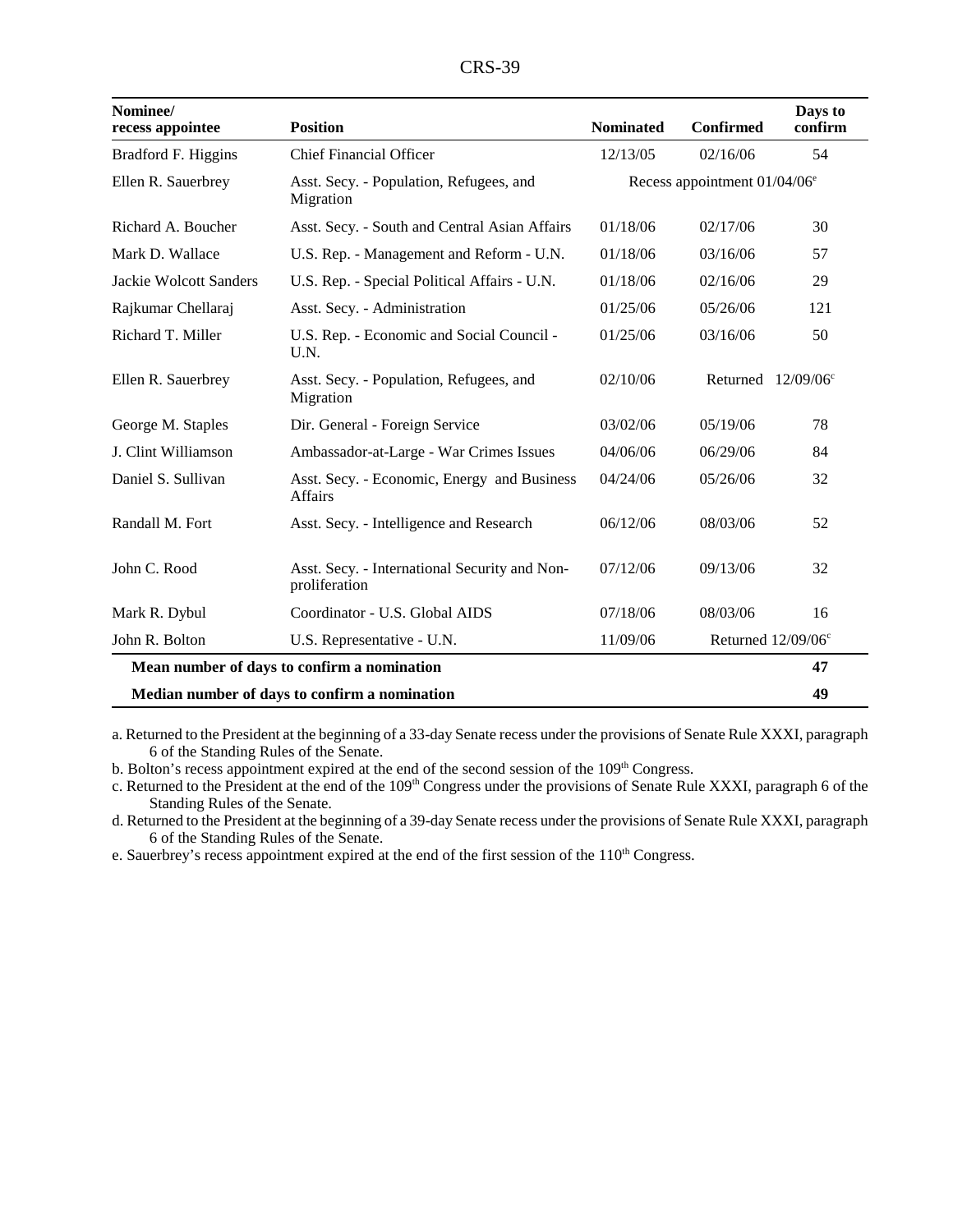### **Department of Transportation (DOT)**

| $\sim$ $\sim$ $\sim$ $\sim$ $\sim$ $\sim$ $\sim$                                       | טטי ב                 |              |
|----------------------------------------------------------------------------------------|-----------------------|--------------|
| <b>Position</b>                                                                        | Incumbent             | Pay level    |
| Secretary                                                                              | Mary E. Peters        | L            |
| <b>Deputy Secretary</b>                                                                | Maria Cino            | $\mathbf{I}$ |
| <b>Under Secretary - Policy</b>                                                        | Jeffrey N. Shane      | $\mathbf{I}$ |
| Administrator - Federal Aviation Administration <sup>a</sup>                           | <b>Marion Blakely</b> | $\mathbf{I}$ |
| Administrator - Federal Highway Administration                                         | J. Richard Capka      | $\mathbf{I}$ |
| Administrator - Federal Motor Carrier Safety Administration                            | John H. Hill          | III          |
| Administrator - Federal Railroad Administration                                        | Joseph H. Boardman    | III          |
| Administrator - Federal Transit Administration                                         | James S. Simpson      | III          |
| Administrator - Maritime Administration                                                | Sean T. Connaughton   | III          |
| Administrator - National Highway Traffic Safety Administration                         | Nicole R. Nason       | III          |
| Administrator - Pipeline and Hazardous Materials Safety<br>Administration <sup>b</sup> | Thomas J. Barrett     | III          |
| Administrator - Research and Innovative Technology Administration                      | John Bobo (A)         | $\rm III$    |
| Administrator - Saint Lawrence Seaway Development Corporation <sup>c</sup>             | Collister Johnson Jr. | IV           |
| Assistant Secretary - Aviation and International Affairs                               | Andrew B. Steinberg   | IV           |
| Assistant Secretary - Budget and Programs/Chief Financial Officerd                     | Phyllis F. Scheinberg | IV           |
| <b>Assistant Secretary - Governmental Affairs</b>                                      | R. Shane Karr         | IV           |
| <b>Assistant Secretary - Transportation Policy</b>                                     | Tyler D. Duvall       | IV           |
| Deputy Administrator - Federal Aviation Administration <sup>e</sup>                    | Robert A. Sturgell    | IV           |
| <b>General Counsel</b>                                                                 | Rosalind A. Knapp (A) | IV           |
| Inspector General <sup>f</sup>                                                         | Calvin L. Scovel      | IV           |

#### **Full-time PAS Positions, as of the End of the 109th Congress**

a. This position has a five-year term and specified qualifications. See 49 U.S.C. § 106.

b. The position of Administrator - Pipeline and Hazardous Materials Safety Administration in the Department of Transportation was established by P.L. 108-426, Section 2(a) (118 Stat. 2423), and filled for the first time during the 109<sup>th</sup> Congress, as shown. This position has specified qualifications.

c. This position has a seven-year term. See 33 U.S.C. § 982(a).

d. The chief financial officer (CFO) may be appointed by the President, with the advice and consent of the Senate, or may be designated by the President from among agency officials who have been confirmed by the Senate for other positions (31 U.S.C. § 901(a)(1)). Scheinberg was confirmed as Assistant Secretary for Budget and Programs and designated to serve as CFO.

e. This position has specified qualifications. See 49 U.S.C. § 106.

f. The President may remove an inspector general (IG) from office, as he may remove most other appointed officials in the departments. In the case of the IG, however, the law provides that he "shall communicate the reasons for any such removal to both Houses of Congress" (5 U.S.C. Appx. § 3(b)).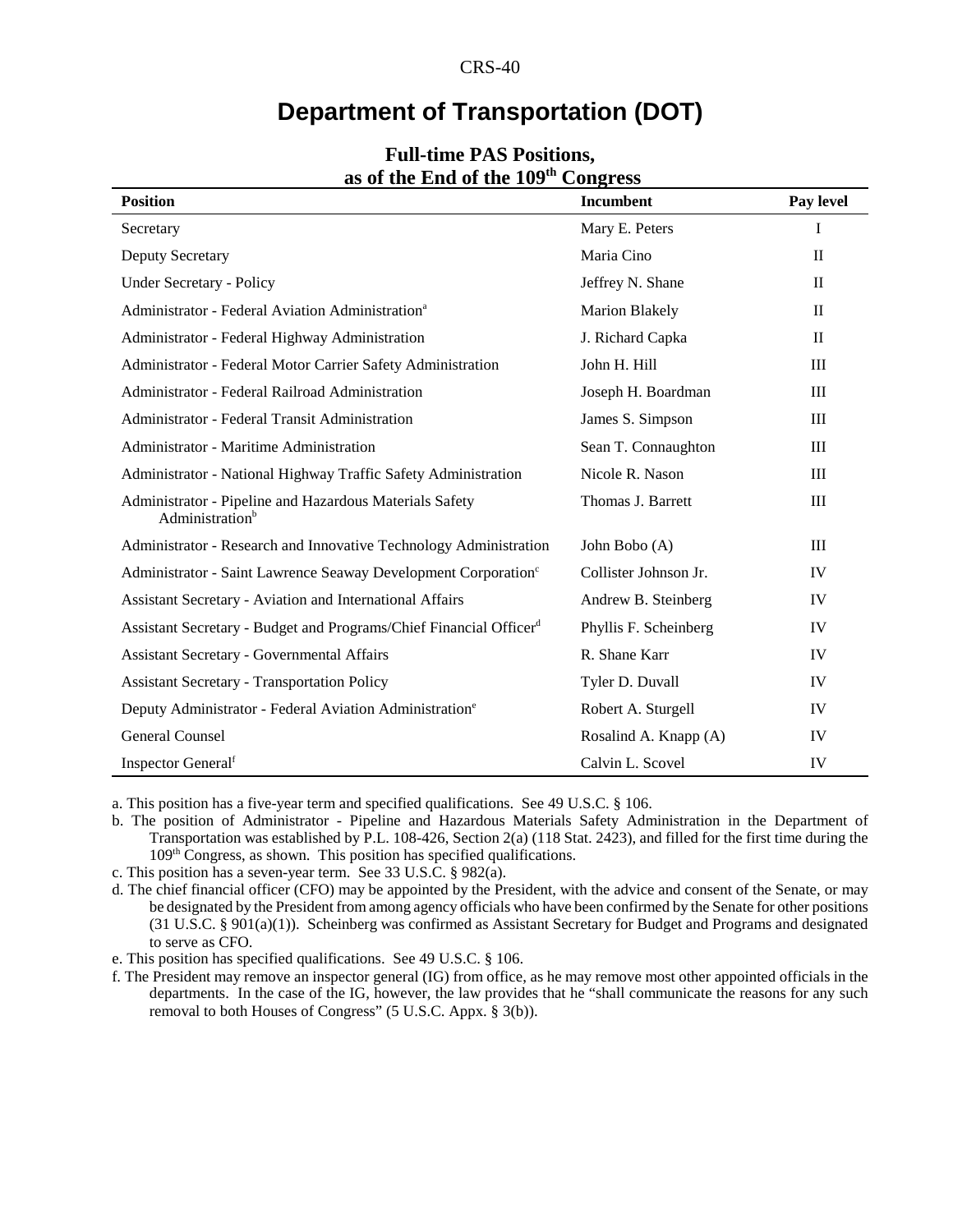| $CRS-41$ |  |
|----------|--|
|----------|--|

| Nominee/<br>recess appointee                  | <b>Position</b>                                                           | <b>Nominated</b> | Confirmed | Days to<br>confirm |
|-----------------------------------------------|---------------------------------------------------------------------------|------------------|-----------|--------------------|
| Joseph H. Boardman                            | Admin. - Federal Railroad Administration                                  | 03/17/05         | 04/28/05  | 42                 |
| Maria Cino                                    | Deputy Secy.                                                              | 04/06/05         | 05/11/05  | 35                 |
| Phyllis F. Scheinberg                         | Asst. Secy. - Budget and Programs                                         | 04/14/05         | 04/28/05  | 14                 |
| Ashok G. Kaveeshwar                           | Admin. - Research and Innovative<br><b>Technology Administration</b>      | 05/25/05         | 06/30/05  | 36                 |
| James S. Simpson                              | Admin. - Federal Transit Administration                                   | 01/18/06         | 08/03/06  | 197                |
| R. Shane Karr                                 | Asst. Secy. - Governmental Affairs                                        | 01/18/06         | 05/26/06  | 128                |
| Tyler D. Duvall                               | Asst. Secy. - Transportation Policy                                       | 01/18/06         | 05/26/06  | 128                |
| David C. Sanborn                              | Admin. - Maritime Administration                                          | 01/18/06         |           | Withdrawn 03/27/06 |
| Nicole R. Nason                               | Admin. - National Highway Traffic Safety<br>Administration                | 01/18/06         | 05/26/06  | 128                |
| Thomas J. Barrett                             | Admin. - Pipeline and Hazardous Materials<br><b>Safety Administration</b> | 01/25/06         | 05/26/06  | 121                |
| Andrew B. Steinberg                           | Asst. Secy. - Aviation and International<br><b>Affairs</b>                | 02/10/06         | 09/29/06  | 200                |
| J. Richard Capka                              | Admin. - Federal Highway Administration                                   | 03/07/06         | 05/26/06  | 80                 |
| John H. Hill                                  | Admin. - Federal Motor Carrier Safety<br>Administration                   | 05/16/06         | 08/03/06  | 79                 |
| Sean T. Connaughton                           | Admin. - Maritime Administration                                          | 06/28/06         | 08/03/06  | 36                 |
| Calvin L. Scovel                              | <b>Inspector General</b>                                                  | 07/13/06         | 09/29/06  | 47                 |
| Collister Johnson Jr.                         | Admin. - Saint Lawrence Seaway<br><b>Development Corporation</b>          | 09/05/06         | 09/29/06  | 24                 |
| Mary E. Peters                                | Secretary                                                                 | 09/07/06         | 09/29/06  | 22                 |
|                                               | Mean number of days to confirm a nomination                               |                  |           | 82                 |
| Median number of days to confirm a nomination |                                                                           |                  | 63        |                    |

# **DOT Appointment Action During the 109<sup>th</sup> Congress**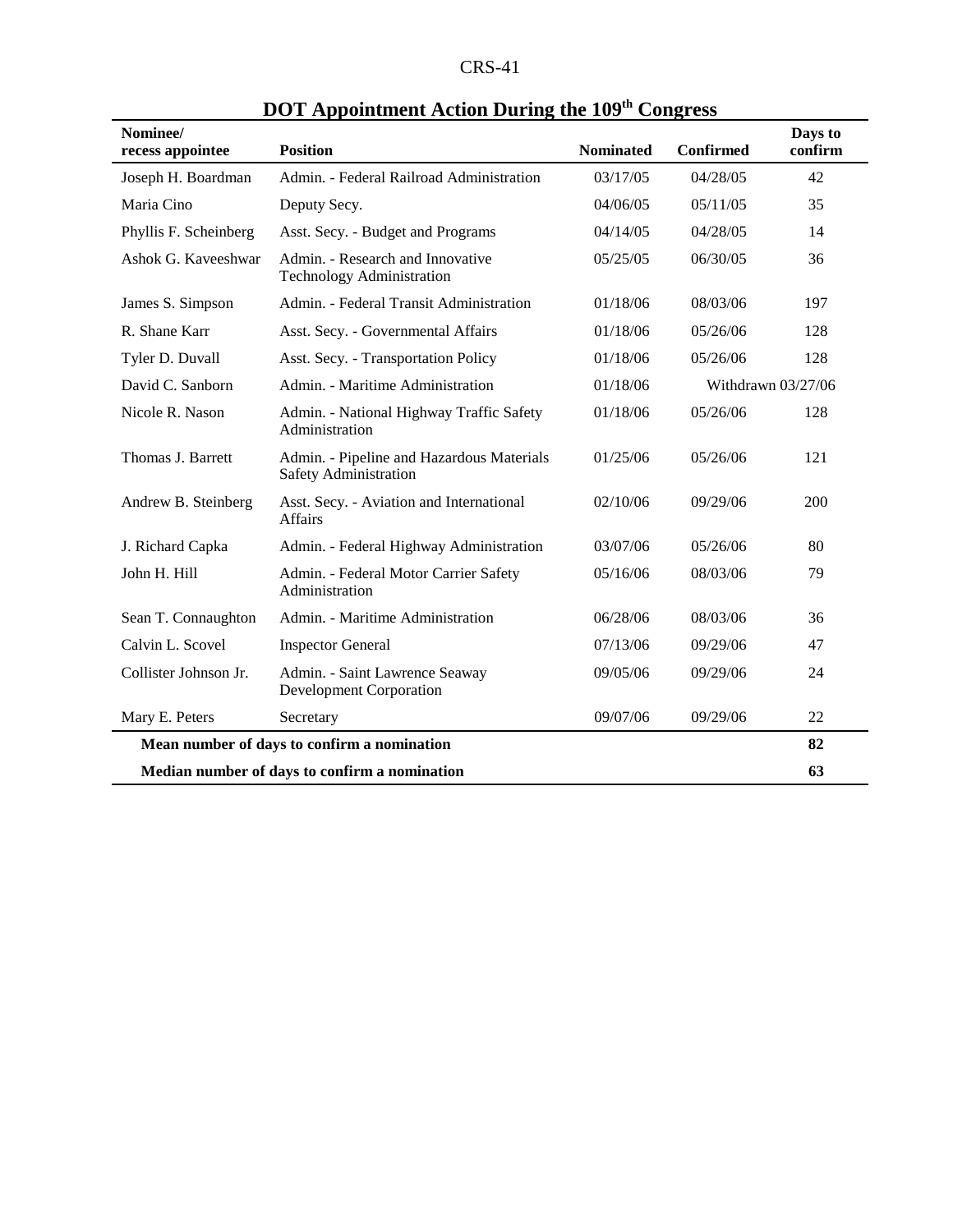# **Department of the Treasury (TREAS)**

| <b>Position</b>                                                       | <b>Incumbent</b><br>Pay level |              |
|-----------------------------------------------------------------------|-------------------------------|--------------|
| Secretary                                                             | Henry M. Paulson Jr.          | $\mathbf I$  |
| Deputy Secretary                                                      | Robert M. Kimmitt             | $\mathbf{I}$ |
| Commissioner of Internal Revenue <sup>a</sup>                         | Mark W. Everson               | $\rm III$    |
| Comptroller of the Currency <sup>b</sup>                              | John C. Dugan                 | $\rm III$    |
| Director - Office of Thrift Supervision <sup>c</sup>                  | John M. Reich                 | $\rm III$    |
| Under Secretary - Domestic Finance                                    | Robert K. Steel               | $\rm III$    |
| Under Secretary - Terrorism and Financial Intelligence <sup>d</sup>   | Stuart A. Levey               | $\rm III$    |
| Under Secretary - International Affairs                               | Timothy D. Adams              | III          |
| <b>Assistant Secretary - Economic Policy</b>                          | Phillip L. Swagel             | IV           |
| <b>Assistant Secretary - Financial Institutions</b>                   | Emil W. Henry Jr.             | IV           |
| <b>Assistant Secretary - Financial Markets</b>                        | Anthony W. Ryan               | IV           |
| Assistant Secretary - Intelligence and Analysis                       | Janice B. Gardner             | IV           |
| Assistant Secretary - Management/Chief Financial Officer <sup>e</sup> | Sandra Pack                   | IV           |
| <b>Assistant Secretary - Public Affairs</b>                           | Michele A. Davis              | IV           |
| <b>Assistant Secretary - Tax Policy</b>                               | Eric Solomon                  | IV           |
| <b>Assistant Secretary - Terrorist Financing</b>                      | Patrick M. O'Brien            | IV           |
| Assistant Secretary - International Affairsf                          | Clay Lowery                   | IV           |
| Assistant Secretary - Legislative Affairsf                            | Kevin I. Fromer               | IV           |
| <b>General Counsel</b>                                                | Robert F. Hoyt                | IV           |
| Inspector General <sup>g</sup>                                        | Harold Damelin                | IV           |
| Inspector General for Tax Administration                              | J. Russell George             | IV           |
| Chief Counsel - IRS/Assistant General Counsel for Tax                 | Donald L. Korb                | V            |
| Director of the Minth                                                 | Edmund C. Moy                 | $SL^i$       |
| Treasurer of the United States                                        | Anna E. Cabral                | $SL^i$       |

#### **Full-time PAS Positions, as of the End of the 109th Congress**

a. This position has a five-year term and specified qualifications. See 26 U.S.C. § 7803(a)(1).

b. This position has a five-year term, and a limitation on the President's removal power. See 12 U.S.C. § 2.

c. This position has a five-year term and specified qualifications. See 12 U.S.C. § 1462a(c).

d. The position of Under Secretary for Terrorism and Financial Crimes (called Under Secretary for Terrorism and Financial Intelligence) was established by P.L. 108-447, Division H, Title II, § 222 (118 Stat. 3242). The Under Secretary was the successor office to the Office of Enforcement, and the incumbent in that office, Stuart A. Levey, continued to serve. e. The chief financial officer (CFO) may be appointed by the President, with the advice and consent of the Senate, or may

be designated by the President from among agency officials who have been confirmed by the Senate for other positions (31 U.S.C. § 901(a)(1)). Pack was confirmed for the position of Assistant Secretary for Management and designated as CFO.

f. The U.S. Code provides that the department has two deputy under secretaries appointed by the President with the advice and consent of the Senate. "When appointing each Deputy Under Secretary, the President may designate the Deputy Under Secretary as an Assistant Secretary" (31 U.S.C. § 301(d)). In each of these two cases, the President did so.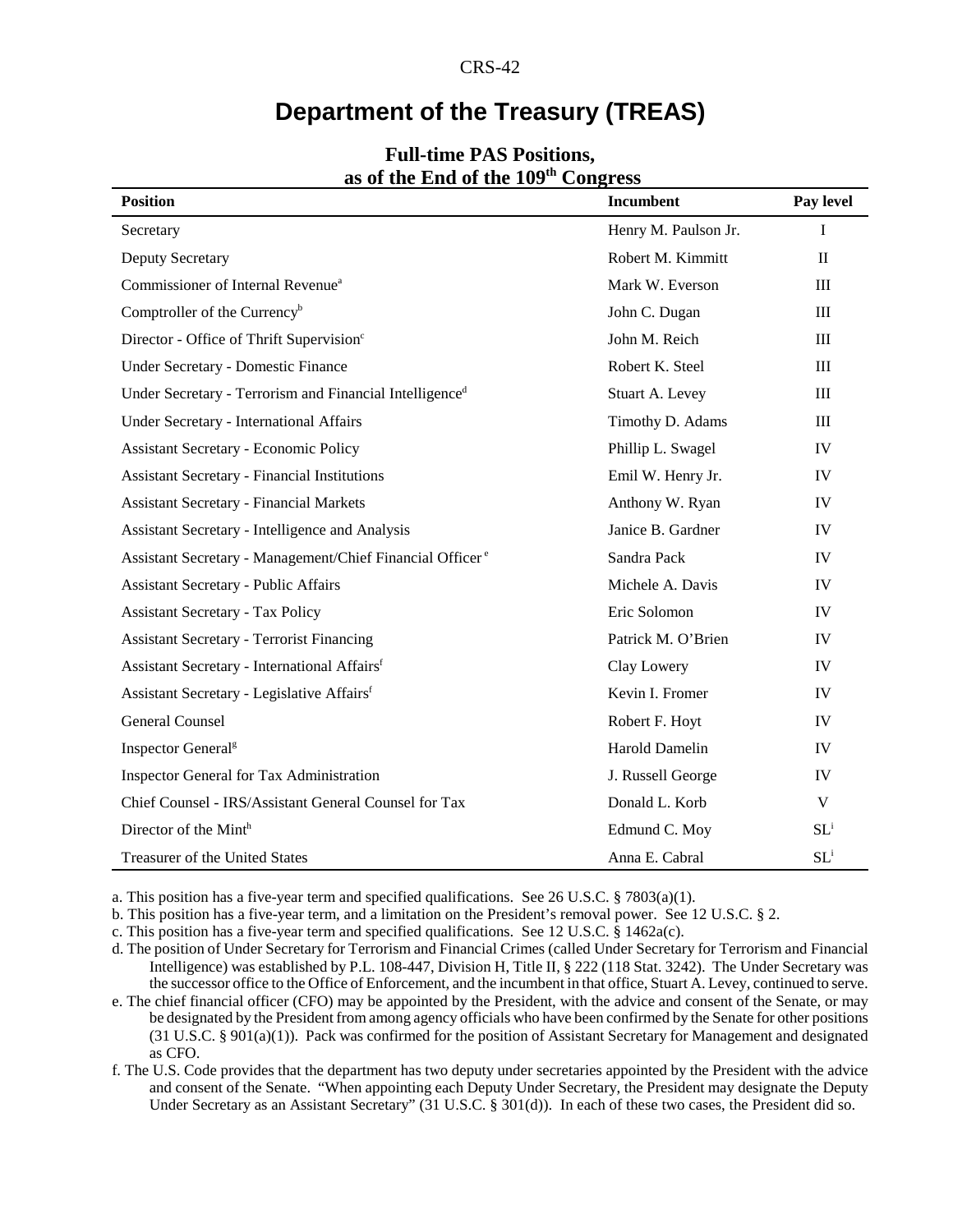g. The President may remove an inspector general (IG) from office, as he may remove most other appointed officials in the departments. In the case of the IG, however, the law provides that he "shall communicate the reasons for any such removal to both Houses of Congress" (5 U.S.C. Appx. § 3(b)).

h. This position has a five-year term and a limitation on the President's removal power. See 31 U.S.C. § 304.

i. According to the 2004 Plum Book, the Director of the United States Mint and the Treasurer of the United States were both Senior Level positions (p. 142). With regard to pay for such positions, the Plum Book states, "Pay for Senior Level positions ranges from 120 percent of basic pay payable for GS-15, step 1, of the General Schedule to the rate of pay for level IV of the Executive Schedule. ... SL employees are entitled to locality-based comparability payments for their respective pay area. The employee's locality rate of pay may not exceed the pay for level III of the Executive Schedule" (p. 219). See also 5 U.S.C. 5376 and 5 U.S.C. 5304(g)(2).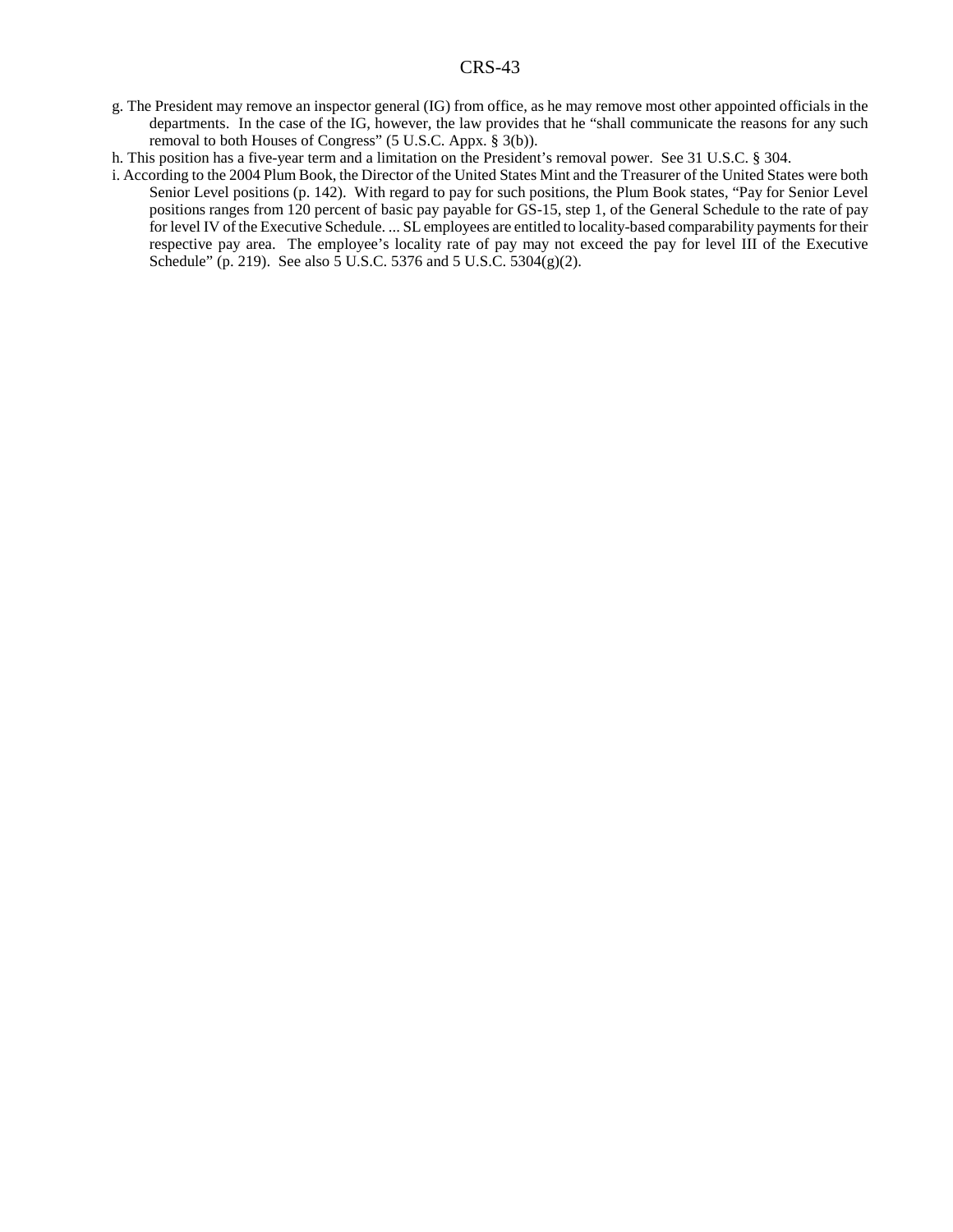| <b>CRS-44</b> |  |
|---------------|--|
|---------------|--|

| Nominee/<br>recess appointee | <b>Position</b>                                       | <b>Nominated</b> | <b>Confirmed</b>   | Days to<br>confirm |
|------------------------------|-------------------------------------------------------|------------------|--------------------|--------------------|
| Harold Damelin               | <b>Inspector General</b>                              | 01/24/05         | 03/17/05           | 52                 |
| John C. Dugan                | Comptroller of the Currency                           | 02/28/05         | 07/29/05           | 151                |
| Timothy D. Adams             | Under Secy. - International Affairs                   | 04/06/05         | 07/29/05           | 114                |
| Sandra L. Pack               | Asst. Secy. - Management                              | 05/16/05         | 07/29/05           | 74                 |
| Janice B. Gardner            | Asst. Secy. - Intelligence and Analysis               | 05/16/05         | 07/28/05           | 73                 |
| John M. Reich                | Dir. - Office of Thrift Supervision                   | 05/25/05         | Withdrawn 06/06/05 |                    |
| <b>Randal Quarles</b>        | Under Secy. - Domestic Finance                        | 05/26/05         | 07/29/05           | 64                 |
| Philip D. Morrison           | Asst. Secy. - Tax Policy                              | 05/26/05         | Withdrawn 10/07/05 |                    |
| John M. Reich                | Dir. - Office of Thrift Supervision                   | 06/06/05         | 07/29/05           | 53                 |
| Kevin I. Fromer              | Dep. Under Secy. - Legislative Affairs <sup>a</sup>   | 06/06/05         | 07/29/05           | 53                 |
| Patrick M. O'Brien           | Asst. Secy. - Terrorist Financing                     | 06/29/05         | 10/07/05           | 67                 |
| Robert M. Kimmit             | Deputy Secy.                                          | 06/29/05         | 07/29/05           | 30                 |
| Emil W. Henry Jr.            | Asst. Secy. - Financial Institutions                  | 07/28/05         | 10/07/05           | 38                 |
| <b>Terry Neese</b>           | Dir. - Mint                                           | 07/29/05         | Withdrawn 09/19/05 |                    |
| Clay Lowery                  | Dep. Under Secy. - International Affairs <sup>a</sup> | 09/06/05         | 10/28/05           | 52                 |
| Antonio Fratto               | Asst. Secy. - Public Affairs                          | 10/06/05         | 12/17/05           | 72                 |
| Eric Solomon                 | Asst. Secy. - Tax Policy                              | 05/09/06         | 12/09/06           | 183                |
| Henry M. Paulson Jr.         | Secretary                                             | 06/19/06         | 06/28/06           | 9                  |
| Edmund C. Moy                | Dir. - Mint                                           | 06/29/06         | 07/26/06           | 27                 |
| Robert K. Steel              | Under Secy. - Domestic Finance                        | 09/06/06         | 09/29/06           | 23                 |
| Phillip L. Swagel            | Asst. Secy. - Economic Policy                         | 09/26/06         | 12/09/06           | 74                 |
| Michele A. Davis             | Asst. Secy. - Public Affairs                          | 09/28/06         | 12/09/06           | 72                 |
| Robert F. Hoyt               | <b>General Counsel</b>                                | 09/29/06         | 12/09/06           | 71                 |
| Anthony W. Ryan              | Asst. Secy. - Financial Markets                       | 11/13/06         | 12/09/06           | 26                 |
|                              | Mean number of days to confirm a nomination           |                  |                    | 66                 |
|                              | Median number of days to confirm a nomination         |                  |                    | 64                 |

| <b>TREAS Appointment Action During the 109th Congress</b> |  |  |  |
|-----------------------------------------------------------|--|--|--|
|-----------------------------------------------------------|--|--|--|

a. The U.S. Code provides that the department has two deputy under secretaries appointed by the President with the advice and consent of the Senate. "When appointing each Deputy Under Secretary, the President may designate the Deputy Under Secretary as an Assistant Secretary" (31 U.S.C. § 301(d)). In each of these two cases, the President did so.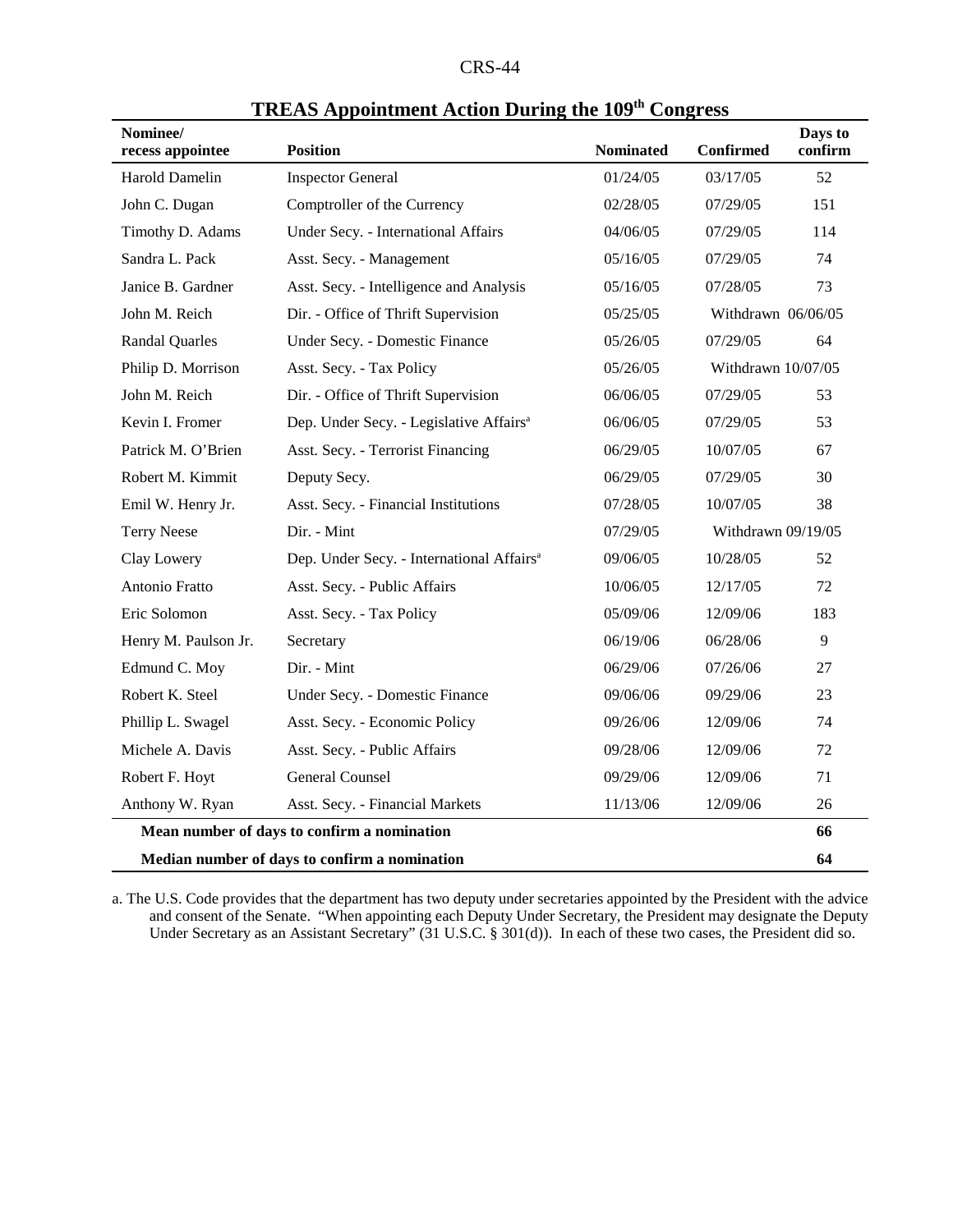### **Department of Veterans Affairs (DVA)**

| <b>Position</b>                                                       | Incumbent              | Pay level    |
|-----------------------------------------------------------------------|------------------------|--------------|
| Secretary                                                             | R. James Nicholson     | I            |
| Deputy Secretary                                                      | Gordon H. Mansfield    | $\mathbf{I}$ |
| Under Secretary - Benefits <sup>a</sup>                               | Daniel L. Cooper       | Ш            |
| Under Secretary - Health <sup>b</sup>                                 | Michael J. Kussman (A) | Ш            |
| Under Secretary - Memorial Affairs                                    | William F. Tuerk       | Ш            |
| Assistant Secretary - Congressional and Legislative Affairs           | Thomas E. Harvey (A)   | IV           |
| Assistant Secretary - Human Resources and Administration              | Robert A. Pittman      | IV           |
| <b>Assistant Secretary - Information and Technology</b>               | Robert T. Howard       | IV           |
| Assistant Secretary - Management/Chief Financial Officer <sup>c</sup> | Robert J. Henke        | IV           |
| Assistant Secretary - Policy and Planning                             | Patrick W. Dunne       | IV           |
| Assistant Secretary - Public and Intergovernmental Affairs            | Lisette M. Mondello    | IV           |
| Chairman - Board of Veterans' Appeals <sup>d</sup>                    | James P. Terry         | IV           |
| General Counsel                                                       | Paul J. Hutter (A)     | IV           |
| Inspector General <sup>e</sup>                                        | George J. Opfer        | IV           |

#### **Full-time PAS Positions, as of the End of the 109th Congress**

a. This position had, at the end of the  $109<sup>th</sup>$  Congress, a four-year term, limitations on the President's removal power, and specified qualifications. See 38 U.S.C. § 306. The provisions were repealed by the Veterans Benefits, Health Care, and Information Technology Act of 2006, which was enacted December 22, 2006 (P.L. 109-461, § 210; 120 Stat. 3418).

b. This position had, at the end of the 109<sup>th</sup> Congress, a four-year term, limitations on the President's removal power, and specified qualifications. See 38 U.S.C. § 305. The provisions were repealed by the Veterans Benefits, Health Care, and Information Technology Act of 2006, which was enacted December 22, 2006 (P.L. 109-461, § 210; 120 Stat. 3418).

c. The chief financial officer (CFO) may be appointed by the President, with the advice and consent of the Senate, or may be designated by the President from among agency officials who have been confirmed by the Senate for other positions (31 U.S.C. § 901(a)(1)). Department representatives have indicated that positions will be combined as noted in the table.

d. This position has a six-year term and limitations on the President's removal power. See 38 U.S.C. § 7101(b).

e. The President may remove an inspector general (IG) from office, as he may remove most other appointed officials in the departments. In the case of the IG, however, the law provides that he "shall communicate the reasons for any such removal to both Houses of Congress" (5 U.S.C. Appx. § 3(b)).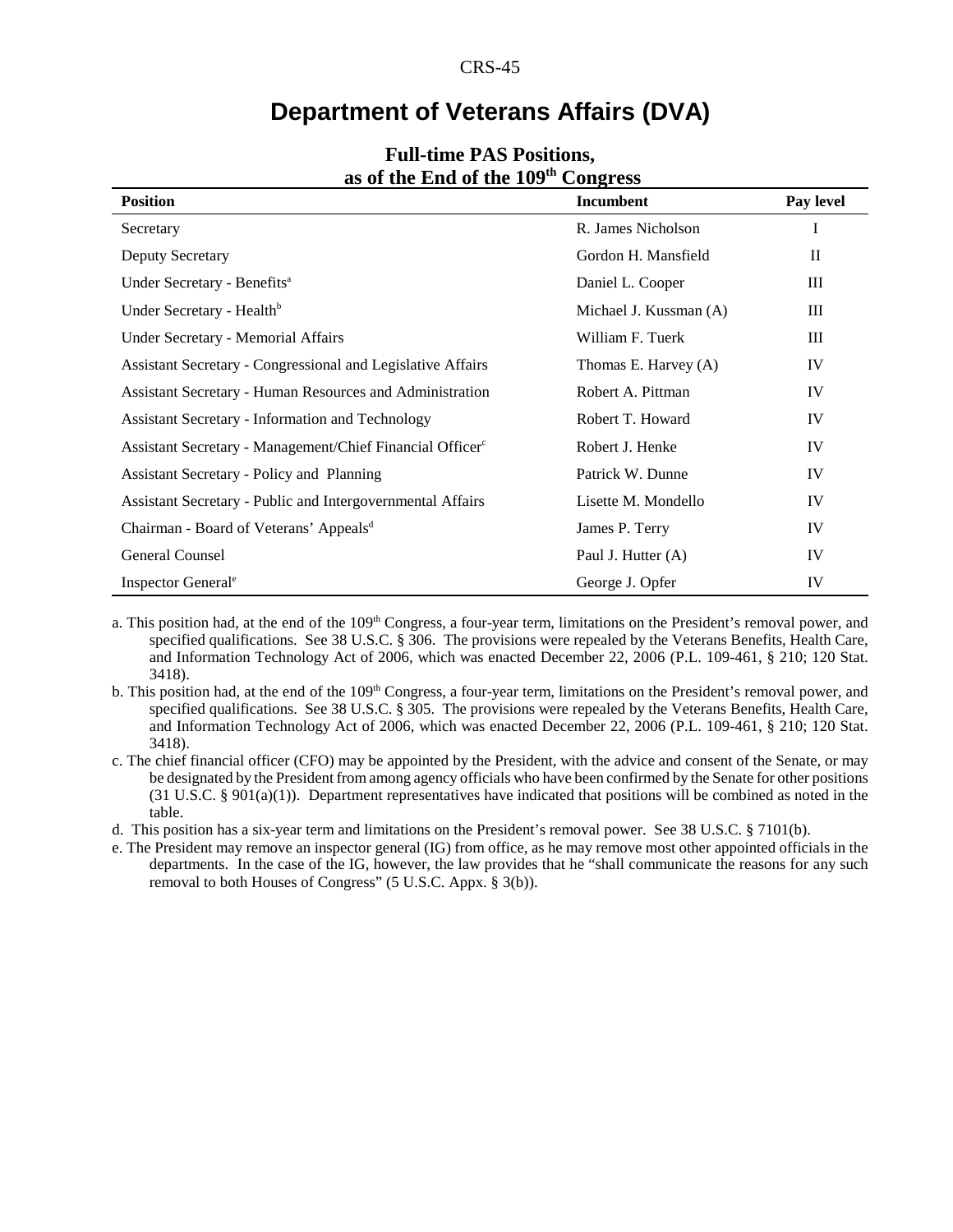| Nominee/<br>recess appointee | <b>Position</b>                                              | <b>Nominated</b> | <b>Confirmed</b>      | Days to<br>confirm |
|------------------------------|--------------------------------------------------------------|------------------|-----------------------|--------------------|
| Jim Nicholson                | Secretary                                                    | 01/04/05         | 01/26/05              | 22                 |
| Jonathan B. Perlin           | Under Secy. - Health                                         | 02/18/05         | 04/28/05              | 69                 |
| Robert J. Henke              | Asst. Secy. - Management                                     | 07/29/05         | 10/26/05              | 56                 |
| William F. Tuerk             | Under Secy. - Memorial Affairs                               | 07/29/05         | 10/26/05              | 56                 |
| John M. Molino               | Asst. Secy. - Policy, Planning, and<br>Preparedness          | 09/06/05         | Withdrawn $12/13/05$  |                    |
| Lisette M. Mondello          | Asst. Secy. - Public and Intergovernmental<br><b>Affairs</b> | 09/06/05         | 10/26/05              | 50                 |
| George J. Opfer              | <b>Inspector General</b>                                     | 09/06/05         | 11/10/05              | 65                 |
| Daniel L. Cooper             | Under Secy. - Benefits                                       | 03/30/06         | 06/29/06              | 91                 |
| Patrick W. Dunn              | Asst. Secy. - Policy and Planning                            | 05/24/06         | 08/03/06              | 71                 |
| Thomas E. Harvey             | Asst. Secy. - Congressional and Legislative<br>Affairs       | 06/26/06         | Returned $12/09/06^a$ |                    |
| Robert T. Howard             | Asst. Secy. - Information and Technology                     | 09/05/06         | 09/29/06              | 24                 |
|                              | Mean number of days to confirm a nomination                  |                  |                       | 56                 |
|                              | Median number of days to confirm a nomination                |                  |                       | 56                 |

# **DVA Appointment Action During the 109th Congress**

a. Returned to the President at the end of the 109<sup>th</sup> Congress under the provisions of Senate Rule XXXI, paragraph 6 of the Standing Rules of the Senate.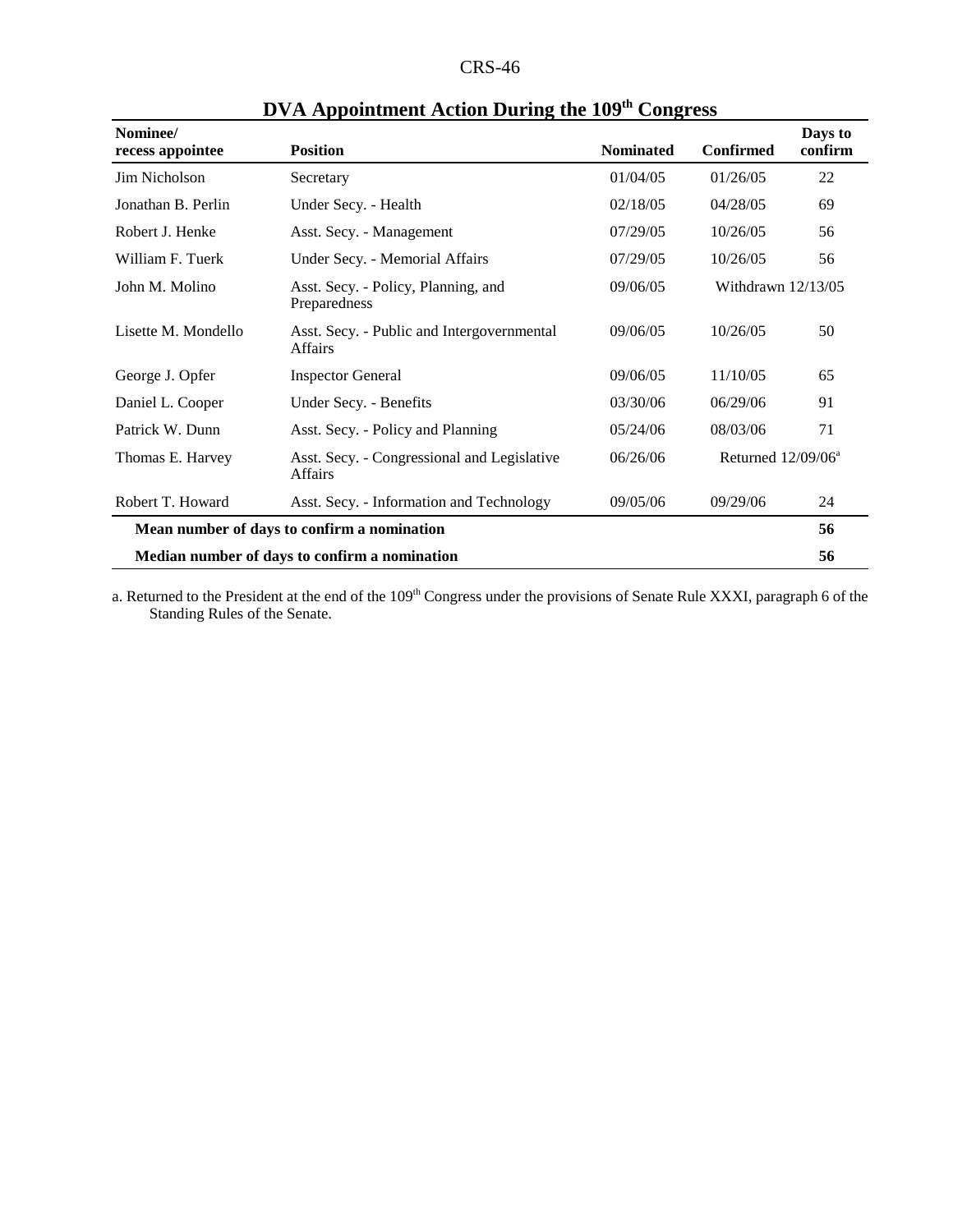# **Appendix A. Nominations and Recess Appointments, <sup>109</sup>th Congress**

| Nominee/<br>recess appointee | <b>Position</b>                                                     | <b>Department</b> | <b>Nomination</b><br>date | <b>Confirmation</b><br>date | Days to<br>confirm |
|------------------------------|---------------------------------------------------------------------|-------------------|---------------------------|-----------------------------|--------------------|
| Timothy D. Adams             | Under Secy. - International Affairs                                 | <b>TREAS</b>      | 04/06/05                  | 07/29/05                    | 114                |
| John O. Agwunobi             | Asst. Secy. - Health                                                | <b>HHS</b>        | 06/29/05                  | 12/17/05                    | 138                |
| C. Stephen Allred            | Asst. Secy. - Land and Minerals Management                          | <b>DOI</b>        | 08/01/06                  | 09/29/06                    | 28                 |
| William C. Anderson          | Asst. Secy. - Air Force - Installations, Environment, and Logistics | <b>DOD</b>        | 05/26/05                  | 10/28/05                    | 122                |
| James M. Andrew              | Admin. - Rural Utilities Service                                    | <b>USDA</b>       | 09/06/05                  | 11/10/05                    | 65                 |
| Carl J. Artman               | Asst. Secy. - Indian Affairs                                        | <b>DOI</b>        | 08/01/06                  | Returned 12/09/06           |                    |
| Alex Azar II                 | Deputy Secy.                                                        | <b>HHS</b>        | 04/19/05                  | 07/22/05                    | 94                 |
| Stewart A. Baker             | Asst. Secy. - Policy                                                | <b>DHS</b>        | 07/14/05                  | 10/07/05                    | 52                 |
| Thomas O. Barnett            | Asst. Atty. General - Antitrust Division                            | <b>DOJ</b>        | 09/06/05                  | 02/10/06                    | 146                |
| Thomas J. Barrett            | Admin. - Pipeline and Hazardous Materials Safety Administration     | <b>DOT</b>        | 01/25/06                  | 05/26/06                    | 121                |
| Santanu K. Baruah            | Asst. Secy. - Economic Development                                  | <b>DOC</b>        | 09/06/05                  | 12/17/05                    | 102                |
| W. Ralph Basham              | <b>Commissioner - Customs</b>                                       | <b>DHS</b>        | 01/31/06                  | 05/26/06                    | 115                |
| P. Jackson Bell              | Deputy Under Secy. - Logistics and Materiel Readiness               | <b>DOD</b>        | 06/28/05                  | 07/29/05                    | 31                 |
| John B. Bellinger III        | Legal Adviser                                                       | <b>DOS</b>        | 02/14/05                  | 04/06/05                    | 51                 |
| Jeffrey T. Bergner           | Asst. Secy. - Legislative Affairs                                   | <b>DOS</b>        | 10/06/05                  | 11/04/05                    | 29                 |
| David L. Bernhardt           | Solicitor                                                           | <b>DOI</b>        | 11/18/05                  | Returned 08/03/06           |                    |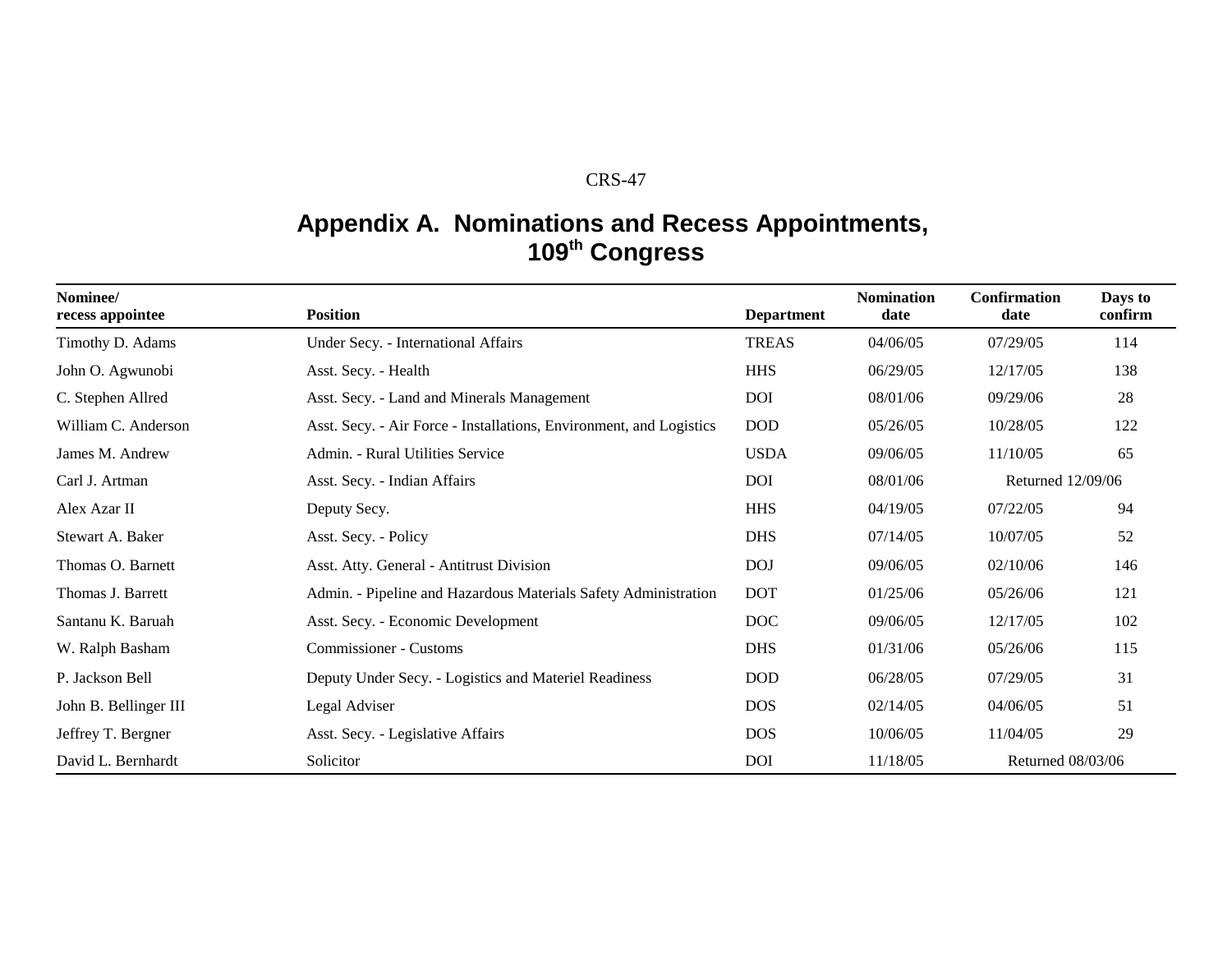| CRS-48 |
|--------|
|--------|

| Nominee/<br>recess appointee | <b>Position</b>                                                                  | <b>Department</b> | <b>Nomination</b><br>date | <b>Confirmation</b><br>date | Days to<br>confirm |
|------------------------------|----------------------------------------------------------------------------------|-------------------|---------------------------|-----------------------------|--------------------|
| David L. Bernhardt           | Solicitor                                                                        | <b>DOI</b>        | 09/05/06                  | 09/29/06                    | 24                 |
| Anita K. Blair               | Asst. Secy. - Air Force - Manpower and Reserve Affairs                           | <b>DOD</b>        | 04/24/06                  | Returned 12/09/06           |                    |
| Joseph H. Boardman           | Admin. - Federal Railroad Administration                                         | <b>DOT</b>        | 03/17/05                  | 04/28/05                    | 42                 |
| Samuel W. Bodman             | Secretary                                                                        | <b>DOE</b>        | 01/04/05                  | 01/31/05                    | 27                 |
| David S. Bohigian            | Asst. Secy. - Market Access and Compliance                                       | <b>DOC</b>        | 10/06/05                  | 12/17/05                    | 72                 |
| John R. Bolton               | U.S. Representative - U.N.                                                       | <b>DOS</b>        | 03/17/05                  | Returned 07/29/05           |                    |
| John R. Bolton               | U.S. Representative - U.N.                                                       | <b>DOS</b>        |                           | Recess appointment 08/01/05 |                    |
| John R. Bolton               | U.S. Representative - U.N.                                                       | <b>DOS</b>        | 09/19/05                  | Returned 09/29/06           |                    |
| John R. Bolton               | U.S. Representative - U.N.                                                       | <b>DOS</b>        | 11/09/06                  | Returned 12/09/06           |                    |
| Mary A. Bomar                | Dir. - National Park Service                                                     | <b>DOI</b>        | 09/05/06                  | 09/29/06                    | 24                 |
| Richard A. Boucher           | Asst. Secy. - South and Central Asian Affairs                                    | <b>DOS</b>        | 01/18/06                  | 02/17/06                    | 30                 |
| Steven G. Bradbury           | Asst. Atty. General - Office of Legal Counsel                                    | <b>DOJ</b>        | 06/23/05                  | Returned 12/21/05           |                    |
| Steven G. Bradbury           | Asst. Atty. General - Office of Legal Counsel                                    | <b>DOJ</b>        | 01/25/06                  | Returned 09/29/06           |                    |
| Steven G. Bradbury           | Asst. Atty. General - Office of Legal Counsel                                    | <b>DOJ</b>        | 11/14/06                  | Returned 12/09/06           |                    |
| Rachel L. Brand              | Asst. Atty. General - Office of Legal Policy                                     | <b>DOJ</b>        | 04/04/05                  | 07/28/05                    | 115                |
| Gale A. Buchanan             | Under Secy. - Research, Education, and Economics                                 | <b>USDA</b>       | 01/18/06                  | 05/12/06                    | 114                |
| Michael J. Burns             | Asst. to the Secretary - Nuclear and Chemical and Biological<br>Defense Programs | <b>DOD</b>        | 12/06/06                  | Returned 12/09/06           |                    |
| R. Nicholas Burns            | Under Secy. - Political Affairs                                                  | <b>DOS</b>        | 02/14/05                  | 03/17/05                    | 31                 |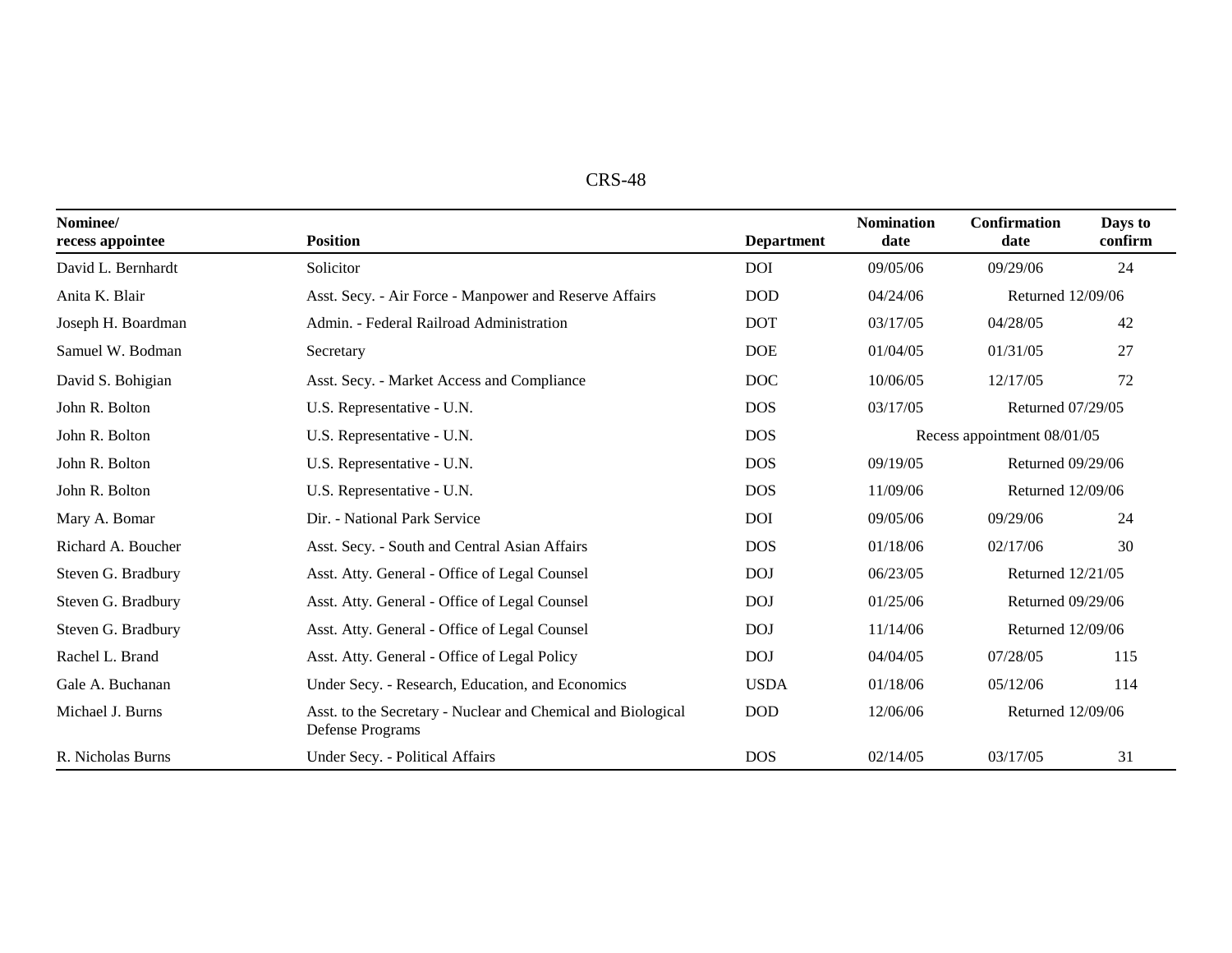| CRS-49 |  |
|--------|--|
|--------|--|

| Nominee/<br>recess appointee  | <b>Position</b>                                                       | <b>Department</b> | <b>Nomination</b><br>date | <b>Confirmation</b><br>date | Days to<br>confirm |
|-------------------------------|-----------------------------------------------------------------------|-------------------|---------------------------|-----------------------------|--------------------|
| Orlando J. Cabrera            | Asst. Secy. - Public and Indian Housing                               | <b>HUD</b>        | 09/06/05                  | 11/04/05                    | 59                 |
| Gregory B. Cade               | Admin. - U.S. Fire Administration                                     | <b>DHS</b>        | 12/05/06                  | Returned 12/09/06           |                    |
| J. Richard Capka              | Admin. - Federal Highway Administration                               | <b>DOT</b>        | 03/07/06                  | 05/26/06                    | 80                 |
| Rajkumar Chellaraj            | Asst. Secy. - Administration                                          | <b>DOS</b>        | 01/25/06                  | 05/26/06                    | 121                |
| Michael Chertoff              | Secretary                                                             | <b>DHS</b>        | 01/31/05                  | 02/15/05                    | 15                 |
| Charles R. Christopherson Jr. | <b>Chief Financial Officer</b>                                        | <b>USDA</b>       | 09/08/05                  | 11/10/05                    | 63                 |
| Charles S. Ciccolella         | Asst. Secy. - Veterans' Employment and Training Service               | <b>DOL</b>        | 05/17/05                  | 07/29/05                    | 73                 |
| Maria Cino                    | Deputy Secy.                                                          | <b>DOT</b>        | 04/06/05                  | 05/11/05                    | 35                 |
| John F. Clark                 | Dir. - U.S. Marshals Service                                          | <b>DOJ</b>        | 10/21/05                  | 03/16/06                    | 135                |
| Michell C. Clark              | Asst. Secy. - Management                                              | ED                | 12/13/05                  | 03/13/06                    | 79                 |
| Paul D. Clement               | <b>Solicitor General</b>                                              | <b>DOJ</b>        | 03/14/05                  | 06/08/05                    | 86                 |
| Randolph J. Clerihue          | Asst. Secy. - Public Affairs                                          | <b>DOL</b>        | 08/01/06                  | 09/21/06                    | 20                 |
| Terry L. Cline                | Admin. - Substance Abuse and Mental Health Services<br>Administration | <b>HHS</b>        | 11/13/06                  | 12/09/06                    | 26                 |
| Benedict S. Cohen             | General Counsel - Army                                                | <b>DOD</b>        | 02/06/06                  | 08/03/06                    | 178                |
| Jay M. Cohen                  | Under Secy. - Science and Technology                                  | <b>DHS</b>        | 06/28/06                  | 08/03/06                    | 36                 |
| Sean T. Connaughton           | Admin. - Maritime Administration                                      | <b>DOT</b>        | 06/28/06                  | 08/03/06                    | 36                 |
| Charles F. Conner             | Deputy Secy.                                                          | <b>USDA</b>       | 03/14/05                  | 04/27/05                    | 44                 |
| James T. Conway               | Commandant - Marine Corps - Joint Chiefs of Staff                     | <b>DOD</b>        | 06/14/06                  | 08/02/06                    | 49                 |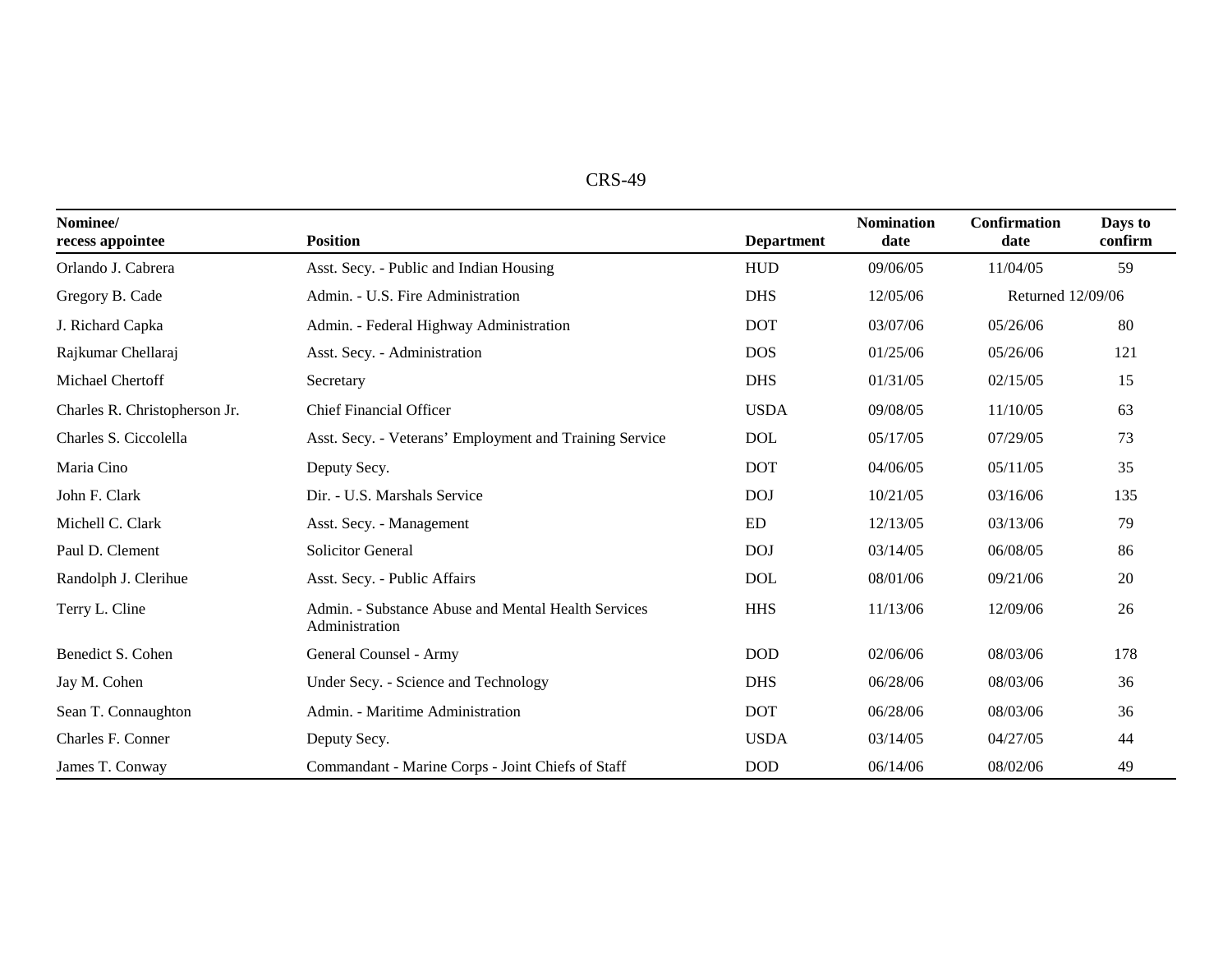| $CRS-50$ |
|----------|
|----------|

| Nominee/<br>recess appointee | <b>Position</b>                                             | <b>Department</b> | <b>Nomination</b><br>date | <b>Confirmation</b><br>date | Days to<br>confirm |
|------------------------------|-------------------------------------------------------------|-------------------|---------------------------|-----------------------------|--------------------|
| Daniel L. Cooper             | Under Secy. - Benefits                                      | <b>DVA</b>        | 03/30/06                  | 06/29/06                    | 91                 |
| John R. Correll              | Dir. - Office of Surface Mining Reclamation and Enforcement | <b>DOI</b>        | 05/16/06                  | Returned 08/03/06           |                    |
| John R. Correll              | Dir. - Office of Surface Mining Reclamation and Enforcement | <b>DOI</b>        | 09/05/06                  | Returned 12/09/06           |                    |
| Robert M. Couch              | Pres. - Government National Mortgage Association            | <b>HUD</b>        | 01/18/06                  | 06/15/06                    | 148                |
| John W. Cox                  | <b>Chief Financial Officer</b>                              | <b>HUD</b>        | 03/02/06                  | 05/26/06                    | 85                 |
| Lester M. Crawford           | Commissioner - Food and Drug Administration                 | <b>HHS</b>        | 02/15/05                  | 07/18/05                    | 153                |
| Robert C. Cresanti           | Under Secy. - Technology                                    | <b>DOC</b>        | 11/10/05                  | 03/16/06                    | 115                |
| Henry Crumpton               | Ambassador-at-Large/Coordinator - Counterterrorism          | <b>DOS</b>        | 06/09/05                  | 07/29/05                    | 50                 |
| Thomas P. D'Agostino         | Deputy Admin. - Defense Programs, NNSA                      | <b>DOE</b>        | 01/27/06                  | 02/17/06                    | 21                 |
| Harold Damelin               | <b>Inspector General</b>                                    | <b>TREAS</b>      | 01/24/05                  | 03/17/05                    | 52                 |
| Michele A. Davis             | Asst. Secy. - Public Affairs                                | <b>TREAS</b>      | 09/28/06                  | 12/09/06                    | 72                 |
| Paul DeCamp                  | Admin. - Wage and Hour Division                             | <b>DOL</b>        | 01/31/06                  | Returned 09/29/06           |                    |
| Paul DeCamp                  | Admin. - Wage and Hour Division                             | <b>DOL</b>        |                           | Recess Appointment 08/31/06 |                    |
| Paul DeCamp                  | Admin. - Wage and Hour Division                             | <b>DOL</b>        | 09/07/06                  | Returned 09/29/06           |                    |
| Paul DeCamp                  | Admin. - Wage and Hour Division                             | <b>DOL</b>        | 11/14/06                  | Returned 12/09/06           |                    |
| Suzanne C. DeFrancis         | Asst. Secy. - Public Affairs                                | <b>HHS</b>        | 04/04/05                  | 07/22/05                    | 109                |
| <b>Uttam Dhillon</b>         | Dir. - Office of Counternarcotics Enforcement               | <b>DHS</b>        | 11/10/05                  | 05/12/06                    | 172                |
| Michael L. Dominguez         | Principal Deputy Under Secy. - Personnel and Readiness      | <b>DOD</b>        | 12/13/05                  | 06/29/06                    | 187                |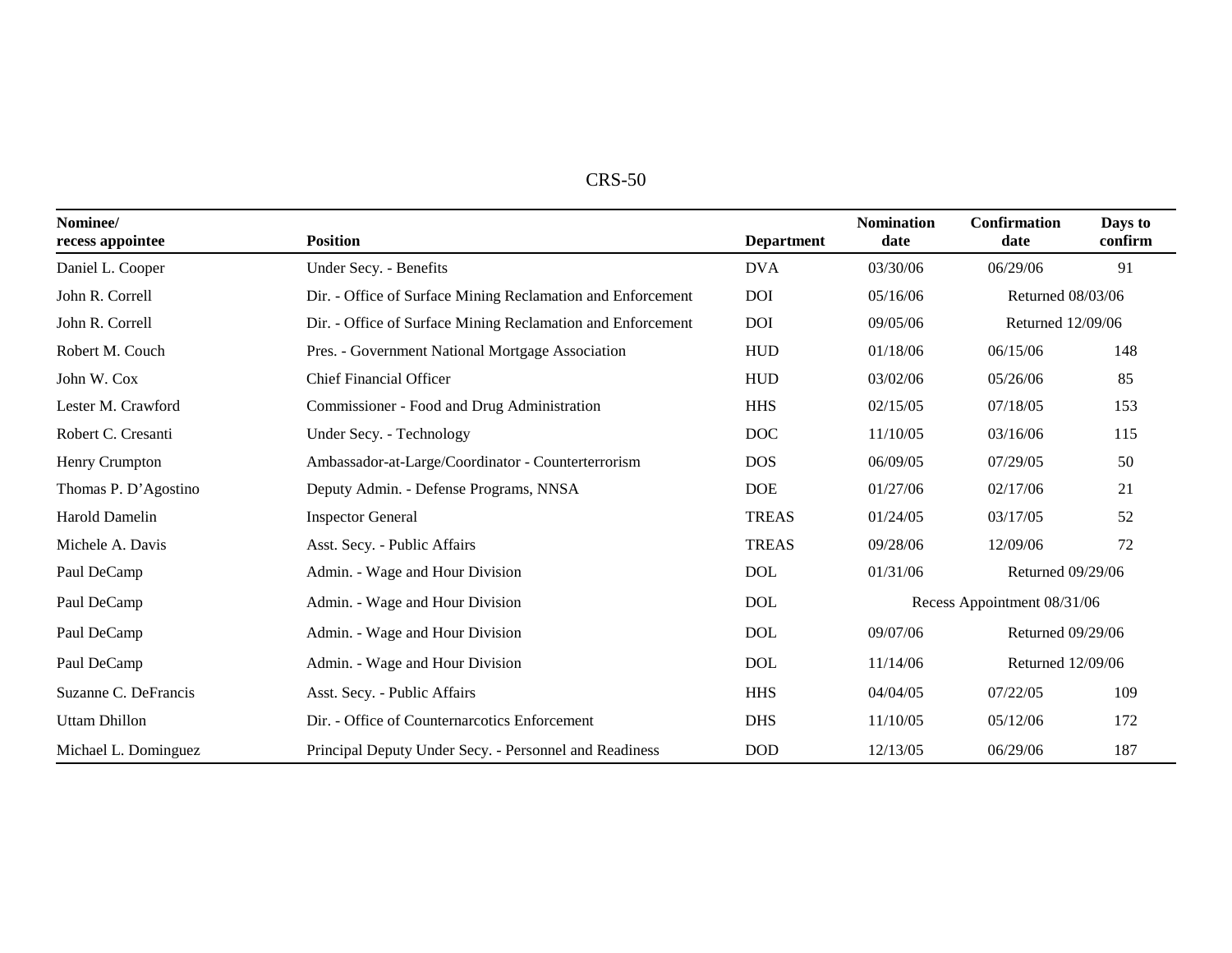| п.<br>יי<br>$\mathbf{L}$ |  |
|--------------------------|--|
|--------------------------|--|

| Nominee/<br>recess appointee | <b>Position</b>                                             | <b>Department</b> | <b>Nomination</b><br>date   | <b>Confirmation</b><br>date | Days to<br>confirm |
|------------------------------|-------------------------------------------------------------|-------------------|-----------------------------|-----------------------------|--------------------|
| Thomas C. Dorr               | Under Secy. - Rural Development                             | <b>USDA</b>       | 01/24/05                    | 07/21/05                    | 178                |
| John C. Dugan                | Comptroller of the Currency                                 | <b>TREAS</b>      | 02/28/05                    | 07/29/05                    | 151                |
| Patrick W. Dunn              | Asst. Secy. - Policy and Planning                           | <b>DVA</b>        | 05/24/06                    | 08/03/06                    | 71                 |
| Tyler D. Duvall              | Asst. Secy. - Transportation Policy                         | <b>DOT</b>        | 01/18/06                    | 05/26/06                    | 128                |
| Mark R. Dybul                | Coordinator - U.S. Global AIDS                              | <b>DOS</b>        | 07/18/06                    | 08/03/06                    | 16                 |
| Keith E. Eastin              | Asst. Secy. - Army - Installations and Environment          | <b>DOD</b>        | 06/29/05                    | 07/29/05                    | 30                 |
| Eric S. Edelman              | Under Secy. - Policy                                        | <b>DOD</b>        | 05/16/05                    | 02/09/06                    | 225                |
| Eric S. Edelman              | Under Secy. - Policy                                        | <b>DOD</b>        |                             | Recess Appointment 08/09/05 |                    |
| Eric S. Edelman              | Under Secy. - Policy                                        | <b>DOD</b>        | 09/19/05                    | Returned 12/09/06           |                    |
| John G. Emling               | Asst. Secy. - Legislative and Intergovernmental Affairs     | <b>DOC</b>        | 02/27/06                    | Withdrawn 04/24/06          |                    |
| Gordon England               | Deputy Secy.                                                | <b>DOD</b>        | 04/07/05                    | 04/06/06                    | 320                |
| Gordon England               | Deputy Secy.                                                | <b>DOD</b>        |                             | Recess Appointment 01/04/06 |                    |
| Gordon England               | Deputy Secy.                                                | <b>DOD</b>        | 02/10/06                    | Returned 12/09/06           |                    |
| Delores M. Etter             | Asst. Secy. - Navy - Research, Development, and Acquisition | <b>DOD</b>        | 09/06/05                    | 10/28/05                    | 52                 |
| James I. Finley              | Deputy Under Secy. - Acquisition and Technology             | <b>DOD</b>        | 12/20/05                    | 02/17/06                    | 48                 |
| Alice S. Fisher              | Asst. Atty. General - Criminal Division                     | <b>DOJ</b>        | 04/04/05                    | 09/19/06                    | 458                |
| Alice S. Fisher              | Asst. Atty. General - Criminal Division                     | <b>DOJ</b>        | Recess Appointment 08/31/05 |                             |                    |
| Alice S. Fisher              | Asst. Atty. General - Criminal Division                     | <b>DOJ</b>        | 09/19/05                    | Returned 12/09/06           |                    |
| Timothy E. Flanigan          | Deputy Attorney General                                     | <b>DOJ</b>        | 06/20/05                    | Withdrawn 10/07/05          |                    |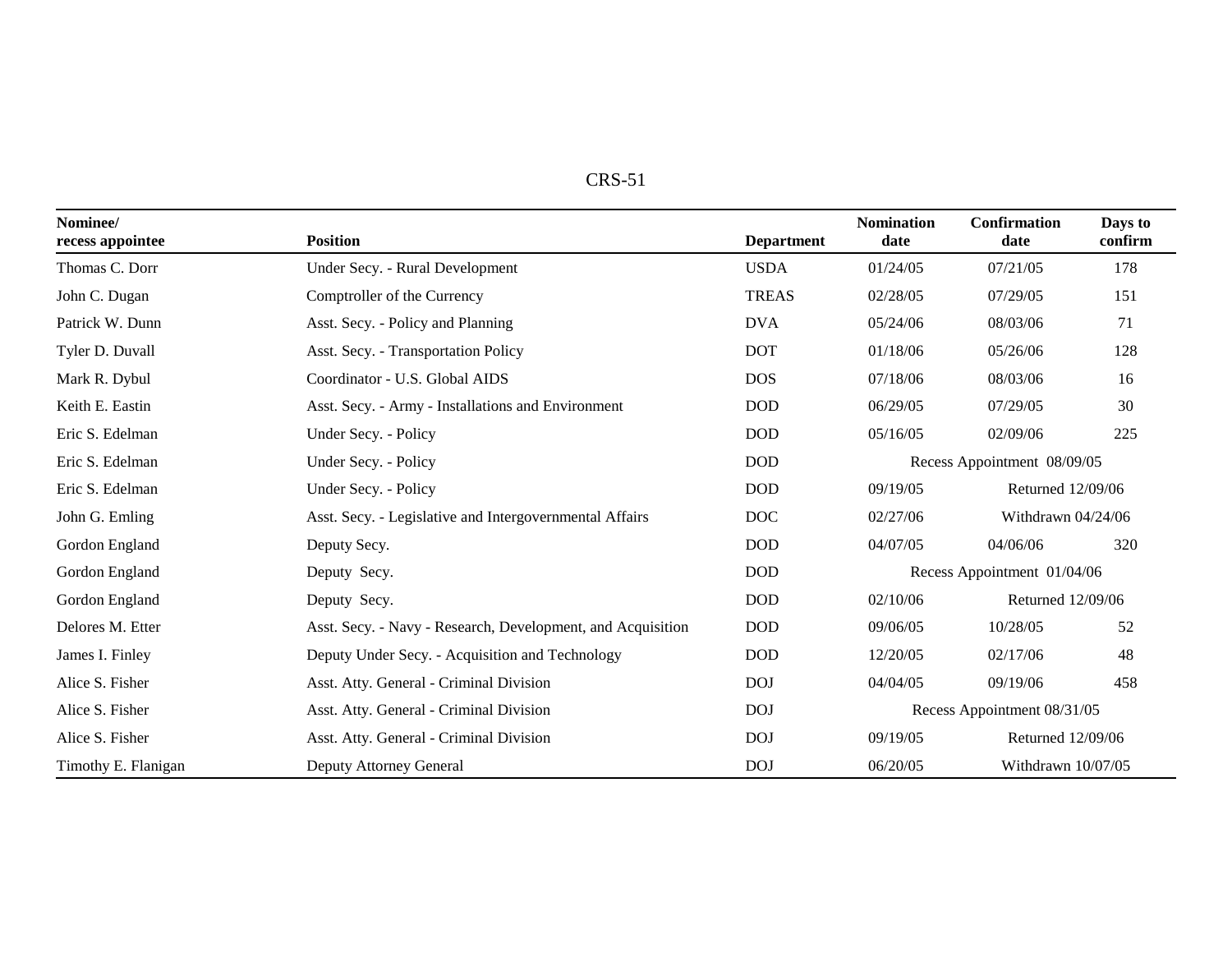| י מ<br>٢.<br>AD. |
|------------------|
|------------------|

| Nominee/<br>recess appointee | <b>Position</b>                                             | <b>Department</b> | <b>Nomination</b><br>date | <b>Confirmation</b><br>date | Days to<br>confirm |
|------------------------------|-------------------------------------------------------------|-------------------|---------------------------|-----------------------------|--------------------|
| Peter C. W. Flory            | Asst. Secy. - International Security Policy                 | <b>DOD</b>        | 01/24/05                  | Returned 12/09/06           |                    |
| Peter C. W. Flory            | Asst. Secy. - International Security Policy                 | <b>DOD</b>        |                           | Recess Appointment 08/02/05 |                    |
| Peter C. W. Flory            | Asst. Secy. - International Security Policy                 | <b>DOD</b>        | 09/19/05                  | Returned 12/09/06           |                    |
| Nelson M. Ford               | Asst. Secy. - Army - Financial Management/ Comptroller      | <b>DOD</b>        | 08/03/06                  | 09/29/06                    | 26                 |
| Henrietta H. Fore            | Under Secy. - Management                                    | <b>DOS</b>        | 05/11/05                  | 07/29/05                    | 79                 |
| George W. Foresman           | Under Secy. - Preparedness                                  | <b>DHS</b>        | 10/21/05                  | 12/17/05                    | 57                 |
| Randall M. Fort              | Asst. Secy. - Intelligence and Research                     | <b>DOS</b>        | 06/12/06                  | 08/03/06                    | 52                 |
| Edwin G. Foulke Jr.          | Asst. Secy. - Occupational Safety and Health Administration | <b>DOL</b>        | 09/15/05                  | 03/13/06                    | 168                |
| Antonio Fratto               | Asst. Secy. - Public Affairs                                | <b>TREAS</b>      | 10/06/05                  | 12/17/05                    | 72                 |
| Jendayi E. Frazer            | Asst. Secy. - African Affairs                               | <b>DOS</b>        | 06/30/05                  | 07/29/05                    | 29                 |
| Sharee M. Freeman            | Dir. - Community Relations Service                          | <b>DOJ</b>        | 12/20/05                  | 03/31/06                    | 90                 |
| Daniel Fried                 | Asst. Secy. - European and Eurasian Affairs                 | <b>DOS</b>        | 03/08/05                  | 04/28/05                    | 51                 |
| Kevin I. Fromer              | Dep. Under Secy. - Legislative Affairs                      | <b>TREAS</b>      | 06/06/05                  | 07/29/05                    | 53                 |
| Janice B. Gardner            | Asst. Secy. - Intelligence and Analysis                     | <b>TREAS</b>      | 05/16/05                  | 07/28/05                    | 73                 |
| David K. Garman              | Under Secy.                                                 | <b>DOE</b>        | 03/04/05                  | 06/15/05                    | 103                |
| Robert M. Gates              | Secretary                                                   | <b>DOD</b>        | 12/04/06                  | 12/06/06                    | $\overline{2}$     |
| Preston M. Geren             | Under Secy. - Army                                          | <b>DOD</b>        | 01/18/06                  | 02/17/06                    | 30                 |
| Edmund P. Giambastiani Jr.   | Vice Chairman - Joint Chiefs of Staff                       | <b>DOD</b>        | 04/25/05                  | 07/15/05                    | 81                 |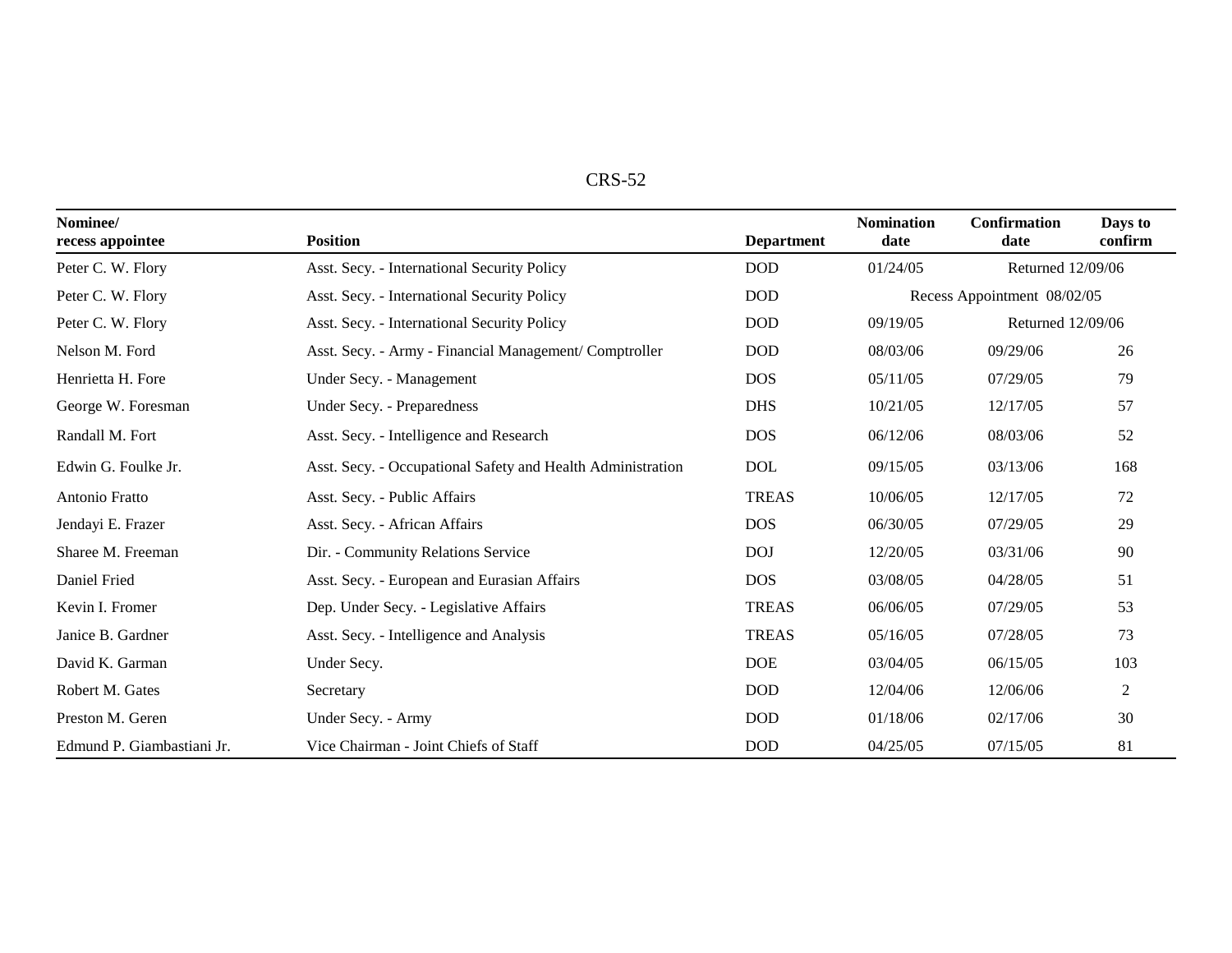| DС<br>- טברו |
|--------------|
|--------------|

| Nominee/<br>recess appointee | <b>Position</b>                                                                    | <b>Department</b> | <b>Nomination</b><br>date   | <b>Confirmation</b><br>date | Days to<br>confirm |
|------------------------------|------------------------------------------------------------------------------------|-------------------|-----------------------------|-----------------------------|--------------------|
| Cynthia A. Glassman          | Under Secy. - Economic Affairs                                                     | <b>DOC</b>        | 08/03/06                    | 09/29/06                    | 26                 |
| Alberto R. Gonzales          | <b>Attorney General</b>                                                            | <b>DOJ</b>        | 01/04/05                    | 02/03/05                    | 30                 |
| Emilio T. Gonzalez           | Dir. - Bureau of Citizenship and Immigration Services                              | <b>DHS</b>        | 09/06/05                    | 12/21/05                    | 106                |
| Keith E. Gottfried           | <b>General Counsel</b>                                                             | <b>HUD</b>        | 07/25/05                    | 10/07/05                    | 41                 |
| Richard J. Griffin           | Asst. Secy. - Diplomatic Security                                                  | <b>DOS</b>        | 04/28/05                    | 06/16/05                    | 49                 |
| Richard J. Griffin           | Dir. - Office of Foreign Missions                                                  | <b>DOS</b>        | 04/28/05                    | 06/16/05                    | 49                 |
| John G. Grimes               | Asst. Secy. - Networks and Information Integration                                 | <b>DOD</b>        | 06/16/05                    | 10/28/05                    | 101                |
| Carlos M. Gutierrez          | Secretary                                                                          | <b>DOC</b>        | 01/04/05                    | 01/24/05                    | 20                 |
| Terrell Halaska              | Asst. Secy. - Legislation and Congressional Affairs                                | ED                | 06/29/05                    | 07/28/05                    | 29                 |
| H. Dale Hall                 | Dir. - U.S. Fish and Wildlife Service                                              | <b>DOI</b>        | 07/18/05                    | 10/07/05                    | 48                 |
| Thomas E. Harvey             | Asst. Secy. - Congressional and Legislative Affairs                                | <b>DVA</b>        | 06/26/06                    | Returned 12/09/06           |                    |
| Edmund S. Hawley             | Asst. Secy. - Transportation Security Administration                               | <b>DHS</b>        | 05/19/05                    | 07/22/05                    | 64                 |
| Robert J. Henke              | Asst. Secy. - Management                                                           | <b>DVA</b>        | 07/29/05                    | 10/26/05                    | 56                 |
| Tracy A. Henke               | Exec. Dir. - Office of State and Local Government Coordination<br>and Preparedness | <b>DHS</b>        | 07/14/05                    | Returned 08/03/06           |                    |
| Tracy A. Henke               | Exec. Dir. - Office of State and Local Government Coordination<br>and Preparedness | <b>DHS</b>        | Recess appointment 01/04/06 |                             |                    |
| Tracy A. Henke               | Exec. Dir. - Office of State and Local Government Coordination<br>and Preparedness | <b>DHS</b>        | 02/10/06                    | Returned 08/03/06           |                    |
| Tracy A. Henke               | Exec. Dir. - Office of State and Local Government Coordination<br>and Preparedness | <b>DHS</b>        | 09/05/06                    | Withdrawn 12/06/06          |                    |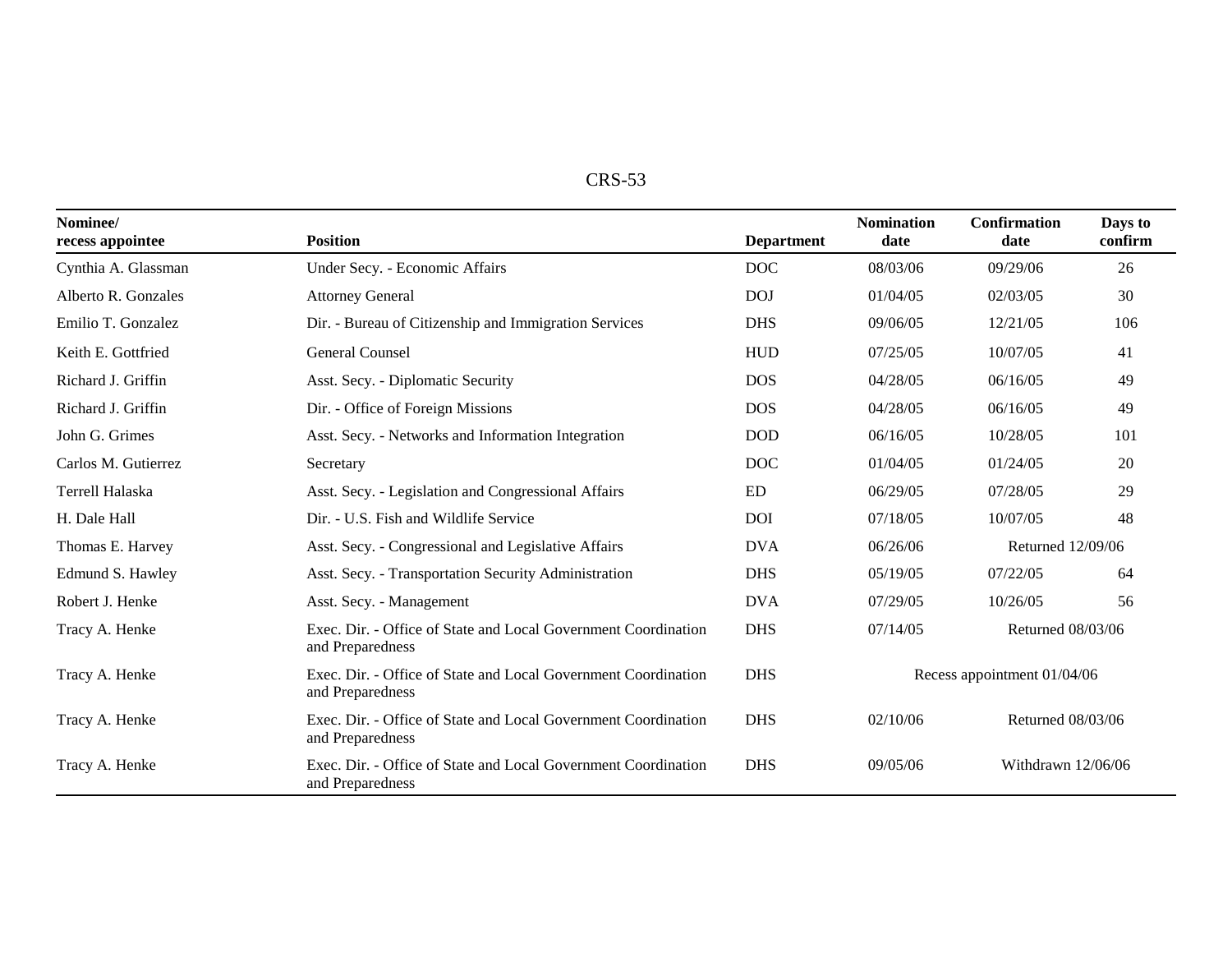| י פי<br>س\، |
|-------------|
|-------------|

| Nominee/<br>recess appointee | <b>Position</b>                                                                         | <b>Department</b> | <b>Nomination</b><br>date | <b>Confirmation</b><br>date | Days to<br>confirm |
|------------------------------|-----------------------------------------------------------------------------------------|-------------------|---------------------------|-----------------------------|--------------------|
| Emil W. Henry Jr.            | Asst. Secy. - Financial Institutions                                                    | <b>TREAS</b>      | 07/28/05                  | 10/07/05                    | 38                 |
| Israel Hernandez             | Asst. Secy. - Trade Promotion/Dir. Gen. - U.S. and Foreign<br><b>Commercial Service</b> | <b>DOC</b>        | 05/26/05                  | 10/07/05                    | 101                |
| Bradford F. Higgins          | Asst. Secy. - Resource Management                                                       | <b>DOS</b>        | 12/13/05                  | 02/16/06                    | 54                 |
| Bradford F. Higgins          | <b>Chief Financial Officer</b>                                                          | <b>DOS</b>        | 12/13/05                  | 02/16/06                    | 54                 |
| Christopher R. Hill          | Asst. Secy. - East Asian and Pacific Affairs                                            | <b>DOS</b>        | 03/04/05                  | 03/17/05                    | 13                 |
| David R. Hill                | General Counsel                                                                         | <b>DOE</b>        | 04/14/05                  | 07/28/05                    | 105                |
| John H. Hill                 | Admin. - Federal Motor Carrier Safety Administration                                    | <b>DOT</b>        | 05/16/06                  | 08/03/06                    | 79                 |
| John Hillen                  | Asst. Secy. - Political-Military Affairs                                                | <b>DOS</b>        | 06/28/05                  | 10/07/05                    | 68                 |
| Robert T. Howard             | Asst. Secy. - Information and Technology                                                | <b>DVA</b>        | 09/05/06                  | 09/29/06                    | 24                 |
| Robert F. Hoyt               | General Counsel                                                                         | <b>TREAS</b>      | 09/29/06                  | 12/09/06                    | 71                 |
| Karen P. Hughes              | Under Secy. - Public Diplomacy and Public Affairs                                       | <b>DOS</b>        | 06/29/05                  | 07/29/05                    | 30                 |
| Darryl W. Jackson            | Asst. Secy. - Export Enforcement                                                        | <b>DOC</b>        | 06/28/05                  | 10/07/05                    | 68                 |
| Michael P. Jackson           | Deputy Secy.                                                                            | <b>DHS</b>        | 02/18/05                  | 03/10/05                    | 20                 |
| Ronald J. James              | Asst. Secy. - Army - Manpower and Reserve Affairs                                       | <b>DOD</b>        | 07/21/06                  | 09/29/06                    | 39                 |
| Jeffrey D. Jarrett           | Asst. Secy. - Fossil Energy                                                             | <b>DOE</b>        | 09/06/05                  | 12/17/05                    | 102                |
| William A. Jeffrey           | Dir. - National Institute of Standards and Technology                                   | <b>DOC</b>        | 05/25/05                  | 07/22/05                    | 58                 |
| Frank R. Jimenez             | General Counsel - Navy                                                                  | <b>DOD</b>        | 06/29/06                  | 09/21/06                    | 53                 |
| Mike Johanns                 | Secretary                                                                               | <b>USDA</b>       | 01/04/05                  | 01/20/05                    | 16                 |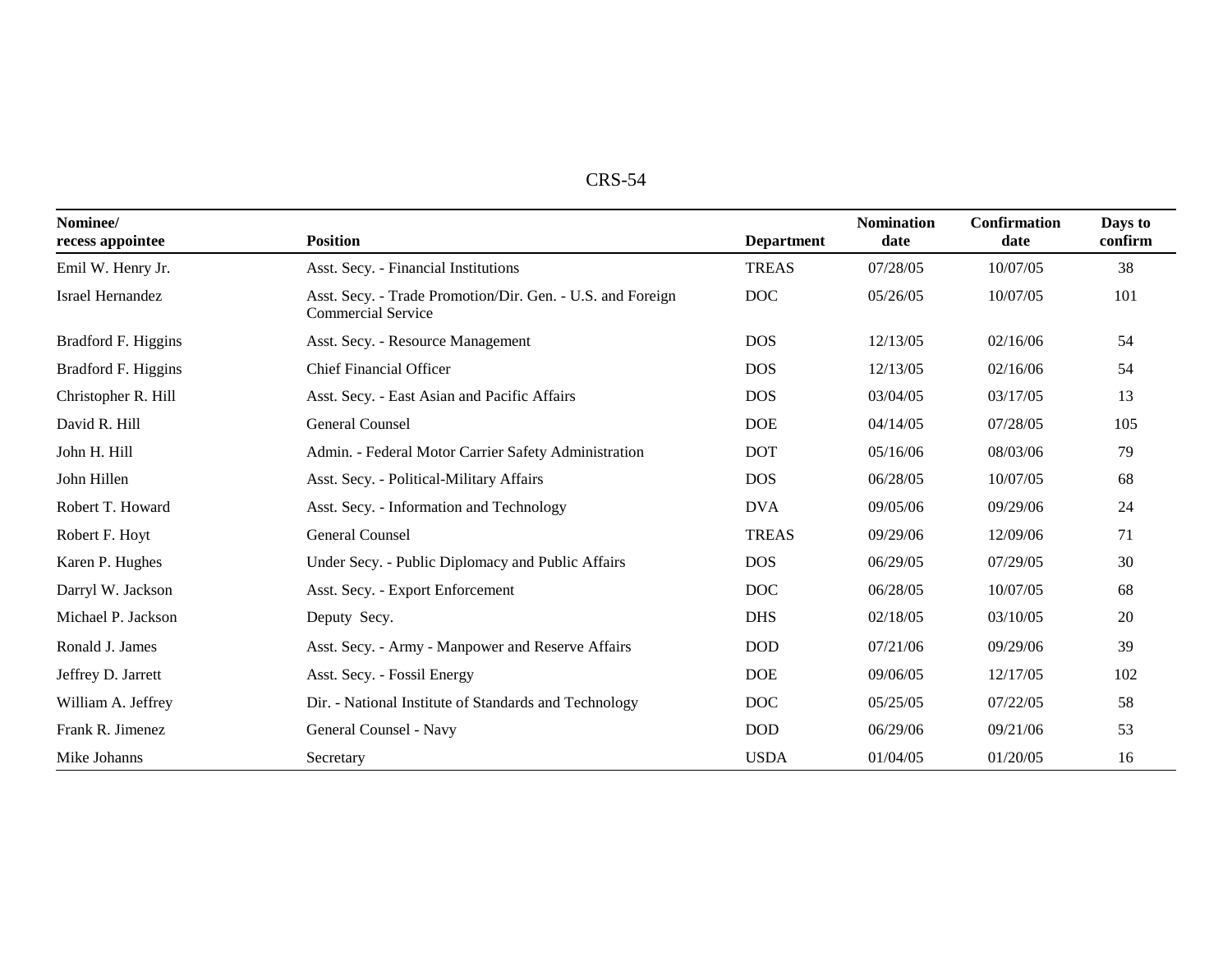| . гэ н<br>ינו אי |
|------------------|
|------------------|

| Nominee/<br>recess appointee | <b>Position</b>                                             | <b>Department</b> | <b>Nomination</b><br>date | <b>Confirmation</b><br>date | Days to<br>confirm |
|------------------------------|-------------------------------------------------------------|-------------------|---------------------------|-----------------------------|--------------------|
| Nancy M. Johner              | Under Secy. - Food, Nutrition, and Consumer Services        | <b>USDA</b>       | 06/16/06                  | 08/03/06                    | 48                 |
| Charles E. Johnson           | Asst. Secy. - Budget, Technology, and Finance               | <b>HHS</b>        | 04/25/05                  | 07/22/05                    | 88                 |
| Collister Johnson Jr.        | Admin. - Saint Lawrence Seaway Development Corporation      | <b>DOT</b>        | 09/05/06                  | 09/29/06                    | 24                 |
| Henry L. Johnson             | Asst. Secy. - Elementary and Secondary Education            | <b>ED</b>         | 06/06/05                  | 07/28/05                    | 52                 |
| Robert W. Johnson            | Commissioner - Bureau of Reclamation                        | <b>DOI</b>        | 07/21/06                  | 09/29/06                    | 39                 |
| Robert Joseph                | Under Secy. - Arms Control and International Security       | <b>DOS</b>        | 03/14/05                  | 05/26/05                    | 73                 |
| Troy R. Justesen             | Asst. Secy. - Vocational and Adult Education                | ED                | 05/08/06                  | 07/26/06                    | 79                 |
| R. Shane Karr                | Asst. Secy. - Governmental Affairs                          | <b>DOT</b>        | 01/18/06                  | 05/26/06                    | 128                |
| Alexander A. Karsner         | Asst. Secy. - Energy Efficiency and Renewable Energy        | <b>DOE</b>        | 12/21/05                  | 03/16/06                    | 74                 |
| Ashok G. Kaveeshwar          | Admin. - Research and Innovative Technology Administration  | <b>DOT</b>        | 05/25/05                  | 06/30/05                    | 36                 |
| Mark E. Keenum               | Under Secy. - Farm and Foreign Agricultural Services        | <b>USDA</b>       | 11/13/06                  | Returned 12/09/06           |                    |
| Scott A. Keller              | Asst. Secy. - Congressional and Intergovernmental Relations | <b>HUD</b>        | 11/13/06                  | Returned 12/09/06           |                    |
| Dirk Kempthorne              | Secretary                                                   | <b>DOI</b>        | 04/24/06                  | 05/26/06                    | 32                 |
| Kim Kendrick                 | Asst. Secy. - Fair Housing and Equal Opportunity            | <b>HUD</b>        | 06/29/05                  | 10/07/05                    | 67                 |
| Marc L. Kesselman            | General Counsel                                             | <b>USDA</b>       | 11/16/05                  | 05/12/06                    | 166                |
| Wan J. Kim                   | Asst. Atty. General - Civil Rights Division                 | <b>DOJ</b>        | 06/16/05                  | 11/04/05                    | 108                |
| Robert M. Kimmit             | Deputy Secy.                                                | <b>TREAS</b>      | 06/29/05                  | 07/29/05                    | 30                 |
| John M. R. Kneuer            | Asst. Secy. - Communications and Information                | <b>DOC</b>        | 05/01/06                  | 12/09/06                    | 191                |
| Bruce I. Knight              | Under Secy. - Marketing and Regulatory Programs             | <b>USDA</b>       | 06/29/06                  | 08/03/06                    | 35                 |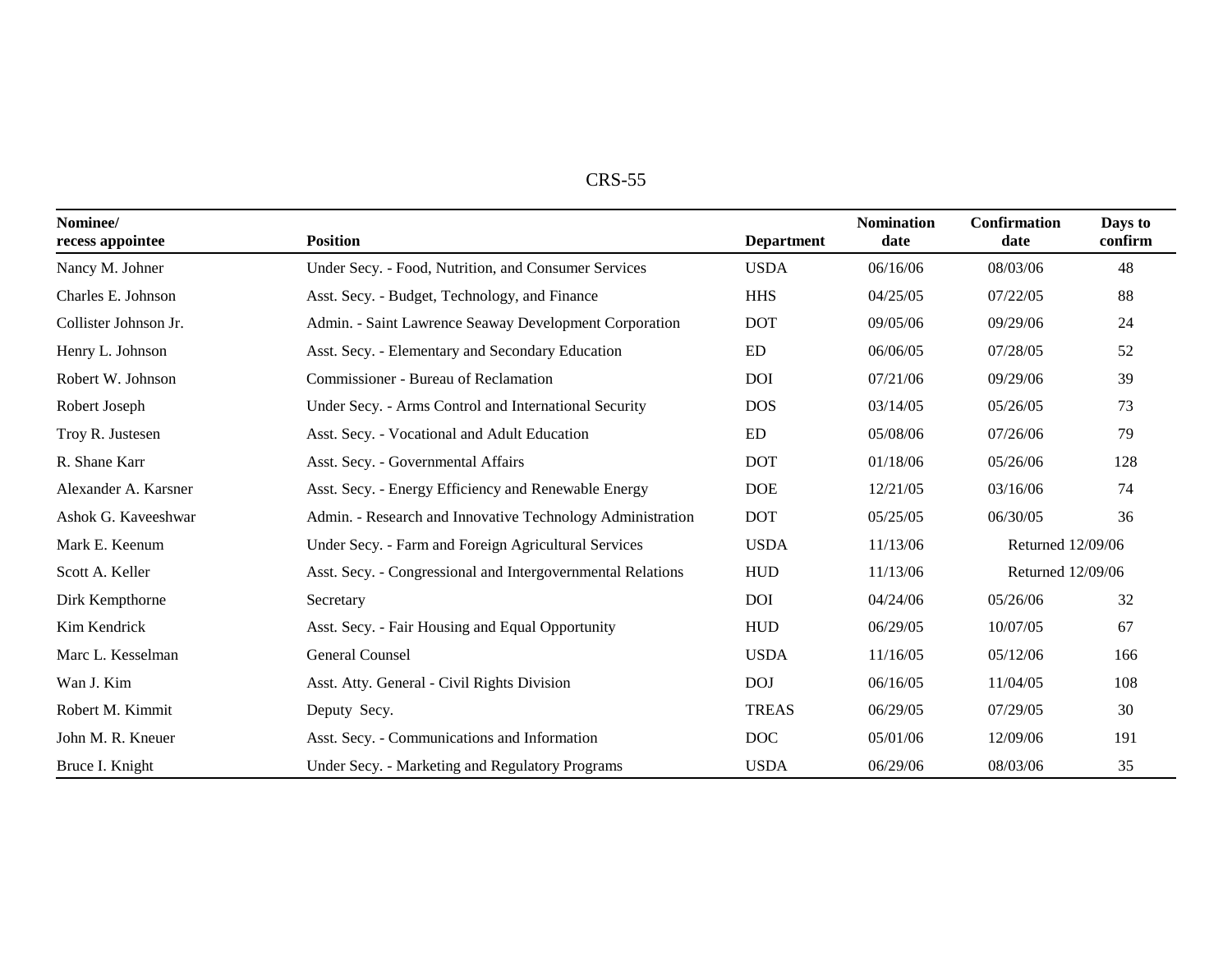| <b>CRS-56</b> |
|---------------|
|---------------|

| Nominee/<br>recess appointee | <b>Position</b>                                                                | <b>Department</b> | <b>Nomination</b><br>date | <b>Confirmation</b><br>date | Days to<br>confirm |
|------------------------------|--------------------------------------------------------------------------------|-------------------|---------------------------|-----------------------------|--------------------|
| Kevin M. Kolevar             | Asst. Secy. - Electricity Delivery and Energy Reliability                      | <b>DOE</b>        | 09/26/06                  | Returned 12/09/06           |                    |
| Kenneth J. Krieg             | Under Secy. - Acquisition, Technology and Logistics                            | <b>DOD</b>        | 04/04/05                  | 05/26/05                    | 52                 |
| Howard J. Krongard           | <b>Inspector General</b>                                                       | <b>DOS</b>        | 01/24/05                  | 04/27/05                    | 93                 |
| David H. Laufman             | <b>Inspector General</b>                                                       | <b>DOD</b>        | 06/05/06                  | Withdrawn 12/06/06          |                    |
| Franklin L. Lavin            | Under Secy. - International Trade                                              | <b>DOC</b>        | 07/29/05                  | 10/28/05                    | 58                 |
| Michael O. Leavitt           | Secretary                                                                      | <b>HHS</b>        | 01/04/05                  | 01/26/05                    | 22                 |
| Daniel R. Levinson           | <b>Inspector General</b>                                                       | <b>HHS</b>        | 01/24/05                  | 06/08/05                    | 135                |
| Mark A. Limbaugh             | Asst. Secy. - Water and Science                                                | <b>DOI</b>        | 05/11/05                  | 07/22/05                    | 72                 |
| James B. Lockhart III        | Dir. - Office of Federal Housing Enterprise Oversight                          | <b>HUD</b>        | 04/27/06                  | 06/15/06                    | 49                 |
| Barry F. Lowenkron           | Asst. Secy. - Democracy, Human Rights, and Labor                               | <b>DOS</b>        | 07/28/05                  | 10/07/05                    | 38                 |
| Clay Lowery                  | Dep. Under Secy. - International Affairs                                       | <b>TREAS</b>      | 09/06/05                  | 10/28/05                    | 52                 |
| Tom Luce                     | Asst. Secy. - Planning, Evaluation and Policy Development                      | <b>ED</b>         | 05/23/05                  | 06/30/05                    | 38                 |
| Jane C. Luxton               | Asst. Secy. - Oceans and Atmosphere                                            | <b>DOC</b>        | 09/29/06                  | Returned 12/09/06           |                    |
| Lauren M. Maddox             | Asst. Secy. - Communications and Outreach                                      | ED                | 09/07/06                  | 09/21/06                    | 14                 |
| Sean I. McCormack            | Asst. Secy. - Public Affairs                                                   | <b>DOS</b>        | 04/04/05                  | 05/26/05                    | 52                 |
| David H. McCormick           | Under Secy. - Export Administration                                            | <b>DOC</b>        | 06/28/05                  | 10/07/05                    | 68                 |
| Margo M. McKay               | Asst. Secy. - Civil Rights                                                     | <b>USDA</b>       | 06/12/06                  | 08/03/06                    | 52                 |
| Claudia A. McMurray          | Asst. Secy. - Oceans and International Environmental and Scientific<br>Affairs | <b>DOS</b>        | 11/16/05                  | 02/16/06                    | 81                 |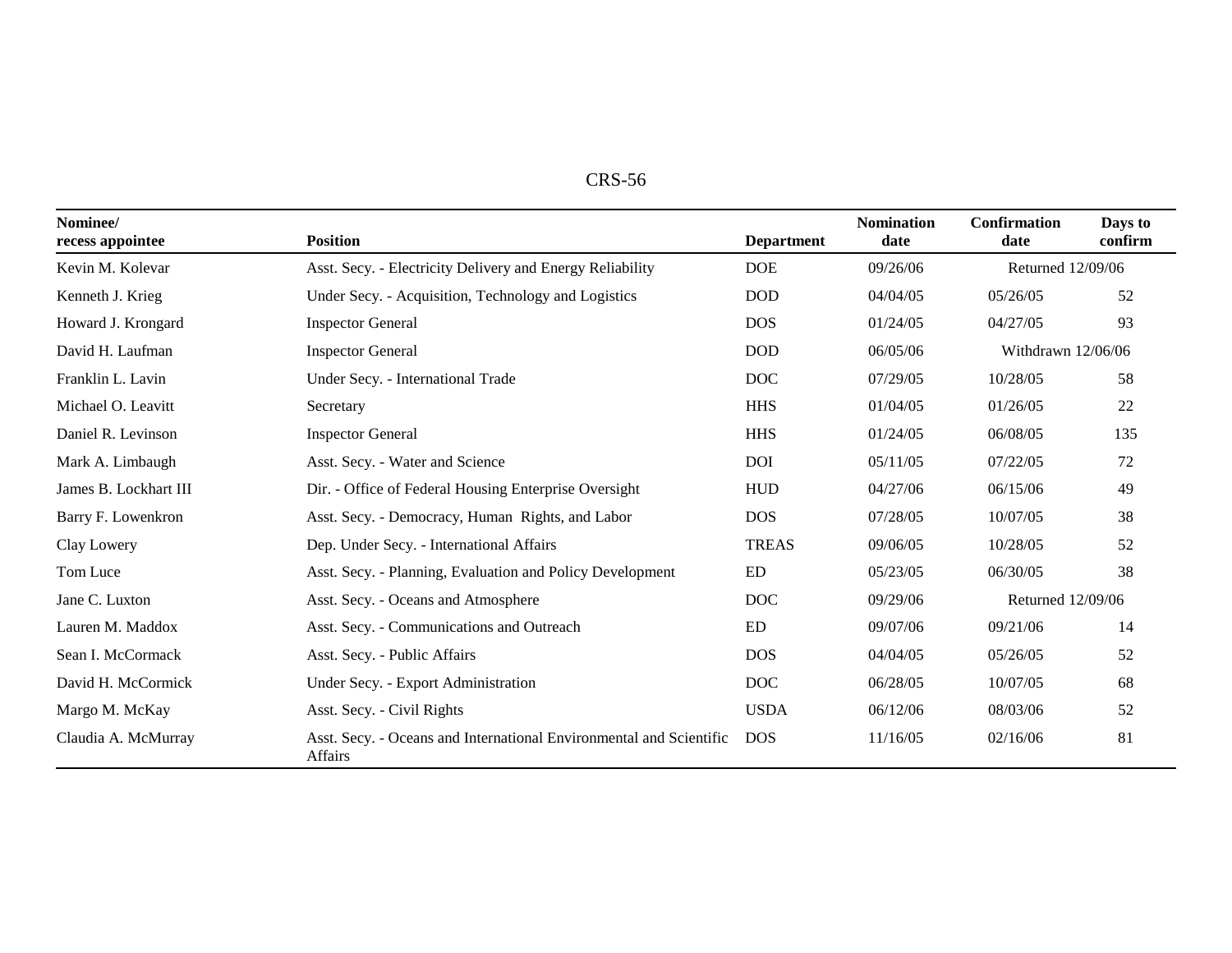| n,<br>. נ |  |
|-----------|--|
|-----------|--|

| Nominee/<br>recess appointee | <b>Position</b>                                        | <b>Department</b> | <b>Nomination</b><br>date   | <b>Confirmation</b><br>date | Days to<br>confirm |
|------------------------------|--------------------------------------------------------|-------------------|-----------------------------|-----------------------------|--------------------|
| Paul J. McNulty              | Deputy Attorney General                                | <b>DOJ</b>        | 11/09/05                    | 03/16/06                    | 116                |
| Charles E. McQueary          | Dir. - Operational Test and Evaluation                 | <b>DOD</b>        | 06/29/06                    | 07/21/06                    | 22                 |
| William W. Mercer            | <b>Associate Attorney General</b>                      | DOJ               | 09/05/06                    | Returned 12/09/06           |                    |
| Daniel Meron                 | General Counsel                                        | <b>HHS</b>        | 11/16/05                    | Returned 12/09/06           |                    |
| Daniel Meron                 | General Counsel                                        | <b>HHS</b>        |                             | Recess appointment 08/31/06 |                    |
| Daniel Meron                 | General Counsel                                        | <b>HHS</b>        | 09/07/06                    | Returned 12/09/06           |                    |
| Richard T. Miller            | U.S. Rep. - Economic and Social Council - U.N.         | <b>DOS</b>        | 01/25/06                    | 03/16/06                    | 50                 |
| John M. Molino               | Asst. Secy. - Policy, Planning, and Preparedness       | <b>DVA</b>        | 09/06/05                    | Withdrawn $12/13/05$        |                    |
| Lisette M. Mondello          | Asst. Secy. - Public and Intergovernmental Affairs     | <b>DVA</b>        | 09/06/05                    | 10/26/05                    | 50                 |
| Stephanie J. Monroe          | Asst. Secy. - Civil Rights                             | <b>ED</b>         | 06/23/05                    | 12/17/05                    | 144                |
| Brian D. Montgomery          | Asst. Secy. - Housing/Federal Housing Commissioner     | <b>HUD</b>        | 04/25/05                    | 06/13/05                    | 49                 |
| Philip D. Morrison           | Asst. Secy. - Tax Policy                               | <b>TREAS</b>      | 05/26/05                    | Withdrawn 10/07/05          |                    |
| T. Michael Moseley           | Chief of Staff - Air Force - Joint Chiefs of Staff     | <b>DOD</b>        | 05/16/05                    | 06/30/05                    | 45                 |
| Edmund C. Moy                | Dir. - Mint                                            | <b>TREAS</b>      | 06/29/06                    | 07/26/06                    | 27                 |
| Michael G. Mullen            | Chief of Naval Operations - Joint Chiefs of Staff      | <b>DOD</b>        | 03/02/05                    | 04/28/05                    | 57                 |
| Julie L. Myers               | Asst. Secy. - U.S. Immigration and Customs Enforcement | <b>DHS</b>        | 06/29/05                    | Returned 12/09/06           |                    |
| Julie L. Myers               | Asst. Secy. - U.S. Immigration and Customs Enforcement | <b>DHS</b>        | Recess appointment 01/04/06 |                             |                    |
| Julie L. Myers               | Asst. Secy. - U.S. Immigration and Customs Enforcement | <b>DHS</b>        | 02/10/06                    | Returned 12/09/06           |                    |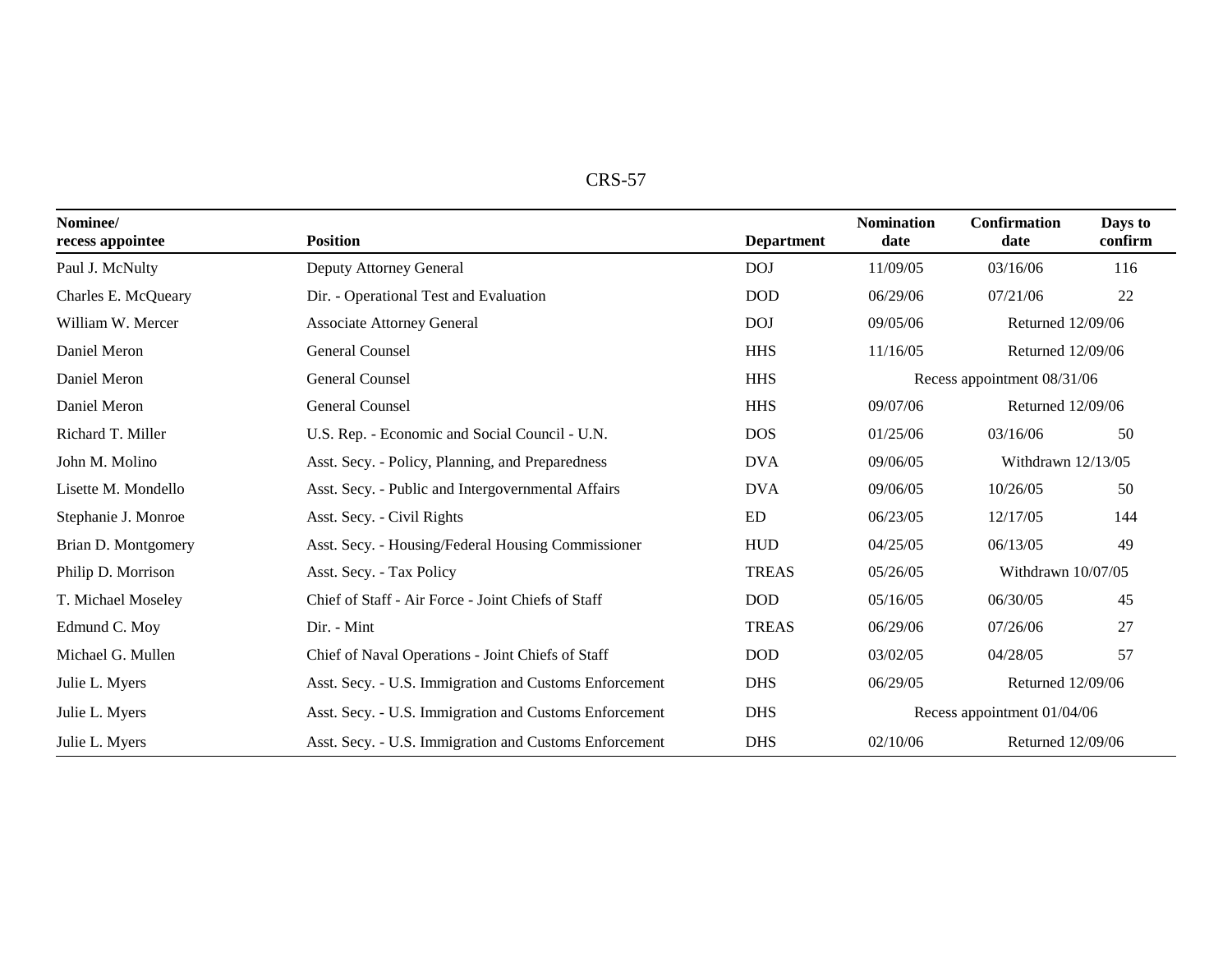| CRS-.<br>. .<br>ാറ |
|--------------------|
|--------------------|

| Nominee/<br>recess appointee | <b>Position</b>                                                  | <b>Department</b> | <b>Nomination</b><br>date | Confirmation<br>date | Days to<br>confirm |
|------------------------------|------------------------------------------------------------------|-------------------|---------------------------|----------------------|--------------------|
| Mark Myers                   | Dir. - U.S. Geological Survey                                    | <b>DOI</b>        | 05/03/06                  | Returned 08/03/06    |                    |
| Mark Myers                   | Dir. - U.S. Geological Survey                                    | <b>DOI</b>        | 09/05/06                  | 09/15/06             | 10                 |
| Nicole R. Nason              | Admin. - National Highway Traffic Safety Administration          | <b>DOT</b>        | 01/18/06                  | 05/26/06             | 128                |
| <b>Terry Neese</b>           | Dir. - Mint                                                      | <b>TREAS</b>      | 07/29/05                  | Withdrawn 09/19/05   |                    |
| Keith A. Nelson              | Asst. Secy. - Administration                                     | <b>HUD</b>        | 07/12/05                  | 10/07/05             | 54                 |
| Jim Nicholson                | Secretary                                                        | <b>DVA</b>        | 01/04/05                  | 01/26/05             | 22                 |
| David L. Norquist            | <b>Chief Financial Officer</b>                                   | <b>DHS</b>        | 01/18/06                  | 05/26/06             | 128                |
| Patrick M. O'Brien           | Asst. Secy. - Terrorist Financing                                | <b>TREAS</b>      | 06/29/05                  | 10/07/05             | 67                 |
| George J. Opfer              | <b>Inspector General</b>                                         | <b>DVA</b>        | 09/06/05                  | 11/10/05             | 65                 |
| Raymond L. Orbach            | Under Secy. - Science                                            | <b>DOE</b>        | 12/13/05                  | 05/26/06             | 153                |
| Peter Pace                   | Chairman - Joint Chiefs of Staff                                 | <b>DOD</b>        | 04/25/05                  | 07/15/05             | 81                 |
| Sandra L. Pack               | Asst. Secy. - Management                                         | <b>TREAS</b>      | 05/16/05                  | 07/29/05             | 74                 |
| Christopher A. Padilla       | Asst. Secy. - Export Administration                              | <b>DOC</b>        | 07/13/06                  | 09/29/06             | 47                 |
| Pamela H. Patenaude          | Asst. Secy. - Community Planning and Development                 | <b>HUD</b>        | 01/24/05                  | 04/15/05             | 81                 |
| Anne W. Patterson            | Asst. Secy.- International Narcotics and Law Enforcement Affairs | <b>DOS</b>        | 10/19/05                  | 11/10/05             | 22                 |
| R. David Paulison            | Under Secy. - Federal Emergency Management                       | <b>DHS</b>        | 04/06/06                  | 05/26/06             | 50                 |
| Henry M. Paulson Jr.         | Secretary                                                        | <b>TREAS</b>      | 06/19/06                  | 06/28/06             | 9                  |
| Sue C. Payton                | Asst. Secy. - Air Force - Acquisition                            | <b>DOD</b>        | 04/25/06                  | 07/21/06             | 87                 |
| Buddie J. Penn               | Asst. Secy. - Navy - Installations and Environment               | $\rm{DOD}$        | 01/24/05                  | 02/17/05             | 24                 |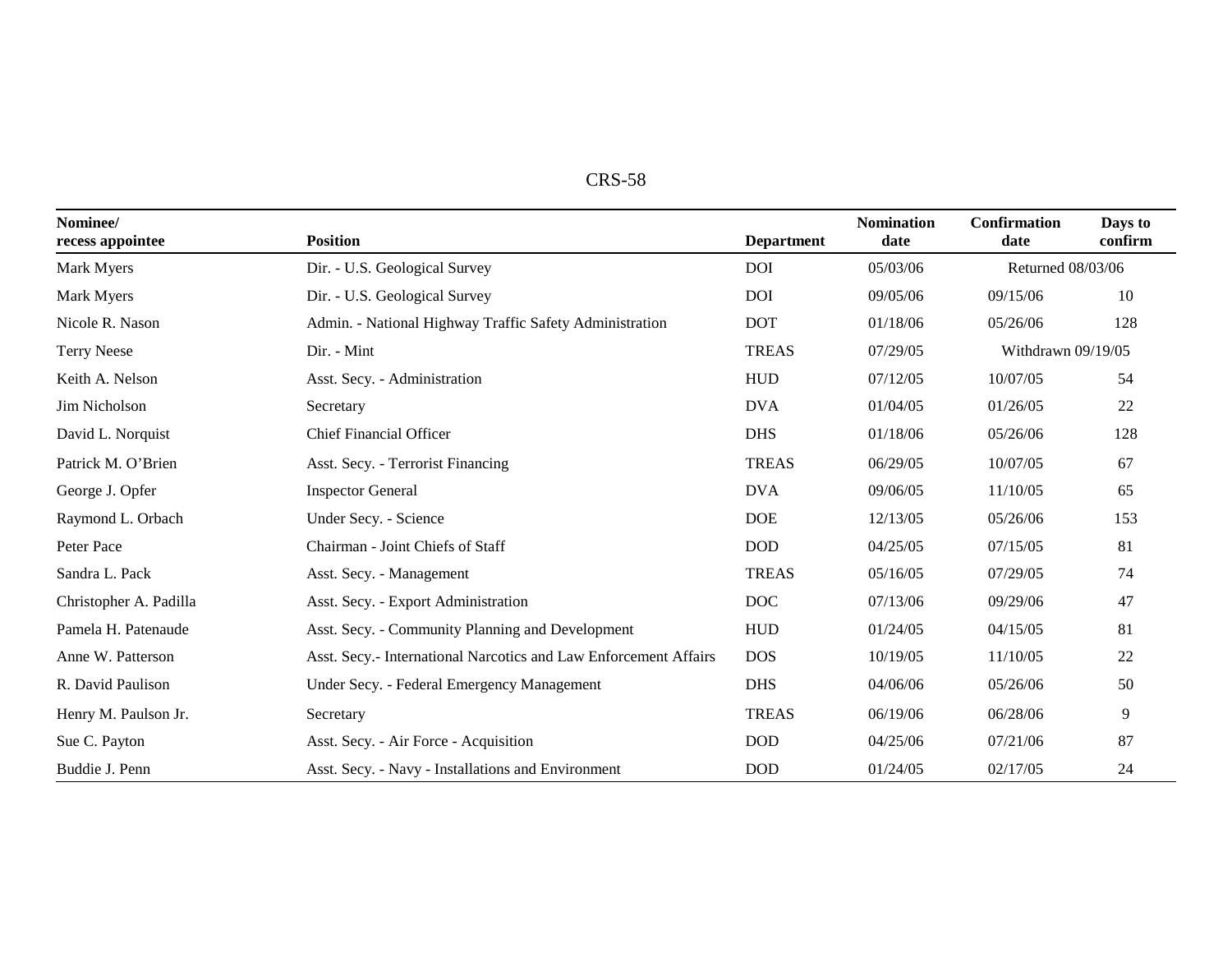| DС<br>AJ. |
|-----------|
|-----------|

| Nominee/<br>recess appointee | <b>Position</b>                                            | <b>Department</b> | <b>Nomination</b><br>date | <b>Confirmation</b><br>date | Days to<br>confirm |
|------------------------------|------------------------------------------------------------|-------------------|---------------------------|-----------------------------|--------------------|
| Jonathan B. Perlin           | Under Secy. - Health                                       | <b>DVA</b>        | 02/18/05                  | 04/28/05                    | 69                 |
| Philip J. Perry              | General Counsel                                            | <b>DHS</b>        | 04/04/05                  | 06/08/05                    | 65                 |
| Mary E. Peters               | Secretary                                                  | <b>DOT</b>        | 09/07/06                  | 09/29/06                    | 22                 |
| Dina H. Powell               | Asst. Secy. - Educational and Cultural Affairs             | <b>DOS</b>        | 04/28/05                  | 06/24/05                    | 57                 |
| <b>Randal Quarles</b>        | Under Secy. - Domestic Finance                             | <b>TREAS</b>      | 05/26/05                  | 07/29/05                    | 64                 |
| Richard A. Raymond           | Under Secy. - Food Safety                                  | <b>USDA</b>       | 05/26/05                  | 07/01/05                    | 36                 |
| John M. Reich                | Dir. - Office of Thrift Supervision                        | <b>TREAS</b>      | 05/25/05                  | Withdrawn 06/06/05          |                    |
| John M. Reich                | Dir. - Office of Thrift Supervision                        | <b>TREAS</b>      | 06/06/05                  | 07/29/05                    | 53                 |
| Condoleezza Rice             | Secretary                                                  | <b>DOS</b>        | 01/04/05                  | 01/26/05                    | 22                 |
| James A. Rispoli             | Asst. Secy. - Environmental Management                     | <b>DOE</b>        | 05/17/05                  | 07/29/05                    | 73                 |
| John C. Rood                 | Asst. Secy. - International Security and Non-proliferation | <b>DOS</b>        | 07/12/06                  | 09/13/06                    | 32                 |
| Boyd K. Rutherford           | Asst. Secy. - Administration                               | <b>USDA</b>       | 01/27/06                  | 05/12/06                    | 105                |
| Anthony W. Ryan              | Asst. Secy. - Financial Markets                            | <b>TREAS</b>      | 11/13/06                  | 12/09/06                    | 26                 |
| David A. Sampson             | Deputy Secy.                                               | <b>DOC</b>        | 04/04/05                  | 07/22/05                    | 109                |
| David C. Sanborn             | Admin. - Maritime Administration                           | <b>DOT</b>        | 01/18/06                  | Withdrawn 03/27/06          |                    |
| Jackie Wolcott Sanders       | U.S. Rep. - Special Political Affairs - U.N.               | <b>DOS</b>        | 01/18/06                  | 02/16/06                    | 29                 |
| Ellen R. Sauerbrey           | Asst. Secy. - Population, Refugees, and Migration          | <b>DOS</b>        | 09/06/05                  | Returned 12/09/06           |                    |
| Ellen R. Sauerbrey           | Asst. Secy. - Population, Refugees, and Migration          | <b>DOS</b>        |                           | Recess appointment 01/04/06 |                    |
| Ellen R. Sauerbrey           | Asst. Secy. - Population, Refugees, and Migration          | <b>DOS</b>        | 02/10/06                  | Returned 12/09/06           |                    |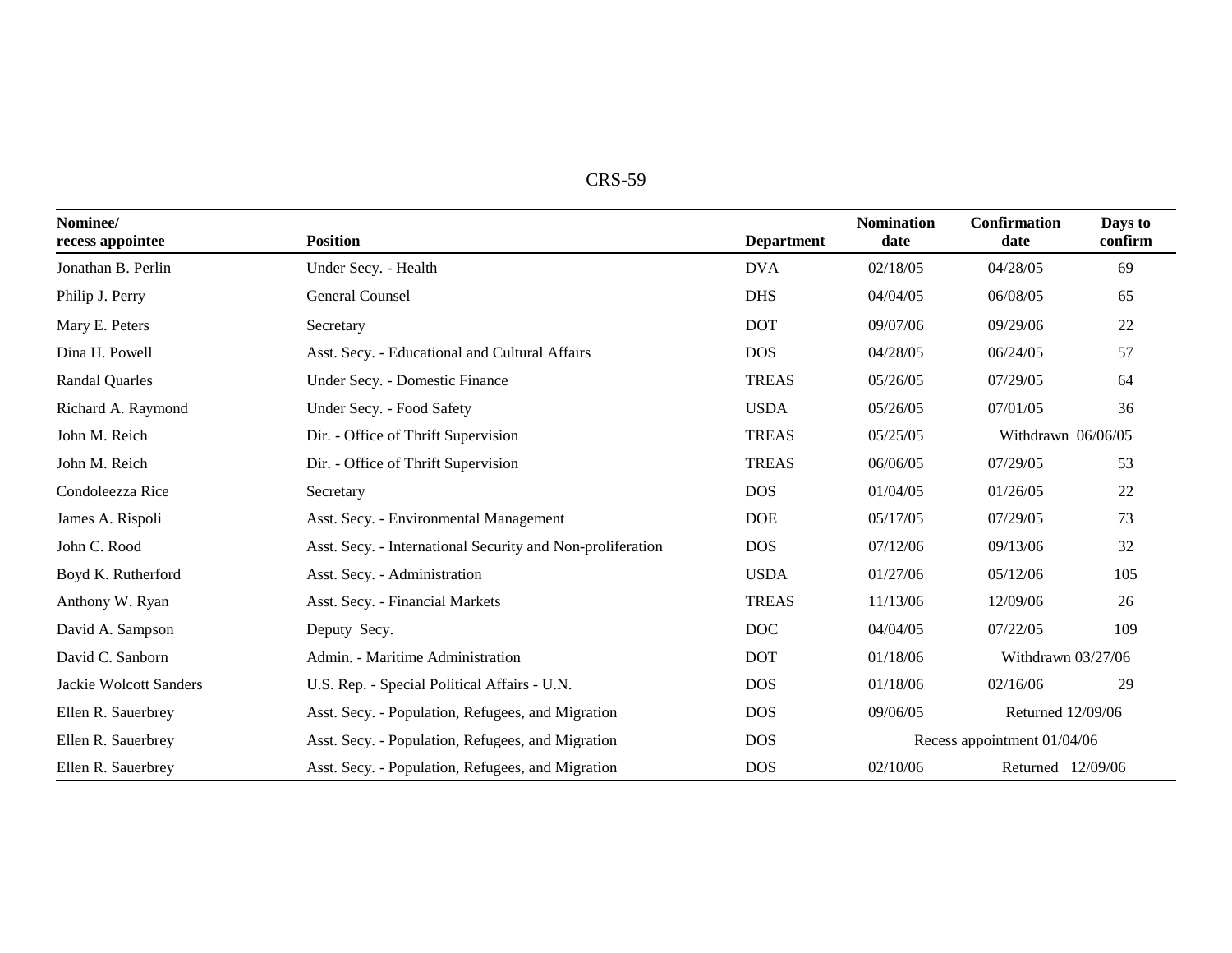| $CRS-60$ |  |
|----------|--|
|----------|--|

| Nominee/<br>recess appointee | <b>Position</b>                                            | <b>Department</b> | <b>Nomination</b><br>date   | <b>Confirmation</b><br>date | Days to<br>confirm |
|------------------------------|------------------------------------------------------------|-------------------|-----------------------------|-----------------------------|--------------------|
| P. Lynne Scarlett            | Deputy Secy.                                               | <b>DOI</b>        | 02/18/05                    | 11/18/05                    | 240                |
| Phyllis F. Scheinberg        | Asst. Secy. - Budget and Programs                          | <b>DOT</b>        | 04/14/05                    | 04/28/05                    | 14                 |
| Mark S. Schneider            | <b>Commissioner - Education Statistics</b>                 | ED                | 07/27/05                    | 10/21/05                    | 53                 |
| Paul A. Schneider            | Under Secy. - Management                                   | <b>DHS</b>        | 11/13/06                    | 12/09/06                    | 26                 |
| Regina B. Schofield          | Asst. Atty. General - Office of Justice Programs           | <b>DOJ</b>        | 04/04/05                    | 06/08/05                    | 65                 |
| Calvin L. Scovel             | <b>Inspector General</b>                                   | <b>DOT</b>        | 07/13/06                    | 09/29/06                    | 47                 |
| Jeffrey L. Sedgwick          | Dir. - Bureau of Justice Statistics                        | <b>DOJ</b>        | 01/31/06                    | 03/31/06                    | 59                 |
| Ronald M. Sega               | Under Secy. - Air Force                                    | <b>DOD</b>        | 06/28/05                    | 07/29/05                    | 31                 |
| J. Clay Sell                 | Deputy Secy.                                               | <b>DOE</b>        | 02/28/05                    | 03/17/05                    | 17                 |
| Leon R. Sequeira             | Asst. Secy. - Policy                                       | <b>DOL</b>        | 11/13/06                    | Returned 12/09/06           |                    |
| Thomas A. Shannon Jr.        | Asst. Secy. - Western Hemisphere Affairs                   | <b>DOS</b>        | 09/06/05                    | 10/07/05                    | 31                 |
| Josette Sheeran              | Under Secy. - Economic, Business, and Agricultural Affairs | <b>DOS</b>        | 06/28/05                    | 07/29/05                    | 31                 |
| Jill L. Sigal                | Asst. Secy. - Congressional and Intergovernmental Affairs  | <b>DOE</b>        | 05/09/05                    | 07/28/05                    | 80                 |
| Kristen Silverberg           | Asst. Secy. - International Organizations                  | <b>DOS</b>        | 06/29/05                    | 07/29/05                    | 30                 |
| Raymond J. Simon             | Deputy Secy.                                               | ED                | 04/15/05                    | 05/26/05                    | 41                 |
| James S. Simpson             | Admin. - Federal Transit Administration                    | <b>DOT</b>        | 01/18/06                    | 08/03/06                    | 197                |
| Richard L. Skinner           | <b>Inspector General</b>                                   | <b>DHS</b>        | 04/28/05                    | 07/28/05                    | 91                 |
| Dorrance Smith               | Asst. Secy. - Public Affairs                               | <b>DOD</b>        | 09/22/05                    | 04/07/06                    | 186                |
| Dorrance Smith               | Asst. Secy. - Public Affairs                               | $\rm{DOD}$        | Recess Appointment 01/04/06 |                             |                    |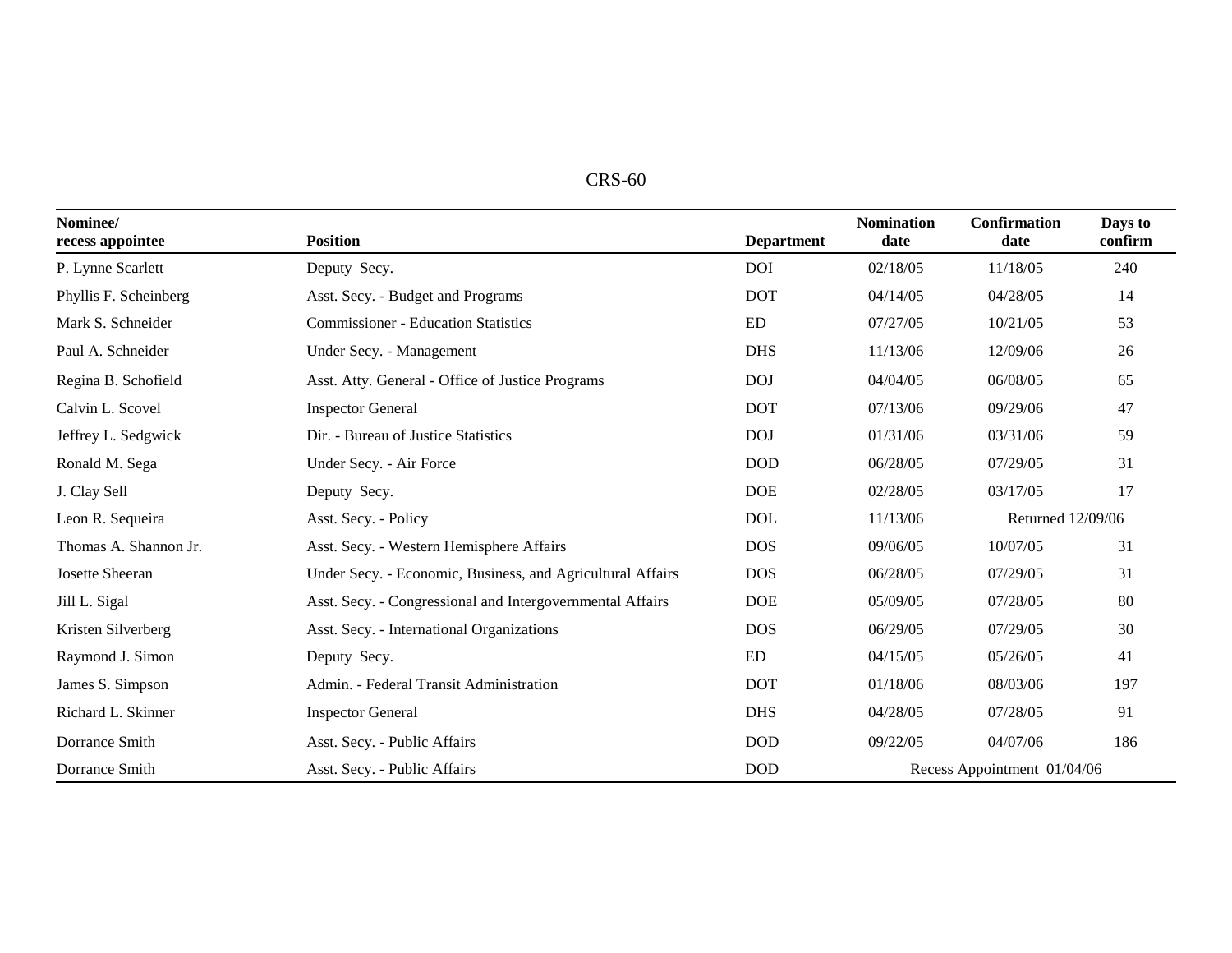| 'D C<br>-61<br>K2- |  |
|--------------------|--|
|--------------------|--|

| Nominee/<br>recess appointee | <b>Position</b>                                        | <b>Department</b> | <b>Nomination</b><br>date | <b>Confirmation</b><br>date | Days to<br>confirm |
|------------------------------|--------------------------------------------------------|-------------------|---------------------------|-----------------------------|--------------------|
| Dorrance Smith               | Asst. Secy. - Public Affairs                           | <b>DOD</b>        | 02/10/06                  | Returned 12/09/06           |                    |
| Eric Solomon                 | Asst. Secy. - Tax Policy                               | <b>TREAS</b>      | 05/09/06                  | 12/09/06                    | 183                |
| <b>Margaret Spellings</b>    | Secretary                                              | ED                | 01/04/05                  | 01/20/05                    | 16                 |
| David M. Spooner             | Asst. Secy. - Import Administration                    | <b>DOC</b>        | 11/10/05                  | 12/17/05                    | 37                 |
| Edward F. Sproat III         | Dir. - Office of Civilian Radioactive Waste Management | <b>DOE</b>        | 09/08/05                  | 05/26/06                    | 249                |
| Dennis R. Spurgeon           | Asst. Secy. - Nuclear Energy                           | <b>DOE</b>        | 02/13/06                  | 03/27/06                    | 42                 |
| Daniel R. Stanley            | Asst. Secy. - Legislative Affairs                      | <b>DOD</b>        | 05/16/05                  | 06/30/05                    | 45                 |
| George M. Staples            | Dir. General - Foreign Service                         | <b>DOS</b>        | 03/02/06                  | 05/19/06                    | 78                 |
| Robert K. Steel              | Under Secy. - Domestic Finance                         | <b>TREAS</b>      | 09/06/06                  | 09/29/06                    | 23                 |
| Andrew B. Steinberg          | Asst. Secy. - Aviation and International Affairs       | <b>DOT</b>        | 02/10/06                  | 09/29/06                    | 200                |
| Richard E. Stickler          | Asst. Secy. - Mine Safety and Health Administration    | <b>DOL</b>        | 09/15/05                  | Returned 08/03/06           |                    |
| Richard E. Stickler          | Asst. Secy. - Mine Safety and Health Administration    | <b>DOL</b>        | 09/05/06                  | Returned 09/29/06           |                    |
| Richard E. Stickler          | Asst. Secy. - Mine Safety and Health Administration    | <b>DOL</b>        |                           | Recess Appointment 10/19/06 |                    |
| Richard E. Stickler          | Asst. Secy. - Mine Safety and Health Administration    | <b>DOL</b>        | 11/14/06                  | Returned 12/09/06           |                    |
| Linda A. Strachan            | Asst. Secy. - Congressional Relations                  | <b>USDA</b>       | 02/17/06                  | 05/12/06                    | 84                 |
| Daniel S. Sullivan           | Asst. Secy. - Economic, Energy and Business Affairs    | <b>DOS</b>        | 04/24/06                  | 05/26/06                    | 32                 |
| John J. Sullivan             | General Counsel                                        | <b>DOC</b>        | 05/09/05                  | 07/22/05                    | 74                 |
| Kevin F. Sullivan            | Asst. Secy. - Communications and Outreach              | ED                | 04/28/05                  | 07/28/05                    | 91                 |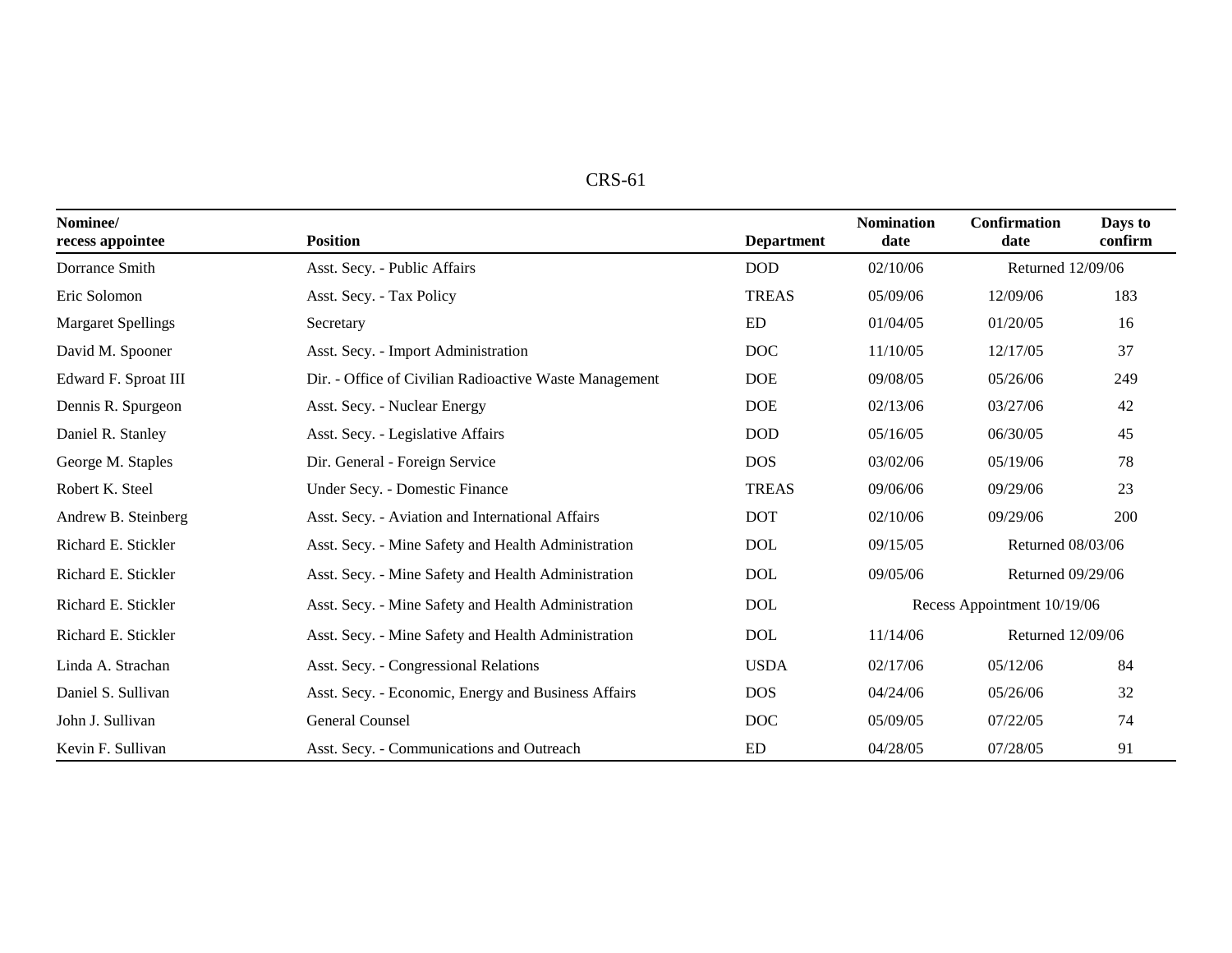| Nominee/<br>recess appointee | <b>Position</b>                                         | <b>Department</b> | <b>Nomination</b><br>date | <b>Confirmation</b><br>date | Days to<br>confirm |
|------------------------------|---------------------------------------------------------|-------------------|---------------------------|-----------------------------|--------------------|
| Phillip L. Swagel            | Asst. Secy. - Economic Policy                           | <b>TREAS</b>      | 09/26/06                  | 12/09/06                    | 74                 |
| Kent D. Talbert              | General Counsel                                         | <b>ED</b>         | 09/28/05                  | 05/19/06                    | 222                |
| William H. Tobey             | Deputy Admin. - Defense Nuclear Nonproliferation, NNSA  | <b>DOE</b>        | 05/11/06                  | 08/03/06                    | 84                 |
| Sara A. Tucker               | Under Secy.                                             | <b>ED</b>         | 09/05/06                  | 12/09/06                    | 95                 |
| William F. Tuerk             | Under Secy. - Memorial Affairs                          | <b>DVA</b>        | 07/29/05                  | 10/26/05                    | 56                 |
| Vincent J. Ventimiglia Jr.   | Asst. Secy. - Legislation                               | <b>HHS</b>        | 07/18/05                  | 12/21/05                    | 123                |
| Andrew C. von Eschenbach     | Commissioner - Food and Drug Administration             | <b>HHS</b>        | 03/15/06                  | 12/07/06                    | 236                |
| Kenneth L. Wainstein         | Asst. Atty. General - National Security Division        | <b>DOJ</b>        | 03/13/06                  | 09/21/06                    | 161                |
| Mark D. Wallace              | U.S. Rep. - Management and Reform - U.N.                | <b>DOS</b>        | 01/18/06                  | 03/16/06                    | 57                 |
| Lawrence A. Warder           | <b>Chief Financial Officer</b>                          | <b>ED</b>         | 04/25/06                  | 07/26/06                    | 92                 |
| R. Thomas Weimer             | Asst. Secy. - Policy, Management, and Budget            | <b>DOI</b>        | 05/09/05                  | 12/21/05                    | 193                |
| C. David Welch               | Asst. Secy. - Near Eastern Affairs                      | <b>DOS</b>        | 02/14/05                  | 03/17/05                    | 31                 |
| Nathaniel F. Wienecke        | Asst. Secy. - Legislative and Intergovernmental Affairs | <b>DOC</b>        | 06/29/06                  | 08/03/06                    | 35                 |
| Robert L. Wilkie             | Asst. Secy. - Legislative Affairs                       | <b>DOD</b>        | 06/26/06                  | 09/29/06                    | 64                 |
| Darlene F. Williams          | Asst. Secy. - Policy Development and Research           | <b>HUD</b>        | 07/25/05                  | 10/07/05                    | 41                 |
| J. Clint Williamson          | Ambassador-at-Large - War Crimes Issues                 | <b>DOS</b>        | 04/06/06                  | 06/29/06                    | 84                 |
| Donald C. Winter             | Secretary - Navy                                        | <b>DOD</b>        | 09/06/05                  | 11/10/05                    | 65                 |
| Alejandro D. Wolff           | U.S. Dep. Rep. - U.N.                                   | <b>DOS</b>        | 10/17/05                  | 11/18/05                    | 32                 |
| John P. Woodley Jr.          | Asst. Secy. - Army - Civil Works                        | <b>DOD</b>        | 01/24/05                  | 05/12/05                    | 108                |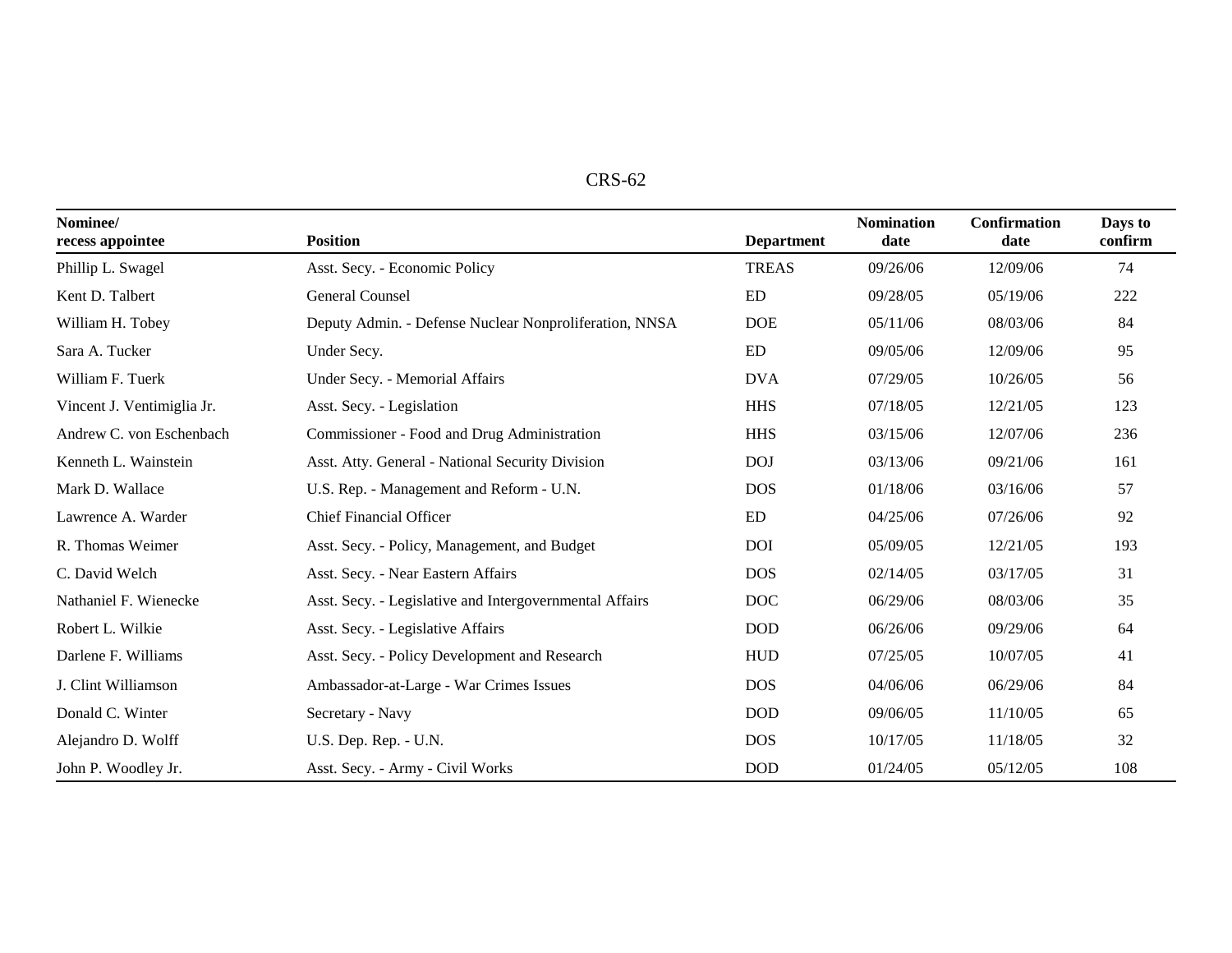| CRS-63 |  |
|--------|--|
|--------|--|

| Nominee/<br>recess appointee     | <b>Position</b>                                                  | <b>Department</b> | <b>Nomination</b><br>date   | Confirmation<br>date | Days to<br>confirm |
|----------------------------------|------------------------------------------------------------------|-------------------|-----------------------------|----------------------|--------------------|
| Sue Ellen Wooldridge             | Asst. Atty. General - Environment and Natural Resources Division | <b>DOJ</b>        | 06/20/05                    | 11/10/05             | 110                |
| Michael W. Wynne                 | Under Secy. - Acquisition, Technology and Logistics              | DOD               | Recess Appointment 04/01/05 |                      |                    |
| Michael W. Wynne                 | Secretary - Air Force                                            | <b>DOD</b>        | 09/06/05                    | 10/28/05             | 52                 |
| John J. Young Jr.                | Dir. - Defense Research and Engineering                          | DOD               | 07/28/05                    | 10/28/05             | 59                 |
| Robert B. Zoellick               | Deputy Secy.                                                     | <b>DOS</b>        | 02/10/05                    | 02/16/05             | 6                  |
| Mean number of days to confirm   |                                                                  |                   |                             |                      |                    |
| Median number of days to confirm |                                                                  |                   |                             |                      | 57                 |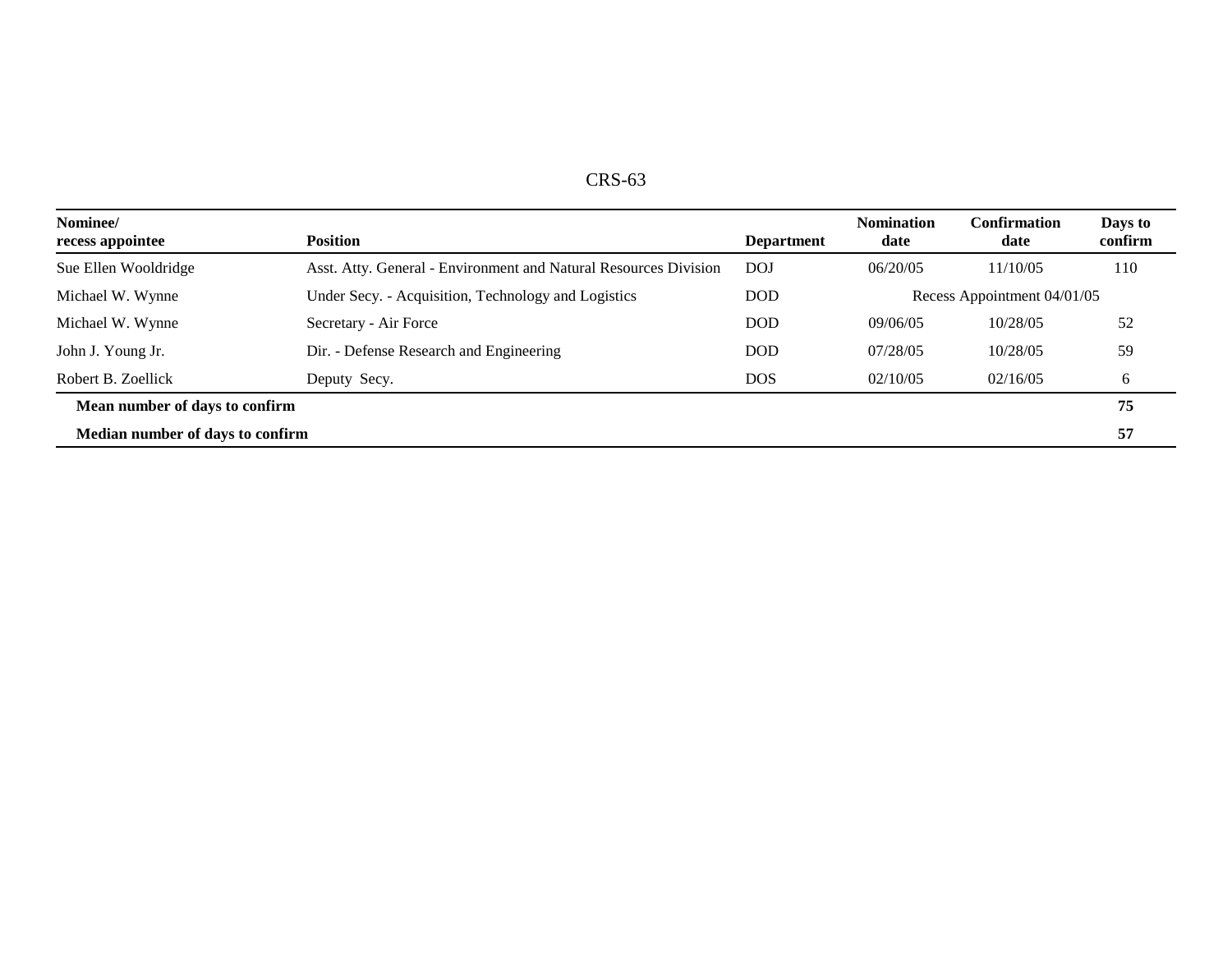# **Appendix B. Appointment Action, 109th Congress**

| <b>Department</b>                | <b>Positions</b> | <b>Nominations</b> | <b>Individual</b><br><b>Nominees</b> | <b>Confirmations</b> | <b>Returned</b> | Withdrawn        | <b>Recess</b><br><b>Appointments</b> | <b>Mean days</b><br>to confirm | <b>Median days</b><br>to confirm |
|----------------------------------|------------------|--------------------|--------------------------------------|----------------------|-----------------|------------------|--------------------------------------|--------------------------------|----------------------------------|
| Agriculture                      | 16               | 14                 | 14                                   | 13                   |                 | $\boldsymbol{0}$ | $\theta$                             | 77                             | 63                               |
| Commerce                         | 25               | 18                 | 18                                   | 16                   |                 |                  | $\theta$                             | 74                             | 68                               |
| Defense                          | 53               | 40                 | 36                                   | 32                   |                 |                  | 5                                    | 80                             | 53                               |
| Education                        | 18               | 14                 | 14                                   | 14                   | $\Omega$        | $\Omega$         | $\Omega$                             | 75                             | 66                               |
| Energy                           | 22               | 14                 | 14                                   | 13                   |                 | $\overline{0}$   | $\overline{0}$                       | 87                             | 80                               |
| Health and Human<br>Services     | 19               | 12                 | 11                                   | 10                   | $\overline{c}$  | $\boldsymbol{0}$ |                                      | 112                            | 116                              |
| <b>Homeland Security</b>         | 19               | 20                 | 17                                   | 14                   | 5               |                  | $\mathfrak{2}$                       | 71                             | 61                               |
| Housing and Urban<br>Development | 15               | 11                 | 11                                   | 10                   |                 | $\mathbf{0}$     | $\theta$                             | 67                             | 57                               |
| Interior                         | 18               | 15                 | 12                                   | 10                   | 5               | $\overline{0}$   | $\overline{0}$                       | 71                             | 36                               |
| Justice                          | 29               | 19                 | 16                                   | 13                   | 5               |                  |                                      | 129                            | 110                              |
| Labor                            | 19               | 10                 | 6                                    | 3                    |                 | $\overline{0}$   | 2                                    | 87                             | 73                               |
| <b>State</b>                     | 47               | 44                 | 39                                   | 39                   | 5               | $\overline{0}$   | 2                                    | 47                             | 49                               |
| Transportation                   | 20               | 17                 | 17                                   | 16                   | 0               |                  | $\Omega$                             | 82                             | 63                               |
| Treasury                         | 24               | 24                 | 23                                   | 21                   | $\theta$        | 3                | $\Omega$                             | 66                             | 64                               |
| Veterans Affairs                 | 14               | 11                 | 11                                   | 9                    |                 |                  | $\theta$                             | 56                             | 56                               |
| <b>Total</b>                     | 358              | 283                | 259                                  | 233                  | 41              | 9                | 13                                   | 75                             | 57                               |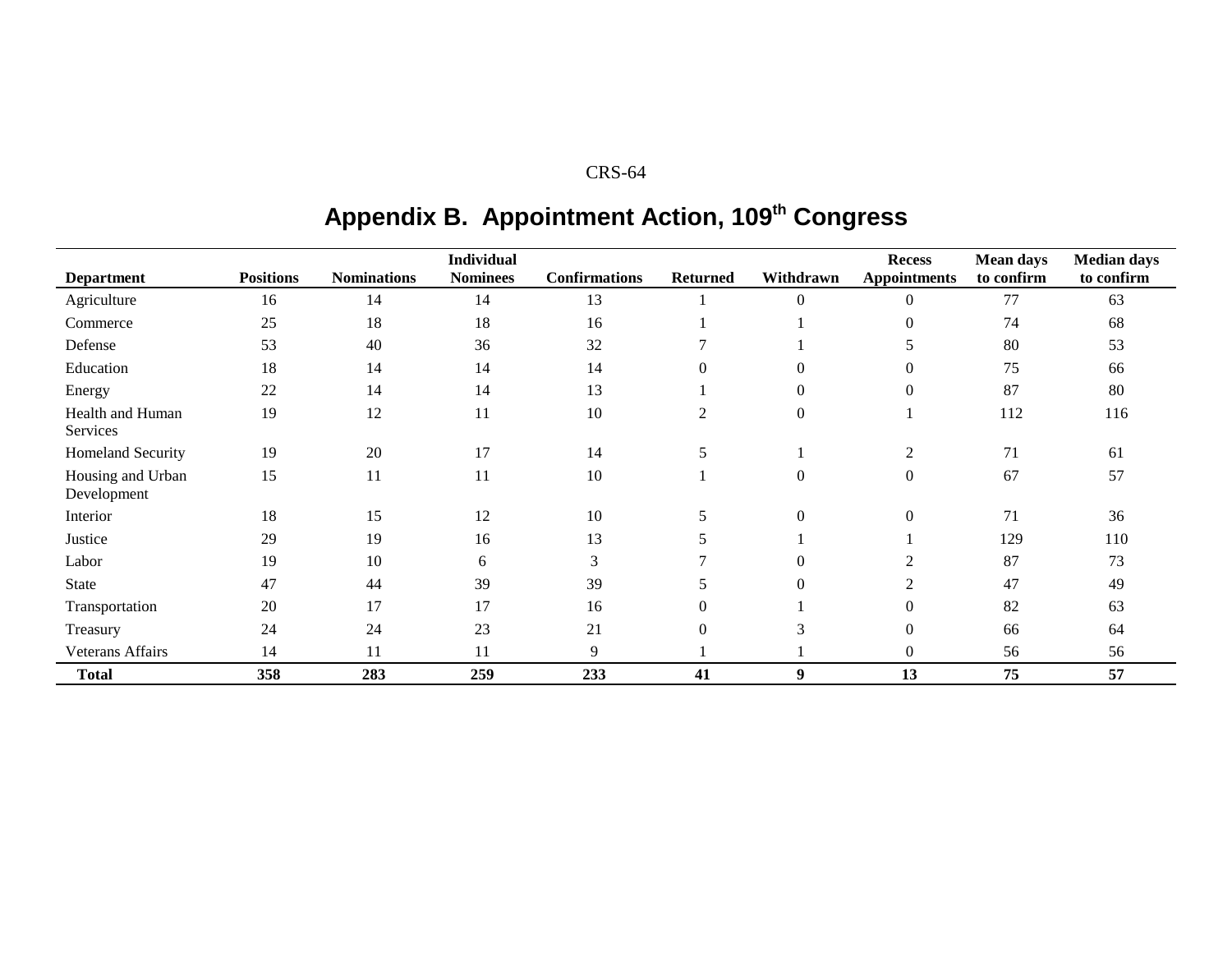# **Appendix C. Senate Intersession Recesses, Intrasession Recesses of Four or More Days, and Numbers of Recess Appointments to Departmental** Positions, 109<sup>th</sup> Congress<sup>a</sup>

| <b>Date Recessed</b>                                                                                                                                                                                        | <b>Date Reconvened</b> | <b>Number of Days</b><br>Recessed <sup>b</sup> | <b>Number of recess</b><br>appointments to<br>departmental<br>positions |
|-------------------------------------------------------------------------------------------------------------------------------------------------------------------------------------------------------------|------------------------|------------------------------------------------|-------------------------------------------------------------------------|
| The first session of $109th$ Congress convened on $01/04/05$ .                                                                                                                                              |                        |                                                |                                                                         |
| 01/06/05                                                                                                                                                                                                    | 01/20/05               | 13                                             | $\Omega$                                                                |
| 01/26/05                                                                                                                                                                                                    | 01/31/05               | $\overline{4}$                                 | $\Omega$                                                                |
| 02/18/05                                                                                                                                                                                                    | 02/28/05               | 9                                              | $\overline{0}$                                                          |
| 03/20/05                                                                                                                                                                                                    | 04/04/05               | 14                                             | 1                                                                       |
| 04/29/05                                                                                                                                                                                                    | 05/09/05               | 9                                              | $\Omega$                                                                |
| 05/26/05                                                                                                                                                                                                    | 06/06/05               | 10                                             | $\overline{0}$                                                          |
| 07/01/05                                                                                                                                                                                                    | 07/11/05               | 9                                              | $\Omega$                                                                |
| 07/29/05                                                                                                                                                                                                    | 09/01/05               | 33                                             | $\overline{4}$                                                          |
| 09/01/05                                                                                                                                                                                                    | 09/06/05               | 4                                              | $\Omega$                                                                |
| 10/07/05                                                                                                                                                                                                    | 10/17/05               | 9                                              | $\Omega$                                                                |
| 11/18/05                                                                                                                                                                                                    | 12/12/05               | 23                                             | $\overline{0}$                                                          |
| The Senate adjourned sine die on 12/22/05. The second session of the<br>109th Congress convened on 01/03/06. The intersession (period<br>between these two dates) was 11 days long. <sup>b</sup>            | $\Omega$               |                                                |                                                                         |
| 01/03/06                                                                                                                                                                                                    | 01/18/06               | 14                                             | 5                                                                       |
| 02/17/06                                                                                                                                                                                                    | 02/27/06               | 9                                              | $\Omega$                                                                |
| 03/16/06                                                                                                                                                                                                    | 03/27/06               | 10                                             | $\Omega$                                                                |
| 04/07/06                                                                                                                                                                                                    | 04/24/06               | 16                                             | $\overline{0}$                                                          |
| 05/26/06                                                                                                                                                                                                    | 06/05/06               | 9                                              | $\Omega$                                                                |
| 06/29/06                                                                                                                                                                                                    | 07/10/06               | 10                                             | $\overline{0}$                                                          |
| 08/04/06                                                                                                                                                                                                    | 09/05/06               | 31                                             | $\mathfrak{D}$                                                          |
| 09/30/06                                                                                                                                                                                                    | 11/09/06               | 39                                             | $\mathbf{1}$                                                            |
| 11/16/06                                                                                                                                                                                                    | 12/04/06               | 17                                             | $\Omega$                                                                |
| The Senate adjourned sine die on 12/09/06. The first session of the<br>110 <sup>th</sup> Congress convened on 01/04/07. The intersession (period<br>between these two dates) was 25 days long. <sup>b</sup> | $\theta$               |                                                |                                                                         |

a. Includes all recesses of four days or longer as indicated in the Senate "Days-in-Session Calendars" website at [http://thomas.loc.gov/home/ds/index.html#senate], accessed May, 5, 2008.

b. The entries for the number of days adjourned include all days between the day the Senate adjourned and the day it reconvened. They do not include the days of adjournment or reconvening because the Senate is able to act on nominations on these days.